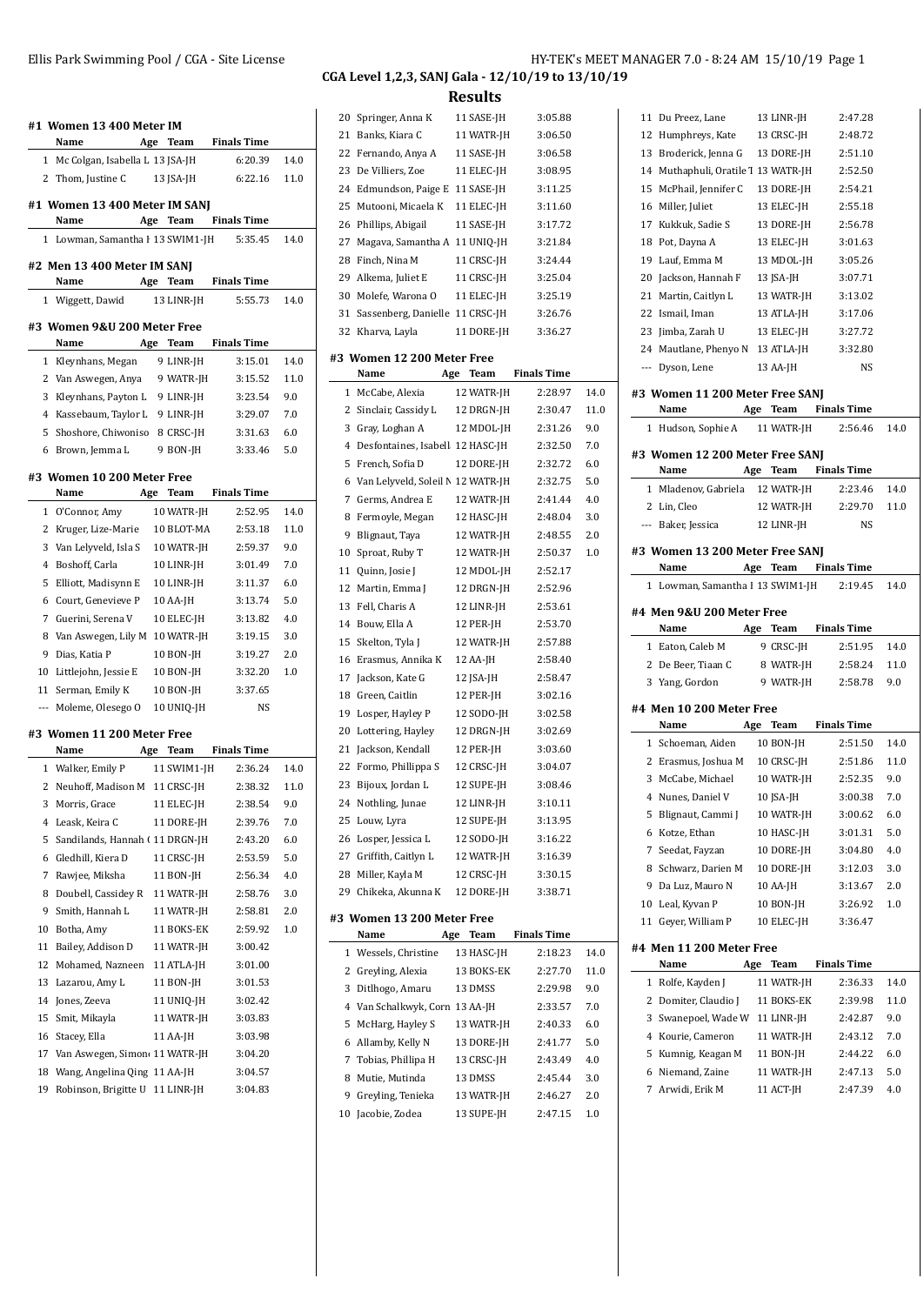**(#4 Men 11 200 Meter Free)**

**#4 Men 12 200 Meter Free**

**#4 Men 13 200 Meter Free**

**Name Age Team Fina** 1 Jubber, Armand J 13 BON-JH 2 Rolfe, Kieran J 13 WATR-JH 3 Jansen, Stephan J 13 BOKS-EK 4 Fortune, Cole Q 13 SASE-JH 5 Stacey, Jed 13 AA-JH 6 Van Rensburg, Ruan ' 13 OLDE-JH 7 Ndegwa, Kwame 13 ELEC-JH

**Name Age Team Fina** 1 Studer, Christopher S 12 DYNA-EK 2 Dias, Angelo P 12 BON-JH 3 Jacobs, Kei-Tumelo S 12 DRGN-JH 4 Mansfield, Seth H 12 BON-JH 5 Searle, Cyan C 12 CRSC-JH 6 Fry, Nicholas G 12 WATR-JH 7 De Beer, Chris J 12 WATR-JH 8 Crick, Callum V 12 ELEC-JH 9 Mutooni, Austin N 12 ELEC-JH 10 Thomas, Connor R 12 WATR-JH 11 Goldberg, Jedd M 12 ELEC-JH 12 Millington, Calder B 12 BOKS-EK 13 Lala, Soham 12 ATLA-JH 14 Jervis, Robbie M 12 DORE-JH 15 Tambatamba, Chali 12 LINR-JH 16 Motete, Kabelo 12 SUPE-JH 17 Foster, Nealon T 12 AEC-JH 18 Naidoo, Tahir J 12 SUPE-JH 19 Lipp, Connor L 12 LINR-JH 20 Dawes, Connor M 12 LINR-JH 21 Van Aswegen, Joshua 12 WATR-JH 22 Berejena, Ashley C 12 WATR-JH 23 Rainbird, Michael D 12 ELEC-JH 24 Waithiru, Gitau 12 ELEC-JH 25 Venter, Adam A 12 CRSC-JH 26 Mncube, Mcebiseni 12 MDOL-JH --- Bradshaw, Dylan J 12 WATR-JH --- Hershensohn, Ivan 12 CRSC-JH

8 Vlok, Reubenne W 11 LINR-JH 9 Dewart, Connor 11 MDOL-JH 10 Wolpert, Cameron A 11 ELEC-IH 11 Keating, Daniel R 11 BON-JH 12 Robertson, Scott 11 PER-JH 13 Sibotshiwe, Sizwe W 11 OLDE-JH 14 Broodryk, Joshua J 11 BON-JH 15 Franklin, Dorian L 11 AEC-JH 16 Hicks, Joshua J 11 CRSC-JH 17 Brown, Riley J 11 WATR-JH 18 Peacock, Matthew J 11 WATR-JH 19 Laporte, Luke P 11 DRGN-JH 20 Potgieter, Chris I 11 CRSC-IH --- Reynders, Ethan J 11 BON-JH --- Rock, Kwanele N 11 ELEC-JH

Ellis Park Swimming Pool / CGA - Site License **HY-TEK's MEET MANAGER 7.0 - 8:24 AM 15/10/19** Page 2

13 Dias, Katia P 10 BON-JH 1:00.04

## **CGA Level 1,2,3, SANJ Gala - 12/10/19 to 13/10/19**

|         |      |   | 8 Venables, Alan C                    |     | 13 CRSC-JH  | 2:34.94            | 3.0  |
|---------|------|---|---------------------------------------|-----|-------------|--------------------|------|
| 2:51.16 | 3.0  |   | 9 Hunt, Gaige                         |     | 13 BON-JH   | 2:35.61            | 2.0  |
| 2:54.52 | 2.0  |   | 10 Swanepoel, Declan                  |     | 13 LINR-JH  | 2:36.25            | 1.0  |
| 2:56.65 | 1.0  |   | 11 Hinckley, Oliver D                 |     | 13 DYNA-EK  | 2:36.43            |      |
| 2:57.08 |      |   | 12 Polley, Josh T                     |     | 13 LINR-JH  | 2:38.85            |      |
| 2:59.19 |      |   | 13 Davis-Hannibal, Keat 13 QUES-TS    |     |             | 2:43.37            |      |
| 2:59.76 |      |   | 14 Matthews, Mmusi                    |     | 13 DMSS     | 2:49.45            |      |
| 3:02.37 |      |   | 15 Jorge, Kiano                       |     | 13 AEC-JH   | 2:53.39            |      |
| 3:02.59 |      |   | 16 Du Preez, DF                       |     | 13 LINR-JH  | 2:53.64            |      |
| 3:02.65 |      |   | 17 Crommert, Max M                    |     | 13 JSA-JH   | 2:59.03            |      |
| 3:03.50 |      |   | 18 Lensink, Josh K                    |     | 13 DORE-JH  | 2:59.17            |      |
| 3:04.52 |      |   | 19 Charalambous, Marc 13 BON-JH       |     |             | 2:59.64            |      |
| 3:13.57 |      |   | 20 De Lange, Brennan                  |     | 13 ELEC-JH  | 3:00.23            |      |
| 3:21.89 |      |   | 21 Padayachee, Taye                   |     | 13 CRSC-JH  | 3:00.88            |      |
| NS      |      |   | 22 Skhosana, Dintle                   |     | 13 SUPE-JH  | 3:03.66            |      |
| NS      |      |   | 23 Odhav, Akhil                       |     | 13 ATLA-JH  | 3:05.48            |      |
|         |      |   | 24 Dumakude, Banele T 13 WATR-JH      |     |             | 3:06.73            |      |
|         |      |   | 25 Vd Merwe, Aqeel                    |     | 13 SUPE-JH  | 3:08.00            |      |
| ls Time |      |   | 26 Khumbaca, Nqobile F 13 SOWE-JH     |     |             | 3:34.10            |      |
| 2:29.53 | 14.0 |   |                                       |     |             |                    |      |
| 2:31.71 | 11.0 |   | #4 Men 12 200 Meter Free SANJ         |     |             |                    |      |
| 2:39.32 | 9.0  |   | Name                                  | Age | <b>Team</b> | <b>Finals Time</b> |      |
| 2:39.57 | 7.0  |   | 1 Billings, Daniel R                  |     | 12 WATR-JH  | 2:21.57            | 14.0 |
| 2:41.11 | 6.0  |   | 2 Kassebaum, Clayton 12 LINR-JH       |     |             | 2:22.82            | 11.0 |
| 2:41.29 | 5.0  |   | 3 De Waldon-Holmes, 1 12 BOKS-EK      |     |             | 2:29.21            | 9.0  |
| 2:41.42 | 4.0  |   | 4 Mitchell, Connor T                  |     | 12 WATR-JH  | 2:32.01            | 7.0  |
| 2:43.19 | 3.0  |   |                                       |     |             |                    |      |
| 2:44.69 | 2.0  |   | #4 Men 13 200 Meter Free SANJ<br>Name |     | Age Team    | <b>Finals Time</b> |      |
| 2:44.97 | 1.0  |   | 1 Torricelli, Gianluca F 13 WATR-JH   |     |             | 2:17.21            | 14.0 |
| 2:45.35 |      |   |                                       |     | 13 WATR-JH  |                    |      |
| 2:45.37 |      |   | 2 Mhlanga, Bjorn N                    |     |             | 2:20.63            | 11.0 |
| 2:45.42 |      |   | 3 O'Connor, Matt                      |     | 13 WATR-JH  | 2:28.24            | 9.0  |
| 2:48.87 |      |   | 4 Wiggett, Dawid                      |     | 13 LINR-JH  | 2:32.99            | 7.0  |
| 2:49.27 |      |   | #5 Women 9&U 50 Meter Breast          |     |             |                    |      |
| 2:50.08 |      |   | Name                                  |     | Age Team    | <b>Finals Time</b> |      |
| 2:54.48 |      |   | 1 Tambatamba, Niza N 9 LINR-JH        |     |             | 50.79              | 14.0 |
| 2:56.46 |      |   | 2 Kleynhans, Megan                    |     | 9 LINR-JH   | 51.19              | 11.0 |
| 2:57.14 |      |   | 3 Kassebaum, Taylor L 9 LINR-JH       |     |             | 53.32              | 9.0  |
| 2:57.29 |      |   | 4 Van Aswegen, Anya                   |     | 9 WATR-JH   | 54.34              | 7.0  |
| 3:00.07 |      |   | 5 Van Lelyveld, Amoret 8 WATR-JH      |     |             | 55.73              | 6.0  |
| 3:00.87 |      |   | 6 Brown, Jemma L                      |     | 9 BON-JH    | 55.75              | 5.0  |
| 3:02.59 |      | 7 | Kleynhans, Payton L 9 LINR-JH         |     |             | 57.67              | 4.0  |
| 3:20.02 |      |   | 8 Shoshore, Chiwoniso 8 CRSC-JH       |     |             | 59.27              | 3.0  |
| 3:23.58 |      |   |                                       |     |             |                    |      |
| 5:04.98 |      |   | #5 Women 10 50 Meter Breast           |     |             |                    |      |
| NS      |      |   | Name                                  |     | Age Team    | <b>Finals Time</b> |      |
| NS      |      |   | 1 Kruger, Lize-Marie                  |     | 10 BLOT-MA  | 44.94              | 14.0 |
|         |      |   | 2 Nell, Michaela                      |     | 10 WATR-JH  | 46.62              | 11.0 |
|         |      |   | 3 Van Aswegen, Lily M 10 WATR-JH      |     |             | 49.55              | 9.0  |
| ls Time |      |   | 4 Guerini, Serena V                   |     | 10 ELEC-JH  | 50.18              | 7.0  |
| 2:23.32 | 14.0 |   | 5 Wellsted, Mia                       |     | 10 SWIM1-JH | 50.48              | 6.0  |
| 2:29.93 | 11.0 |   | 6 Boshoff, Carla                      |     | 10 LINR-JH  | 52.20              | 5.0  |
| 2:30.21 | 9.0  |   | 7 Van Lelyveld, Isla S                |     | 10 WATR-JH  | 53.25              | 4.0  |
| 2:30.26 | 7.0  |   | 8 Court, Genevieve P                  |     | 10 AA-JH    | 53.92              | 3.0  |
| 2:34.09 | 6.0  |   | 9 Serman, Emily K                     |     | 10 BON-JH   | 54.43              | 2.0  |
| 2:34.67 | 5.0  |   | 10 Sanderson, Tatum A                 |     | 10 SOWE-JH  | 57.07              | 1.0  |
| 2:34.85 | 4.0  |   | 11 Da Silva, Nisa N                   |     | 10 TUKS-TS  | 57.08              |      |
|         |      |   | 12 Du Plessis, Tanika                 |     | 10 TUKS-TS  | 57.42              |      |
|         |      |   |                                       |     |             |                    |      |

| 15 Barnes, Zoe D<br>1:05.21<br>10 JSA-JH<br>16 Sundelowitz, Remi<br>10 SASE-JH<br>1:06.05<br>--- Park, Jemma<br>10 CRSC-JH<br>DQ<br>At the turn or finish did not touch with both hands simu<br>10 UNIQ-JH<br>--- Matola, Layla<br>DQ<br>At the turn or finish did not touch with both hands simu<br>--- Moleme, Olesego O<br>NS<br>10 UNIQ-JH<br>#5 Women 11 50 Meter Breast<br>Name<br>Age Team<br><b>Finals Time</b><br>1 Walker, Emily P<br>11 SWIM1-JH<br>41.12<br>14.0<br>2 Lauf, Tatum H<br>11 MDOL-JH<br>42.05<br>11.0<br>3 Morris, Grace<br>11 ELEC-JH<br>42.24<br>9.0<br>4 Prince, Hannah I<br>7.0<br>11 PER-JH<br>45.13<br>5 Walker, Danielle<br>11 CRSC-JH<br>6.0<br>45.42<br>6 Smith, Hannah L<br>11 WATR-JH<br>46.46<br>5.0<br>7 Wentzel, Emma V<br>11 DORE-JH<br>46.84<br>4.0<br>8 Bailey, Addison D<br>11 WATR-JH<br>47.07<br>3.0<br>9 De Villiers, Zoe<br>11 ELEC-JH<br>2.0<br>47.51<br>10 Cochrane, Colby<br>11 CRSC-JH<br>47.69<br>1.0<br>11 Blaauw, Jenna C<br>11 ELEC-JH<br>47.76<br>12 Van Aswegen, Simon 11 WATR-JH<br>47.93<br>13 Robinson, Brigitte U 11 LINR-JH<br>49.07<br>14 Alkema, Juliet E<br>11 CRSC-JH<br>49.17<br>15 Mohamed, Nazneen<br>11 ATLA-JH<br>49.72<br>16 Killian, Cara<br>11 AA-JH<br>50.34<br>17 Molefe, Warona O<br>11 ELEC-JH<br>50.63<br>18 Smit, Mikayla<br>11 WATR-JH<br>51.16<br>19 Fernando, Anya A<br>11 SASE-JH<br>51.90<br>Phillips, Abigail<br>20<br>11 SASE-JH<br>52.17<br>21 Steymann, Caitlin<br>11 CRSC-JH<br>52.29<br>22 Springer, Anna K<br>11 SASE-JH<br>52.38<br>23 Rawjee, Miksha<br>52.41<br>11 BON-JH<br>24 Banks, Kiara C<br>11 WATR-JH<br>52.80<br>25 Edmundson, Paige E 11 SASE-JH<br>52.92<br>26 Lazarou, Amy L<br>11 BON-JH<br>53.72<br>27 Mutooni, Micaela K<br>11 ELEC-JH<br>54.15<br>28 Kharva, Layla<br>11 DORE-JH<br>54.56<br>29 Lourens, Sarah<br>11 ELIT-JH<br>55.14<br>30 Sassenberg, Danielle 11 CRSC-JH<br>55.26<br>31 Van Wyk, Tiffany<br>11 ELIT-JH<br>58.23<br>32 Gerber, Tayla A<br>59.96<br>11 AEC-JH<br>--- Brady, Kirstin A<br>11 MDOL-JH<br>NS<br>--- Mc Colgan, Athina M 11 JSA-JH<br>NS<br>#5 Women 12 50 Meter Breast<br><b>Finals Time</b><br>Name<br>Age Team | 14 Littlejohn, Jessie E | 10 BON-JH | 1:00.14 |  |
|--------------------------------------------------------------------------------------------------------------------------------------------------------------------------------------------------------------------------------------------------------------------------------------------------------------------------------------------------------------------------------------------------------------------------------------------------------------------------------------------------------------------------------------------------------------------------------------------------------------------------------------------------------------------------------------------------------------------------------------------------------------------------------------------------------------------------------------------------------------------------------------------------------------------------------------------------------------------------------------------------------------------------------------------------------------------------------------------------------------------------------------------------------------------------------------------------------------------------------------------------------------------------------------------------------------------------------------------------------------------------------------------------------------------------------------------------------------------------------------------------------------------------------------------------------------------------------------------------------------------------------------------------------------------------------------------------------------------------------------------------------------------------------------------------------------------------------------------------------------------------------------------------------------------------------------------------------------------------------------------------------------------------------------------------------------------------------------------------------------------------------------------------------------|-------------------------|-----------|---------|--|
|                                                                                                                                                                                                                                                                                                                                                                                                                                                                                                                                                                                                                                                                                                                                                                                                                                                                                                                                                                                                                                                                                                                                                                                                                                                                                                                                                                                                                                                                                                                                                                                                                                                                                                                                                                                                                                                                                                                                                                                                                                                                                                                                                              |                         |           |         |  |
|                                                                                                                                                                                                                                                                                                                                                                                                                                                                                                                                                                                                                                                                                                                                                                                                                                                                                                                                                                                                                                                                                                                                                                                                                                                                                                                                                                                                                                                                                                                                                                                                                                                                                                                                                                                                                                                                                                                                                                                                                                                                                                                                                              |                         |           |         |  |
|                                                                                                                                                                                                                                                                                                                                                                                                                                                                                                                                                                                                                                                                                                                                                                                                                                                                                                                                                                                                                                                                                                                                                                                                                                                                                                                                                                                                                                                                                                                                                                                                                                                                                                                                                                                                                                                                                                                                                                                                                                                                                                                                                              |                         |           |         |  |
|                                                                                                                                                                                                                                                                                                                                                                                                                                                                                                                                                                                                                                                                                                                                                                                                                                                                                                                                                                                                                                                                                                                                                                                                                                                                                                                                                                                                                                                                                                                                                                                                                                                                                                                                                                                                                                                                                                                                                                                                                                                                                                                                                              |                         |           |         |  |
|                                                                                                                                                                                                                                                                                                                                                                                                                                                                                                                                                                                                                                                                                                                                                                                                                                                                                                                                                                                                                                                                                                                                                                                                                                                                                                                                                                                                                                                                                                                                                                                                                                                                                                                                                                                                                                                                                                                                                                                                                                                                                                                                                              |                         |           |         |  |
|                                                                                                                                                                                                                                                                                                                                                                                                                                                                                                                                                                                                                                                                                                                                                                                                                                                                                                                                                                                                                                                                                                                                                                                                                                                                                                                                                                                                                                                                                                                                                                                                                                                                                                                                                                                                                                                                                                                                                                                                                                                                                                                                                              |                         |           |         |  |
|                                                                                                                                                                                                                                                                                                                                                                                                                                                                                                                                                                                                                                                                                                                                                                                                                                                                                                                                                                                                                                                                                                                                                                                                                                                                                                                                                                                                                                                                                                                                                                                                                                                                                                                                                                                                                                                                                                                                                                                                                                                                                                                                                              |                         |           |         |  |
|                                                                                                                                                                                                                                                                                                                                                                                                                                                                                                                                                                                                                                                                                                                                                                                                                                                                                                                                                                                                                                                                                                                                                                                                                                                                                                                                                                                                                                                                                                                                                                                                                                                                                                                                                                                                                                                                                                                                                                                                                                                                                                                                                              |                         |           |         |  |
|                                                                                                                                                                                                                                                                                                                                                                                                                                                                                                                                                                                                                                                                                                                                                                                                                                                                                                                                                                                                                                                                                                                                                                                                                                                                                                                                                                                                                                                                                                                                                                                                                                                                                                                                                                                                                                                                                                                                                                                                                                                                                                                                                              |                         |           |         |  |
|                                                                                                                                                                                                                                                                                                                                                                                                                                                                                                                                                                                                                                                                                                                                                                                                                                                                                                                                                                                                                                                                                                                                                                                                                                                                                                                                                                                                                                                                                                                                                                                                                                                                                                                                                                                                                                                                                                                                                                                                                                                                                                                                                              |                         |           |         |  |
|                                                                                                                                                                                                                                                                                                                                                                                                                                                                                                                                                                                                                                                                                                                                                                                                                                                                                                                                                                                                                                                                                                                                                                                                                                                                                                                                                                                                                                                                                                                                                                                                                                                                                                                                                                                                                                                                                                                                                                                                                                                                                                                                                              |                         |           |         |  |
|                                                                                                                                                                                                                                                                                                                                                                                                                                                                                                                                                                                                                                                                                                                                                                                                                                                                                                                                                                                                                                                                                                                                                                                                                                                                                                                                                                                                                                                                                                                                                                                                                                                                                                                                                                                                                                                                                                                                                                                                                                                                                                                                                              |                         |           |         |  |
|                                                                                                                                                                                                                                                                                                                                                                                                                                                                                                                                                                                                                                                                                                                                                                                                                                                                                                                                                                                                                                                                                                                                                                                                                                                                                                                                                                                                                                                                                                                                                                                                                                                                                                                                                                                                                                                                                                                                                                                                                                                                                                                                                              |                         |           |         |  |
|                                                                                                                                                                                                                                                                                                                                                                                                                                                                                                                                                                                                                                                                                                                                                                                                                                                                                                                                                                                                                                                                                                                                                                                                                                                                                                                                                                                                                                                                                                                                                                                                                                                                                                                                                                                                                                                                                                                                                                                                                                                                                                                                                              |                         |           |         |  |
|                                                                                                                                                                                                                                                                                                                                                                                                                                                                                                                                                                                                                                                                                                                                                                                                                                                                                                                                                                                                                                                                                                                                                                                                                                                                                                                                                                                                                                                                                                                                                                                                                                                                                                                                                                                                                                                                                                                                                                                                                                                                                                                                                              |                         |           |         |  |
|                                                                                                                                                                                                                                                                                                                                                                                                                                                                                                                                                                                                                                                                                                                                                                                                                                                                                                                                                                                                                                                                                                                                                                                                                                                                                                                                                                                                                                                                                                                                                                                                                                                                                                                                                                                                                                                                                                                                                                                                                                                                                                                                                              |                         |           |         |  |
|                                                                                                                                                                                                                                                                                                                                                                                                                                                                                                                                                                                                                                                                                                                                                                                                                                                                                                                                                                                                                                                                                                                                                                                                                                                                                                                                                                                                                                                                                                                                                                                                                                                                                                                                                                                                                                                                                                                                                                                                                                                                                                                                                              |                         |           |         |  |
|                                                                                                                                                                                                                                                                                                                                                                                                                                                                                                                                                                                                                                                                                                                                                                                                                                                                                                                                                                                                                                                                                                                                                                                                                                                                                                                                                                                                                                                                                                                                                                                                                                                                                                                                                                                                                                                                                                                                                                                                                                                                                                                                                              |                         |           |         |  |
|                                                                                                                                                                                                                                                                                                                                                                                                                                                                                                                                                                                                                                                                                                                                                                                                                                                                                                                                                                                                                                                                                                                                                                                                                                                                                                                                                                                                                                                                                                                                                                                                                                                                                                                                                                                                                                                                                                                                                                                                                                                                                                                                                              |                         |           |         |  |
|                                                                                                                                                                                                                                                                                                                                                                                                                                                                                                                                                                                                                                                                                                                                                                                                                                                                                                                                                                                                                                                                                                                                                                                                                                                                                                                                                                                                                                                                                                                                                                                                                                                                                                                                                                                                                                                                                                                                                                                                                                                                                                                                                              |                         |           |         |  |
|                                                                                                                                                                                                                                                                                                                                                                                                                                                                                                                                                                                                                                                                                                                                                                                                                                                                                                                                                                                                                                                                                                                                                                                                                                                                                                                                                                                                                                                                                                                                                                                                                                                                                                                                                                                                                                                                                                                                                                                                                                                                                                                                                              |                         |           |         |  |
|                                                                                                                                                                                                                                                                                                                                                                                                                                                                                                                                                                                                                                                                                                                                                                                                                                                                                                                                                                                                                                                                                                                                                                                                                                                                                                                                                                                                                                                                                                                                                                                                                                                                                                                                                                                                                                                                                                                                                                                                                                                                                                                                                              |                         |           |         |  |
|                                                                                                                                                                                                                                                                                                                                                                                                                                                                                                                                                                                                                                                                                                                                                                                                                                                                                                                                                                                                                                                                                                                                                                                                                                                                                                                                                                                                                                                                                                                                                                                                                                                                                                                                                                                                                                                                                                                                                                                                                                                                                                                                                              |                         |           |         |  |
|                                                                                                                                                                                                                                                                                                                                                                                                                                                                                                                                                                                                                                                                                                                                                                                                                                                                                                                                                                                                                                                                                                                                                                                                                                                                                                                                                                                                                                                                                                                                                                                                                                                                                                                                                                                                                                                                                                                                                                                                                                                                                                                                                              |                         |           |         |  |
|                                                                                                                                                                                                                                                                                                                                                                                                                                                                                                                                                                                                                                                                                                                                                                                                                                                                                                                                                                                                                                                                                                                                                                                                                                                                                                                                                                                                                                                                                                                                                                                                                                                                                                                                                                                                                                                                                                                                                                                                                                                                                                                                                              |                         |           |         |  |
|                                                                                                                                                                                                                                                                                                                                                                                                                                                                                                                                                                                                                                                                                                                                                                                                                                                                                                                                                                                                                                                                                                                                                                                                                                                                                                                                                                                                                                                                                                                                                                                                                                                                                                                                                                                                                                                                                                                                                                                                                                                                                                                                                              |                         |           |         |  |
|                                                                                                                                                                                                                                                                                                                                                                                                                                                                                                                                                                                                                                                                                                                                                                                                                                                                                                                                                                                                                                                                                                                                                                                                                                                                                                                                                                                                                                                                                                                                                                                                                                                                                                                                                                                                                                                                                                                                                                                                                                                                                                                                                              |                         |           |         |  |
|                                                                                                                                                                                                                                                                                                                                                                                                                                                                                                                                                                                                                                                                                                                                                                                                                                                                                                                                                                                                                                                                                                                                                                                                                                                                                                                                                                                                                                                                                                                                                                                                                                                                                                                                                                                                                                                                                                                                                                                                                                                                                                                                                              |                         |           |         |  |
|                                                                                                                                                                                                                                                                                                                                                                                                                                                                                                                                                                                                                                                                                                                                                                                                                                                                                                                                                                                                                                                                                                                                                                                                                                                                                                                                                                                                                                                                                                                                                                                                                                                                                                                                                                                                                                                                                                                                                                                                                                                                                                                                                              |                         |           |         |  |
|                                                                                                                                                                                                                                                                                                                                                                                                                                                                                                                                                                                                                                                                                                                                                                                                                                                                                                                                                                                                                                                                                                                                                                                                                                                                                                                                                                                                                                                                                                                                                                                                                                                                                                                                                                                                                                                                                                                                                                                                                                                                                                                                                              |                         |           |         |  |
|                                                                                                                                                                                                                                                                                                                                                                                                                                                                                                                                                                                                                                                                                                                                                                                                                                                                                                                                                                                                                                                                                                                                                                                                                                                                                                                                                                                                                                                                                                                                                                                                                                                                                                                                                                                                                                                                                                                                                                                                                                                                                                                                                              |                         |           |         |  |
|                                                                                                                                                                                                                                                                                                                                                                                                                                                                                                                                                                                                                                                                                                                                                                                                                                                                                                                                                                                                                                                                                                                                                                                                                                                                                                                                                                                                                                                                                                                                                                                                                                                                                                                                                                                                                                                                                                                                                                                                                                                                                                                                                              |                         |           |         |  |
|                                                                                                                                                                                                                                                                                                                                                                                                                                                                                                                                                                                                                                                                                                                                                                                                                                                                                                                                                                                                                                                                                                                                                                                                                                                                                                                                                                                                                                                                                                                                                                                                                                                                                                                                                                                                                                                                                                                                                                                                                                                                                                                                                              |                         |           |         |  |
|                                                                                                                                                                                                                                                                                                                                                                                                                                                                                                                                                                                                                                                                                                                                                                                                                                                                                                                                                                                                                                                                                                                                                                                                                                                                                                                                                                                                                                                                                                                                                                                                                                                                                                                                                                                                                                                                                                                                                                                                                                                                                                                                                              |                         |           |         |  |
|                                                                                                                                                                                                                                                                                                                                                                                                                                                                                                                                                                                                                                                                                                                                                                                                                                                                                                                                                                                                                                                                                                                                                                                                                                                                                                                                                                                                                                                                                                                                                                                                                                                                                                                                                                                                                                                                                                                                                                                                                                                                                                                                                              |                         |           |         |  |
|                                                                                                                                                                                                                                                                                                                                                                                                                                                                                                                                                                                                                                                                                                                                                                                                                                                                                                                                                                                                                                                                                                                                                                                                                                                                                                                                                                                                                                                                                                                                                                                                                                                                                                                                                                                                                                                                                                                                                                                                                                                                                                                                                              |                         |           |         |  |
|                                                                                                                                                                                                                                                                                                                                                                                                                                                                                                                                                                                                                                                                                                                                                                                                                                                                                                                                                                                                                                                                                                                                                                                                                                                                                                                                                                                                                                                                                                                                                                                                                                                                                                                                                                                                                                                                                                                                                                                                                                                                                                                                                              |                         |           |         |  |
|                                                                                                                                                                                                                                                                                                                                                                                                                                                                                                                                                                                                                                                                                                                                                                                                                                                                                                                                                                                                                                                                                                                                                                                                                                                                                                                                                                                                                                                                                                                                                                                                                                                                                                                                                                                                                                                                                                                                                                                                                                                                                                                                                              |                         |           |         |  |
|                                                                                                                                                                                                                                                                                                                                                                                                                                                                                                                                                                                                                                                                                                                                                                                                                                                                                                                                                                                                                                                                                                                                                                                                                                                                                                                                                                                                                                                                                                                                                                                                                                                                                                                                                                                                                                                                                                                                                                                                                                                                                                                                                              |                         |           |         |  |
|                                                                                                                                                                                                                                                                                                                                                                                                                                                                                                                                                                                                                                                                                                                                                                                                                                                                                                                                                                                                                                                                                                                                                                                                                                                                                                                                                                                                                                                                                                                                                                                                                                                                                                                                                                                                                                                                                                                                                                                                                                                                                                                                                              |                         |           |         |  |
|                                                                                                                                                                                                                                                                                                                                                                                                                                                                                                                                                                                                                                                                                                                                                                                                                                                                                                                                                                                                                                                                                                                                                                                                                                                                                                                                                                                                                                                                                                                                                                                                                                                                                                                                                                                                                                                                                                                                                                                                                                                                                                                                                              |                         |           |         |  |
|                                                                                                                                                                                                                                                                                                                                                                                                                                                                                                                                                                                                                                                                                                                                                                                                                                                                                                                                                                                                                                                                                                                                                                                                                                                                                                                                                                                                                                                                                                                                                                                                                                                                                                                                                                                                                                                                                                                                                                                                                                                                                                                                                              |                         |           |         |  |
|                                                                                                                                                                                                                                                                                                                                                                                                                                                                                                                                                                                                                                                                                                                                                                                                                                                                                                                                                                                                                                                                                                                                                                                                                                                                                                                                                                                                                                                                                                                                                                                                                                                                                                                                                                                                                                                                                                                                                                                                                                                                                                                                                              |                         |           |         |  |
|                                                                                                                                                                                                                                                                                                                                                                                                                                                                                                                                                                                                                                                                                                                                                                                                                                                                                                                                                                                                                                                                                                                                                                                                                                                                                                                                                                                                                                                                                                                                                                                                                                                                                                                                                                                                                                                                                                                                                                                                                                                                                                                                                              |                         |           |         |  |
|                                                                                                                                                                                                                                                                                                                                                                                                                                                                                                                                                                                                                                                                                                                                                                                                                                                                                                                                                                                                                                                                                                                                                                                                                                                                                                                                                                                                                                                                                                                                                                                                                                                                                                                                                                                                                                                                                                                                                                                                                                                                                                                                                              |                         |           |         |  |
| 14.0<br>1 Maske. Marie E<br>12 DRGN-IH<br>39.16                                                                                                                                                                                                                                                                                                                                                                                                                                                                                                                                                                                                                                                                                                                                                                                                                                                                                                                                                                                                                                                                                                                                                                                                                                                                                                                                                                                                                                                                                                                                                                                                                                                                                                                                                                                                                                                                                                                                                                                                                                                                                                              |                         |           |         |  |

|   | .                                   | $\cdots$ |            | .     |      |  |
|---|-------------------------------------|----------|------------|-------|------|--|
|   | 1 Maske, Marie E                    |          | 12 DRGN-JH | 39.16 | 14.0 |  |
|   | 2 Vogelzang, Kristin T 12 DRGN-JH   |          |            | 41.37 | 11.0 |  |
|   | 3 Desfontaines, Isabell: 12 HASC-JH |          |            | 41.77 | 9.0  |  |
|   | 4 Sproat, Ruby T                    |          | 12 WATR-JH | 42.32 | 7.0  |  |
|   | 5 Fermoyle, Megan                   |          | 12 HASC-JH | 42.85 | 6.0  |  |
|   | 6 Corrigan, Cara J                  |          | 12 MDOL-JH | 42.94 | 5.0  |  |
|   | Blignaut, Taya                      |          | 12 WATR-JH | 44.22 | 4.0  |  |
| 8 | Rushton, Chloe L                    |          | 12 HASC-JH | 45.33 | 3.0  |  |
| 9 | Martin, Emma J                      |          | 12 DRGN-IH | 46.32 | 2.0  |  |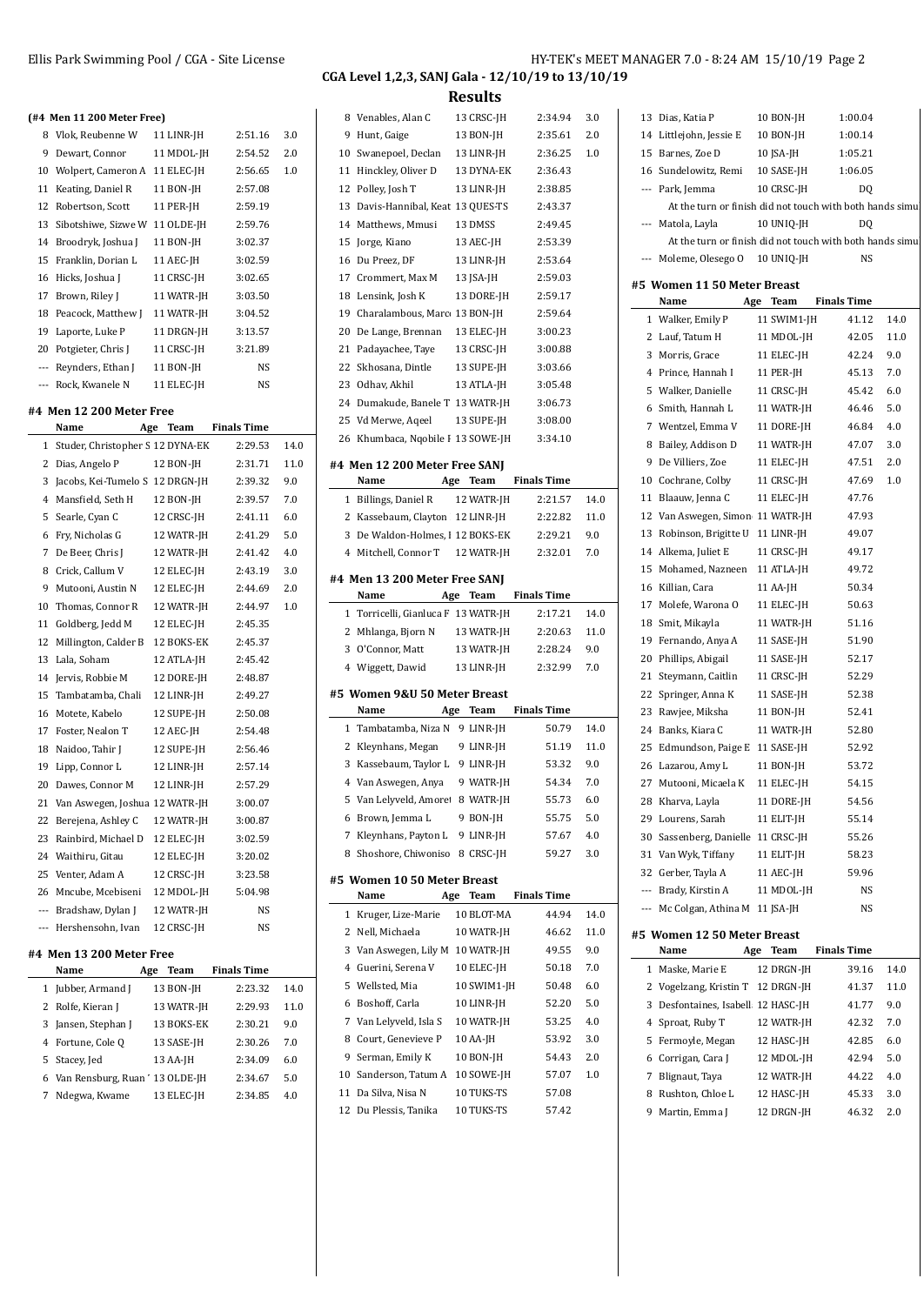## Ellis Park Swimming Pool / CGA - Site License **HY-TEK's MEET MANAGER 7.0 - 8:24 AM 15/10/19** Page 3

--- Rock, Kwanele N 11 ELEC-JH NS

### **CGA Level 1,2,3, SANJ Gala - 12/10/19 to 13/10/19 Results**

**#5 Women 11 50 Meter Breast SANJ**

|                | (#5 Women 12 50 Meter Breast)        |            |                    |      |
|----------------|--------------------------------------|------------|--------------------|------|
|                | 10 Jackson, Kate G                   | 12 ISA-JH  | 46.68              | 1.0  |
|                | 11 Van Lelyveld, Soleil N 12 WATR-JH |            | 46.86              |      |
|                | 12 Green, Caitlin                    | 12 PER-JH  | 46.88              |      |
|                | 13 Bouw, Ella A                      | 12 PER-JH  | 47.11              |      |
|                | 14 Vietti, Gabriella                 | 12 DORE-JH | 48.28              |      |
|                | 15 Chikeka, Akunna K                 | 12 DORE-JH | 48.49              |      |
|                | 16 Louw, Lyra                        | 12 SUPE-JH | 48.60              |      |
| 17             | Jackson, Kendall                     | 12 PER-JH  | 49.21              |      |
|                | 18 Nothling, Junae                   | 12 LINR-JH | 50.36              |      |
|                | 19 Flint, Kayleigh                   | 12 CRSC-JH | 50.41              |      |
|                | 20 Tywala, Lukhanyise I 12 ELEC-JH   |            | 50.45              |      |
| 21             | Griffith, Caitlyn L                  | 12 WATR-JH | 51.51              |      |
| 22             | Moola, Layyah                        | 12 LENA-JH | 51.92              |      |
| 23             | Formo, Phillippa S                   | 12 CRSC-JH | 52.18              |      |
|                | 24 Bijoux, Jordan L                  | 12 SUPE-JH | 52.55              |      |
| 25             |                                      |            |                    |      |
|                | Lottering, Hayley                    | 12 DRGN-JH | 56.08              |      |
| 26             | Senokoane, Kananelc 12 SOWE-JH       |            | 56.23              |      |
| 27             | Miller, Kayla M                      | 12 CRSC-JH | 57.93              |      |
|                | --- Jackson, Christine D 12 ELEC-JH  |            | NS                 |      |
|                | #5 Women 13 50 Meter Breast          |            |                    |      |
|                | Name<br>Age                          | Team       | <b>Finals Time</b> |      |
| $\mathbf{1}$   | Mc Colgan, Isabella L 13 JSA-JH      |            | 36.33              | 14.0 |
| $\overline{2}$ | Cloete, Kiera V                      | 13 HASC-JH | 36.93              | 11.0 |
| 3              | Vermeulen, Jasmin J 13 DRGN-JH       |            | 37.42              | 9.0  |
| 4              | Greyling, Alexia                     | 13 BOKS-EK | 37.98              | 7.0  |
| 5              | Day, Romy A                          | 13 HASC-JH | 40.58              | 6.0  |
| 6              | Ditlhogo, Amaru                      | 13 DMSS    | 41.37              | 5.0  |
| 7              | Humphreys, Kate                      | 13 CRSC-JH | 42.81              | 4.0  |
| 8              | Lauf, Emma M                         | 13 MDOL-JH | 43.15              | 3.0  |
| 9              | Martin, Caitlyn L                    | 13 WATR-JH | 43.27              | 2.0  |
| 10             | Tobias, Phillipa H                   | 13 CRSC-JH | 44.07              | 1.0  |
| 11             | Pillay, Sohini                       | 13 ELEC-JH | 45.20              |      |
| 12             | Thom, Justine C                      | 13 JSA-JH  | 45.84              |      |
| 13             | Du Preez, Lane                       | 13 LINR-JH | 46.16              |      |
| 14             | Greyling, Tenieka                    | 13 WATR-JH | 46.24              |      |
| 15             | Miller, Juliet                       | 13 ELEC-JH | 46.28              |      |
| 16             | Muthaphuli, Oratile 1 13 WATR-JH     |            | 47.82              |      |
|                | 17 van Niekerk, Emma-I 13 CRSC-JH    |            | 47.83              |      |
| 18             | Jackson, Hannah F                    | 13 JSA-JH  | 48.48              |      |
| 19             | Pot, Dayna A                         | 13 ELEC-JH | 48.49              |      |
| 20             | Ranjoanina, Kaloina 13 SWIM1-JH      |            | 48.62              |      |
| 21             | Phiri, Nickie A                      | 13 WATR-JH | 48.66              |      |
| 22             | Jimba, Zarah U                       | 13 ELEC-JH | 49.43              |      |
| 23             | Ally, Laiga                          | 13 LENA-JH | 49.85              |      |
| 24             | Venter, Vonzelle                     | 13 AEC-JH  | 51.28              |      |
| 25             | Wintermeyer, Emma                    | 13 CRSC-JH | 52.05              |      |
| 26             | Madhav, Niya                         | 13 ATLA-JH | 52.97              |      |
| 27             | Mautlane, Phenyo N                   | 13 ATLA-JH | 53.90              |      |
| 28             | Mente, Nombuso                       | 13 SOWE-JH | 54.19              |      |
| 29             | Matolweni, Moipone                   | 13 SOWE-JH | 1:02.80            |      |
| 30             | Raboshaga, Lesedi T                  | 13 SOWE-JH | 1:17.92            |      |
| ---            | Rangraze, Aliyyah                    | 13 ATLA-JH | NS                 |      |
|                |                                      |            |                    |      |

|              | Name                                     | Age | Team       | <b>Finals Time</b>   |         |
|--------------|------------------------------------------|-----|------------|----------------------|---------|
| $\mathbf{1}$ | Hudson, Sophie A 11 WATR-JH              |     |            | 49.34                | 14.0    |
|              | #5 Women 12 50 Meter Breast SANJ<br>Name |     | Age Team   | <b>Finals Time</b>   |         |
|              | 1 Thompson, Jessica L 12 SWIM1-JH        |     |            | 37.67                | 14.0    |
|              | #6 Men 9&U 50 Meter Breast               |     |            |                      |         |
|              | Name                                     |     | Age Team   | <b>Finals Time</b>   |         |
| 1            | Magava, Nathan N                         |     | 9 UNIQ-JH  | 50.63                | 14.0    |
| 2            | Li, Leqian                               |     | 9 WATR-JH  | 51.93                | 11.0    |
|              | 3 Eaton, Caleb M                         |     | 9 CRSC-JH  | 52.28                | 9.0     |
|              | 4 De Beer, Tiaan C                       |     | 8 WATR-JH  | 52.78                | 7.0     |
| 6            | Rolfe, Taylor K                          |     | 8 WATR-JH  | 55.93                | 5.0     |
|              | 7 Van Aswegen, Andrey 9 WATR-JH          |     |            | 56.53                | 4.0     |
| 8            | Komondela, Zamokul 9 SOWE-JH             |     |            | 1:02.34              | 3.0     |
| 9            | Fernando, Ayan J                         |     | 9 SASE-JH  | 1:08.31              | 2.0     |
|              | 10 Mafoko, Bokang K                      |     | 9 SOWE-JH  | 1:32.47              | 1.0     |
|              | #6 Men 10 50 Meter Breast                |     |            |                      |         |
|              | Name                                     |     |            | Age Team Finals Time |         |
| 1            | Vogelzang, Nicholas (10 DRGN-JH          |     |            | 43.74                | 14.0    |
| 2            | Blignaut, Cammi J                        |     | 10 WATR-JH | 46.81                | 11.0    |
| 3            | Heaney, James                            |     | 10 AQUA-JH | 46.86                | 9.0     |
| 4            | Mitchell, Dylan J                        |     | 10 WATR-JH | 48.11                | 7.0     |
| 5            | Kotze, Ethan                             |     | 10 HASC-JH | 50.37                | 6.0     |
| 6            | Geyer, William P                         |     | 10 ELEC-JH | 52.36                | 5.0     |
| 7            | Schwarz, Darien M                        |     | 10 DORE-JH | 52.46                | 4.0     |
| 8            | Goondie, Asif                            |     | 10 SUPE-JH | 55.20                | 3.0     |
| 9            | Da Luz, Mauro N                          |     | 10 AA-JH   | 57.94                | 2.0     |
|              | 10 Leal, Kyvan P                         |     | 10 BON-JH  | 59.52                | 1.0     |
| 11           | Molefe, Kabelo                           |     | 10 SOWE-JH | 59.79                |         |
| 12           | Seedat, Fayzan                           |     | 10 DORE-JH | 1:00.13              |         |
|              | 13 Mcira, Kamogelo I                     |     | 10 SOWE-JH | 1:06.21              |         |
|              | 14 Sintwa, Nkululeko                     |     | 10 SOWE-JH | 1:06.86              |         |
|              | --- Lazzari, Marco A                     |     | 10 OLDE-JH | NS                   |         |
|              | --- Kaka, Hamaz                          |     | 10 OLDE-JH | NS                   |         |
|              | #6 Men 11 50 Meter Breast                |     |            |                      |         |
|              | Name                                     |     | Age Team   | <b>Finals Time</b>   |         |
|              | 1 Yates, Alexander J                     |     | 11 ELEC-JH | 43.54                | 14.0    |
|              | 2 Mc Jannet, Connor A 11 WATR-JH         |     |            | 44.80                | 11.0    |
| 3            | Robertson, Scott                         |     | 11 PER-JH  | 45.08                | 9.0     |
| 4            | Arwidi, Erik M                           |     | 11 ACT-JH  | 45.11                | 7.0     |
| 5            | Wolpert, Cameron A 11 ELEC-JH            |     |            | 45.20                | 6.0     |
| 6            | Vlok, Reubenne W                         |     | 11 LINR-JH | 45.31                | 5.0     |
| 7            | Sibotshiwe, Sizwe W 11 OLDE-JH           |     |            | 46.54                | 4.0     |
| 8            | Brown, Riley J                           |     | 11 WATR-JH | 47.79                | 3.0     |
| 9            | Thomas, Christian M 11 ELEC-JH           |     |            | 48.29                | 2.0     |
| 10           | Pronk, Daniel                            |     | 11 CRSC-IH | 48.76                | $1.0\,$ |
| 11           | Franklin, Dorian L                       |     | 11 AEC-JH  | 48.79                |         |
| 12           | Broodryk, Joshua J                       |     | 11 BON-JH  | 49.08                |         |
| 13           | Mladovan, Jordan C                       |     | 11 AEC-JH  | 50.04                |         |
| 14           | Han, Bo Yan                              |     | 11 ELEC-JH | 51.50                |         |
| 15           | Potgieter, Chris J                       |     | 11 CRSC-JH | 55.03                |         |
| 16           | Laporte, Luke P                          |     | 11 DRGN-JH | 55.52                |         |
| 17           | Muthaphuli, Mukhetl 11 WATR-JH           |     |            | 59.68                |         |
|              |                                          |     |            |                      |         |

|              | Meiring, Simon<br>$\cdots$          |     | 11 CRSC-JH              | NS                 |      |
|--------------|-------------------------------------|-----|-------------------------|--------------------|------|
|              | #6 Men 12 50 Meter Breast           |     |                         |                    |      |
|              | Name<br>Age                         |     | Team                    | <b>Finals Time</b> |      |
| $\mathbf{1}$ | Rainbird, Michael D                 |     | 12 ELEC-JH              | 41.09              | 14.0 |
| 2            | Naidoo, Tahir J                     |     | 12 SUPE-JH              | 41.76              | 11.0 |
| 3            | Millington, Calder B 12 BOKS-EK     |     |                         | 43.10              | 9.0  |
| $^{4}$       | Searle, Cyan C                      |     | 12 CRSC-JH              | 43.91              | 7.0  |
| *5           | Berry, Jake A                       |     | 12 ELEC-JH              | 43.95              | 6.0  |
| *5           | Sintwa, Bafana                      |     | 12 SOWE-JH              | 53.07              | 6.0  |
|              | 6 Smith, Blayne P                   |     | 12 BON-JH               | 44.25              | 5.0  |
| 7            | Dias, Angelo P                      |     | 12 BON-JH               | 45.12              | 4.0  |
| 8            | Tambatamba, Chali                   |     | 12 LINR-JH              | 45.56              | 3.0  |
| 9            | Goldberg, Jedd M                    |     | 12 ELEC-JH              | 46.19              | 2.0  |
|              | 10 Crick, Callum V                  |     | 12 ELEC-JH              | 47.72              | 1.0  |
| 11           | Dawes, Connor M                     |     | 12 LINR-JH              | 47.80              |      |
|              | 12 Thomas, Connor R                 |     | 12 WATR-JH              | 47.86              |      |
| 13           | Foster, Nealon T                    |     | 12 AEC-JH               | 48.92              |      |
|              | 14 Mansfield, Seth H                |     | 12 BON-JH               | 49.86              |      |
|              | 15 Van Aswegen, Joshua 12 WATR-JH   |     |                         | 51.12              |      |
| 16           | Motete, Kabelo                      |     | 12 SUPE-JH              | 51.66              |      |
| 17           | Zikhali, Thabiso                    |     | 12 SOWE-JH              | 52.17              |      |
|              | 18 Roodt, Cole H                    |     | 12 CRSC-JH              | 53.43              |      |
|              | 19 Berejena, Ashley C               |     | 12 WATR-JH              | 53.80              |      |
|              | 20 Waithiru. Gitau                  |     | 12 ELEC-JH              | 54.79              |      |
|              | 21 Lipp, Connor L                   |     | 12 LINR-JH              | 55.11              |      |
|              | 22 Venter, Adam A                   |     | 12 CRSC-JH              | 59.40              |      |
| 23           | Gomba, Ndivhuwo D 12 SOWE-JH        |     |                         | 1:04.16            |      |
|              | --- Rafahlema, Keratile             |     | 12 SOWE-JH              | NS                 |      |
|              | --- Bradshaw, Dylan J               |     | 12 WATR-JH              | NS                 |      |
|              | --- Hershensohn, Ivan               |     | 12 CRSC-JH              | <b>NS</b>          |      |
|              | #6 Men 13 50 Meter Breast           |     |                         |                    |      |
|              |                                     |     | Team                    |                    |      |
|              | Name                                | Age |                         | <b>Finals Time</b> |      |
| 1            | Mokobi, Kgotla                      |     | 13 DMSS                 | 35.33              | 14.0 |
| 2            | Nunes, Alexander S                  |     | 13 JSA-JH               | 37.21              | 11.0 |
| 3            | Matthews, Mmusi                     |     | 13 DMSS                 | 37.25              | 9.0  |
|              | 4 Hunt, Gaige                       |     | 13 BON-JH               | 38.99              | 7.0  |
| 5            | Heaney, Liam P                      |     | 13 AQUA-JH              | 40.44              | 6.0  |
| 6            | Jorge, Kiano                        |     | 13 AEC-JH               | 42.09              | 5.0  |
| 7            | Charalambous, Marco 13 BON-JH       |     |                         | 42.45              | 4.0  |
| 8            | Dumakude, Banele T 13 WATR-JH       |     |                         | 43.21              | 3.0  |
| 9            | Padayachee, Taye                    |     | 13 CRSC-JH              | 43.33              | 2.0  |
| 10           | Jubber, Armand J                    |     | 13 BON-JH               | 45.88              | 1.0  |
| 11           | Vujovic, Nikola                     |     | 13 WATR-JH              | 46.27              |      |
| 12           | Du Preez, DF                        |     | 13 LINR-JH              | 46.65              |      |
| 13           | Nkosi, Kgomotso                     |     | 13 SOWE-JH              | 47.25              |      |
| 14           | Van Heerden, Owen 7 13 DORE-JH      |     |                         | 47.46              |      |
| 15           | Khumbaca, Ngobile F 13 SOWE-JH      |     |                         | 47.68              |      |
| 16           | Pretorius, Joshua                   |     | 13 AEC-JH               | 48.96              |      |
| 17           | Vd Merwe, Aqeel                     |     | 13 SUPE-JH              | 49.25              |      |
| 18           | De Lange, Brennan                   |     | 13 ELEC-JH              | 50.23              |      |
| 19           | Kathrada, Muhamme 13 LENA-JH        |     |                         | 50.44              |      |
| 20           | Mlandu, Nceba K                     |     | 13 SOWE-JH              | 52.50              |      |
| 21           | Brown, Luke R                       |     | 13 ELIT-JH              | 53.25              |      |
| 22<br>23     | Crommert, Max M<br>Bosiu, Tshiamo S |     | 13 JSA-JH<br>13 SOWE-JH | 57.07<br>57.80     |      |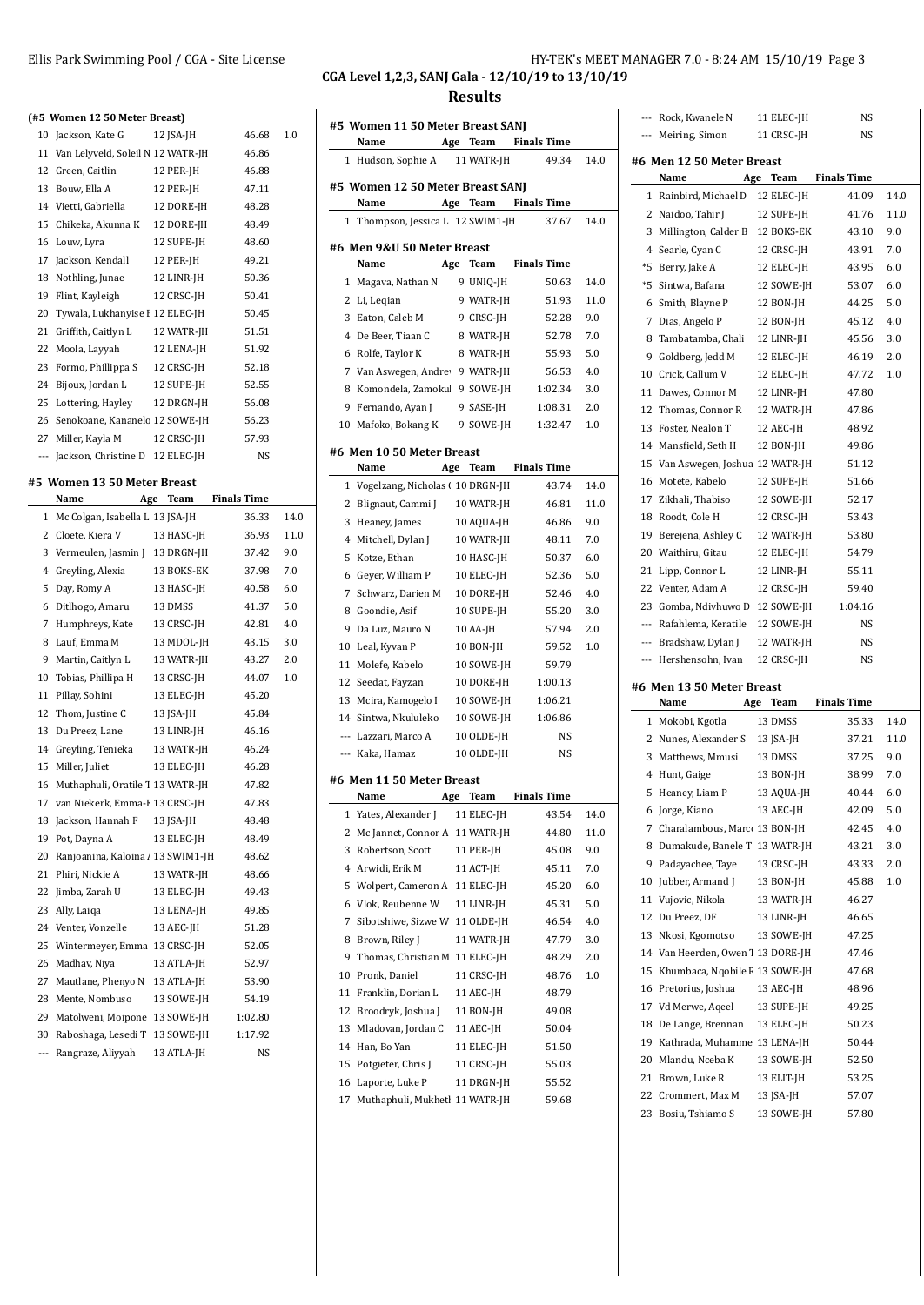| #6 Men 12 50 Meter Breast SANJ                                     |     |             |                      |              | 4              |
|--------------------------------------------------------------------|-----|-------------|----------------------|--------------|----------------|
| Name                                                               |     | Age Team    | Finals Time          |              |                |
| 1 De Waldon-Holmes, I 12 BOKS-EK                                   |     |             | 37.70                | 14.0         |                |
| #6 Men 13 50 Meter Breast SANJ                                     |     |             |                      |              |                |
| Name                                                               |     | Age Team    | <b>Finals Time</b>   |              |                |
| 1 Torricelli, Gianluca F 13 WATR-JH                                |     |             | 36.12                | 14.0         | #8 M           |
| 2 Phillips, Haytham 13 ELEC-JH                                     |     |             | 36.78                | 11.0         | 1              |
| #7 Women 9&U 50 Meter Breast                                       |     |             |                      |              | 2              |
| Name                                                               |     | Age Team    | <b>Finals Time</b>   |              | 3              |
| 1 Dayaram, Sahana                                                  |     | 9 DORE-JH   | 54.39                | 14.0         | 4              |
| 2 Mbuyisa, Okuhle                                                  |     | 9 SWIM1-JH  | 59.60                | 11.0         | 5              |
| 3 Vlok, Isobelle E                                                 |     | 8 LINR-JH   | 1:05.57              | 9.0          | 6              |
| 4 Mmagomafiri, Moren 9 COSM-JH                                     |     |             | 1:20.74              | 7.0          |                |
| --- Venter, Zuria I                                                |     | 9 MDOL-JH   | DQ                   |              |                |
| False start                                                        |     |             |                      |              | #8 M           |
| --- Bossenger, Alexis K                                            |     | 8 LINR-JH   | DQ                   |              |                |
| Leg Movements not simultaneous or in the same horizor              |     |             |                      |              | 1              |
| #7 Women 10 50 Meter Breast                                        |     |             |                      |              | 2              |
| Name                                                               | Age | <b>Team</b> | <b>Finals Time</b>   |              | 3              |
| 1 Bone, MacKenzie G                                                |     | 10 HASC-JH  | 47.95                | 14.0         | 4              |
| 2 Smith, Jessica P                                                 |     | 10 SWIM1-JH | 51.46                | 11.0         | 5              |
| 3 Alevras, Izabella                                                |     | 10 QUES-TS  | 1:02.26              | 9.0          | 6              |
| 4 Mohammed, Rana 10 LENA-JH                                        |     |             | 1:07.38              | 7.0          |                |
| #7 Women 11 50 Meter Breast                                        |     |             |                      |              |                |
| Name                                                               |     | Age Team    | <b>Finals Time</b>   |              |                |
| 1 Decker, Emily H                                                  |     | 11 HERON-JH | 52.05                | 14.0         |                |
| 2 Moodley, Izabel k                                                |     | 11 DORE-JH  | 53.06                | 11.0         | #8 M           |
| 3 Van Niekerk, Lara                                                |     | 11 SWIM1-JH | 54.34                | 9.0          |                |
| 4 Wintermeyer, Chloe I 11 HERON-JH                                 |     |             | 55.62                | 7.0          | 1              |
| 5 Zwane, Akhona N                                                  |     | 11 DRGN-JH  | 57.04                | 6.0          | 2              |
| --- Essof, Radiyya                                                 |     | 11 LENA-JH  | <b>NS</b>            |              | 3              |
|                                                                    |     |             |                      |              | 4              |
| #7 Women 12 50 Meter Breast                                        |     | Age Team    |                      |              | 5              |
| Name                                                               |     |             | <b>Finals Time</b>   |              |                |
| 1 O' Grady, Ashlynne-K 12 DRGN-JH<br>2 Mohapi, Bonolo K 12 COSM-JH |     |             | 52.14<br>57.09       | 14.0<br>11.0 | #9 W           |
|                                                                    |     |             |                      |              |                |
| #7 Women 13 50 Meter Breast                                        |     |             |                      |              | 1              |
| Name                                                               |     |             | Age Team Finals Time |              | 2<br>3         |
| 1 De Freitas, Caitlin A                                            |     | 13 DRGN-JH  | 48.06                | 14.0         | 4              |
| --- Raboshaga, Lesego 13 SOWE-JH                                   |     |             | DQ                   |              | 5 <sup>1</sup> |
| Leg Movements not simultaneous or in the same horizor              |     |             |                      |              |                |
| #8 Men 9&U 50 Meter Breast                                         |     |             |                      |              | #9 W           |
| Name                                                               |     | Age Team    | <b>Finals Time</b>   |              |                |
| 1 Van Niekerk, Andrew 9 SWIM1-JH                                   |     |             | 51.03                | 14.0         | $\mathbf{1}$   |
| 2 De Jager, Jason M                                                |     | 9 LINR-JH   | 1:05.09              | 11.0         | $\overline{2}$ |
| 3 Ally, Rayhan                                                     |     | 8 LENA-JH   | 1:08.56              | 9.0          | 3              |
| 4 Fourie, Ruben L                                                  |     | 9 SWIM1-JH  | 1:10.44              | 7.0          | 4              |
| #8 Men 10 50 Meter Breast                                          |     |             |                      |              | #9 W           |
| Name<br>Age                                                        |     | Team        | <b>Finals Time</b>   |              |                |
| 1 Cafetzoglou, Shane                                               |     | 10 QUES-TS  | 52.13                | 14.0         | 1              |
| 2 Slabbert, Alexander J 10 SWIM1-JH                                |     |             | 56.82                | 11.0         | 2              |
| 3 Cadman, Blake E                                                  |     | 10 DRGN-JH  | 58.38                | 9.0          | 3              |
|                                                                    |     |             |                      |              |                |
|                                                                    |     |             |                      |              |                |

## **CGA Level 1,2,3, SANJ Gala - 12/10/19 to 13/10/19**

**Results**

| 4 Mohapi, Thoriso T 10 COSM-JH 1:09.19                             |             |                      | 7.0         |                                                                                                                                                                                                          |
|--------------------------------------------------------------------|-------------|----------------------|-------------|----------------------------------------------------------------------------------------------------------------------------------------------------------------------------------------------------------|
| --- Clark, Tristan                                                 | $10$ AA-JH  | DQ                   |             | #9 W                                                                                                                                                                                                     |
| Arm movements not simultaneous or in the same horizo               |             |                      |             | Ņ<br>1 N                                                                                                                                                                                                 |
| --- Moses, Kala                                                    | 10 COSM-JH  | D <sub>0</sub>       |             |                                                                                                                                                                                                          |
| Leg Movements not simultaneous or in the same horizor              |             |                      |             | #10 N                                                                                                                                                                                                    |
| #8 Men 11 50 Meter Breast                                          |             |                      |             | Ņ                                                                                                                                                                                                        |
| Name                                                               |             | Age Team Finals Time |             | $1 \Gamma$                                                                                                                                                                                               |
| 1 Keeyan, Heitmuller 11 SWIM1-JH                                   |             | 49.53                | 14.0        | 2 <sub>1</sub>                                                                                                                                                                                           |
| 2 Polley, Jake M                                                   | 11 LINR-JH  | 50.45                | 11.0        | 3 F                                                                                                                                                                                                      |
| 3 Fourie, Christoffel J 11 SWIM1-JH                                |             | 52.44                | 9.0         | #10 N                                                                                                                                                                                                    |
| 4 Fourie, Marius B                                                 | 11 DORE-JH  | 53.24                | 7.0         | Ŋ                                                                                                                                                                                                        |
| 5 Makhalima, Njabulo 11 SOWE-JH                                    |             | 56.90                | 6.0         | $1 \;$                                                                                                                                                                                                   |
| 6 Heine, Eduard C                                                  |             | 11 DORE-JH 1:00.15   | 5.0         | 2 <sub>0</sub>                                                                                                                                                                                           |
| --- Unathi, Kambule                                                | 11 COSM-JH  | D <sub>0</sub>       |             | 3 F                                                                                                                                                                                                      |
| Feet not turned out in the propulsive part of the kick             |             |                      |             | --- S                                                                                                                                                                                                    |
| #8 Men 12 50 Meter Breast                                          |             |                      |             | #10 N                                                                                                                                                                                                    |
| Name                                                               |             | Age Team Finals Time |             | Ņ                                                                                                                                                                                                        |
| 1 De Jager, Matthew P 12 LINR-JH                                   |             | 47.33                | 14.0        | 1 <sub>1</sub>                                                                                                                                                                                           |
| 2 Alevras, George 12 QUES-TS                                       |             | 47.67                | 11.0        | 2 N                                                                                                                                                                                                      |
| 3 Selepe, Thuto 12 SOWE-JH                                         |             | 52.01                | 9.0         | 3 F                                                                                                                                                                                                      |
| 4 Mohammed, Rayhaar 12 LENA-JH                                     |             | 52.27                | 7.0         |                                                                                                                                                                                                          |
| 5 Christensen, Reuben 12 DORE-JH                                   |             | 57.92                | 6.0         | #10 N                                                                                                                                                                                                    |
| 6 Mncube, Mcebiseni 12 MDOL-JH                                     |             | 1:06.59              | 5.0         | Ņ                                                                                                                                                                                                        |
| --- Thuto, Thulare                                                 | 12 COSM-JH  | DQ                   |             | 1 F                                                                                                                                                                                                      |
| Arm movements not simultaneous or in the same horizo               |             |                      |             | #10 N                                                                                                                                                                                                    |
| --- Usiphile, Kambule 12 COSM-JH                                   |             | DO                   |             | Ņ                                                                                                                                                                                                        |
| Feet not turned out in the propulsive part of the kick             |             |                      |             | 1 N                                                                                                                                                                                                      |
|                                                                    |             |                      |             |                                                                                                                                                                                                          |
| #8 Men 13 50 Meter Breast                                          |             |                      |             |                                                                                                                                                                                                          |
| Name                                                               | Age Team    | <b>Finals Time</b>   |             |                                                                                                                                                                                                          |
| 1 Rennie, Kaden S                                                  | 13 DRGN-JH  | 40.62                | 14.0        |                                                                                                                                                                                                          |
| 2 Slabbert, Ethan M                                                | 13 SWIM1-JH | 48.08                | 11.0        |                                                                                                                                                                                                          |
| 3 Zola, Dinane                                                     | 13 SOWE-JH  | 57.70                | 9.0         |                                                                                                                                                                                                          |
| 4 Bapela, Katlego B                                                | 13 SOWE-JH  | 58.67                | 7.0         |                                                                                                                                                                                                          |
| 5 Mohapi, Modise                                                   | 13 COSM-JH  | 1:07.66              | 6.0         |                                                                                                                                                                                                          |
|                                                                    |             |                      |             |                                                                                                                                                                                                          |
| #9 Women 11 100 Meter Fly<br>Name<br>Age                           | Team        | Finals Time          |             |                                                                                                                                                                                                          |
|                                                                    |             | 1:19.05              | 14.0        |                                                                                                                                                                                                          |
| 1 Walker, Emily P 11 SWIM1-JH<br>2 Sandilands, Hannah ( 11 DRGN-JH |             | 1:26.44              | 11.0        | 1                                                                                                                                                                                                        |
| 3 Gledhill, Kiera D                                                | 11 CRSC-JH  | 1:29.56              | 9.0         |                                                                                                                                                                                                          |
| 4 Walker, Danielle                                                 | 11 CRSC-JH  | 1:31.45              | 7.0         |                                                                                                                                                                                                          |
| 5 Wang, Angelina Qing 11 AA-JH                                     |             | 1:38.46              | 6.0         |                                                                                                                                                                                                          |
|                                                                    |             |                      |             |                                                                                                                                                                                                          |
| #9 Women 12 100 Meter Fly                                          |             |                      |             |                                                                                                                                                                                                          |
| Name                                                               | Age Team    | <b>Finals Time</b>   |             |                                                                                                                                                                                                          |
| 1 Skelton, Tyla J                                                  | 12 WATR-JH  | 1:33.47              | 14.0        |                                                                                                                                                                                                          |
| 2 Lottering, Hayley 12 DRGN-JH<br>3 Bouw, Ella A                   | 12 PER-JH   | 1:44.66              | 11.0<br>9.0 |                                                                                                                                                                                                          |
|                                                                    |             | 1:49.67              |             |                                                                                                                                                                                                          |
| 4 Senokoane, Kananelc 12 SOWE-JH                                   |             | 2:07.03              | 7.0         | 11                                                                                                                                                                                                       |
| #9 Women 13 100 Meter Fly                                          |             |                      |             | 12                                                                                                                                                                                                       |
| Name                                                               | Age Team    | <b>Finals Time</b>   |             |                                                                                                                                                                                                          |
| 1 Wessels, Christine                                               | 13 HASC-JH  | 1:10.28              | 14.0        |                                                                                                                                                                                                          |
| 2 Mutie, Mutinda                                                   | 13 DMSS     | 1:24.21              | 11.0        | 20<br>#11 V<br>Ņ<br>1 <sup>5</sup><br>2 <sub>l</sub><br>3 E<br>4 V<br>5 F<br>#11 V<br>Ņ<br>$\mathbf{C}$<br>2 F<br>3 N<br>4 E<br>5 V<br>6 F<br>7 V<br>8 V<br>9 S<br>10 L<br>C<br>-S<br>13 L<br>#11 V<br>Ņ |
| 3 Phiri, Nickie A                                                  | 13 WATR-JH  | 2:03.77              | 9.0         | 1 N                                                                                                                                                                                                      |

|    | #9 Women 12 100 Meter Fly SANJ<br>Name Age Team Finals Time     |     |             |                      |      |
|----|-----------------------------------------------------------------|-----|-------------|----------------------|------|
|    | 1 Mladenov, Gabriela 12 WATR-JH 1:17.79                         |     |             |                      | 14.0 |
|    | #10 Men 11 100 Meter Fly<br>Name                                |     |             | Age Team Finals Time |      |
|    |                                                                 |     |             | 1:23.58              | 14.0 |
|    | 1 Domiter, Claudio J 11 BOKS-EK                                 |     |             |                      | 11.0 |
|    | 2 Yates, Alexander J 11 ELEC-JH<br>3 Rolfe, Kayden J 11 WATR-JH |     |             | 1:24.21<br>1:35.27   | 9.0  |
|    | #10 Men 12 100 Meter Fly                                        |     |             |                      |      |
|    | Name Age Team Finals Time                                       |     |             |                      |      |
|    | 1 Jacobs, Kei-Tumelo S 12 DRGN-JH                               |     |             | 1:28.68              | 14.0 |
|    | 2 Geyer, Troy 12 WATR-JH 1:36.83                                |     |             |                      | 11.0 |
|    | 3 Roodt, Cole H 12 CRSC-JH 1:43.53                              |     |             |                      | 9.0  |
|    | --- Sichtnik, Daniel 12 ELEC-JH                                 |     |             | <b>NS</b>            |      |
|    | #10 Men 13 100 Meter Fly<br>Name Age Team Finals Time           |     |             |                      |      |
|    | 1 Van Rensburg, Ruan ' 13 OLDE-JH                               |     |             | 1:09.95              | 14.0 |
|    | 2 Ndegwa, Kwame 13 ELEC-JH                                      |     |             | 1:29.29              | 11.0 |
|    | 3 Khumbaca, Nqobile F 13 SOWE-JH 2:07.31                        |     |             |                      | 9.0  |
|    | #10 Men 12 100 Meter Fly SANJ                                   |     |             |                      |      |
|    | Name                                                            |     |             | Age Team Finals Time |      |
|    | 1 Billings, Daniel R 12 WATR-JH 1:15.58                         |     |             |                      | 14.0 |
|    | #10 Men 13 100 Meter Fly SANJ<br>Name                           |     |             | Age Team Finals Time |      |
|    | 1 Mhlanga, Bjorn N 13 WATR-JH                                   |     |             | 1:13.44              | 14.0 |
|    | 2 O'Connor, Matt                                                |     |             | 13 WATR-JH 1:17.84   | 11.0 |
|    | #11 Women 9&U 100 Meter Back<br>Name                            |     |             | Age Team Finals Time |      |
|    | 1 Shoshore, Chiwoniso 8 CRSC-JH                                 |     |             | 1:42.29              | 14.0 |
|    | 2 Van Aswegen, Anya 9 WATR-JH                                   |     |             | 1:44.04              | 11.0 |
|    | 3 Brown, Jemma L 9 BON-JH                                       |     |             | 1:48.30              | 9.0  |
|    | 4 Van Lelyveld, Amoret 8 WATR-JH                                |     |             | 1:50.04              | 7.0  |
|    | 5 Kleynhans, Payton L 9 LINR-JH                                 |     |             | 1:50.69              | 6.0  |
|    | #11 Women 10 100 Meter Back<br>Name                             |     |             | Age Team Finals Time |      |
| 1  | O'Connor, Amy                                                   |     | 10 WATR-JH  | 1:27.15              | 14.0 |
| 2  | Boshoff, Carla                                                  |     | 10 LINR-JH  | 1:34.66              | 11.0 |
| 3  | Nell, Michaela                                                  |     | 10 WATR-JH  | 1:41.89              | 9.0  |
| 4  | Elliott, Madisynn E                                             |     | 10 LINR-JH  | 1:41.93              | 7.0  |
| 5  | Van Aswegen, Lily M                                             |     | 10 WATR-JH  | 1:43.28              | 6.0  |
| 6  | Park, Jemma                                                     |     | 10 CRSC-JH  | 1:43.53              | 5.0  |
| 7  | Wellsted, Mia                                                   |     | 10 SWIM1-JH | 1:44.09              | 4.0  |
| 8  | Wicomb, Khayla R                                                |     | 10 OLDE-JH  | 1:45.73              | 3.0  |
| 9  | Sanderson, Tatum A                                              |     | 10 SOWE-JH  | 1:47.64              | 2.0  |
| 10 | Dias, Katia P                                                   |     | 10 BON-JH   | 1:48.57              | 1.0  |
| 11 | Guerini, Serena V                                               |     | 10 ELEC-JH  | 1:52.52              |      |
| 12 | Serman, Emily K                                                 |     | 10 BON-JH   | 1:56.14              |      |
| 13 | Littlejohn, Jessie E                                            |     | 10 BON-JH   | 1:56.16              |      |
|    | #11 Women 11 100 Meter Back                                     |     |             |                      |      |
|    | Name                                                            | Age | Team        | <b>Finals Time</b>   |      |
| 1  | Morris, Grace                                                   |     | 11 ELEC-JH  | 1:19.26              | 14.0 |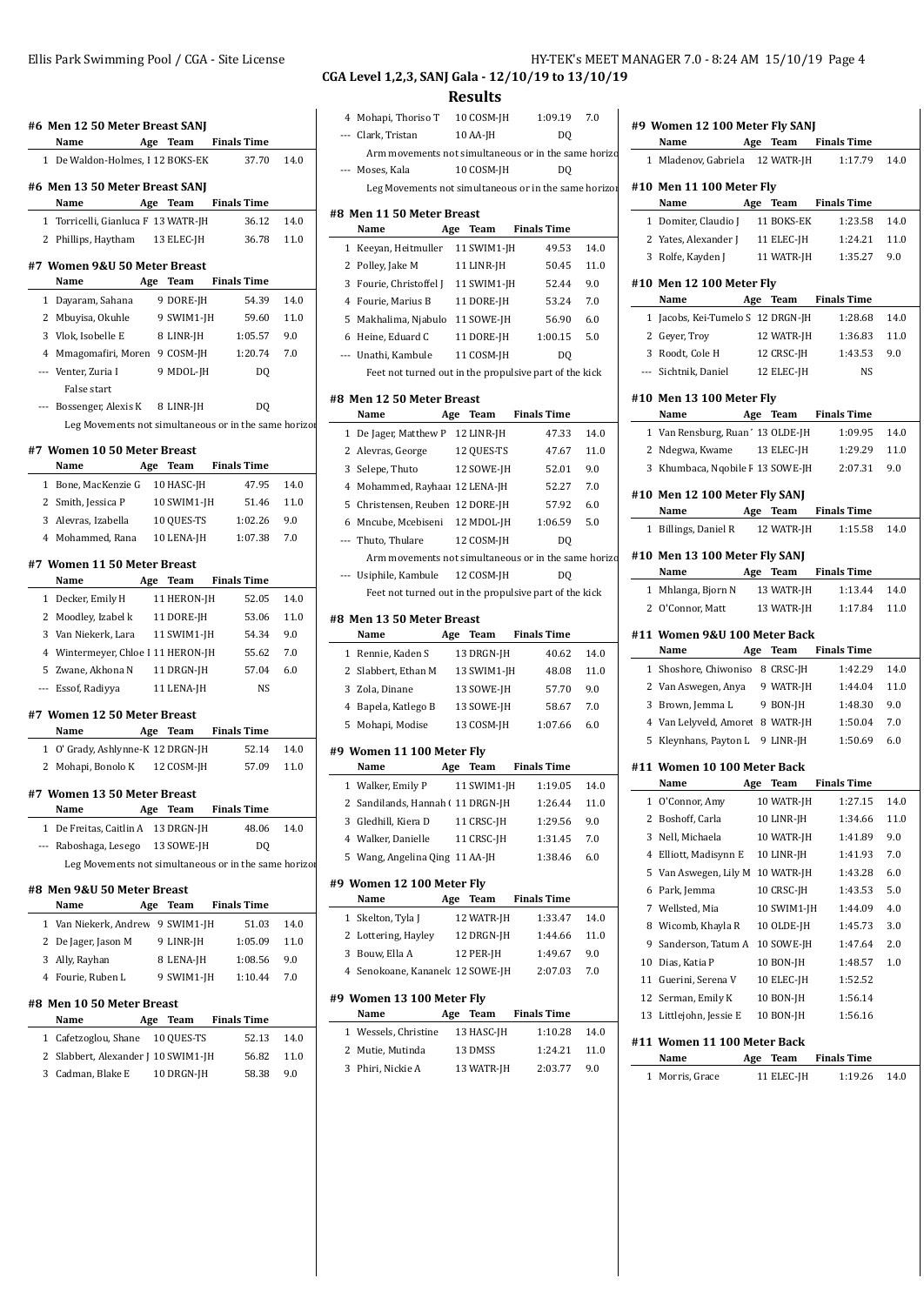|    | (#11 Women 11 100 Meter Back)     |          |             |                    |      |
|----|-----------------------------------|----------|-------------|--------------------|------|
|    | 2 Piguet, Christie E              |          | 11 SWIM1-JH | 1:21.12            | 11.0 |
|    | 3 Walker, Emily P                 |          | 11 SWIM1-JH | 1:22.49            | 9.0  |
|    | 4 Leask, Keira C                  |          | 11 DORE-JH  | 1:23.59            | 7.0  |
| 5  | Lauf, Tatum H                     |          | 11 MDOL-JH  | 1:25.47            | 6.0  |
|    | 6 Neuhoff, Madison M              |          | 11 CRSC-JH  | 1:25.96            | 5.0  |
| 7  | Jones, Zeeva                      |          | 11 UNIQ-JH  | 1:27.20            | 4.0  |
| 8  | Botha, Amy                        |          | 11 BOKS-EK  | 1:30.63            | 3.0  |
| 9  | Sardinha, Jessica S               |          | 11 MDOL-JH  | 1:32.65            | 2.0  |
| 10 | Doubell, Cassidey R               |          | 11 WATR-JH  | 1:33.45            | 1.0  |
| 11 | Stacey, Ella                      | 11 AA-JH |             | 1:33.99            |      |
|    | 12 Wentzel, Emma V                |          | 11 DORE-JH  | 1:34.18            |      |
|    | 13 Bailey, Addison D              |          | 11 WATR-JH  | 1:34.57            |      |
|    | 14 Blaauw, Jenna C                |          | 11 ELEC-JH  | 1:34.95            |      |
| 15 | Lazarou, Amy L                    |          | 11 BON-JH   | 1:35.10            |      |
|    | 16 Banks, Kiara C                 |          | 11 WATR-JH  | 1:37.17            |      |
|    | 17 Finch, Nina M                  |          | 11 CRSC-JH  | 1:37.30            |      |
|    | 18 Rawjee, Miksha                 |          | 11 BON-JH   | 1:37.35            |      |
|    | 19 Lourens, Sarah                 |          | 11 ELIT-JH  | 1:37.74            |      |
| 20 | Smit, Mikayla                     |          | 11 WATR-JH  | 1:38.82            |      |
| 21 | Mutooni, Micaela K                |          | 11 ELEC-JH  | 1:39.38            |      |
| 22 | Robinson, Brigitte U              |          | 11 LINR-JH  | 1:40.02            |      |
| 23 | Killian, Cara                     | 11 AA-JH |             | 1:40.05            |      |
|    | 24 Magava, Samantha A 11 UNIQ-JH  |          |             | 1:40.08            |      |
| 25 | Springer, Anna K                  |          | 11 SASE-JH  | 1:41.15            |      |
|    | 26 Cochrane, Colby                |          | 11 CRSC-JH  | 1:41.24            |      |
|    | 27 Prince, Hannah I               |          | 11 PER-JH   | 1:41.51            |      |
|    | 28 Molefe, Warona O               |          | 11 ELEC-JH  | 1:41.79            |      |
|    | 29 Kharva, Layla                  |          | 11 DORE-JH  | 1:42.08            |      |
| 30 | Gerber, Tayla A                   |          | 11 AEC-JH   | 1:44.85            |      |
| 31 | Fernando, Anya A                  |          | 11 SASE-JH  | 1:44.88            |      |
| 32 | De Villiers, Zoe                  |          | 11 ELEC-JH  | 1:45.22            |      |
| 33 | Edmundson, Paige E 11 SASE-JH     |          |             | 1:45.75            |      |
|    | 34 Phillips, Abigail              |          | 11 SASE-JH  | 1:46.64            |      |
| 35 | Sassenberg, Danielle 11 CRSC-JH   |          |             | 1:48.77            |      |
|    | 36 Steymann, Caitlin              |          | 11 CRSC-JH  | 1:49.91            |      |
| 37 | Van Wyk, Tiffany                  |          | 11 ELIT-JH  | 2:09.44            |      |
|    |                                   |          |             |                    |      |
|    | #11 Women 12 100 Meter Back       |          |             |                    |      |
|    | Name                              | Age      | <b>Team</b> | <b>Finals Time</b> |      |
| 1  | Maske, Marie E                    |          | 12 DRGN-JH  | 1:16.91            | 14.0 |
| 2  | Desfontaines, Isabell: 12 HASC-JH |          |             | 1:18.05            | 11.0 |
| 3  | McCabe, Alexia                    |          | 12 WATR-JH  | 1:18.49            | 9.0  |
| 4  | Germs, Andrea E                   |          | 12 WATR-JH  | 1:18.51            | 7.0  |
| 5  | Van Lelyveld, Soleil N 12 WATR-JH |          |             | 1:21.86            | 6.0  |
| 6  | Sinclair, Cassidy L               |          | 12 DRGN-JH  | 1:21.96            | 5.0  |
| 7  | French, Sofia D                   |          | 12 DORE-JH  | 1:24.09            | 4.0  |
| 8  | Jackson, Kendall                  |          | 12 PER-JH   | 1:28.14            | 3.0  |
| 9  | Quinn, Josie J                    |          | 12 MDOL-JH  | 1:28.24            | 2.0  |
| 10 | Fell, Charis A                    |          | 12 LINR-JH  | 1:30.27            | 1.0  |
| 11 | Green, Caitlin                    |          | 12 PER-JH   | 1:31.19            |      |
| 12 | Skelton, Tyla J                   |          | 12 WATR-JH  | 1:32.04            |      |
| 13 | Tywala, Lukhanyise I 12 ELEC-JH   |          |             | 1:34.12            |      |
|    | 14 Miller, Kayla M                |          | 12 CRSC-JH  | 1:34.21            |      |
| 15 | Martin, Emma J                    |          | 12 DRGN-JH  | 1:34.31            |      |
| 16 | Nothling, Junae                   |          | 12 LINR-JH  | 1:34.70            |      |
|    | 17 Rushton, Chloe L               |          | 12 HASC-IH  | 1:35.05            |      |

## **Results**

|              |                                                         |     | ,,,,,,,    |                    |      |
|--------------|---------------------------------------------------------|-----|------------|--------------------|------|
|              | 18 Vietti, Gabriella                                    |     | 12 DORE-JH | 1:35.95            |      |
|              | 19 Jackson, Kate G                                      |     | 12 JSA-JH  | 1:36.81            |      |
| 20           | Moola, Layyah                                           |     | 12 LENA-JH | 1:37.30            |      |
| 21           | Griffith, Caitlyn L                                     |     | 12 WATR-JH | 1:39.29            |      |
| 22           | Erasmus, Annika K                                       |     | 12 AA-JH   | 1:40.13            |      |
| 23           | Chikeka, Akunna K                                       |     | 12 DORE-JH | 1:41.12            |      |
|              | 24 Formo, Phillippa S                                   |     | 12 CRSC-JH | 1:44.62            |      |
| 25           | Flint, Kayleigh                                         |     | 12 CRSC-JH | 1:45.03            |      |
|              | 26 Bijoux, Jordan L                                     |     | 12 SUPE-JH | 1:47.83            |      |
|              | 27 Louw, Lyra                                           |     | 12 SUPE-JH | 1:48.89            |      |
| ---          | Losper, Jessica L                                       |     | 12 SODO-JH | D <sub>0</sub>     |      |
|              | Swimmer not on back upon leaving the wall after the tur |     |            |                    |      |
|              | --- Losper, Hayley P                                    |     | 12 SODO-JH | D <sub>0</sub>     |      |
|              | Past vertical at turn: independent kicks                |     |            |                    |      |
|              | --- Jackson, Christine D 12 ELEC-JH                     |     |            | NS                 |      |
|              | --- Henegan, Taylor G                                   |     | 12 AA-JH   | NS                 |      |
|              |                                                         |     |            |                    |      |
|              | #11 Women 13 100 Meter Back                             |     |            |                    |      |
|              | Name                                                    | Age | Team       | <b>Finals Time</b> |      |
| $\mathbf{1}$ | Guymer, Rachel O                                        |     | 13 LINR-JH | 1:18.81            | 14.0 |
|              | 2 Thom, Justine C                                       |     | 13 JSA-JH  | 1:20.16            | 11.0 |
| 3            | Tobias, Phillipa H                                      |     | 13 CRSC-JH | 1:21.65            | 9.0  |
|              | 4 McHarg, Hayley S                                      |     | 13 WATR-JH | 1:21.84            | 7.0  |
| 5            | Nel, Shanae A                                           |     | 13 LINR-JH | 1:22.05            | 6.0  |
| 6            | Pillay, Sohini                                          |     | 13 ELEC-JH | 1:22.66            | 5.0  |
| 7            | Mutie, Mutinda                                          |     | 13 DMSS    | 1:22.93            | 4.0  |
|              | 8 Mc Colgan, Isabella L 13 JSA-JH                       |     |            | 1:23.69            | 3.0  |
|              | 9 Van Schalkwyk, Corn 13 AA-JH                          |     |            | 1:24.04            | 2.0  |
|              | 10 Du Preez, Lane                                       |     | 13 LINR-JH | 1:24.09            | 1.0  |
| 11           | Broderick, Jenna G                                      |     | 13 DORE-JH | 1:25.14            |      |
|              | 12 Day, Romy A                                          |     | 13 HASC-JH | 1:25.60            |      |
|              | 13 Allamby, Kelly N                                     |     | 13 DORE-JH | 1:25.71            |      |
|              | 14 Humphreys, Kate                                      |     | 13 CRSC-JH | 1:26.42            |      |
| 15           | Blaauw, Sienna L                                        |     | 13 ELEC-JH | 1:26.92            |      |
|              | 16 McPhail, Jennifer C                                  |     | 13 DORE-JH | 1:27.22            |      |
| 17           | Jacobie, Zodea                                          |     | 13 SUPE-JH | 1:27.32            |      |
|              | 18 Venter, Vonzelle                                     |     | 13 AEC-JH  | 1:27.74            |      |
|              | 19 Miller, Juliet                                       |     | 13 ELEC-JH | 1:27.84            |      |
|              | 20 Pot, Dayna A                                         |     | 13 ELEC-JH | 1:30.47            |      |
| 21           | Jackson, Hannah F 13 JSA-JH                             |     |            | 1:32.76            |      |
| 22           | Muthaphuli, Oratile 1 13 WATR-JH                        |     |            | 1:34.04            |      |
|              | 23 Wintermeyer, Emma 13 CRSC-JH                         |     |            | 1:35.49            |      |
|              | 24 Ismail, Iman                                         |     | 13 ATLA-JH | 1:35.56            |      |
|              | 25 Ranjoanina, Kaloina . 13 SWIM1-JH                    |     |            | 1:39.78            |      |
|              | 26 Ally, Laiqa                                          |     | 13 LENA-JH | 1:41.69            |      |
|              | 27 Da Veiga, Shandonise 13 SODO-JH                      |     |            | 1:42.51            |      |
|              | 28 Jimba, Zarah U                                       |     | 13 ELEC-JH | 1:46.21            |      |
|              | --- Mortimer, Shianne S 13 CRSC-JH                      |     |            | NS                 |      |
|              |                                                         |     |            |                    |      |
|              | #11 Women 12 100 Meter Back SANJ                        |     |            |                    |      |
|              | Name                                                    | Age | Team       | Finals Time        |      |
|              | 1 Thompson, Jessica L 12 SWIM1-JH                       |     |            | 1:12.75            | 14.0 |
|              | 2 Mladenov, Gabriela 12 WATR-JH                         |     |            | 1:13.50            | 11.0 |
|              | 3 Lin, Cleo                                             |     | 12 WATR-JH | 1:16.20            | 9.0  |
|              | --- Baker, Jessica                                      |     | 12 LINR-JH | NS                 |      |

| #11 Women 13 100 Meter Back SANJ         |     |      |                      |      |
|------------------------------------------|-----|------|----------------------|------|
| Name                                     |     |      | Age Team Finals Time |      |
| 1 Lowman, Samantha I 13 SWIM1-JH 1:15.92 |     |      |                      | 14.0 |
| #12 Men 9&U 100 Meter Back               |     |      |                      |      |
| Name                                     | Age | Team | <b>Finals Time</b>   |      |

| --                                                   |           |         |    |      |
|------------------------------------------------------|-----------|---------|----|------|
| 1 Eaton, Caleb M                                     | 9 CRSC-IH | 1:34.44 |    | 14.0 |
| 2 De Beer, Tiaan C                                   | 8 WATR-JH | 1:37.16 |    | 11.0 |
| 3 Yang, Gordon                                       | 9 WATR-JH | 1:37.21 |    | 9.0  |
| 4 Li, Leqian                                         | 9 WATR-JH | 1:44.43 |    | 7.0  |
| 5 Van De Wouw, Joshua                                | 9 SODO-IH | 1:48.73 |    | 6.0  |
| 6 Rolfe, Taylor K                                    | 8 WATR-JH | 1.4905  |    | 5.0  |
| 7 Komondela, Zamokul 9 SOWE-JH                       |           | 2:16.73 |    | 4.0  |
| --- Van Aswegen, Andrey 9 WATR-JH                    |           |         | DO |      |
| Past vertical at turn: non continuous turning action |           |         |    |      |
|                                                      |           |         |    |      |

#### **#12 Men 10 100 Meter Back**

|                | Name                           | Age | Team       | <b>Finals Time</b> |      |
|----------------|--------------------------------|-----|------------|--------------------|------|
| 1              | Schoeman, Aiden                |     | 10 BON-JH  | 1:28.78            | 14.0 |
| 2              | Erasmus, Joshua M              |     | 10 CRSC-JH | 1:29.59            | 11.0 |
| 3              | Baty, Ethan L                  |     | 10 SODO-JH | 1:33.62            | 9.0  |
| 4              | Feinberg, Ethan                |     | 10 HASC-JH | 1:33.95            | 7.0  |
| 5              | Seedat, Fayzan                 |     | 10 DORE-JH | 1:35.53            | 6.0  |
| 6              | Blignaut, Cammi J              |     | 10 WATR-JH | 1:39.81            | 5.0  |
| 7              | Gever, William P               |     | 10 ELEC-JH | 1:39.93            | 4.0  |
| 8              | Schwarz, Darien M              |     | 10 DORE-JH | 1:40.87            | 3.0  |
| 9              | Mitchell, Dylan J              |     | 10 WATR-JH | 1:41.47            | 2.0  |
| 10             | Heaney, James                  |     | 10 AQUA-JH | 1:41.53            | 1.0  |
| 11             | Nunes, Daniel V                |     | 10 JSA-JH  | 1:41.78            |      |
| 12             | Leal, Kyvan P                  |     | 10 BON-JH  | 1:53.52            |      |
| 13             | Sintwa, Nkululeko              |     | 10 SOWE-JH | 1:54.98            |      |
|                | 14 Goondie, Asif               |     | 10 SUPE-JH | 2:03.72            |      |
|                | --- Lazzari, Marco A           |     | 10 OLDE-JH | <b>NS</b>          |      |
|                | --- Kaka, Hamaz                |     | 10 OLDE-JH | NS                 |      |
|                | #12 Men 11 100 Meter Back      |     |            |                    |      |
|                | Name                           | Age | Team       | <b>Finals Time</b> |      |
| 1              | Dewart, Connor                 |     | 11 MDOL-JH | 1:26.04            | 14.0 |
| 2              | Mladovan, Jordan C             |     | 11 AEC-JH  | 1:27.53            | 11.0 |
| 3              | Kourie, Cameron                |     | 11 WATR-JH | 1:27.96            | 9.0  |
| $\overline{4}$ | Swanepoel, Wade W              |     | 11 LINR-JH | 1:28.93            | 7.0  |
| 5              | Kumnig, Keagan M               |     | 11 BON-JH  | 1:30.01            | 6.0  |
| 6              | Niemand, Zaine                 |     | 11 WATR-JH | 1:30.89            | 5.0  |
| 7              | Vlok, Reubenne W               |     | 11 LINR-JH | 1:32.13            | 4.0  |
| 8              | Brown, Riley J                 |     | 11 WATR-JH | 1:32.25            | 3.0  |
| 9              | Sibotshiwe, Sizwe W            |     | 11 OLDE-JH | 1:32.36            | 2.0  |
| 10             | Robertson, Scott               |     | 11 PER-JH  | 1:33.28            | 1.0  |
| 11             | Franklin, Dorian L             |     | 11 AEC-JH  | 1:34.53            |      |
| 12             | Hicks, Joshua J                |     | 11 CRSC-JH | 1:34.74            |      |
| 13             | Arwidi, Erik M                 |     | 11 ACT-JH  | 1:35.21            |      |
| 14             | Keating, Daniel R              |     | 11 BON-JH  | 1:35.31            |      |
| 15             | Peacock, Matthew J             |     | 11 WATR-JH | 1:36.05            |      |
| 16             | Laporte, Luke P                |     | 11 DRGN-JH | 1:36.70            |      |
| 17             | Giuricich, Danilo C            |     | 11 HASC-JH | 1:37.16            |      |
| 18             | Wolpert, Cameron A             |     | 11 ELEC-JH | 1:37.53            |      |
| 19             | Broodryk, Joshua J             |     | 11 BON-JH  | 1:40.65            |      |
| 20             | Pronk, Daniel                  |     | 11 CRSC-JH | 1:47.24            |      |
| 21             | Muthaphuli, Mukhetl 11 WATR-JH |     |            | 1:51.91            |      |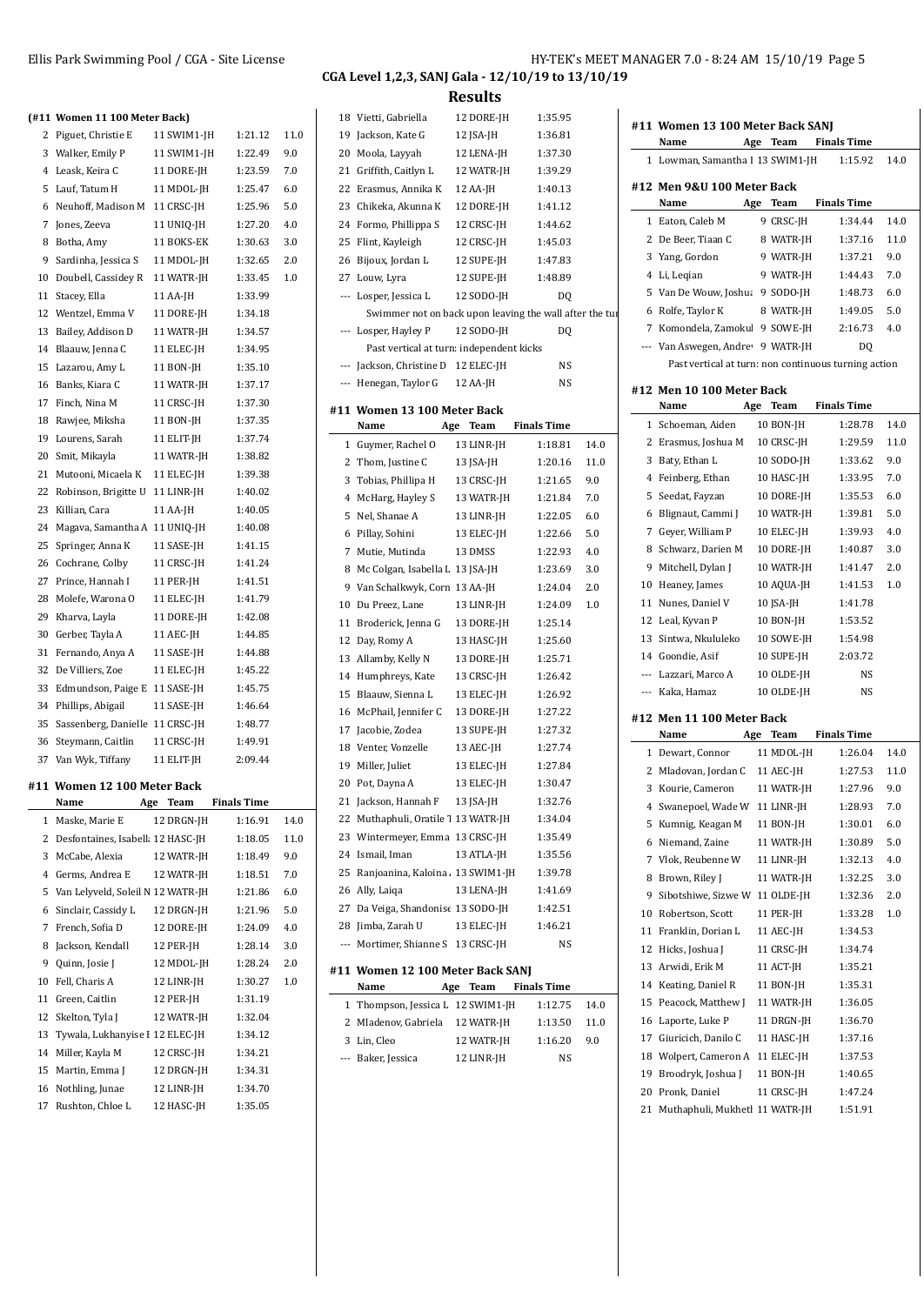|    | (#12 Men 11 100 Meter Back)       |                        |                    |      |
|----|-----------------------------------|------------------------|--------------------|------|
|    | 22 Potgieter, Chris J             | 11 CRSC-JH             | 1:53.28            |      |
|    | 23 Han, Bo Yan                    | 11 ELEC-JH             | 1:54.25            |      |
|    | --- Reynders, Ethan J             | 11 BON-JH              | NS                 |      |
|    | --- Rock, Kwanele N               | 11 ELEC-JH             | NS                 |      |
|    | #12 Men 12 100 Meter Back         |                        |                    |      |
|    | Name<br>Age                       | Team                   | <b>Finals Time</b> |      |
|    | 1 Fry, Nicholas G                 | 12 WATR-JH             | 1:15.11            | 14.0 |
|    | 3 Jervis, Robbie M                | 12 DORE-JH             | 1:22.13            | 9.0  |
|    | 4 Millington, Calder B 12 BOKS-EK |                        | 1:22.78            | 7.0  |
|    | 5 De Beer, Chris J                | 12 WATR-JH             | 1:23.83            | 6.0  |
|    | 6 Lala, Soham                     | 12 ATLA-JH             | 1:24.14            | 5.0  |
|    | 7 Dias, Angelo P                  | 12 BON-JH              | 1:26.00            | 4.0  |
|    | 8 Searle, Cyan C                  | 12 CRSC-JH             | 1:26.97            | 3.0  |
|    | 9 Crick, Callum V                 | 12 ELEC-JH             | 1:27.23            | 2.0  |
|    | 10 Mutooni, Austin N              | 12 ELEC-JH             | 1:27.77            | 1.0  |
|    | 11 Foster, Nealon T               | 12 AEC-JH              | 1:28.49            |      |
|    | 12 Smith, Blayne P                | 12 BON-JH              | 1:30.37            |      |
|    | 13 Berry, Jake A                  | 12 ELEC-JH             | 1:32.24            |      |
|    | 14 Berejena, Ashley C             | 12 WATR-JH             | 1:32.30            |      |
| 15 | Dawes, Connor M                   | 12 LINR-JH             | 1:32.39            |      |
| 16 | Tambatamba, Chali                 | 12 LINR-JH             | 1:32.64            |      |
| 17 | Mansfield, Seth H                 | 12 BON-JH              | 1:34.11            |      |
|    | 18 Naidoo, Tahir J                | 12 SUPE-JH             | 1:34.13            |      |
|    | 19 Geyer, Troy                    | 12 WATR-JH             | 1:34.51            |      |
|    | 20 Van Aswegen, Joshua 12 WATR-JH |                        | 1:38.07            |      |
|    | 21 Rainbird, Michael D            | 12 ELEC-JH             | 1:38.41            |      |
|    | 22 Roodt, Cole H                  | 12 CRSC-JH             | 1:39.48            |      |
|    | 23 Motete, Kabelo                 | 12 SUPE-JH             | 1:40.10            |      |
|    | 24 Lipp, Connor L                 | 12 LINR-JH             | 1:41.93            |      |
|    | 25 Thomas, Connor R               | 12 WATR-JH             | 1:42.90            |      |
|    | 26 Venter, Adam A                 | 12 CRSC-JH             | 1:44.36            |      |
|    | 27 Waithiru, Gitau                | 12 ELEC-JH             | 1:50.19            |      |
|    | --- Bradshaw, Dylan J             | 12 WATR-JH             | NS                 |      |
|    | --- Coetzee, Zander               | 12 SODO-JH             | NS                 |      |
|    | --- Hershensohn, Ivan             | 12 CRSC-JH             | NS                 |      |
|    |                                   |                        |                    |      |
|    | #12 Men 13 100 Meter Back<br>Name | Age Team               | <b>Finals Time</b> |      |
| 1  |                                   |                        | 1:15.71            | 14.0 |
| 2  | Fortune, Cole Q<br>Stacey, Jed    | 13 SASE-JH<br>13 AA-JH | 1:18.09            | 11.0 |
| 3  | Jansen, Stephan J                 | 13 BOKS-EK             |                    |      |
|    |                                   |                        | 1:18.30            | 9.0  |
| 4  | Feinberg, Shane                   | 13 HASC-JH             | 1:19.04            | 7.0  |
| 5  | Jorge, Kiano                      | 13 AEC-JH              | 1:19.33            | 6.0  |
| 6  | Rolfe, Kieran J                   | 13 WATR-JH             | 1:19.64            | 5.0  |
| 7  | Polley, Josh T                    | 13 LINR-JH             | 1:21.59            | 4.0  |
| 8  | Swanepoel, Declan                 | 13 LINR-JH             | 1:22.95            | 3.0  |
| 9  | Matthews, Mmusi                   | 13 DMSS                | 1:23.30            | 2.0  |
| 10 | Jubber, Armand J                  | 13 BON-JH              | 1:23.62            | 1.0  |
| 11 | Du Preez, DF                      | 13 LINR-JH             | 1:24.43            |      |
| 12 | Van Rensburg, Ruan' 13 OLDE-JH    |                        | 1:24.47            |      |

13 Lensink, Josh K 13 DORE-JH 1:25.33 14 Venables, Alan C 13 CRSC-JH 1:26.28 15 Davis-Hannibal, Keat 13 QUES-TS 1:26.79 16 Heaney, Liam P 13 AQUA-JH 1:29.61 17 Padayachee, Taye 13 CRSC-JH 1:31.98

#### **CGA Level 1,2,3, SANJ Gala - 12/10/19 to 13/10/19 Results**

18 Van Heerden, Owen 1 13 DORE-JH 1:35.56 19 De Lange, Brennan 13 ELEC-JH 1:36.04 20 Dumakude, Banele T 13 WATR-JH 1:36.28 21 Crommert, Max M 13 JSA-JH 1:38.51 22 Ferreira Mikele J 13 SODO-JH 1:39.98 23 Kathrada, Muhamme 13 LENA-JH 1:46.56 24 Odhav, Akhil 13 ATLA-JH 1:48.81 25 Brown, Luke R 13 ELIT-JH 1:54.83 26 Vd Merwe, Aqeel 13 SUPE-JH 1:57.78 --- Skhosana, Dintle 13 SUPE-JH NS **#12 Men 13 100 Meter Back S1-S14 Name Age Team Finals Time** 1 Adams, Moeketsi S5 13 MDOL-JH 2:24.79 14.0 **#12 Men 12 100 Meter Back SANJ Name Age Team Finals Time** 1 Kassebaum, Clayton 12 LINR-JH 1:19.99 14.0 2 Billings, Daniel R 12 WATR-JH 1:21.47 11.0 **#12 Men 13 100 Meter Back SANJ Name Age Team Finals Time** 1 O'Connor, Matt 13 WATR-JH 1:11.94 14.0 --- Wiggett, Dawid 13 LINR-JH DQ Past vertical at turn: non continuous turning action **#13 Women 9&U 100 Meter Back Name Age Team Finals Time** 1 Tambatamba, Niza N 9 LINR-JH 1:35.16 14.0 2 Venter, Zuria I 9 MDOL-JH 1:39.50 11.0 3 Dayaram, Sahana 9 DORE-JH 1:42.86 9.0 4 Mbuyisa, Okuhle 9 SWIM1-JH 1:51.34 7.0 5 Bossenger, Alexis K 8 LINR-JH 2:02.03 6.0 6 Vlok, Isobelle E 8 LINR-JH 2:25.12 5.0 **#13 Women 10 100 Meter Back Name Age Team Finals Time** 1 Court, Genevieve P 10 AA-JH 1:35.28 14.0 2 Smith, Jessica P 10 SWIM1-JH 1:46.85 11.0 3 Alevras, Izabella 10 QUES-TS 2:03.83 9.0 4 Mohammed, Rana 10 LENA-JH 3:04.20 7.0 **#13 Women 11 100 Meter Back Name Age Team Finals Time** 1 Decker, Emily H 11 HERON-JH 1:36.82 14.0 2 Erasmus, Alessia 11 MDOL-JH 1:38.10 11.0 3 Moodley, Izabel k 11 DORE-JH 1:40.92 9.0 4 Van Niekerk, Lara 11 SWIM1-JH 1:43.28 7.0 5 Zwane, Akhona N 11 DRGN-JH 1:50.48 6.0 --- Essof, Radiyya 11 LENA-JH NS --- Bailey, Addison D 11 WATR-JH NS **#13 Women 12 100 Meter Back Name Age Team Finals Time** 1 O' Grady, Ashlynne-K 12 DRGN-JH 1:44.66 14.0 2 Mohapi, Bonolo K 12 COSM-JH 1:49.68 11.0 **#13 Women 13 100 Meter Back Name Age Team Finals Time** 1 De Freitas, Caitlin A 13 DRGN-JH 1:32.46 14.0

Ellis Park Swimming Pool / CGA - Site License **HY-TEK's MEET MANAGER 7.0 - 8:24 AM 15/10/19** Page 6

|   | --- Wessels, Christine 13 HASC-JH                     |     |            | NS                   |      |
|---|-------------------------------------------------------|-----|------------|----------------------|------|
|   | #14 Men 9&U 100 Meter Back                            |     |            |                      |      |
|   | Name                                                  |     |            | Age Team Finals Time |      |
|   | 1 Van Niekerk, Andrew 9 SWIM1-JH 1:44.45              |     |            |                      | 14.0 |
|   | 2 Fourie, Ruben L 9 SWIM1-JH 1:47.15                  |     |            |                      | 11.0 |
|   | 3 Ally, Rayhan                                        |     |            | 8 LENA-JH 2:16.41    | 9.0  |
|   | #14 Men 10 100 Meter Back                             |     |            |                      |      |
|   | Name Age Team Finals Time                             |     |            |                      |      |
|   | 1 Cafetzoglou, Shane 10 QUES-TS                       |     |            | 1:42.14              | 14.0 |
|   | 2 Cadman, Blake E 10 DRGN-JH                          |     |            | 1:42.77              | 11.0 |
|   | 3 Slabbert, Alexander J 10 SWIM1-JH 1:54.85           |     |            |                      | 9.0  |
|   | --- Van Aswegen, Jan - Jc 10 DORE-JH                  |     |            | DNF                  |      |
|   | Swimmer did not finish                                |     |            |                      |      |
|   | #14 Men 11 100 Meter Back                             |     |            |                      |      |
|   | Name Age Team Finals Time                             |     |            |                      |      |
|   | 1 Fourie, Christoffel J     11 SWIM1-JH               |     |            | 1:39.17              | 14.0 |
|   | 2 Fourie, Marius B 11 DORE-JH                         |     |            | 1:43.21              | 11.0 |
|   | 3 Polley, Jake M                                      |     | 11 LINR-JH | 1:43.49              | 9.0  |
|   | 4 Heine, Eduard C 11 DORE-JH 1:56.44                  |     |            |                      | 7.0  |
|   | --- Keeyan, Heitmuller 11 SWIM1-JH                    |     |            | DQ                   |      |
|   | Past vertical at turn: non continuous turning action  |     |            |                      |      |
|   | #14 Men 12 100 Meter Back                             |     |            |                      |      |
|   | Age Team Finals Time<br>Name                          |     |            |                      |      |
|   | 1 Alevras, George                                     |     | 12 QUES-TS | 1:34.35              | 14.0 |
|   | 2 Christensen, Reuben 12 DORE-JH                      |     |            | 1:37.58              | 11.0 |
|   | 3 Mohammed, Rayhaar 12 LENA-JH                        |     |            | 2:18.77              | 9.0  |
|   |                                                       |     |            |                      |      |
|   | #14 Men 13 100 Meter Back                             |     |            |                      |      |
|   | Name                                                  |     |            | Age Team Finals Time |      |
|   | 1 Pretorius, Joshua 13 AEC-JH                         |     |            | 1:18.84              | 14.0 |
|   | 2 Slabbert, Ethan M 13 SWIM1-JH 1:23.13               |     |            |                      | 11.0 |
|   | 3 Rennie, Kaden S 13 DRGN-JH 1:46.91                  |     |            |                      | 9.0  |
|   | #15 Women 9&U 200 Meter Breast                        |     |            |                      |      |
|   | Name                                                  |     |            | Age Team Finals Time |      |
|   | 1 Kleynhans, Megan 9 LINR-JH                          |     |            | 3:51.50              | 14.0 |
|   | 2 Kassebaum, Taylor L 9 LINR-JH 4:05.78               |     |            |                      | 11.0 |
|   | #15 Women 10 200 Meter Breast                         |     |            |                      |      |
|   | Name<br>Age                                           |     | Team       | <b>Finals Time</b>   |      |
| 1 | O'Connor, Amy                                         |     | 10 WATR-JH | 3:21.94              | 14.0 |
| 2 | Kruger, Lize-Marie                                    |     | 10 BLOT-MA | 3:27.89              | 11.0 |
| 3 | Nell, Michaela                                        |     | 10 WATR-JH | 3:45.62              | 9.0  |
|   | 4 Van Lelyveld, Isla S                                |     | 10 WATR-JH | 3:53.07              | 7.0  |
| 5 | Park, Jemma                                           |     | 10 CRSC-JH | 4:03.23              | 6.0  |
|   | 6 Elliott, Madisynn E                                 |     | 10 LINR-JH | 4:12.98              | 5.0  |
|   | --- Barnes, Zoe D                                     |     | 10 JSA-JH  | DO                   |      |
|   | Leg Movements not simultaneous or in the same horizor |     |            |                      |      |
|   | #15 Women 11 200 Meter Breast                         |     |            |                      |      |
|   | Name                                                  | Age | Team       | <b>Finals Time</b>   |      |
| 1 | Lauf, Tatum H                                         |     | 11 MDOL-JH | 3:18.80              | 14.0 |
|   | 2 Sardinha, Jessica S                                 |     | 11 MDOL-JH | 3:23.77              | 11.0 |
|   | 3 Walker, Danielle                                    |     | 11 CRSC-JH | 3:29.37              | 9.0  |
| 4 | Prince, Hannah I                                      |     | 11 PER-JH  | 3:37.43              | 7.0  |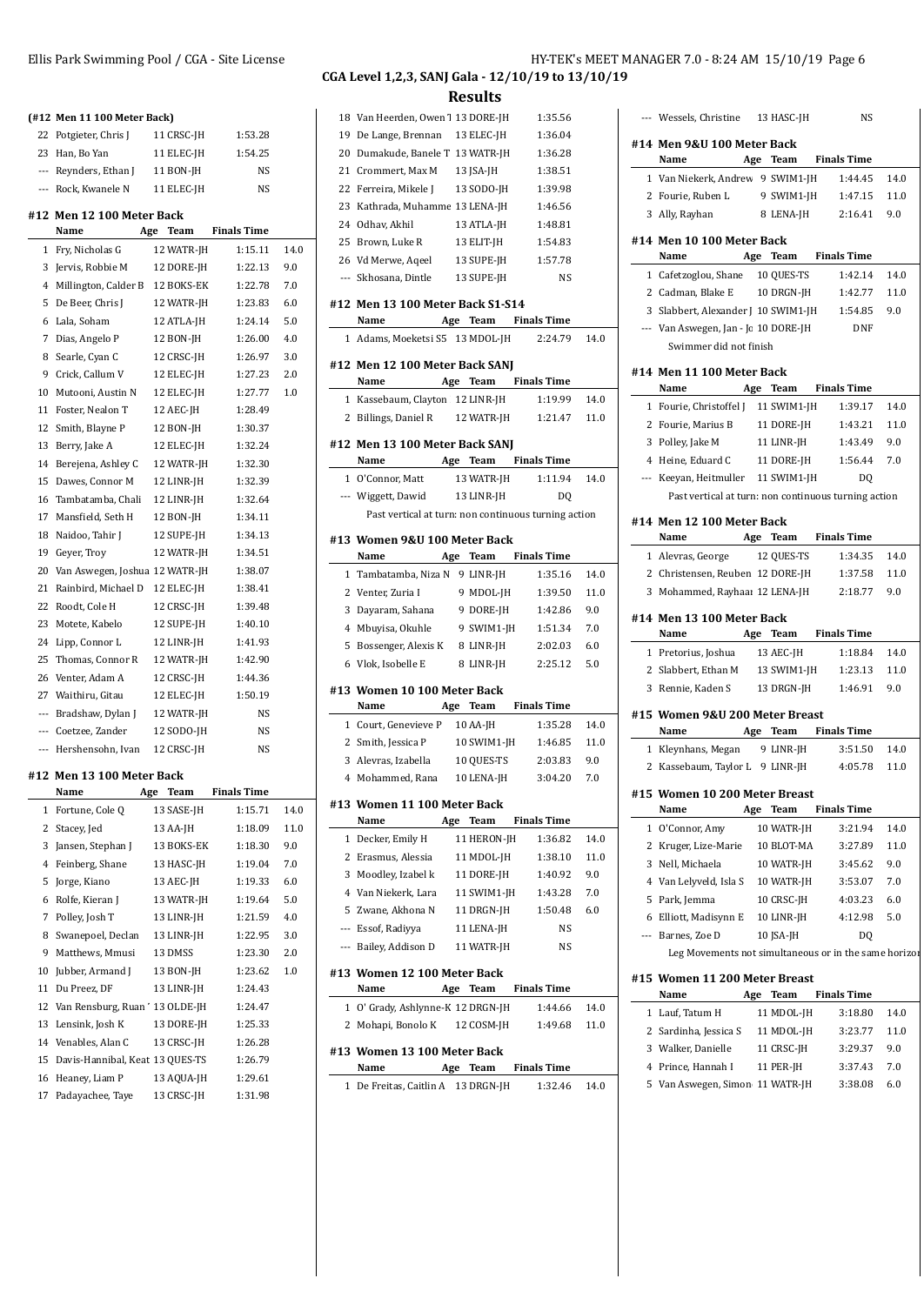#### Ellis Park Swimming Pool / CGA - Site License **HY-TEK's MEET MANAGER 7.0 - 8:24 AM 15/10/19** Page 7 **CGA Level 1,2,3, SANJ Gala - 12/10/19 to 13/10/19 Results**

**(#15 Women 11 200 Meter Breast)** Wentzel, Emma V 11 DORE-JH 3:39.18 5.0 Bailey, Addison D 11 WATR-JH 3:39.82 4.0 De Villiers, Zoe 11 ELEC-JH 3:40.26 3.0 Mohamed, Nazneen 11 ATLA-JH 3:48.49 2.0 Alkema, Juliet E 11 CRSC-JH 3:56.87 1.0 Steymann, Caitlin 11 CRSC-JH 4:07.19 Lourens, Sarah 11 ELIT-JH 4:19.15 Van Wyk, Tiffany 11 ELIT-JH 4:45.17 --- Brady, Kirstin A 11 MDOL-JH NS **#15 Women 12 200 Meter Breast Name Age Team Finals Time** Gray, Loghan A 12 MDOL-JH 3:02.17 14.0 French, Sofia D 12 DORE-JH 3:15.45 11.0 Sproat, Ruby T 12 WATR-JH 3:16.13 9.0 Vogelzang, Kristin T 12 DRGN-JH 3:18.23 7.0 Blignaut, Taya 12 WATR-JH 3:22.50 6.0 Quinn, Josie J 12 MDOL-JH 3:32.06 5.0 Corrigan, Cara J 12 MDOL-JH 3:34.78 4.0 8 Skelton, Tyla J 12 WATR-JH 3:37.28 3.0 Van Lelyveld, Soleil N 12 WATR-JH 3:37.63 2.0 Losper, Hayley P 12 SODO-JH 3:44.29 1.0 Green, Caitlin 12 PER-JH 3:45.96 Louw, Lyra 12 SUPE-JH 3:48.10 Losper, Jessica L 12 SODO-JH 3:48.33 Bouw, Ella A 12 PER-JH 3:48.56 Vietti, Gabriella 12 DORE-JH 3:53.35 16 Tywala, Lukhanyise I 12 ELEC-JH 3:56.71 **#15 Women 13 200 Meter Breast Name Age Team Finals Time** Cloete, Kiera V 13 HASC-JH 2:54.75 14.0 Vermeulen, Jasmin J 13 DRGN-JH 3:00.42 11.0 Zigiriadis, Eleni 13 TUKS-TS 3:17.00 9.0 McPhail, Jennifer C 13 DORE-JH 3:23.06 7.0 Jacobie, Zodea 13 SUPE-JH 3:25.48 6.0 Ditlhogo, Amaru 13 DMSS 3:27.14 5.0 Lauf, Emma M 13 MDOL-JH 3:27.39 4.0 Da Veiga, Shandonise 13 SODO-JH 3:36.76 3.0 Martin, Caitlyn L 13 WATR-JH 3:44.90 2.0 Miller, Juliet 13 ELEC-JH 3:47.57 1.0 11 Ranjoanina, Kaloina A 13 SWIM1-JH 4:02.97 Ismail, Iman 13 ATLA-JH 4:06.09 Phiri, Nickie A 13 WATR-JH 4:06.15 Madhav, Niya 13 ATLA-JH 4:10.45 --- Rangraze, Aliyyah 13 ATLA-JH NS --- Dyson, Lene 13 AA-JH NS **#16 Men 9&U 200 Meter Breast Name Age Team Finals Time** Yang, Gordon 9 WATR-JH 3:45.40 14.0 2 Van De Wouw, Joshua 9 SODO-JH 3:53.73 11.0 De Beer, Tiaan C 8 WATR-JH 3:57.43 9.0 Li, Leqian 9 WATR-JH 4:07.22 7.0

|          | #16 Men 10 200 Meter Breast                               |     |                          |                    |             |       | #16 Men 12 20                     |
|----------|-----------------------------------------------------------|-----|--------------------------|--------------------|-------------|-------|-----------------------------------|
|          | Name                                                      |     | Age Team                 | <b>Finals Time</b> |             |       | Name                              |
|          | 1 McCabe, Michael                                         |     | 10 WATR-JH               | 3:34.09            | 14.0        |       | 1 Mitchell, Cor                   |
|          | 2 Schoeman, Aiden                                         |     | 10 BON-JH                | 3:34.36            | 11.0        |       |                                   |
|          | 3 Schwarz, Darien M                                       |     | 10 DORE-JH               | 3:48.98            | 9.0         |       | #16 Men 13 20                     |
|          | 4 Heaney, James                                           |     | 10 AQUA-JH               | 3:52.01            | 7.0         |       | Name                              |
|          | 5 Kotze, Ethan                                            |     | 10 HASC-JH               | 3:54.51            | 6.0         |       | 1 Phillips, Hay                   |
|          | 6 Baty, Ethan L                                           |     | 10 SODO-JH               | 3:55.48            | 5.0         |       | 2 Torricelli, Gi                  |
|          | 7 Mitchell, Dylan J                                       |     | 10 WATR-JH               | 3:56.96            | 4.0         |       | #17 Women 98                      |
|          | --- Nunes, Daniel V                                       |     | 10 JSA-JH                | DQ                 |             |       | Name                              |
|          | Executed more than one butterfly kick at the start or tur |     |                          |                    |             |       | 1 Tambatamb                       |
|          | --- Vogelzang, Nicholas (10 DRGN-JH                       |     |                          | NS                 |             |       | 2 Kleynhans, I                    |
|          | #16 Men 11 200 Meter Breast                               |     |                          |                    |             |       | 3 Van Aswege                      |
|          | Name                                                      |     | Age Team                 | <b>Finals Time</b> |             |       | 4 Brown, Jemi                     |
|          | 1 Niemand, Zaine                                          |     | 11 WATR-JH               | 3:18.95            | 14.0        |       | 5 Kleynhans, I                    |
|          | 2 Arwidi, Erik M                                          |     | 11 ACT-JH                | 3:33.74            | 11.0        |       | 6 Van Lelyvelo                    |
|          | 3 Robertson, Scott                                        |     | 11 PER-JH                | 3:37.64            | 9.0         |       | 7 Kassebaum,                      |
|          | 4 Domiter, Claudio J                                      |     | 11 BOKS-EK               | 3:38.00            | 7.0         |       | 8 Shoshore, Cl                    |
|          | 5 Mc Jannet, Connor A 11 WATR-JH                          |     |                          | 3:38.30            | 6.0         |       | #17 Women 10                      |
|          | 6 Dewart, Connor                                          |     | 11 MDOL-JH               | 3:41.48            | 5.0         |       | Name                              |
|          | 7 Giuricich, Danilo C                                     |     | 11 HASC-JH               | 3:44.70            | 4.0         |       | 1 Wellsted, Mi                    |
|          | 8 Keating, Daniel R                                       |     | 11 BON-JH                | 3:46.74            | 3.0         |       | 2 Boshoff, Car                    |
|          | 9 Kumnig, Keagan M                                        |     | 11 BON-JH                | 3:46.82            | 2.0         |       | 3 Nell, Michae                    |
|          | 10 Brown, Riley J                                         |     | 11 WATR-JH               | 3:52.40            | 1.0         |       | 4 Van Aswege                      |
|          | 11 Peacock, Matthew J                                     |     | 11 WATR-JH               | 4:20.88            |             |       | 5 Littlejohn, Je                  |
|          | --- Wolpert, Cameron A 11 ELEC-JH                         |     |                          | DQ                 |             |       | 6 Van Lelyvelo                    |
|          | At the turn or finish did not touch with both hands simu  |     |                          |                    |             |       | 7 Guerini, Ser                    |
|          | --- Meiring, Simon                                        |     | 11 CRSC-JH               | NS                 |             |       | 8 Park, Jemma                     |
|          | --- Reynders, Ethan J                                     |     | 11 BON-JH                | NS                 |             |       | 9 Dias, Katia F                   |
|          | #16 Men 12 200 Meter Breast                               |     |                          |                    |             |       | 10 Elliott, Madi                  |
|          | Name                                                      | Age | Team                     | <b>Finals Time</b> |             |       | 11 Da Silva, Nis                  |
|          | 1 Rainbird, Michael D 12 ELEC-JH                          |     |                          | 3:22.44            | 14.0        |       | 12 Wicomb, Kh                     |
|          | 2 Goldberg, Jedd M                                        |     | 12 ELEC-JH               | 3:28.14            | 11.0        |       | 13 Serman, Em                     |
|          | 3 Berry, Jake A                                           |     | 12 ELEC-JH               | 3:33.96            | 9.0         |       | 14 Du Plessis, T                  |
|          | 4 Searle, Cyan C                                          |     | 12 CRSC-JH               | 3:35.14            | 7.0         |       | 15 Matola, Layl                   |
|          | 5 Jacobs, Kei-Tumelo S 12 DRGN-JH                         |     |                          | 3:40.28            | 6.0         |       | 16 Sanderson,                     |
|          | --- Sichtnik, Daniel                                      |     | 12 ELEC-JH               | NS                 |             |       | 17 Barnes, Zoe                    |
|          |                                                           |     |                          |                    |             |       | 18 Sundelowitz<br>--- Moleme, Ole |
|          |                                                           |     |                          |                    |             |       |                                   |
|          | #16 Men 13 200 Meter Breast                               |     |                          |                    |             |       |                                   |
|          | Name                                                      |     | Age Team                 | <b>Finals Time</b> |             |       | #17 Women 11                      |
|          | 1 Rolfe, Kieran J                                         |     | 13 WATR-JH               | 2:58.25            | 14.0        |       | Name                              |
|          | 2 Mokobi, Kgotla<br>3 Nunes, Alexander S                  |     | 13 DMSS<br>13 JSA-JH     | 3:08.39<br>3:12.12 | 11.0<br>9.0 |       | 1 Piguet, Chris                   |
|          | 4 Hunt, Gaige                                             |     | 13 BON-JH                | 3:14.86            | 7.0         |       | 2 Walker, Emi                     |
|          | 5 Charalambous, Marc 13 BON-JH                            |     |                          | 3:22.05            | 6.0         | 3     | Smith, Hann                       |
|          | 6 Hinckley, Oliver D                                      |     | 13 DYNA-EK               | 3:24.33            | 5.0         |       | 4 Lauf, Tatum                     |
|          | 7 Heaney, Liam P                                          |     | 13 AQUA-JH               | 3:24.47            | 4.0         | 5     | Neuhoff, Ma                       |
|          | 8 Vujovic, Nikola                                         |     | 13 WATR-JH               | 3:39.78            | 3.0         | 6     | Stacey, Ella                      |
|          | 9 Van Heerden, Owen 1 13 DORE-JH                          |     |                          | 3:41.18            | 2.0         | 7     | Jones, Zeeva                      |
|          | 10 Lensink, Josh K                                        |     | 13 DORE-JH               | 3:51.13            | 1.0         | 8     | Smit, Mikayl                      |
|          | 11 De Lange, Brennan                                      |     | 13 ELEC-JH               | 3:57.26            |             | 9     | Rawjee, Mik                       |
|          | 12 Ferreira, Mikele J                                     |     | 13 SODO-JH               | 3:57.78            |             | $*10$ | Van Aswege                        |
| 13<br>14 | Brown, Luke R<br>Skhosana, Dintle                         |     | 13 ELIT-JH<br>13 SUPE-JH | 4:18.86<br>4:20.45 |             | $*10$ | Sardinha, Je:<br>12 Blaauw, Jenr  |

|                | #16 Men 12 200 Meter Breast SANJ<br>Name |     | Age Team    | <b>Finals Time</b> |      |
|----------------|------------------------------------------|-----|-------------|--------------------|------|
| 1              | Mitchell, Connor T                       |     |             | 2:59.70            |      |
|                |                                          |     | 12 WATR-JH  |                    | 14.0 |
|                | #16 Men 13 200 Meter Breast SANJ<br>Name | Age | Team        | <b>Finals Time</b> |      |
|                | 1 Phillips, Haytham                      |     | 13 ELEC-JH  | 2:55.89            | 14.0 |
| $\mathbf{2}$   | Torricelli, Gianluca F 13 WATR-JH        |     |             | 2:56.36            | 11.0 |
|                | #17 Women 9&U 50 Meter Free<br>Name      | Age | Team        | <b>Finals Time</b> |      |
| 1              | Tambatamba, Niza N                       |     | 9 LINR-JH   | 38.47              | 14.0 |
| 2              | Kleynhans, Megan                         |     | 9 LINR-JH   | 39.20              | 11.0 |
| 3              | Van Aswegen, Anya                        |     | 9 WATR-JH   | 39.32              | 9.0  |
| 4              | Brown, Jemma L                           |     | 9 BON-JH    | 39.85              | 7.0  |
| 5              | Kleynhans, Payton L 9 LINR-JH            |     |             | 41.22              | 6.0  |
| 6              | Van Lelyveld, Amoret 8 WATR-JH           |     |             | 41.96              | 5.0  |
| 7              | Kassebaum, Taylor L                      |     | 9 LINR-JH   | 42.94              | 4.0  |
| 8              | Shoshore, Chiwoniso                      |     | 8 CRSC-JH   | 43.40              | 3.0  |
|                |                                          |     |             |                    |      |
|                | #17 Women 10 50 Meter Free<br>Name       |     | Age Team    | <b>Finals Time</b> |      |
|                | 1 Wellsted, Mia                          |     | 10 SWIM1-JH | 36.47              | 14.0 |
| 2              | Boshoff, Carla                           |     | 10 LINR-JH  | 36.52              | 11.0 |
| 3              | Nell, Michaela                           |     | 10 WATR-JH  | 37.29              | 9.0  |
|                |                                          |     |             |                    | 7.0  |
|                | 4 Van Aswegen, Lily M                    |     | 10 WATR-JH  | 38.45              |      |
| 5              | Littlejohn, Jessie E                     |     | 10 BON-JH   | 39.04              | 6.0  |
| 6              | Van Lelyveld, Isla S                     |     | 10 WATR-JH  | 39.17              | 5.0  |
| 7              | Guerini, Serena V                        |     | 10 ELEC-JH  | 40.07              | 4.0  |
| 8<br>9         | Park, Jemma                              |     | 10 CRSC-JH  | 40.39              | 3.0  |
|                | Dias, Katia P                            |     | 10 BON-JH   | 40.45              | 2.0  |
| 10             | Elliott, Madisynn E                      |     | 10 LINR-JH  | 41.85              | 1.0  |
| 11             | Da Silva, Nisa N                         |     | 10 TUKS-TS  | 42.18              |      |
| 12             | Wicomb, Khayla R                         |     | 10 OLDE-JH  | 43.39              |      |
| 13             | Serman, Emily K                          |     | 10 BON-JH   | 43.57              |      |
| 14             | Du Plessis, Tanika                       |     | 10 TUKS-TS  | 44.63              |      |
| 15             | Matola, Layla                            |     | 10 UNIO-JH  | 45.25              |      |
| 16             | Sanderson, Tatum A                       |     | 10 SOWE-JH  | 45.63              |      |
| 17             | Barnes, Zoe D                            |     | 10 JSA-JH   | 52.24              |      |
| 18             | Sundelowitz, Remi                        |     | 10 SASE-JH  | 53.76              |      |
| $---$          | Moleme, Olesego O                        |     | 10 UNIQ-JH  | NS                 |      |
|                | #17 Women 11 50 Meter Free<br>Name       | Age | Team        | <b>Finals Time</b> |      |
| 1              | Piguet, Christie E                       |     | 11 SWIM1-JH | 31.59              | 14.0 |
|                | 2 Walker, Emily P                        |     | 11 SWIM1-JH | 32.37              | 11.0 |
| 3              | Smith, Hannah L                          |     | 11 WATR-JH  | 33.27              | 9.0  |
| $\overline{4}$ | Lauf, Tatum H                            |     | 11 MDOL-JH  | 33.46              | 7.0  |
| 5              | Neuhoff, Madison M                       |     | 11 CRSC-JH  | 33.96              | 6.0  |
| 6              | Stacey, Ella                             |     | 11 AA-JH    | 34.21              | 5.0  |
| 7              | Jones, Zeeva                             |     | 11 UNIO-JH  | 35.11              | 4.0  |
| 8              | Smit, Mikayla                            |     | 11 WATR-JH  | 35.22              | 3.0  |
| 9              | Rawjee, Miksha                           |     | 11 BON-JH   | 35.51              | 2.0  |
| $*10$          | Van Aswegen, Simon 11 WATR-JH            |     |             | 35.62              | 0.5  |
| $*10$          | Sardinha, Jessica S                      |     | 11 MDOL-JH  | 35.62              | 0.5  |
| 12             | Blaauw, Jenna C                          |     | 11 ELEC-JH  | 35.83              |      |
| 13             | Botha, Amy                               |     | 11 BOKS-EK  | 36.13              |      |
| 14             | Cochrane, Colby                          |     | 11 CRSC-JH  | 36.25              |      |
|                |                                          |     |             |                    |      |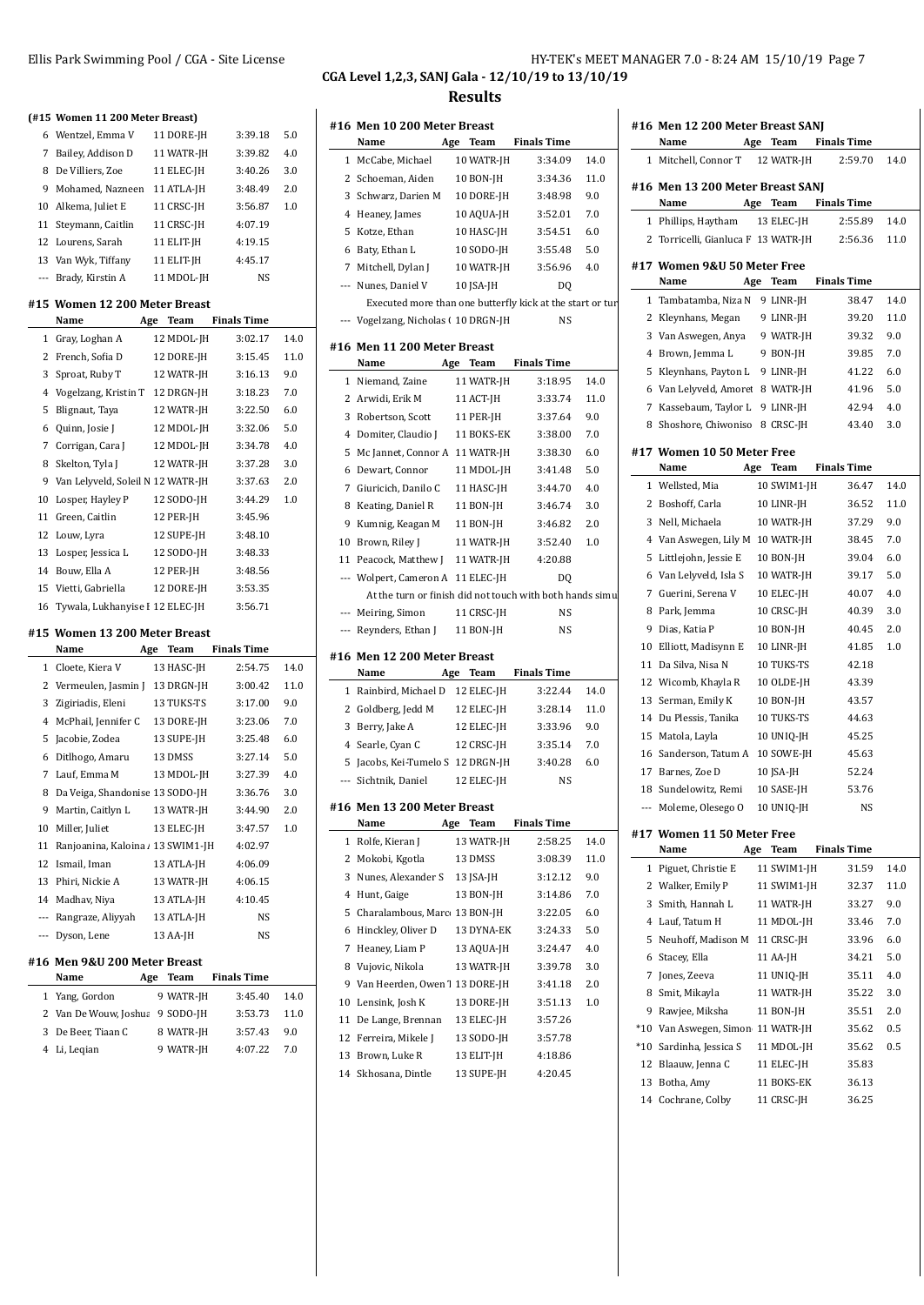#### Ellis Park Swimming Pool / CGA - Site License **HY-TEK's MEET MANAGER 7.0 - 8:24 AM 15/10/19** Page 8 **CGA Level 1,2,3, SANJ Gala - 12/10/19 to 13/10/19 Results**

**(#17 Women 11 50 Meter Free)** Sassenberg, Danielle 11 CRSC-JH 36.26 Robinson, Brigitte U 11 LINR-JH 36.74 Banks, Kiara C 11 WATR-JH 36.78 Fernando, Anya A 11 SASE-JH 36.79 Lazarou, Amy L 11 BON-JH 36.94 Mohamed, Nazneen 11 ATLA-JH 37.30 Wang, Angelina Qing 11 AA-JH 37.32 Erasmus, Alessia 11 MDOL-JH 37.39 23 Prince, Hannah I 11 PER-JH 37.44 Magava, Samantha A 11 UNIQ-JH 37.80 Finch, Nina M 11 CRSC-JH 38.69 Mutooni, Micaela K 11 ELEC-JH 38.76 27 Alkema, Juliet E 11 CRSC-JH 40.10 28 Molefe, Warona O 11 ELEC-JH 40.14 29 Killian, Cara 11 AA-JH 40.30 Gerber, Tayla A 11 AEC-JH 42.87 31 Lourens, Sarah 11 ELIT-JH 43.34 32 Van Wyk, Tiffany 11 ELIT-JH 48.42 --- Steymann, Caitlin 11 CRSC-JH NS --- Mc Colgan, Athina M 11 JSA-JH NS --- Edmundson, Paige E 11 SASE-JH NS --- Brady, Kirstin A 11 MDOL-JH NS --- Springer, Anna K 11 SASE-JH NS --- Phillips, Abigail 11 SASE-JH NS --- Kharva, Layla 11 DORE-JH NS **#17 Women 12 50 Meter Free Name Age Team Finals Time** Maske, Marie E 12 DRGN-JH 31.11 14.0 Sinclair, Cassidy L 12 DRGN-JH 31.89 11.0 Van Lelyveld, Soleil N 12 WATR-JH 32.85 9.0 Fell, Charis A 12 LINR-JH 34.22 7.0 Vogelzang, Kristin T 12 DRGN-JH 34.87 6.0 6 Martin, Emma J 12 DRGN-JH 35.09 5.0 Erasmus, Annika K 12 AA-JH 35.34 4.0 8 Rushton, Chloe L 12 HASC-JH 35.44 3.0 Lottering, Hayley 12 DRGN-JH 35.58 2.0 10 Corrigan, Cara J 12 MDOL-JH 35.77 1.0 Jackson, Kendall 12 PER-JH 36.18 Jackson, Kate G 12 JSA-JH 36.85 Formo, Phillippa S 12 CRSC-JH 36.86 14 Bijoux, Jordan L 12 SUPE-JH 37.23 Griffith, Caitlyn L 12 WATR-JH 37.78 16 Tywala, Lukhanyise I 12 ELEC-JH 38.04 Nothling, Junae 12 LINR-JH 38.10 Vietti, Gabriella 12 DORE-JH 38.92 Moola, Layyah 12 LENA-JH 39.05 20 Chikeka, Akunna K 12 DORE-JH 40.43 21 Senokoane, Kananelc 12 SOWE-JH 41.30 22 Miller, Kayla M 12 CRSC-JH 41.44 --- Germs, Andrea E 12 WATR-JH NS --- Jackson, Christine D 12 ELEC-JH NS --- Henegan, Taylor G 12 AA-JH NS

|     | Name                                    | Age | Team       | <b>Finals Time</b>   |         |
|-----|-----------------------------------------|-----|------------|----------------------|---------|
|     | 1 Greyling, Alexia                      |     | 13 BOKS-EK | 30.29                | 14.0    |
|     | 2 Mc Colgan, Isabella L 13 JSA-JH       |     |            | 30.74                | 11.0    |
|     | 3 Nel, Shanae A                         |     | 13 LINR-JH | 31.28                | 9.0     |
|     | 4 Day, Romy A                           |     | 13 HASC-JH | 31.59                | 7.0     |
|     | 5 Guymer, Rachel O 13 LINR-JH           |     |            | 31.85                | 6.0     |
|     | 6 McHarg, Hayley S                      |     | 13 WATR-JH | 32.04                | 5.0     |
|     | 7 Cloete, Kiera V                       |     | 13 HASC-JH | 32.19                | 4.0     |
|     | 8 Thom, Justine C                       |     | 13 JSA-JH  | 32.71                | 3.0     |
| 9   | Muthaphuli, Oratile 1 13 WATR-JH        |     |            | 32.75                | 2.0     |
|     | 10 Blaauw, Sienna L                     |     | 13 ELEC-JH | 32.77                | $1.0\,$ |
|     | 11 Humphreys, Kate 13 CRSC-JH           |     |            | 32.92                |         |
|     | 12 Van Schalkwyk, Corn 13 AA-JH         |     |            | 32.99                |         |
|     | 13 Greyling, Tenieka                    |     | 13 WATR-JH | 33.31                |         |
|     | 14 Pot, Dayna A                         |     | 13 ELEC-JH | 33.50                |         |
|     | 15 Jackson, Hannah F 13 JSA-JH          |     |            | 33.52                |         |
|     | 16 Venter, Vonzelle                     |     | 13 AEC-JH  | 33.71                |         |
|     | 17 van Niekerk, Emma-I 13 CRSC-JH       |     |            | 33.76                |         |
|     | 18 Du Preez, Lane                       |     | 13 LINR-JH | 34.46                |         |
|     | 19 Broderick, Jenna G 13 DORE-JH        |     |            | 34.88                |         |
|     |                                         |     |            |                      |         |
|     | 20 Wintermeyer, Emma 13 CRSC-JH         |     |            | 34.91                |         |
|     | 21 Da Veiga, Shandonise 13 SODO-JH      |     |            | 36.42                |         |
|     | 22 Martin, Caitlyn L 13 WATR-JH         |     |            | 36.77                |         |
|     | 23 Phiri, Nickie A                      |     | 13 WATR-JH | 37.59                |         |
|     | 24 Jimba, Zarah U                       |     | 13 ELEC-JH | 37.81                |         |
|     | 25 Ranjoanina, Kaloina . 13 SWIM1-JH    |     |            | 37.83                |         |
|     | 26 Ally, Laiga                          |     | 13 LENA-JH | 37.90                |         |
|     | 27 Ismail, Iman                         |     | 13 ATLA-JH | 39.02                |         |
|     | 28 Mautlane, Phenyo N 13 ATLA-JH        |     |            | 39.61                |         |
|     | 29 Madhav, Niya                         |     | 13 ATLA-JH | 43.57                |         |
|     | 30 Mente, Nombuso 13 SOWE-JH            |     |            | 49.18                |         |
|     | 31 Raboshaga, Lesedi T 13 SOWE-JH       |     |            | 51.40                |         |
|     | 32 Matolweni, Moipone 13 SOWE-JH        |     |            | 51.57                |         |
|     | #17 Women 11 50 Meter Free SANJ         |     |            |                      |         |
|     | Name Age Team Finals Time               |     |            |                      |         |
|     | 1 Hudson, Sophie A 11 WATR-JH           |     |            | 35.18                | 14.0    |
|     |                                         |     |            |                      |         |
|     | #17 Women 12 50 Meter Free SANJ<br>Name |     |            | Age Team Finals Time |         |
|     | 1 Thompson, Jessica L 12 SWIM1-JH       |     |            | 28.97                |         |
|     |                                         |     | 12 LINR-JH | NS                   | 14.0    |
| --- | Baker, Jessica                          |     |            |                      |         |
|     | #18 Men 9&U 50 Meter Free               |     |            |                      |         |
|     | Name                                    |     | Age Team   | <b>Finals Time</b>   |         |
|     | 1 Yang, Gordon                          |     | 9 WATR-JH  | 37.08                | 14.0    |
|     | 2 Eaton, Caleb M                        |     | 9 CRSC-JH  | 38.02                | 11.0    |
|     | 3 Rolfe, Taylor K                       |     | 8 WATR-JH  | 40.38                | 9.0     |
|     | 4 Magava, Nathan N                      |     | 9 UNIQ-JH  | 41.57                | 7.0     |
|     | 5 Van De Wouw, Joshua 9 SODO-JH         |     |            | 42.03                | 6.0     |
| 6   | Li, Leqian                              |     | 9 WATR-JH  | 42.27                | 5.0     |
|     | 7 Van Aswegen, Andrey 9 WATR-JH         |     |            | 43.16                | 4.0     |
|     | 8 Komondela, Zamokul 9 SOWE-JH          |     |            | 44.43                | 3.0     |
|     | 9 Fernando, Ayan J                      |     | 9 SASE-JH  | 1:05.49              | 2.0     |
|     | --- Mafoko, Bokang K                    |     | 9 SOWE-JH  | NS                   |         |
|     |                                         |     |            |                      |         |

**#17 Women 13 50 Meter Free**

|                          | #18 Men 10 50 Meter Free            |     |            |                    |      |
|--------------------------|-------------------------------------|-----|------------|--------------------|------|
|                          | Name                                | Age | Team       | <b>Finals Time</b> |      |
|                          | 1 Schoeman, Aiden                   |     | 10 BON-JH  | 36.39              | 14.0 |
| 2                        | Baty, Ethan L                       |     | 10 SODO-JH | 36.61              | 11.0 |
| 3                        | Seedat, Fayzan                      |     | 10 DORE-JH | 37.40              | 9.0  |
| $\overline{4}$           | Blignaut, Cammi J                   |     | 10 WATR-JH | 37.74              | 7.0  |
| 5                        | Nunes, Daniel V                     |     | 10 JSA-JH  | 38.49              | 6.0  |
| 6                        | Da Luz, Mauro N                     |     | 10 AA-JH   | 39.28              | 5.0  |
| 7                        | Geyer, William P                    |     | 10 ELEC-JH | 39.77              | 4.0  |
| 8                        | Sintwa, Nkululeko                   |     | 10 SOWE-JH | 41.35              | 3.0  |
| 9                        | Mitchell, Dylan J                   |     | 10 WATR-JH | 41.40              | 2.0  |
| 10                       | Heaney, James                       |     | 10 AQUA-JH | 41.61              | 1.0  |
| 11                       | Goondie, Asif                       |     | 10 SUPE-IH | 42.33              |      |
| 12                       | Leal, Kyvan P                       |     | 10 BON-JH  | 42.86              |      |
| 13                       | Molefe, Kabelo                      |     | 10 SOWE-JH | 45.60              |      |
| 14                       | Mcira, Kamogelo I                   |     | 10 SOWE-JH | 47.23              |      |
|                          | --- Vogelzang, Nicholas (10 DRGN-JH |     |            | NS                 |      |
| $\overline{a}$           | Lazzari, Marco A                    |     | 10 OLDE-JH | NS                 |      |
|                          | --- Feinberg, Ethan                 |     | 10 HASC-JH | NS                 |      |
|                          | --- Kaka, Hamaz                     |     | 10 OLDE-JH | NS                 |      |
|                          |                                     |     |            |                    |      |
|                          | #18 Men 11 50 Meter Free            |     |            |                    |      |
|                          | Name                                | Age | Team       | <b>Finals Time</b> |      |
| 1                        | Kourie, Cameron                     |     | 11 WATR-JH | 32.44              | 14.0 |
| 2                        | Thomas, Christian M 11 ELEC-JH      |     |            | 33.58              | 11.0 |
| 3                        | Kumnig, Keagan M                    |     | 11 BON-JH  | 33.77              | 9.0  |
| 4                        | Dewart, Connor                      |     | 11 MDOL-JH | 33.93              | 7.0  |
| 5                        | Keating, Daniel R                   |     | 11 BON-JH  | 34.51              | 6.0  |
| 6                        | Mladovan, Jordan C                  |     | 11 AEC-JH  | 34.57              | 5.0  |
| 7                        | Vlok, Reubenne W                    |     | 11 LINR-JH | 34.59              | 4.0  |
| 8                        | Mc Jannet, Connor A                 |     | 11 WATR-JH | 34.78              | 3.0  |
| 9                        | Hicks, Joshua J                     |     | 11 CRSC-JH | 36.92              | 2.0  |
| 10                       | Peacock, Matthew J                  |     | 11 WATR-JH | 37.73              | 1.0  |
| 11                       | Franklin, Dorian L                  |     | 11 AEC-JH  | 37.88              |      |
| 12                       | Laporte, Luke P                     |     | 11 DRGN-JH | 38.05              |      |
| 13                       | Pronk, Daniel                       |     | 11 CRSC-JH | 38.10              |      |
|                          | 14 Potgieter, Chris J               |     | 11 CRSC-JH | 38.20              |      |
| 15                       | Broodryk, Joshua J                  |     | 11 BON-JH  | 38.47              |      |
| 16                       | Muthaphuli, Mukhetl 11 WATR-JH      |     |            | 42.28              |      |
| 17                       | Han, Bo Yan                         |     | 11 ELEC-JH | 43.45              |      |
| $\overline{\phantom{a}}$ | Rock, Kwanele N                     |     | 11 ELEC-JH | NS                 |      |
|                          | Reynders, Ethan J                   |     | 11 BON-JH  | NS                 |      |
|                          | --- Meiring, Simon                  |     | 11 CRSC-JH | SCR                |      |
|                          | #18 Men 12 50 Meter Free            |     |            |                    |      |
|                          | Name                                | Age | Team       | <b>Finals Time</b> |      |
| 1                        | Dias, Angelo P                      |     | 12 BON-JH  | 30.96              | 14.0 |
| 2                        | Fry, Nicholas G                     |     | 12 WATR-JH | 31.86              | 11.0 |
| 3                        | Mutooni, Austin N                   |     | 12 ELEC-JH | 32.84              | 9.0  |
| 4                        | Crick, Callum V                     |     | 12 ELEC-JH | 33.07              | 7.0  |
| 5                        | Foster, Nealon T                    |     | 12 AEC-JH  | 33.18              | 6.0  |
| 6                        | Naidoo, Tahir J                     |     | 12 SUPE-JH | 33.36              | 5.0  |
| 7                        | Geyer, Troy                         |     | 12 WATR-JH | 33.43              | 4.0  |
| 8                        | Berejena, Ashley C                  |     | 12 WATR-JH | 34.36              | 3.0  |
| 9                        | Jervis, Robbie M                    |     | 12 DORE-JH |                    | 2.0  |
|                          |                                     |     |            | 34.58              |      |

10 Van Aswegen, Joshua 12 WATR-JH 34.60 1.0 Thomas, Connor R 12 WATR-JH 34.66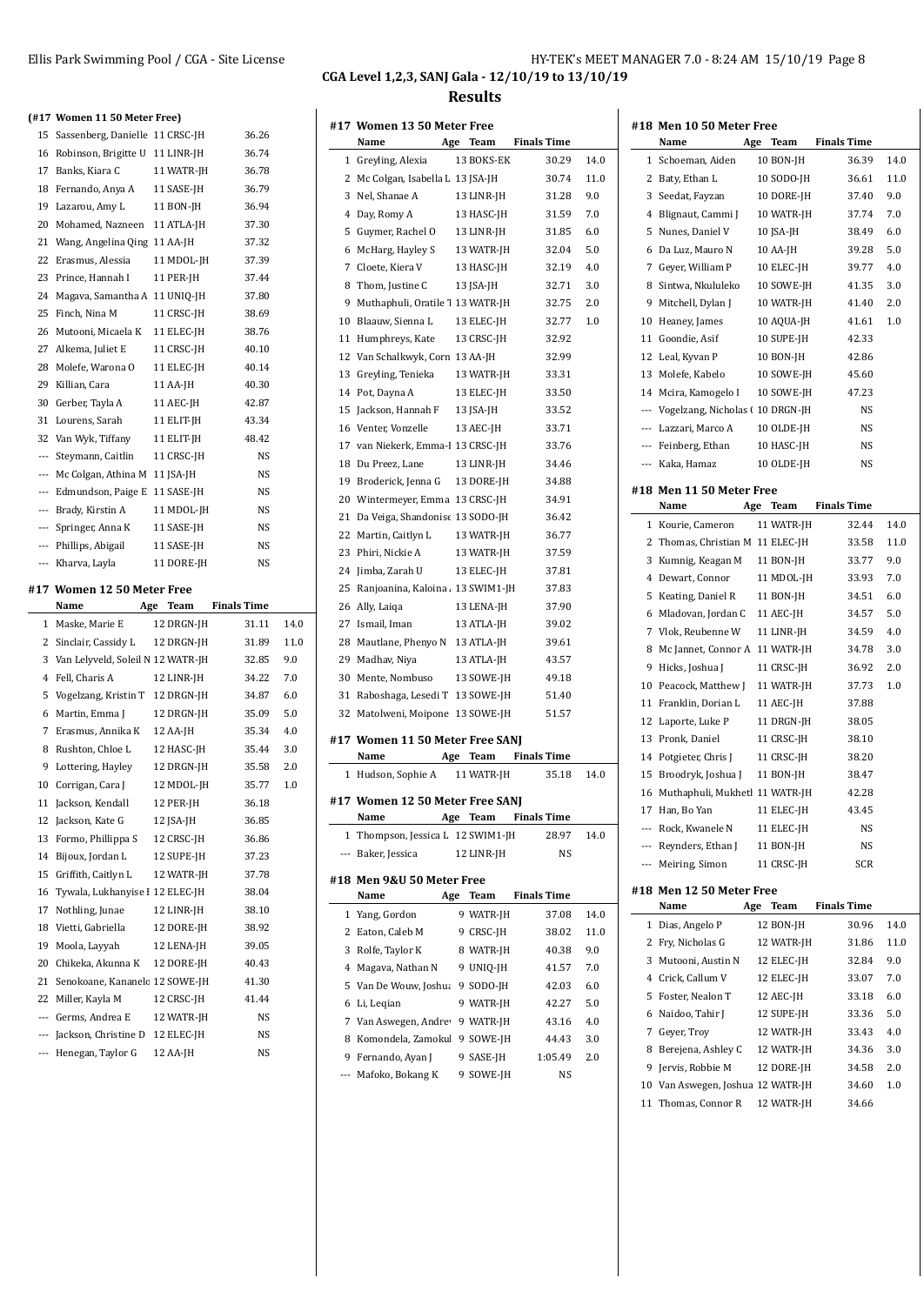12 Mansfield, Seth H 12 BON-JH 34.75 13 Motete, Kabelo 12 SUPE-JH 35.43 14 De Beer, Chris J 12 WATR-JH 35.63 15 Dawes, Connor M 12 LINR-JH 35.93 16 Coetzee, Zander 12 SODO-JH 36.09 17 Smith, Blayne P 12 BON-JH 36.42 18 Lipp, Connor L 12 LINR-JH 36.73 19 Goldberg, Jedd M 12 ELEC-JH 37.05 20 Roodt, Cole H 12 CRSC-JH 38.28 21 Venter, Adam A 12 CRSC-JH 39.92 22 Waithiru, Gitau 12 ELEC-JH 40.34 23 Gomba, Ndivhuwo D 12 SOWE-JH 42.09 24 Zikhali, Thabiso 12 SOWE-JH 52.91 --- Hershensohn, Ivan 12 CRSC-JH NS --- Sichtnik, Daniel 12 ELEC-JH NS --- Rafahlema, Keratile 12 SOWE-JH NS --- Bradshaw, Dylan J 12 WATR-JH NS

**(#18 Men 12 50 Meter Free)**

**#18 Men 13 50 Meter Free**

**Name Age Team Finals Time** 1 Van Rensburg, Ruan ' 13 OLDE-JH 29.14 14.0 Matthews, Mmusi 13 DMSS 29.48 11.0 Fortune, Cole Q 13 SASE-JH 29.69 9.0 Stacey, Jed 13 AA-JH 30.26 7.0 5 Jubber, Armand J 13 BON-JH 30.27 6.0 Padayachee, Taye 13 CRSC-JH 31.08 5.0 Hunt, Gaige 13 BON-JH 31.31 4.0 8 Polley, Josh T 13 LINR-JH 31.83 3.0 Venables, Alan C 13 CRSC-JH 31.93 2.0 Nunes, Alexander S 13 JSA-JH 31.97 1.0 Ndegwa, Kwame 13 ELEC-JH 32.25 Pretorius, Joshua 13 AEC-JH 32.72 13 Davis-Hannibal, Keat 13 QUES-TS 33.14 Dumakude, Banele T 13 WATR-JH 33.98 15 Ferreira, Mikele J 13 SODO-JH 34.11 Crommert, Max M 13 JSA-JH 34.44 17 Heaney, Liam P 13 AQUA-JH 34.56 Lensink, Josh K 13 DORE-JH 34.66 Vujovic, Nikola 13 WATR-JH 34.78 20 Charalambous, Marco 13 BON-JH 34.91 Du Preez, DF 13 LINR-JH 35.85 Skhosana, Dintle 13 SUPE-JH 36.65 Odhav, Akhil 13 ATLA-JH 36.78 24 Khumbaca, Nqobile F 13 SOWE-JH 38.34 25 Brown, Luke R 13 ELIT-JH 38.49

#### Ellis Park Swimming Pool / CGA - Site License **HY-TEK's MEET MANAGER 7.0 - 8:24 AM 15/10/19** Page 9 **CGA Level 1,2,3, SANJ Gala - 12/10/19 to 13/10/19**

**Results**

| Name<br>1 Mitchell, Connor T                                  | Age<br>Team | 12 WATR-JH  | 29.94                         | 14.0        |
|---------------------------------------------------------------|-------------|-------------|-------------------------------|-------------|
| 2 Kassebaum, Clayton 12 LINR-JH                               |             |             | 31.04                         | 11.0        |
| 3 De Waldon-Holmes, 1 12 BOKS-EK                              |             |             | 31.30                         | 9.0         |
|                                                               |             |             |                               |             |
| #18 Men 13 50 Meter Free SANJ<br>Name                         |             | Age Team    | <b>Finals Time</b>            |             |
| 1 Mhlanga, Bjorn N                                            |             | 13 WATR-JH  | 26.87                         | 14.0        |
| 2 Phillips, Haytham                                           |             | 13 ELEC-JH  | 31.86                         | 11.0        |
|                                                               |             |             |                               |             |
| #19 Women 9&U 50 Meter Free<br>Name                           | Age         | Team        | <b>Finals Time</b>            |             |
| 1 Venter, Zuria I                                             |             | 9 MDOL-JH   | 38.86                         | 14.0        |
| 2 Dayaram, Sahana                                             |             | 9 DORE-JH   | 41.58                         | 11.0        |
| 3 Mbuyisa, Okuhle                                             |             | 9 SWIM1-JH  | 46.94                         | 9.0         |
| 4 Bossenger, Alexis K                                         |             | 8 LINR-JH   | 48.19                         | 7.0         |
| 5 Vlok, Isobelle E                                            |             | 8 LINR-JH   | 53.29                         | 6.0         |
| 6 Mmagomafiri, Moren 9 COSM-JH                                |             |             | 1:09.05                       | 5.0         |
| #19 Women 10 50 Meter Free                                    |             |             |                               |             |
| Name                                                          | Age         | Team        | <b>Finals Time</b>            |             |
| 1 Court, Genevieve P                                          |             | 10 AA-JH    | 37.73                         | 14.0        |
| 2 Smith, Jessica P                                            |             | 10 SWIM1-JH | 38.26                         | 11.0        |
| 3 Bone, MacKenzie G                                           |             | 10 HASC-JH  | 39.99                         | 9.0         |
| 4 Alevras, Izabella                                           |             | 10 QUES-TS  | 48.11                         | 7.0         |
| 5 Mohammed, Rana                                              |             | 10 LENA-JH  | 59.77                         | 6.0         |
| #19 Women 11 50 Meter Free<br>Name                            | Age         | Team        | <b>Finals Time</b>            |             |
| 1 Moodley, Izabel k                                           |             | 11 DORE-JH  | 38.01                         | 14.0        |
| 2 Decker, Emily H                                             |             | 11 HERON-JH | 38.95                         | 11.0        |
| 3 Van Niekerk, Lara                                           |             | 11 SWIM1-JH | 39.01                         | 9.0         |
| 4 Zwane, Akhona N                                             |             | 11 DRGN-JH  | 39.47                         | 7.0         |
| 5 Wintermeyer, Chloe I 11 HERON-JH                            |             |             | 39.74                         | 6.0         |
| --- Essof, Radiyya                                            |             | 11 LENA-JH  | <b>NS</b>                     |             |
| #19 Women 12 50 Meter Free                                    |             |             |                               |             |
| Name                                                          |             | Age Team    | <b>Finals Time</b>            |             |
| 1 O' Grady, Ashlynne-K 12 DRGN-JH                             |             |             | 35.25                         | 14.0        |
| 2 Flint, Kayleigh                                             |             | 12 CRSC-JH  | 38.11                         | 11.0        |
| 3 Mohapi, Bonolo K                                            |             | 12 COSM-JH  | 39.39                         | 9.0         |
| #19 Women 13 50 Meter Free                                    |             |             |                               |             |
| Name                                                          |             |             | Age Team Finals Time          |             |
| 1 De Freitas, Caitlin A 13 DRGN-JH                            |             |             | 33.24                         | 14.0        |
| 2 Raboshaga, Lesego 13 SOWE-JH                                |             |             | 51.64                         | 11.0        |
| #20 Men 9&U 50 Meter Free                                     |             |             |                               |             |
| Name                                                          |             |             | Age Team Finals Time<br>38.28 |             |
| 1 Van Niekerk, Andrew 9 SWIM1-JH                              |             |             |                               | 14.0        |
| 2 Fourie, Ruben L 9 SWIM1-JH<br>3 De Jager, Jason M 9 LINR-JH |             |             | 43.40<br>48.95                | 11.0<br>9.0 |
| 4 Mafoko, Bokang K 9 SOWE-JH                                  |             |             | 55.69                         | 7.0         |
| 5 Ally, Rayhan                                                |             | 8 LENA-JH   | 56.13                         | 6.0         |
|                                                               |             |             |                               |             |
|                                                               |             |             |                               |             |
| #20 Men 10 50 Meter Free<br>Name                              |             |             | Age Team Finals Time          |             |

|     | 2 Cadman, Blake E                                    | 10 DRGN-JH  | 39.85              | 11.0    |
|-----|------------------------------------------------------|-------------|--------------------|---------|
| 3   | Cafetzoglou, Shane                                   | 10 QUES-TS  | 40.18              | 9.0     |
| 4   | Slabbert, Alexander J 10 SWIM1-JH                    |             | 43.60              | 7.0     |
| 5   | Clark, Tristan                                       | 10 AA-JH    | 46.70              | 6.0     |
| 6   | Mohapi, Thoriso T                                    | 10 COSM-JH  | 51.03              | 5.0     |
| 7   | Moses, Kala                                          | 10 COSM-JH  | 58.85              | 4.0     |
|     | #20 Men 11 50 Meter Free<br>Name                     | Age<br>Team | <b>Finals Time</b> |         |
|     | 1 Keeyan, Heitmuller                                 | 11 SWIM1-JH | 36.94              | 14.0    |
|     | 2 Fell, Daniel J                                     | 11 LINR-JH  | 37.53              | 11.0    |
|     | 3 Fourie, Christoffel J                              | 11 SWIM1-JH | 37.56              | 9.0     |
| 4   | Polley, Jake M                                       | 11 LINR-JH  | 38.85              | 7.0     |
| 5   | Makhalima, Njabulo                                   | 11 SOWE-JH  | 40.07              | 6.0     |
| 6   | Heine, Eduard C                                      | 11 DORE-JH  | 41.55              | 5.0     |
| 7   | Fourie, Marius B                                     | 11 DORE-JH  | 42.67              | 4.0     |
| 8   | Unathi, Kambule                                      | 11 COSM-JH  | 55.85              | 3.0     |
|     | #20 Men 12 50 Meter Free                             |             |                    |         |
|     | Name                                                 | Age<br>Team | <b>Finals Time</b> |         |
|     | 1 Alevras, George                                    | 12 QUES-TS  | 33.13              | 14.0    |
|     | 2 De Jager, Matthew P                                | 12 LINR-JH  | 34.32              | 11.0    |
|     | 3 Selepe, Thuto                                      | 12 SOWE-JH  | 39.12              | 9.0     |
| 4   | Christensen, Reuben 12 DORE-JH                       |             | 39.16              | 7.0     |
| 5   | Mohammed, Rayhaar 12 LENA-JH                         |             | 43.55              | 6.0     |
|     | 6 Mncube, Mcebiseni                                  | 12 MDOL-JH  | 50.49              | $5.0\,$ |
| 7   | Usiphile, Kambule                                    | 12 COSM-JH  | 53.22              | 4.0     |
| --- | Thuto, Thulare                                       | 12 COSM-JH  | DQ                 |         |
|     | Pulled on lane ropes                                 |             |                    |         |
|     | #20 Men 13 50 Meter Free                             |             |                    |         |
|     | Name                                                 | Age<br>Team | <b>Finals Time</b> |         |
|     | 1 Slabbert, Ethan M                                  | 13 SWIM1-JH | 33.56              | 14.0    |
| 2   | Rennie, Kaden S                                      | 13 DRGN-JH  | 34.10              | 11.0    |
| 3   | Bapela, Katlego B                                    | 13 SOWE-JH  | 39.47              | 9.0     |
| 4   | Mohapi, Modise                                       | 13 COSM-JH  | 49.53              | 7.0     |
| 5   | Zola, Dinane                                         | 13 SOWE-JH  | 49.58              | 6.0     |
|     | #21 Women 14 400 Meter IM                            |             |                    |         |
|     | Name                                                 | Team<br>Age | <b>Finals Time</b> |         |
|     | 1 Fourie, Chanel                                     | 14 AA-JH    | 6:06.19            | 14.0    |
|     | #21 Women 15 400 Meter IM SANJ<br>Name               | Age Team    | <b>Finals Time</b> |         |
|     | 1 McMorran, Leigh                                    | 15 AA-JH    | 5:09.52            | 14.0    |
|     |                                                      |             |                    |         |
|     | #22 Men 14 400 Meter IM                              |             |                    |         |
|     | Name                                                 | Age Team    | <b>Finals Time</b> |         |
|     | 1 Wallace, Garron L                                  | 14 ELEC-JH  | 5:32.94            | 14.0    |
|     | #22 Men 14 400 Meter IM SANJ<br>Name                 | Age Team    | <b>Finals Time</b> |         |
|     | --- Keylock, Kian C                                  | 14 BOKS-EK  | D <sub>0</sub>     |         |
|     | Swimmers head did not break surface at or before 15m |             |                    |         |
|     |                                                      |             |                    |         |
|     |                                                      |             |                    |         |
|     | #22 Men 15 400 Meter IM SANJ<br>Name                 | Age Team    | <b>Finals Time</b> |         |
|     | 1 Johnson, Reece M                                   | 15 ELEC-JH  | 5:08.43            | 14.0    |

#### 26 Van Heerden, Owen 1 13 DORE-JH 39.47 27 Kathrada, Muhamme 13 LENA-JH 39.79

#### **#18 Men 13 50 Meter Free S1-S14**

| Name                              |  | Age Team Finals Time |  |
|-----------------------------------|--|----------------------|--|
| --- Adams, Moeketsi S5 13 MDOL-JH |  | DO.                  |  |
| False start                       |  |                      |  |

28 Nkosi, Kgomotso 13 SOWE-JH 44.32 29 Bosiu, Tshiamo S 13 SOWE-JH 46.95 30 Mlandu, Nceba K 13 SOWE-JH 46.96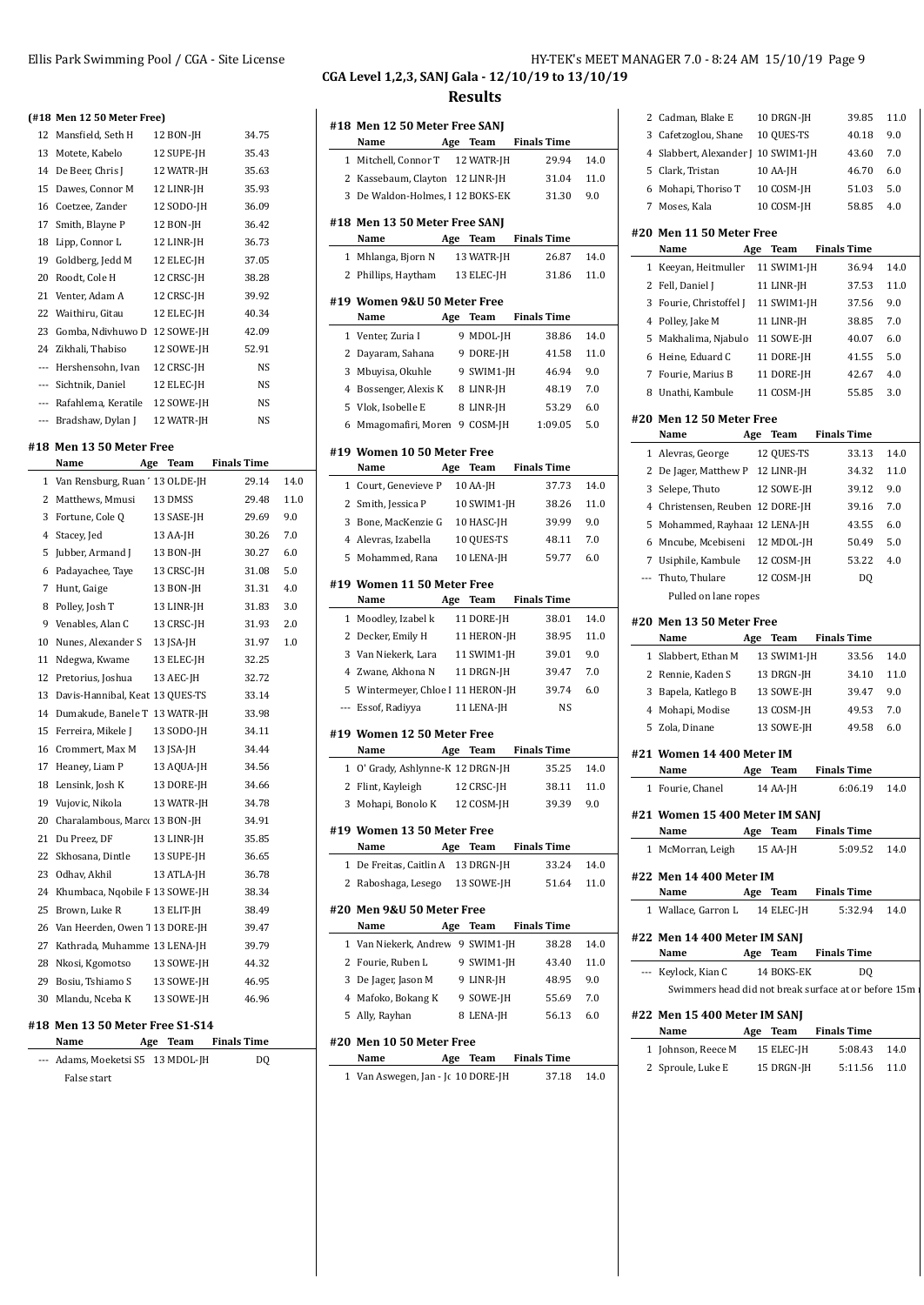|              | #24 Men 16&0 400 Meter IM         |     |            |                    |      |
|--------------|-----------------------------------|-----|------------|--------------------|------|
|              | Name                              | Age | Team       | Finals Time        |      |
| $\mathbf{1}$ | Baker, Luke R                     |     | 16 BENS-EK | 5:23.72            | 14.0 |
|              | 2 Helps, Matthew R                |     | 16 BOKS-EK | 5:43.01            | 11.0 |
|              | 3 Dibobo, Tshegofatso             |     | 19 SOWE-JH | 7:20.09            | 9.0  |
|              | --- Adam, Muhammad                |     | 16 MDOL-JH | <b>NS</b>          |      |
|              | #24 Men 16&0 400 Meter IM SANJ    |     |            |                    |      |
|              | Name                              | Age | Team       | <b>Finals Time</b> |      |
|              | 1 Shepherd, Rogan R 18 ELEC-JH    |     |            | 4:55.32            | 14.0 |
|              | --- Edwards, Matthew B 20 DRGN-JH |     |            | <b>SCR</b>         |      |
|              | #25 Women 14 200 Meter Free       |     |            |                    |      |
|              | Name                              | Age | Team       | <b>Finals Time</b> |      |
|              | 1 Kruger, Olivia J                |     | 14 ELEC-JH | 2:23.14            | 14.0 |
| 2            | Ismail, Amani                     |     | 14 ATLA-JH | 2:28.12            | 11.0 |
| 3            | Parkin, Shayla A                  |     | 14 ELEC-JH | 2:31.94            | 9.0  |
| 4            | Sheppard, Kristina A 14 DORE-JH   |     |            | 2:33.63            | 7.0  |
| 5            | Le Roux, Robynne                  |     | 14 WATR-JH | 2:38.84            | 6.0  |
| 6            | Butler, Cameron                   |     | 14 SUPE-JH | 2:39.72            | 5.0  |
| 7            | Lazarou, Jessica M                |     | 14 BON-JH  | 2:45.79            | 4.0  |
| 8            | Nightingale, Alexia C 14 BON-JH   |     |            | 2:45.83            | 3.0  |
| 9            | Davids, Liya                      |     | 14 AA-JH   | 2:46.44            | 2.0  |
| 10           | Stanley, Caitlyn P                |     | 14 WATR-JH | 2:49.00            | 1.0  |
| 11           | Ngqawana, Zimasa                  |     | 14 UNIO-JH | 2:56.53            |      |
| 12           | Swanepoel, Hayley J               |     | 14 PER-JH  | 3:04.30            |      |
| 13           | Louw, Leticia                     |     | 14 SUPE-JH | 3:06.11            |      |
| 14           | Laher, Aaliyah M                  |     | 14 ATLA-JH | 3:32.09            |      |
| ---          | Geyer, Annie R                    |     | 14 ELEC-JH | NS                 |      |
| $---$        | Currie, Tamryn *                  |     | 14 BON-JH  | NS                 |      |
|              | #25 Women 15 200 Meter Free       |     |            |                    |      |
|              | Name                              | Age | Team       | <b>Finals Time</b> |      |
| $\mathbf{1}$ | Egner, Maxine                     |     | 15 DMSS    | 2:19.37            | 14.0 |
|              | 2 Matthews, Tselane               |     | 15 DMSS    | 2:24.01            | 11.0 |
| 3            | Gomes. Izabella A                 |     | 15 WATR-JH | 2:25.03            | 9.0  |
| 4            | Combrink, Joanne H                |     | 15 WATR-JH | 2:30.03            | 7.0  |
| 5            | Haslehurst, Erin                  |     | 15 UNIQ-JH | 2:31.35            | 6.0  |
| 6            | Fischer, Megan                    |     | 15 MDOL-IH | 2:31.83            | 5.0  |
| 7            | De Goede, Daniela                 |     | 15 OLDE-JH | 2:32.48            | 4.0  |
| 8            | Krzychylkiewicz, Cas 15 ELEC-JH   |     |            | 2:32.55            | 3.0  |
| 9            | Theron, Kayleigh A                |     | 15 WATR-JH | 2:33.35            | 2.0  |
|              | 10 Frankenfeld, Anna              |     | 15 UNIQ-JH | 2:33.82            | 1.0  |
| 11           | Sproat, Jemma P                   |     | 15 WATR-JH | 2:39.80            |      |
| 12           | Egner, Adina                      |     | 15 DMSS    | 2:41.93            |      |
|              | 13 Hughes, Naya                   |     | 15 DMSS    | 2:42.65            |      |
|              | 14 Preston, Chloe L               |     | 15 CRSC-JH | 2:44.75            |      |
| 15           | Govender, Keara Vani 15 ATLA-JH   |     |            | 2:45.63            |      |
| 16           | Harrison, Christine M 15 BON-JH   |     |            | 2:45.80            |      |
| *17          | McIntyre, Nevada G                |     | 15 BON-JH  | 2:47.78            |      |
| $*17$        | Briggs, Megan L                   |     | 15 UNIO-JH | 2:47.78            |      |
| 19           | Otto, Jade S                      |     | 15 ONYX-EK | 2:47.82            |      |
| 20           | Reddy, Kiyara                     |     | 15 AEC-JH  | 3:02.77            |      |
| ---          | Reynders, Jenna C                 |     | 15 BON-JH  | NS                 |      |

--- Salis, Paige S 15 WATR-JH NS

#### Ellis Park Swimming Pool / CGA - Site License **HEET MANAGER 7.0 - 8:24 AM 15/10/19** Page 10 **CGA Level 1,2,3, SANJ Gala - 12/10/19 to 13/10/19 Results**

**#25 Women 16&O 200 Meter Free Name Age Team Finals Time** Panzera, Tyla D 18 WATR-JH 2:25.62 14.0 Kupfer, Marjean H 16 ELEC-JH 2:27.46 11.0 Heinrich, Melina 17 AA-JH 2:34.18 9.0 4 Steenekamp, Michell 16 AA-JH 2:34.89 7.0 5 Humphries, Rachael 17 WATR-IH 2:34.94 6.0 Marx, Allison 16 PER-JH 2:35.11 5.0 Killip, Kayla 16 LINR-JH 2:41.32 4.0 Voegt, Alex N 16 WATR-JH 2:51.37 3.0 Ngqawana, Qamar 17 UNIQ-JH 3:08.46 2.0 Mtshali, Siphesihle N 16 SOWE-JH 3:25.45 1.0 **#25 Women 14 200 Meter Free SANJ Name Age Team Finals Time** Caldwell, Alexandra L 14 ACT-JH 2:21.89 14.0 **#25 Women 15 200 Meter Free SANJ Name Age Team Finals Time** Franck, Emma M 15 WATR-JH 2:16.66 14.0 Frylinck, Tammy 15 WATR-JH 2:20.17 11.0 De Goede, Yasmin 15 OLDE-JH 2:27.92 9.0 Sherwood, Erin M 15 PER-JH 2:33.72 7.0 **#25 Women 16&O 200 Meter Free SANJ Name Age Team Finals Time** Rolfe, Jordan-Jenna 18 WATR-JH 2:14.28 14.0 Abrie, Tanya 23 WATR-JH 2:15.25 11.0 Fuller, Skyla-Rae 17 WATR-JH 2:17.69 9.0 4 Hepplewhite, Nicole 17 ELEC-JH 2:26.87 7.0 Fryer, Kiara A 16 WATR-JH 2:31.25 6.0 --- Lowman, Camryn H 16 SWIM1-JH NS **#26 Men 14 200 Meter Free Name Age Team Finals Time** McCabe, Tyrone 14 WATR-JH 2:18.04 14.0 Greyling, Cullen C 14 WATR-JH 2:20.64 11.0 Lutz, Sebastian M 14 WATR-JH 2:21.44 9.0 Berry, Luke D 14 SODO-JH 2:24.16 7.0 Fry, Matt D 14 OLDE-JH 2:25.51 6.0 Germs, Kelvin R 14 WATR-JH 2:26.98 5.0 Thomas, Shaun M 14 CRSC-JH 2:27.69 4.0 8 Ferris, Jaden J 14 DORE-JH 2:28.88 3.0 Shoshore, Rangari S 14 CRSC-JH 2:31.42 2.0 Knock, Emilio C 14 OLDE-JH 2:31.58 1.0 Kharva, Ziyaad 14 MDOL-JH 2:31.72 Pournara, Andrew J 14 CRSC-JH 2:32.70 Theron, Duncan P 14 WATR-JH 2:32.95 Wood, Jason K 14 SWIM1-JH 2:36.04 Gnudi, Rocco S 14 OLDE-JH 2:41.61 Tshepe, Leruo T 14 WATR-JH 2:43.01 Lesch, Arthur 14 DORE-JH 2:46.82 Ziegler, Duncan G 14 AA-JH 2:52.43 19 Heine, Wian J 14 DORE-JH 2:54.64 Mngini, Bafana 14 SOWE-JH 2:58.48 Reddy, Udhayan N 14 BON-JH 3:01.15 Coovadia, Abdullah 14 ATLA-JH 3:03.45 Basson, Answar 14 SUPE-JH 3:06.16

|   | --- Lewis, Ethan E                                    | 15 OLDE-JH  | NS                 |              |  |  |  |  |  |
|---|-------------------------------------------------------|-------------|--------------------|--------------|--|--|--|--|--|
|   | 2 Neuhoff, Joshua P                                   | 15 CRSC-JH  | 2:13.35            | 11.0         |  |  |  |  |  |
|   | 1 Caldwell, Adrian R                                  | 15 ACT-JH   | 2:05.51            | 14.0         |  |  |  |  |  |
|   |                                                       |             |                    |              |  |  |  |  |  |
|   | #26 Men 15 200 Meter Free SANJ<br>Name                | Age Team    | <b>Finals Time</b> |              |  |  |  |  |  |
|   |                                                       |             |                    |              |  |  |  |  |  |
|   | 8 de Gouveia, Matthew 14 PER-JH                       |             | 2:13.86            | 3.0          |  |  |  |  |  |
|   | 7 Manson, Ty G                                        | 14 DRGN-JH  | 2:13.49            | 4.0          |  |  |  |  |  |
|   | 6 Bornman, Aiden                                      | 14 BOKS-EK  | 2:11.25            | 5.0          |  |  |  |  |  |
|   | 5 Allamby, Jamie M                                    | 14 DORE-JH  | 2:10.50            | 6.0          |  |  |  |  |  |
|   | 4 Nogueira, Enzo                                      | 14 WATR-JH  | 2:10.11            | 7.0          |  |  |  |  |  |
|   | 3 Eaton, Jarden D                                     | 14 CRSC-JH  | 2:07.07            | 9.0          |  |  |  |  |  |
|   | 2 Keylock, Kian C                                     | 14 BOKS-EK  | 2:06.48            | 11.0         |  |  |  |  |  |
| 1 | Thompson, Cameron 14 CRSC-JH                          |             | 2:05.85            | 14.0         |  |  |  |  |  |
|   | Name                                                  | Age Team    | <b>Finals Time</b> |              |  |  |  |  |  |
|   | #26  Men 14 200 Meter Free SANJ                       |             |                    |              |  |  |  |  |  |
|   | --- Adam, Muhammad                                    | 16 MDOL-IH  | NS                 |              |  |  |  |  |  |
|   | --- Rolfe, Jared                                      | 16 WATR-JH  | NS                 |              |  |  |  |  |  |
|   | 15 Thakhuli, Sihle M                                  | 17 SOWE-JH  | 3:32.72            |              |  |  |  |  |  |
|   | 14 Smith, Divan J                                     | 16 PER-JH   | 2:31.40            |              |  |  |  |  |  |
|   | 13 Seedat, Salmaan Y                                  | 16 ATLA-JH  | 2:25.83            |              |  |  |  |  |  |
|   | 12 Margro, Bronte D                                   | 17 DYNA-EK  | 2:23.92            |              |  |  |  |  |  |
|   | 11 Hipper, Matthias P                                 | 16 ELEC-JH  | 2:21.35            |              |  |  |  |  |  |
|   | 10 Alli, Mizaan                                       | 16 BOKS-EK  | 2:20.00            | 1.0          |  |  |  |  |  |
|   | 9 Ngugi, Alan W                                       | 17 WATR-JH  | 2:19.16            | 2.0          |  |  |  |  |  |
|   | 8 Bernadac, Matis                                     | 16 ACT-JH   | 2:18.38            | 3.0          |  |  |  |  |  |
|   | 7 Honiball, Joshua C                                  | 16 WATR-JH  | 2:14.72            | 4.0          |  |  |  |  |  |
|   | 6 Lutz, Aidan D                                       | 16 DORE-JH  | 2:14.27            | 5.0          |  |  |  |  |  |
|   | 5 Robertson, Will                                     | 16 PER-JH   | 2:14.21            | 6.0          |  |  |  |  |  |
|   | 4 Sproule, Seth L                                     | 18 DRGN-JH  | 2:13.85            |              |  |  |  |  |  |
|   |                                                       |             |                    | 7.0          |  |  |  |  |  |
|   | 2 Walsh, Patrick<br>3 Millington, Callum D 16 BOKS-EK |             | 2:13.32            | 9.0          |  |  |  |  |  |
|   | 1 Scheepers, Zinadeen 16 SUPE-JH                      | 16 DMSS     | 2:06.69<br>2:10.70 | 14.0<br>11.0 |  |  |  |  |  |
|   | Name                                                  | Age Team    | <b>Finals Time</b> |              |  |  |  |  |  |
|   | #26 Men 16&0 200 Meter Free                           |             |                    |              |  |  |  |  |  |
|   |                                                       |             |                    |              |  |  |  |  |  |
|   | --- Harcourt-Cooke, Adr. 15 SASE-JH                   |             | NS                 |              |  |  |  |  |  |
|   | --- Kisson, Kyle                                      | 15 UNIQ-JH  | NS                 |              |  |  |  |  |  |
|   | --- Richter, Daniel                                   | 15 AA-JH    | NS                 |              |  |  |  |  |  |
|   | 11 Lutge, Heath R                                     | 15 ELEC-JH  | 2:40.22            |              |  |  |  |  |  |
|   | 10 Bessit, Caleb W                                    | 15 SUPE-JH  | 2:32.57            | 1.0          |  |  |  |  |  |
|   | 9 Nagin, Vishay                                       | 15 WATR-JH  | 2:27.38            | 2.0          |  |  |  |  |  |
|   | 8 De-Caris, Braden A                                  | 15 ELEC-JH  | 2:22.22            | 3.0          |  |  |  |  |  |
|   | 7 Anders, Jordan T                                    | 15 LINR-JH  | 2:21.34            | 4.0          |  |  |  |  |  |
|   | 6 Trollope, Jordan B                                  | 15 WATR-JH  | 2:20.84            | 5.0          |  |  |  |  |  |
| 5 | Erasmus, Tyrone                                       | 15 PER-JH   | 2:20.18            | 6.0          |  |  |  |  |  |
|   | 4 Vujovic, Aleksandar                                 | 15 WATR-JH  | 2:17.49            | 7.0          |  |  |  |  |  |
|   | 3 Sepetu, Isam A                                      | 15 WATR-JH  | 2:14.00            | 9.0          |  |  |  |  |  |
|   | 2 Du Preez, Edrich                                    | 15 LINR-JH  | 2:12.13            | 11.0         |  |  |  |  |  |
|   | 1 Alpers, Tristan                                     | 15 LINR-JH  | 2:11.73            | 14.0         |  |  |  |  |  |
|   | Name                                                  | Age<br>Team | <b>Finals Time</b> |              |  |  |  |  |  |
|   | #26 Men 15 200 Meter Free                             |             |                    |              |  |  |  |  |  |
|   | --- Holland, Cullen W                                 | 14 CRSC-JH  | SCR                |              |  |  |  |  |  |
|   | 24 Sibanda, Tevez L                                   | 14 SOWE-JH  | 3:29.79            |              |  |  |  |  |  |
|   |                                                       |             |                    |              |  |  |  |  |  |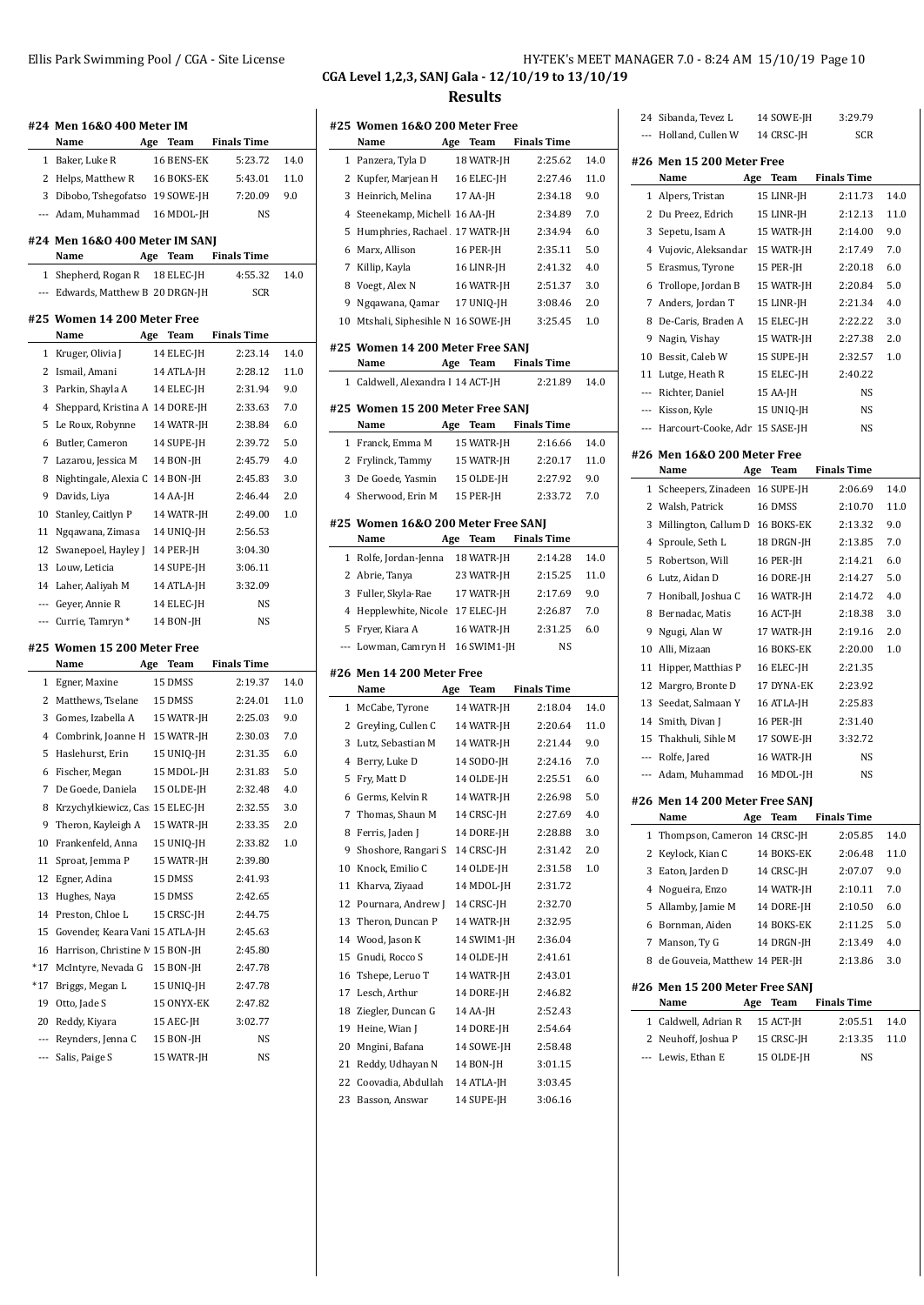|     | #26 Men 16&0 200 Meter Free SANJ<br>Name | Age | Team       | <b>Finals Time</b>   |      |
|-----|------------------------------------------|-----|------------|----------------------|------|
|     | 1 Deans, Michael B                       |     | 18 WATR-JH | 2:04.12              | 14.0 |
| 2   | Petersen. Aiden                          |     | 17 WATR-JH | 2:07.21              | 11.0 |
|     | 3 Walker, Sebastian L 18 WATR-JH         |     |            | 2:10.59              | 9.0  |
| 4   | Hassim, Mikhi                            |     | 18 WATR-JH | 2:12.23              | 7.0  |
| 5   | Bockel, Gareth D                         |     | 18 SASE-JH | 2:15.82              | 6.0  |
| --- | Edwards, Matthew B 20 DRGN-JH            |     |            | <b>SCR</b>           |      |
|     | #27 Women 14 50 Meter Breast<br>Name     | Age | Team       | <b>Finals Time</b>   |      |
| 1   | Foster, Erin L                           |     | 14 ELEC-JH | 37.67                | 14.0 |
| 2   | Van Thiel, Juliet H                      |     | 14 WATR-JH | 38.10                | 11.0 |
| 3   | Fourie, Amber F                          |     | 14 WATR-JH | 38.51                | 9.0  |
| 4   | Van Thiel, Saskia E                      |     | 14 WATR-JH | 40.75                | 7.0  |
| 5   | Trinchero, Sabrina M 14 DORE-JH          |     |            | 41.17                | 6.0  |
| 6   | Stanley, Caitlyn P                       |     | 14 WATR-JH | 41.35                | 5.0  |
| 7   | Davids, Liva                             |     | 14 AA-JH   | 41.40                | 4.0  |
| 8   | Butler, Cameron                          |     | 14 SUPE-JH | 41.52                | 3.0  |
| 9   | Thelejane, Tumelo                        |     | 14 OLDE-IH | 42.88                | 2.0  |
| 10  | Moodley, Thea T                          |     | 14 ACT-JH  | 44.36                | 1.0  |
| 11  | Nightingale, Alexia C                    |     | 14 BON-JH  | 46.03                |      |
| 12  | Lehloka, Palesa N                        |     | 14 HASC-IH | 46.99                |      |
| 13  | Lazarou, Jessica M                       |     | 14 BON-JH  | 47.34                |      |
| 14  | Le Roux, Robynne                         |     | 14 WATR-JH | 47.39                |      |
| 15  | Goondie, Laaiqah                         |     | 14 SUPE-JH | 48.58                |      |
| 16  | Louw, Leticia                            |     | 14 SUPE-JH | 49.50                |      |
| 17  | Swanepoel, Hayley J                      |     | 14 PER-JH  | 56.98                |      |
|     | 18 Laher, Aaliyah M                      |     | 14 ATLA-JH | 58.49                |      |
|     | --- Currie, Tamryn *                     |     | 14 BON-JH  | <b>NS</b>            |      |
|     | --- James, Madyson                       |     | 14 ELEC-JH | <b>NS</b>            |      |
|     | #27 Women 15 50 Meter Breast             |     |            |                      |      |
|     | Name                                     |     |            | Age Team Finals Time |      |
| 1   | Sproat, Jemma P                          |     | 15 WATR-JH | 40.66                | 14.0 |
| 2   | Hughes, Naya                             |     | 15 DMSS    | 41.80                | 11.0 |
| 3   | Nason, Kylie J                           |     | 15 BON-JH  | 43.80                | 9.0  |
| 4   | McIntyre, Nevada G 15 BON-JH             |     |            | 45.08                | 7.0  |
| 5   | Reddy, Kiyara                            |     | 15 AEC-JH  | 45.76                | 6.0  |
| 6   | Preston, Chloe L                         |     | 15 CRSC-JH | 45.97                | 5.0  |
| 7   | Egner, Adina                             |     | 15 DMSS    | 47.43                | 4.0  |
|     | 8 Harrison, Christine M 15 BON-JH        |     |            | 49.20                | 3.0  |
|     | --- Reynders, Jenna C                    |     | 15 BON-IH  | NS                   |      |
|     | #27 Women 16&0 50 Meter Breast           |     |            |                      |      |
|     | Name                                     |     | Age Team   | <b>Finals Time</b>   |      |
| 1   | Rademan, Chante                          |     | 19 SASE-JH | 36.97                | 14.0 |
| 2   | Sichtnik, Sophia                         |     | 16 ELEC-JH | 37.26                | 11.0 |
|     | 3 Wildman, Mia A                         |     | 17 DRGN-JH | 39.44                | 9.0  |
|     | 4 Voegt, Alex N                          |     | 16 WATR-JH | 42.03                | 7.0  |
|     | 5 Marx, Allison                          |     | 16 PER-JH  | 44.93                | 6.0  |

#### **#27 Women 14 50 Meter Breast SANJ**

 $\overline{a}$ 

--- Mtshali, Siphesihle N 16 SOWE-JH SCR --- Richardson, Shania C 19 HASC-JH SCR

| Name                 | Age Team    | <b>Finals Time</b> |       |      |
|----------------------|-------------|--------------------|-------|------|
| 1 Barrow, Isabelle F | 14 SWIM1-JH |                    | 36.54 | 14.0 |

## Ellis Park Swimming Pool / CGA - Site License HY-TEK's MEET MANAGER 7.0 - 8:24 AM 15/10/19 Page 11 **CGA Level 1,2,3, SANJ Gala - 12/10/19 to 13/10/19**

|              | #27 Women 15 50 Meter Breast SANJ<br>Name              |     | Age Team    | <b>Finals Time</b> |           |      |
|--------------|--------------------------------------------------------|-----|-------------|--------------------|-----------|------|
|              | 1 De Goede, Yasmin                                     |     | 15 OLDE-JH  |                    | 36.88     | 14.0 |
|              | --- Ferreira, Q-Rise                                   |     | 15 TUKS-TS  |                    | NS        |      |
|              | #27 Women 16&0 50 Meter Breast SANJ<br>Name            |     | Age Team    | <b>Finals Time</b> |           |      |
| $\mathbf{1}$ | Fuller, Skyla-Rae                                      |     | 17 WATR-JH  |                    | 34.49     | 14.0 |
| 2            | Shepherd, Megan L 16 ELEC-JH                           |     |             |                    | 36.63     | 11.0 |
|              | 3 Fryer, Kiara A                                       |     | 16 WATR-JH  |                    | 36.76     | 9.0  |
|              | 4 Downes, Sianne                                       |     | 18 DRGN-JH  |                    | 37.58     | 7.0  |
|              | --- Lowman, Camryn H 16 SWIM1-JH                       |     |             |                    | <b>NS</b> |      |
|              | #28 Men 14 50 Meter Breast<br>Name                     | Age | Team        | <b>Finals Time</b> |           |      |
| $\mathbf{1}$ | Lutz, Sebastian M                                      |     | 14 WATR-JH  |                    | 33.53     | 14.0 |
|              | 2 Yates, Christian M                                   |     | 14 ELEC-JH  |                    | 33.88     | 11.0 |
| 3            | Shoshore, Rangari S                                    |     | 14 CRSC-JH  |                    | 34.75     | 9.0  |
| 4            | Thomas, Shaun M                                        |     | 14 CRSC-JH  |                    | 35.34     | 7.0  |
| 5            | Cloete, Scott X                                        |     | 14 LINR-JH  |                    | 35.84     | 6.0  |
|              | 6 Wallace, Garron L                                    |     | 14 ELEC-JH  |                    | 35.87     | 5.0  |
| 7            | Tshepe, Leruo T                                        |     | 14 WATR-JH  |                    | 36.84     | 4.0  |
| 8            | Rees, Garick                                           |     | 14 AEC-JH   |                    | 39.91     | 3.0  |
|              | 9 Lesch, Arthur                                        |     | 14 DORE-JH  |                    | 40.10     | 2.0  |
|              | 10 Sibanda, Tevez L                                    |     | 14 SOWE-JH  |                    | 41.59     | 1.0  |
|              | 11 Heine, Wian J                                       |     | 14 DORE-JH  |                    | 43.25     |      |
|              | 12 Reddy, Udhayan N                                    |     | 14 BON-JH   |                    | 43.48     |      |
| 13           | Ziegler, Duncan G                                      |     | 14 AA-JH    |                    | 43.76     |      |
|              | 14 Moola, Saad M                                       |     | 14 LENA-JH  |                    | 44.05     |      |
|              | 15 Mngini, Bafana                                      |     | 14 SOWE-JH  |                    | 44.09     |      |
|              | 16 Chellew, Luke C                                     |     | 14 OLDE-JH  |                    | 45.14     |      |
|              | 17 Ally, Suhail                                        |     | 14 LENA-JH  |                    | 55.01     |      |
|              | --- Ralekeke, Pokane P 14 SOWE-JH                      |     |             |                    | DQ        |      |
|              | Feet not turned out in the propulsive part of the kick |     |             |                    |           |      |
|              | Basson, Answar                                         |     | 14 SUPE-JH  |                    | DQ        |      |
|              | Feet not turned out in the propulsive part of the kick |     |             |                    |           |      |
|              | #28 Men 15 50 Meter Breast                             |     |             |                    |           |      |
|              | Name                                                   | Age | <b>Team</b> | <b>Finals Time</b> |           |      |
|              | 1 Richardson, Taine J                                  |     | 15 HASC-JH  |                    | 34.16     | 14.0 |
| 2            | Hill, Ronan K                                          |     | 15 DORE-JH  |                    | 34.74     | 11.0 |
|              | 3 Grobler, Brayden                                     |     | 15 DRGN-JH  |                    | 35.44     | 9.0  |
|              | 4 Ashcroft, James W                                    |     | 15 UNIO-JH  |                    | 36.13     | 7.0  |
|              | 5 Erasmus, Tyrone                                      |     | 15 PER-JH   |                    | 39.53     | 6.0  |
|              | 6 Bessit, Caleb W                                      |     | 15 SUPE-JH  |                    | 39.55     | 5.0  |
| 7            | Kathrada, Muhamme 15 LENA-JH                           |     |             |                    | 41.55     | 4.0  |
|              | 8 Richter, Daniel                                      |     | 15 AA-JH    |                    | 41.72     | 3.0  |
|              | 9 van Niekerk, Dylan N 15 CRSC-JH                      |     |             |                    | 41.85     | 2.0  |
|              | 10 Ntuli, Buhle                                        |     | 15 SOWE-JH  |                    | 43.87     | 1.0  |
| 11           | Smith, Brayden B                                       |     | 15 BON-JH   |                    | 47.17     |      |
|              | 12 Setsha, Ayanda L                                    |     | 15 SOWE-JH  |                    | 48.61     |      |
|              | --- Kisson, Kyle                                       |     | 15 UNIO-JH  |                    | NS        |      |
|              | --- Rocha, Orin L                                      |     | 15 AFIN-JH  |                    | NS        |      |
|              | #28 Men 16&0 50 Meter Breast                           |     |             |                    |           |      |
|              | Name                                                   | Age | Team        | <b>Finals Time</b> |           |      |
|              | 1 Bowers, Matthew J                                    |     | 24 HASC-JH  |                    | 32.02     | 14.0 |
|              | 2 Coetzee, Dale                                        |     | 16 AEC-JH   |                    | 33.28     | 11.0 |
|              |                                                        |     |             |                    |           |      |

|    | 3 Belsham, Damian                                                       |     | 17 AA-JH   | 34.02                | 9.0  |
|----|-------------------------------------------------------------------------|-----|------------|----------------------|------|
| 4  | Harris, Ethyn J                                                         |     | 16 WATR-JH | 35.21                | 7.0  |
| 5  | Bernadac, Matis                                                         |     | 16 ACT-JH  | 35.44                | 6.0  |
|    | 6 Moola, Uwais                                                          |     | 17 LENA-JH | 35.84                | 5.0  |
| 7  | Schoeman, Stefan J                                                      |     | 16 AA-JH   | 36.13                | 4.0  |
| 8  | Leeuw, Alejandro N                                                      |     | 17 AEC-JH  | 36.25                | 3.0  |
| 9  | Goondie, Rayhaan                                                        |     | 16 SUPE-JH | 36.27                | 2.0  |
| 10 | Rangraze, Muhamme 17 ATLA-JH                                            |     |            | 36.53                | 1.0  |
|    | 11 Alli, Mizaan                                                         |     | 16 BOKS-EK | 36.93                |      |
|    | 12 Schlebusch, Damen                                                    |     | 19 AEC-JH  | 37.51                |      |
|    | 13 Smith, Divan J                                                       |     | 16 PER-JH  | 37.62                |      |
|    | 14 Robertson, Will                                                      |     | 16 PER-JH  | 40.43                |      |
|    | 15 Dibobo, Tshegofatso 19 SOWE-JH                                       |     |            | 44.46                |      |
|    | 16 Thakhuli, Sihle M                                                    |     | 17 SOWE-JH | 45.33                |      |
|    | --- Adam, Muhammad 16 MDOL-JH                                           |     |            | NS                   |      |
|    | --- Rolfe, Jared                                                        |     | 16 WATR-JH | NS                   |      |
|    | #28 Men 14 50 Meter Breast SB1-SB14                                     |     |            |                      |      |
|    | Name Age Team Finals Time                                               |     |            |                      |      |
|    | 1 Mosime, Kamo S SB7 14 MDOL-JH                                         |     |            | 1:03.43              | 14.0 |
|    | 2 Gininda, Thokozana! 14 MDOL-JH                                        |     |            | 1:43.02              | 11.0 |
|    | #28 Men 15 50 Meter Breast SB1-SB14                                     |     |            |                      |      |
|    | Name                                                                    |     |            | Age Team Finals Time |      |
|    | --- Qamarana, Amkele V 15 MDOL-JH                                       |     |            | SCR                  |      |
|    |                                                                         |     |            |                      |      |
|    | #28 Men 16&0 50 Meter Breast SB1-SB14<br>Name                           |     |            | Age Team Finals Time |      |
|    | 1 Zwane, Kabelo SB7 16 MDOL-JH                                          |     |            | 45.57                | 14.0 |
|    | 2 Hoffman, Dewald SB: 16 AEC-JH                                         |     |            | 1:00.82              | 11.0 |
|    |                                                                         |     |            |                      |      |
|    |                                                                         |     |            | 1:09.11              | 9.0  |
|    | 3 Mutirikidi, Takuddzw 16 MDOL-JH<br>--- Mabanga, Slindokuhl 20 MDOL-JH |     |            | NS                   |      |
|    |                                                                         |     |            |                      |      |
|    | #28 Men 14 50 Meter Breast SANJ                                         |     |            |                      |      |
|    | Name                                                                    |     |            | Age Team Finals Time |      |
|    | 1 Keylock, Kian C                                                       |     | 14 BOKS-EK | 31.52                | 14.0 |
|    | 2 de Gouveia, Matthew 14 PER-JH                                         |     |            | 35.67                | 11.0 |
|    | #28 Men 16&0 50 Meter Breast SANJ                                       |     |            |                      |      |
|    | Name                                                                    |     |            | Age Team Finals Time |      |
|    | 1 Crawford, Brenden G 23 DRGN-JH                                        |     |            | 29.17                | 14.0 |
|    | 2 Staines, Jaiden 16 BOKS-EK                                            |     |            | 30.15                | 11.0 |
|    | 3 Hanlon, Luke H                                                        |     | 16 WATR-JH | 31.37                | 9.0  |
|    | 4 Walker, Sebastian L 18 WATR-JH                                        |     |            | 31.51                | 7.0  |
|    | 5 Nel, Josh                                                             |     | 18 DRGN-JH | 31.58                | 6.0  |
|    | 6 Buffel, Tyler J                                                       |     | 17 WATR-JH | 32.23                | 5.0  |
|    | 7 Cole, Joshua E                                                        |     | 16 DRGN-JH | 32.33                | 4.0  |
|    | #29 Women 14 50 Meter Breast                                            |     |            |                      |      |
|    | Name                                                                    |     | Age Team   | <b>Finals Time</b>   |      |
|    | 1 Mohapi, Ketso K                                                       |     | 14 COSM-JH | 50.44                | 14.0 |
|    | 2 O' Grady, Rachel A 14 DRGN-JH                                         |     |            | 50.81                | 11.0 |
|    | 3 Metsing, Ayanda                                                       |     | 14 SOWE-JH | 51.50                | 9.0  |
|    | #29 Women 16&0 50 Meter Breast                                          |     |            |                      |      |
|    | Name                                                                    | Age | Team       | <b>Finals Time</b>   |      |
| 1  | Moon, Anastacia R                                                       |     | 16 SOWE-JH | 1:18.28              | 14.0 |
|    |                                                                         |     |            |                      |      |
|    |                                                                         |     |            |                      |      |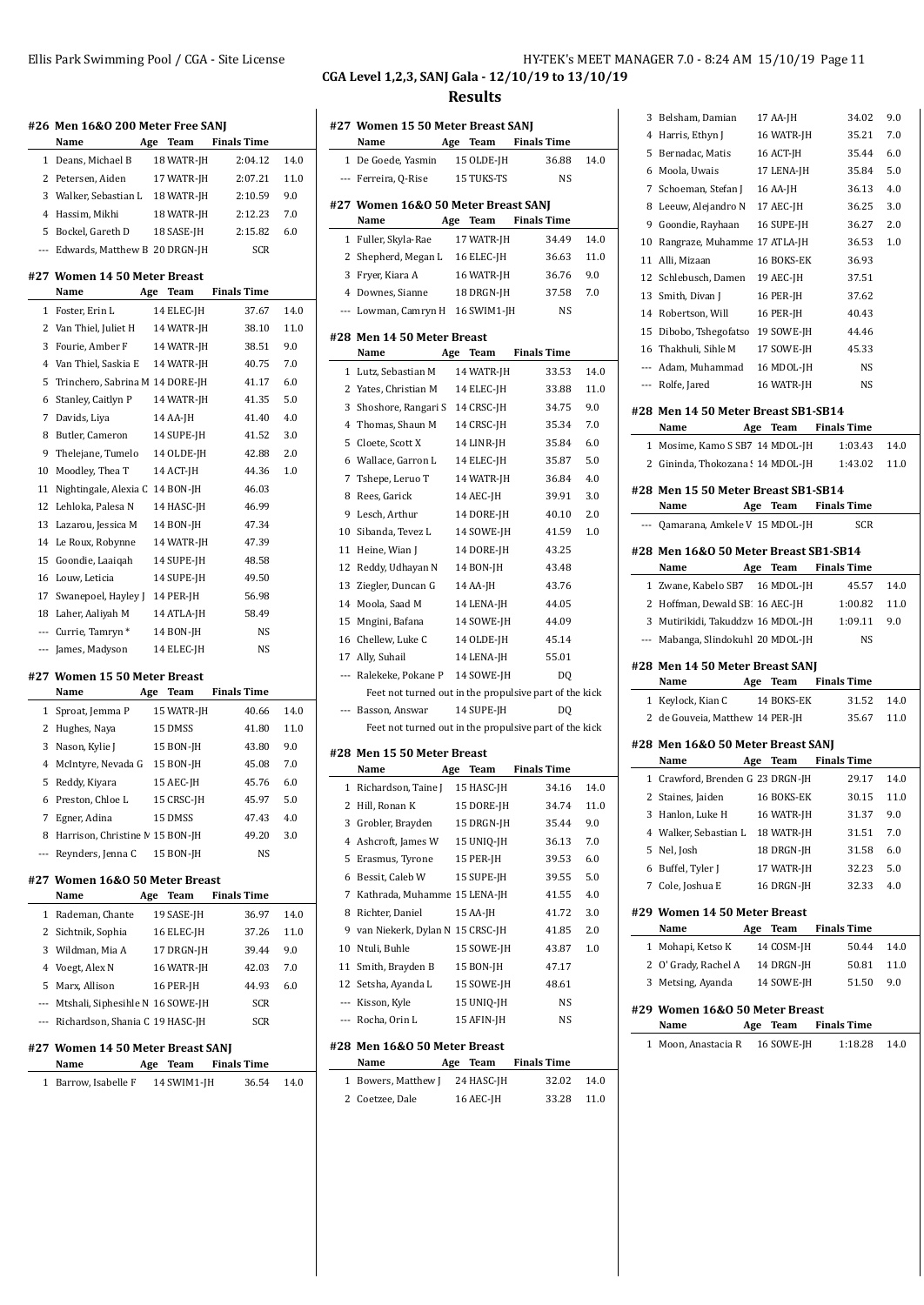| <b>Results</b>                    |                                                                                                                                                                                 |
|-----------------------------------|---------------------------------------------------------------------------------------------------------------------------------------------------------------------------------|
| --- Bradshaw, Jordan D 18 WATR-JH | N<br>$\sim$                                                                                                                                                                     |
|                                   | HY-TEK's MEET MANAGER 7.0 - 8:24 AM 15/10/19 Page 12<br>CGA Level 1,2,3, SANJ Gala - 12/10/19 to 13/10/19<br>#32 Men 15 100 Meter Fly<br>$-1$ $-1$ $-1$ $-1$<br>B. GO BROSS III |

| #30  Men 14 50 Meter Breast                            |     |            |                    |      | #32 Men 15 100 Meter              |
|--------------------------------------------------------|-----|------------|--------------------|------|-----------------------------------|
| Name                                                   | Age | Team       | <b>Finals Time</b> |      | Name<br>Age                       |
| 1 Ndhlovu, Teboho                                      |     | 14 SOWE-JH | 48.95              | 14.0 | 1 Alpers, Tristan                 |
| 2 Coto, Mosa                                           |     | 14 SOWE-JH | 50.70              | 11.0 | 2 Rocha, Orin L                   |
| 3 Mokone, Simphiwe T 14 SOWE-JH                        |     |            | 52.65              | 9.0  | 3 Anders, Jordan T                |
|                                                        |     |            |                    |      | 4 Sepetu, Isam A                  |
| #30 Men 15 50 Meter Breast<br>Name                     | Age | Team       | <b>Finals Time</b> |      | 5 Erasmus, Tyrone                 |
| 1 Ndlovu, Tshepang                                     |     | 15 SOWE-JH | 42.69              | 14.0 | 6 Trollope, Jordan B              |
| 2 Mente, Mbulelo                                       |     | 15 SOWE-JH | 47.41              | 11.0 | 7 Nagin, Vishay                   |
| --- Moholi, Thato                                      |     | 15 SOWE-JH | DQ                 |      | 8 Kathrada, Muhamme               |
| Feet not turned out in the propulsive part of the kick |     |            |                    |      | 9 Setsha, Ayanda L                |
|                                                        |     |            |                    |      | --- Harcourt-Cooke, Adr           |
| #31 Women 14 100 Meter Fly                             |     |            |                    |      | #32 Men 16&0 100 Me               |
| Name                                                   |     | Age Team   | <b>Finals Time</b> |      | Name<br>Age                       |
| 1 Peacock, Emma J                                      |     | 14 WATR-JH | 1:15.71            | 14.0 | 1 Bowers, Matthew J               |
| 2 Fourie, Chanel                                       |     | 14 AA-JH   | 1:20.11            | 11.0 | 2 Scheepers, Zinadeen             |
| #31 Women 15 100 Meter Fly                             |     |            |                    |      | 3 Millington, Callum D            |
| Name                                                   | Age | Team       | <b>Finals Time</b> |      | 4 Ngugi, Alan W                   |
| 1 Landman, Bianca                                      |     | 15 AA-JH   | 1:13.79            | 14.0 | 5 Schoeman, Stefan J              |
| 2 Gomes, Izabella A                                    |     | 15 WATR-JH | 1:13.89            | 11.0 | 6 Walsh, Patrick                  |
| 3 Henegan, Ashley M                                    |     | 15 HASC-JH | 1:17.44            | 9.0  | 7 Venables, Thomas J              |
| 4 Egner, Maxine                                        |     | 15 DMSS    | 1:18.03            | 7.0  | 8 Moola, Uwais                    |
| 5 De Goede, Daniela                                    |     | 15 OLDE-JH | 1:24.69            | 6.0  | 9 Belsham, Damian                 |
| 6 Reddy, Kiyara                                        |     | 15 AEC-JH  | 1:39.81            | 5.0  | 10 Margro, Bronte D               |
|                                                        |     |            |                    |      | 11 Lutz, Aidan D                  |
| #31 Women 16&0 100 Meter Fly                           |     |            |                    |      | 12 Bernadac, Matis                |
| Name                                                   | Age | Team       | <b>Finals Time</b> |      | 13 Harris, Ethyn J                |
| 1 Panzera, Tyla D                                      |     | 18 WATR-JH | 1:16.60            | 14.0 | 14 Davis-Hannibal, Aary           |
| 2 Rademan, Chante                                      |     | 19 SASE-JH | 1:18.12            | 11.0 | 15 Alli, Mizaan                   |
| 3 Heinrich, Melina                                     |     | 17 AA-JH   | 1:23.22            | 9.0  | 16 Schlebusch, Damen              |
| 4 Steenekamp, Michell 16 AA-JH                         |     |            | 1:28.09            | 7.0  | --- Thakhuli, Sihle M             |
| --- Mtshali, Siphesihle N 16 SOWE-JH                   |     |            | DQ                 |      | Alternating moveme                |
| Swimmers head did not break surface at or before 15m   |     |            |                    |      |                                   |
| #31 Women 14 100 Meter Fly SANJ                        |     |            |                    |      | #32 Men 14 100 Meter              |
| Name                                                   | Age | Team       | <b>Finals Time</b> |      | Name<br>Age                       |
| 1 Caldwell, Alexandra I 14 ACT-JH                      |     |            | 1:15.18            | 14.0 | 1 Nogueira, Enzo                  |
|                                                        |     |            |                    |      | 2 Eaton, Jarden D                 |
| #31 Women 15 100 Meter Fly SANJ<br>Name                |     | Age Team   | <b>Finals Time</b> |      | 3 Thompson, Cameron               |
| 1 Jacobs, Hannah P 15 DRGN-JH                          |     |            | 1:07.32            | 14.0 | 4 de Gouveia, Matthew             |
| 2 Sherwood, Erin M                                     |     | 15 PER-JH  | 1:28.54            | 11.0 | 5 Manson, Ty G                    |
| --- Ferreira, Q-Rise                                   |     | 15 TUKS-TS | NS                 |      | #32 Men 15 100 Meter              |
|                                                        |     |            |                    |      | Name<br>Age                       |
| #32 Men 14 100 Meter Fly                               |     |            |                    |      | 1 Correia, Gabriel L              |
| Name                                                   | Age | Team       | <b>Finals Time</b> |      | 2 Johnson, Reece M                |
| 1 Wallace, Garron L                                    |     | 14 ELEC-JH | 1:07.93            | 14.0 | 3 Sproule, Luke E                 |
| 2 Greyling, Cullen C                                   |     | 14 WATR-JH | 1:12.01            | 11.0 | 4 Caldwell, Adrian R<br>í         |
| 3 Knock, Emilio C                                      |     | 14 OLDE-JH | 1:13.45            | 9.0  | --- Lewis, Ethan E                |
| 4 Cloete, Scott X                                      |     | 14 LINR-JH | 1:14.24            | 7.0  |                                   |
| 5 McCabe, Tyrone                                       |     | 14 WATR-JH | 1:14.60            | 6.0  | #32 Men 16&0 100 Me               |
| 6 Theron, Duncan P                                     |     | 14 WATR-JH | 1:27.29            | 5.0  | Name<br>Age                       |
| 7 Gnudi, Rocco S                                       |     | 14 OLDE-JH | 1:37.05            | 4.0  | 1 Deans, Michael B                |
| 8 Mngini, Bafana                                       |     | 14 SOWE-JH | 1:48.11            | 3.0  | 2 Shepherd, Rogan R               |
|                                                        |     |            |                    |      | 3 Hassim, Mikhi<br>Dotorson Aidon |

|                          | Name                                  | Age | <b>Team</b>              | <b>Finals Time</b>   |            |
|--------------------------|---------------------------------------|-----|--------------------------|----------------------|------------|
| 1                        | Alpers, Tristan                       |     | 15 LINR-JH               | 1:08.95              | 14.0       |
|                          | 2 Rocha, Orin L                       |     | 15 AFIN-JH               | 1:09.92              | 11.0       |
|                          | 3 Anders, Jordan T                    |     | 15 LINR-JH               | 1:13.04              | 9.0        |
|                          | 4 Sepetu, Isam A                      |     | 15 WATR-JH               | 1:14.26              | 7.0        |
| 5                        | Erasmus, Tyrone                       |     | 15 PER-JH                | 1:15.40              | 6.0        |
| 6                        | Trollope, Jordan B                    |     | 15 WATR-JH               | 1:16.85              | 5.0        |
|                          | 7 Nagin, Vishay                       |     | 15 WATR-JH               | 1:18.28              | 4.0        |
| 8                        | Kathrada, Muhamme 15 LENA-JH          |     |                          | 1:43.58              | 3.0        |
|                          | 9 Setsha, Ayanda L                    |     | 15 SOWE-JH               | 1:46.47              | 2.0        |
|                          | --- Harcourt-Cooke, Adr 15 SASE-JH    |     |                          | NS                   |            |
|                          | #32 Men 16&0 100 Meter Fly            |     |                          |                      |            |
|                          | Name                                  |     |                          | Age Team Finals Time |            |
|                          | 1 Bowers, Matthew J 24 HASC-JH        |     |                          | 1:00.03              | 14.0       |
|                          | 2 Scheepers, Zinadeen 16 SUPE-JH      |     |                          | 1:02.89              | 11.0       |
| 3                        | Millington, Callum D 16 BOKS-EK       |     |                          | 1:05.47              | 9.0        |
| 4                        | Ngugi, Alan W                         |     | 17 WATR-JH               | 1:08.12              | 7.0        |
| 5                        | Schoeman, Stefan J                    |     | 16 AA-JH                 | 1:08.55              | 6.0        |
| 6                        | Walsh, Patrick                        |     | 16 DMSS                  | 1:09.35              | 5.0        |
|                          | 7 Venables, Thomas J                  |     | 16 WATR-JH               | 1:09.86              | 4.0        |
| 8                        | Moola, Uwais                          |     | 17 LENA-JH               | 1:12.59              | 3.0        |
| 9                        | Belsham, Damian                       |     | 17 AA-JH                 | 1:12.71              | 2.0        |
| 10                       | Margro, Bronte D                      |     | 17 DYNA-EK               | 1:13.18              | 1.0        |
| 11                       | Lutz, Aidan D                         |     | 16 DORE-JH               | 1:13.85              |            |
| 12                       | Bernadac, Matis                       |     | 16 ACT-JH                | 1:15.07              |            |
| 13                       | Harris, Ethyn J                       |     | 16 WATR-JH               | 1:15.11              |            |
| 14                       | Davis-Hannibal, Aary 16 QUES-TS       |     |                          | 1:16.24              |            |
|                          | 15 Alli, Mizaan                       |     | 16 BOKS-EK               | 1:16.90              |            |
|                          | 16 Schlebusch, Damen                  |     | 19 AEC-JH                | 1:22.38              |            |
|                          |                                       |     |                          |                      |            |
| $\overline{\phantom{a}}$ | Thakhuli, Sihle M                     |     | 17 SOWE-JH               | DQ                   |            |
|                          | Alternating movement of legs or feet  |     |                          |                      |            |
|                          |                                       |     |                          |                      |            |
|                          | #32 Men 14 100 Meter Fly SANJ<br>Name |     |                          | <b>Finals Time</b>   |            |
|                          |                                       |     | Age Team                 | 1:04.71              | 14.0       |
|                          | 1 Nogueira, Enzo<br>2 Eaton, Jarden D |     | 14 WATR-JH               | 1:05.19              | 11.0       |
| 3                        | Thompson, Cameron 14 CRSC-JH          |     | 14 CRSC-JH               | 1:05.51              | 9.0        |
| 4                        | de Gouveia, Matthew 14 PER-JH         |     |                          | 1:05.88              | 7.0        |
| 5                        | Manson, Ty G                          |     | 14 DRGN-JH               | 1:13.50              | 6.0        |
|                          |                                       |     |                          |                      |            |
|                          | #32 Men 15 100 Meter Fly SANJ         |     |                          |                      |            |
|                          | Name                                  | Age | Team                     | <b>Finals Time</b>   |            |
| 1                        | Correia, Gabriel L                    |     | 15 CRSC-JH               | 1:02.86              | 14.0       |
| 2                        | Johnson, Reece M                      |     | 15 ELEC-JH               | 1:05.09              | 11.0       |
| 3                        | Sproule, Luke E                       |     | 15 DRGN-JH               | 1:06.65              | 9.0        |
|                          | 4 Caldwell, Adrian R                  |     | 15 ACT-JH                | 1:08.92              | 7.0        |
| $\overline{\phantom{a}}$ | Lewis, Ethan E                        |     | 15 OLDE-JH               | NS                   |            |
|                          | #32 Men 16&0 100 Meter Fly SANJ       |     |                          |                      |            |
|                          | Name                                  |     | Age Team                 | <b>Finals Time</b>   |            |
| 1                        | Deans, Michael B                      |     | 18 WATR-JH               | 1:00.54              | 14.0       |
| 2                        | Shepherd, Rogan R                     |     | 18 ELEC-JH               | 1:00.83              | 11.0       |
| 3                        | Hassim, Mikhi                         |     | 18 WATR-JH               | 1:01.50              | 9.0        |
| 4<br>5                   | Petersen, Aiden<br>Fortune, Lyle K    |     | 17 WATR-JH<br>18 SASE-JH | 1:03.78<br>1:05.16   | 7.0<br>6.0 |

| $---$ | Bradshaw, Jordan D 18 WATR-JH     | NS         |
|-------|-----------------------------------|------------|
|       | --- Edwards. Matthew B 20 DRGN-IH | <b>SCR</b> |

#### **#33 Women 14 100 Meter Back**

|                | Name                                                 | Age | Team       | <b>Finals Time</b> |      |
|----------------|------------------------------------------------------|-----|------------|--------------------|------|
| 1              | Kruger, Olivia J                                     |     | 14 ELEC-JH | 1:16.08            | 14.0 |
| 2              | Peacock, Emma J                                      |     | 14 WATR-JH | 1:18.17            | 11.0 |
| 3              | Ismail, Amani                                        |     | 14 ATLA-JH | 1:18.25            | 9.0  |
| 4              | Bisschops, Livia J                                   |     | 14 AA-JH   | 1:19.53            | 7.0  |
| 5              | Trinchero, Sabrina M 14 DORE-JH                      |     |            | 1:21.23            | 6.0  |
| 6              | Sheppard, Kristina A 14 DORE-JH                      |     |            | 1:21.66            | 5.0  |
| 7              | Foster, Erin L                                       |     | 14 ELEC-JH | 1:21.74            | 4.0  |
| 8              | Thelejane, Tumelo                                    |     | 14 OLDE-JH | 1:22.97            | 3.0  |
| 9              | James, Madyson                                       |     | 14 ELEC-JH | 1:24.23            | 2.0  |
| 10             | Le Roux, Robynne                                     |     | 14 WATR-JH | 1:25.08            | 1.0  |
| 11             | Nightingale, Alexia C                                |     | 14 BON-JH  | 1:25.93            |      |
|                | 12 Van Thiel, Saskia E                               |     | 14 WATR-JH | 1:27.27            |      |
| 13             | Swanepoel, Hayley J                                  |     | 14 PER-JH  | 1:27.59            |      |
|                | 14 Lazarou, Jessica M                                |     | 14 BON-JH  | 1:30.59            |      |
| 15             | Lehloka, Palesa N                                    |     | 14 HASC-JH | 1:30.96            |      |
| 16             | Ngqawana, Zimasa                                     |     | 14 UNIQ-JH | 1:33.68            |      |
| 17             | Butler, Cameron                                      |     | 14 SUPE-JH | 1:37.84            |      |
|                | 18 Louw, Leticia                                     |     | 14 SUPE-JH | 1:40.01            |      |
| $\overline{a}$ | Geyer, Annie R                                       |     | 14 ELEC-JH | NS                 |      |
|                | #33 Women 15 100 Meter Back                          |     |            |                    |      |
|                | Name                                                 | Age | Team       | <b>Finals Time</b> |      |
|                | 1 Kench, Shannen A                                   |     | 15 DYNA-EK | 1:15.56            | 14.0 |
| 2              | Henegan, Ashley M                                    |     | 15 HASC-JH | 1:15.69            | 11.0 |
| 3              | Krzychylkiewicz, Cas 15 ELEC-JH                      |     |            | 1:16.53            | 9.0  |
| 4              | Matthews, Tselane                                    |     | 15 DMSS    | 1:18.08            | 7.0  |
| 5              | Frankenfeld, Anna                                    |     | 15 UNIQ-JH | 1:18.12            | 6.0  |
| 6              | Theron, Kayleigh A                                   |     | 15 WATR-JH | 1:18.40            | 5.0  |
| 7              | Salis, Paige S                                       |     | 15 WATR-JH | 1:18.46            | 4.0  |
|                | 8 Combrink, Joanne H                                 |     | 15 WATR-JH | 1:18.80            | 3.0  |
| 9              | Haslehurst, Erin                                     |     | 15 UNIQ-JH | 1:20.20            | 2.0  |
| 10             | Briggs, Megan L                                      |     | 15 UNIQ-JH | 1:21.27            | 1.0  |
| 11             | Hughes, Naya                                         |     | 15 DMSS    | 1:21.40            |      |
| 12             | Otto, Jade S                                         |     | 15 ONYX-EK | 1:28.10            |      |
| 13             | McIntyre, Nevada G                                   |     | 15 BON-JH  | 1:28.34            |      |
| 14             | Egner, Adina                                         |     | 15 DMSS    | 1:31.49            |      |
| 15             | Govender, Keara Vani 15 ATLA-JH                      |     |            | 1:32.62            |      |
| 16             | Nason, Kylie J                                       |     | 15 BON-JH  | 1:37.04            |      |
| ---            | Reynders, Jenna C                                    |     | 15 BON-JH  | NS                 |      |
|                | #33 Women 16&0 100 Meter Back                        |     |            |                    |      |
|                | Name                                                 |     | Age Team   | <b>Finals Time</b> |      |
|                | 1 Van Thiel, Alexa N                                 |     | 16 WATR-JH | 1:12.70            | 14.0 |
| 2              | Humphries, Rachael . 17 WATR-JH                      |     |            | 1:18.29            | 11.0 |
|                | 3 Wildman, Mia A                                     |     | 17 DRGN-JH | 1:19.17            | 9.0  |
|                | 4 Kupfer, Marjean H                                  |     | 16 ELEC-JH | 1:19.74            | 7.0  |
|                | 5 Lotter, Jamie A                                    |     | 18 DRGN-JH | 1:20.93            | 6.0  |
|                | 6 Killip, Kayla                                      |     | 16 LINR-JH | 1:25.10            | 5.0  |
|                | --- Ngqawana, Qamar                                  |     | 17 UNIQ-JH | DQ                 |      |
|                | Past vertical at turn: non continuous turning action |     |            |                    |      |
|                | --- Richardson, Shania C 19 HASC-JH                  |     |            | <b>SCR</b>         |      |
|                |                                                      |     |            |                    |      |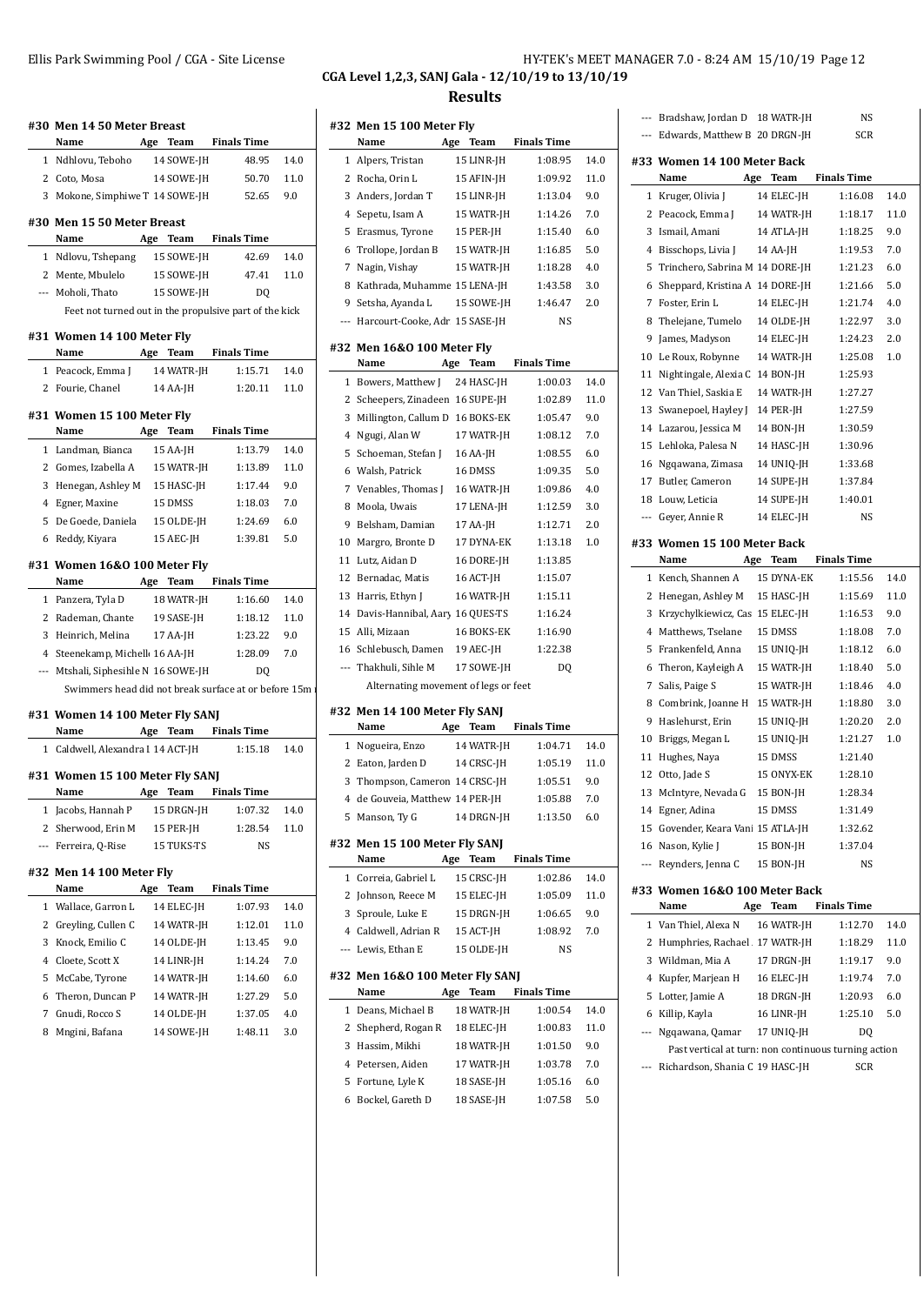|                | #33 Women 15 100 Meter Back SANJ<br>Name   |     | Age Team    | <b>Finals Time</b> |      |
|----------------|--------------------------------------------|-----|-------------|--------------------|------|
|                | 1 McMorran, Leigh                          |     | 15 AA-JH    | 1:10.70            | 14.0 |
|                | 2 Franck. Emma M                           |     | 15 WATR-JH  | 1:11.62            | 11.0 |
|                | 3 Frylinck, Tammy                          |     | 15 WATR-JH  | 1:11.82            | 9.0  |
| $^{4}$         | De Goede, Yasmin                           |     | 15 OLDE-JH  | 1:22.94            | 7.0  |
|                | #33 Women 16&0 100 Meter Back SANJ<br>Name |     | Age Team    | <b>Finals Time</b> |      |
| 1              | Hepplewhite, Nicole 17 ELEC-JH             |     |             | 1:11.24            | 14.0 |
| 2              | Downes, Sianne                             |     | 18 DRGN-JH  | 1:11.45            | 11.0 |
| 3              | Hitge, Kerri-Lee                           |     | 16 DORE-JH  | 1:13.08            | 9.0  |
|                | 4 Burger, Kayla L                          |     | 18 BENS-EK  | 1:14.34            | 7.0  |
| 5              | De Beer, Nicole R                          |     | 18 BENS-EK  | 1:16.03            | 6.0  |
| 6              | Ferriman, Morgan                           |     | 16 ELEC-JH  | 1:18.58            | 5.0  |
|                | #34 Men 14 100 Meter Back                  |     |             |                    |      |
|                | Name                                       | Age | Team        | <b>Finals Time</b> |      |
| 1              | Kruger, Graham N                           |     | 14 BENS-EK  | 1:09.15            | 14.0 |
|                | 2 Greyling, Cullen C                       |     | 14 WATR-JH  | 1:10.44            | 11.0 |
| 3              | Berry, Luke D                              |     | 14 SODO-JH  | 1:14.06            | 9.0  |
|                | 4 Wallace, Garron L                        |     | 14 ELEC-JH  | 1:14.49            | 7.0  |
| 5              | Cloete, Scott X                            |     | 14 LINR-JH  | 1:14.87            | 6.0  |
| 6              | Fry, Matt D                                |     | 14 OLDE-JH  | 1:15.72            | 5.0  |
| 7              | Kharva, Ziyaad                             |     | 14 MDOL-JH  | 1:15.79            | 4.0  |
| 8              | Germs, Kelvin R                            |     | 14 WATR-JH  | 1:17.50            | 3.0  |
| 9              | Rees, Garick                               |     | 14 AEC-JH   | 1:21.39            | 2.0  |
| 10             | Lesch, Arthur                              |     | 14 DORE-JH  | 1:21.65            | 1.0  |
| 11             | Wood, Jason K                              |     | 14 SWIM1-JH | 1:22.27            |      |
|                | 12 Theron, Duncan P                        |     | 14 WATR-JH  | 1:25.77            |      |
|                | 13 Gnudi, Rocco S                          |     | 14 OLDE-JH  | 1:34.52            |      |
|                | 14 Coovadia, Abdullah                      |     | 14 ATLA-JH  | 1:34.90            |      |
| 15             | Basson, Answar                             |     | 14 SUPE-JH  | 1:39.73            |      |
|                | 16 Ally, Suhail                            |     | 14 LENA-JH  | 1:40.60            |      |
|                | #34 Men 15 100 Meter Back                  |     |             |                    |      |
|                | Name                                       |     | Age Team    | <b>Finals Time</b> |      |
|                | 1 Hill, Ronan K                            |     | 15 DORE-JH  | 1:06.81            | 14.0 |
|                | 2 Richardson, Taine J                      |     | 15 HASC-JH  | 1:08.78            | 11.0 |
| 3              | De-Caris, Braden A                         |     | 15 ELEC-JH  | 1:09.84            | 9.0  |
| 4              | Vujovic, Aleksandar                        |     | 15 WATR-JH  | 1:12.52            | 7.0  |
| 5              | Rocha, Orin L                              |     | 15 AFIN-JH  | 1:13.72            | 6.0  |
| 6              | Ashcroft, James W                          |     | 15 UNIQ-JH  | 1:14.46            | 5.0  |
| 7              | Nagin, Vishay                              |     | 15 WATR-JH  | 1:15.27            | 4.0  |
| 8              | Bessit, Caleb W                            |     | 15 SUPE-JH  | 1:15.39            | 3.0  |
| 9              | Trollope, Jordan B                         |     | 15 WATR-JH  | 1:19.38            | 2.0  |
| 10             | Smith, Brayden B                           |     | 15 BON-JH   | 1:33.64            | 1.0  |
| $\overline{a}$ | Richter, Daniel                            |     | 15 AA-JH    | NS                 |      |
| $---$          | Lutge, Heath R                             |     | 15 ELEC-JH  | NS                 |      |
|                | #34 Men 16&0 100 Meter Back<br>Name        | Age | Team        | <b>Finals Time</b> |      |
| 1              | Griffith, Aidan M                          |     | 17 WATR-JH  | 1:04.39            | 14.0 |
| 2              | Helps, Matthew R                           |     | 16 BOKS-EK  | 1:10.83            | 11.0 |
| 3              | Rangraze, Muhamme 17 ATLA-JH               |     |             | 1:11.11            | 9.0  |
| 4              | Honiball, Joshua C                         |     | 16 WATR-JH  | 1:11.41            | 7.0  |
| 5              | Venables, Thomas J                         |     | 16 WATR-JH  | 1:13.38            | 6.0  |
| 6              | Goondie, Rayhaan                           |     | 16 SUPE-JH  | 1:16.81            | 5.0  |

### **CGA Level 1,2,3, SANJ Gala - 12/10/19 to 13/10/19**

**Results**

|                                |                                                                   | would |                        |                      |      |
|--------------------------------|-------------------------------------------------------------------|-------|------------------------|----------------------|------|
|                                | 7 Sproule, Seth L                                                 |       | 18 DRGN-JH             | 1:17.74              | 4.0  |
|                                | 8 Ngugi, Alan W                                                   |       | 17 WATR-JH             | 1:18.60              | 3.0  |
|                                | 9 Davis-Hannibal, Aary 16 QUES-TS                                 |       |                        | 1:18.63              | 2.0  |
|                                | --- Rolfe, Jared                                                  |       | 16 WATR-JH             | NS                   |      |
|                                | --- Millington, Callum D 16 BOKS-EK SCR                           |       |                        |                      |      |
|                                |                                                                   |       |                        |                      |      |
|                                | #34 Men 16&0 100 Meter Back S1-S14                                |       |                        |                      |      |
|                                | Name Age Team Finals Time                                         |       |                        |                      |      |
|                                | 1 Zwane, Kabelo S6 16 MDOL-JH                                     |       |                        | 1:38.48              | 14.0 |
|                                | #34 Men 14 100 Meter Back SANJ                                    |       |                        |                      |      |
|                                | Name Age Team Finals Time                                         |       |                        |                      |      |
|                                | 1 Allamby, Jamie M 14 DORE-JH                                     |       |                        | 1:07.32              | 14.0 |
|                                | 2 Bornman, Aiden 14 BOKS-EK 1:10.75                               |       |                        |                      | 11.0 |
|                                | 3 Manson, Ty G                                                    |       | 14 DRGN-JH             | 1:15.55              | 9.0  |
|                                | #34 Men 15 100 Meter Back SANJ                                    |       |                        |                      |      |
|                                | Name Age Team Finals Time                                         |       |                        |                      |      |
|                                |                                                                   |       |                        | 1:05.29              | 14.0 |
|                                | 1 Neuhoff, Joshua P 15 CRSC-JH<br>--- Lotter, Jordan G 15 DRGN-JH |       |                        | <b>NS</b>            |      |
|                                |                                                                   |       |                        |                      |      |
|                                | #34 Men 16&0 100 Meter Back SANJ                                  |       |                        |                      |      |
|                                | Name                                                              |       |                        | Age Team Finals Time |      |
|                                | 1 Steyn, Adriaan                                                  |       | 17 AA-JH               | 1:06.44              | 14.0 |
|                                | 2 Fortune, Lyle K 18 SASE-JH 1:08.04                              |       |                        |                      | 11.0 |
|                                | 3 Cole, Joshua E 16 DRGN-JH 1:12.98                               |       |                        |                      | 9.0  |
|                                | #35 Women 14 100 Meter Back                                       |       |                        |                      |      |
|                                | Name Age Team Finals Time                                         |       |                        |                      |      |
|                                | 1 Mohapi, Ketso K 14 COSM-JH                                      |       |                        | 1:52.30              | 14.0 |
|                                | --- O' Grady, Rachel A 14 DRGN-JH                                 |       |                        | DQ                   |      |
|                                | Past vertical at turn: independent strokes                        |       |                        |                      |      |
|                                |                                                                   |       |                        |                      |      |
|                                |                                                                   |       |                        |                      |      |
|                                | #37 Women 14 200 Meter Breast                                     |       |                        |                      |      |
|                                | <b>Name</b>                                                       |       |                        | Age Team Finals Time |      |
|                                | 1 Parkin, Shayla A 14 ELEC-JH                                     |       |                        | 3:01.88              | 14.0 |
|                                | 2 Foster, Erin L                                                  |       | 14 ELEC-JH             | 3:10.21              | 11.0 |
| 3                              | Fourie, Amber F                                                   |       |                        | 3:11.58              | 9.0  |
|                                | 4 Bisschops, Livia J                                              |       | 14 WATR-JH<br>14 AA-JH | 3:11.83              | 7.0  |
| 5                              | Van Thiel, Juliet H                                               |       | 14 WATR-JH             | 3:13.07              | 6.0  |
|                                | 6 Stanley, Caitlyn P                                              |       | 14 WATR-JH             | 3:16.80              | 5.0  |
|                                | 7 Trinchero, Sabrina M 14 DORE-JH                                 |       |                        | 3:22.35              | 4.0  |
| 8                              | Helps, Sarah                                                      |       | 14 BENS-EK             | 3:25.94              | 3.0  |
| 9                              |                                                                   |       | 14 AA-JH               | 3:28.42              | 2.0  |
| 10                             | Davids, Liya                                                      |       |                        | 3:30.58              | 1.0  |
|                                | Fourie, Chanel                                                    |       | 14 AA-JH               |                      |      |
| 11                             | Van Thiel, Saskia E                                               |       | 14 WATR-JH             | 3:37.42              |      |
| 12                             | Nightingale, Alexia C 14 BON-JH                                   |       |                        | 3:42.53              |      |
| 13<br>$\overline{\phantom{a}}$ | Goondie, Laaiqah                                                  |       | 14 SUPE-JH             | 3:57.07              |      |
|                                | Currie, Tamryn*                                                   |       | 14 BON-JH              | NS                   |      |
|                                | #37 Women 15 200 Meter Breast                                     |       |                        |                      |      |
|                                | Name                                                              | Age   | <b>Team</b>            | <b>Finals Time</b>   |      |
| 1                              | Sproat, Jemma P                                                   |       | 15 WATR-JH             | 3:10.58              | 14.0 |
| 2                              | Nason, Kylie J                                                    |       | 15 BON-JH              | 3:37.80              | 11.0 |
| 3                              | McIntyre, Nevada G                                                |       | 15 BON-JH              | 3:37.98              | 9.0  |
| 4                              | Harrison, Christine M 15 BON-JH                                   |       |                        | 3:39.46              | 7.0  |
|                                |                                                                   |       |                        |                      |      |
|                                | #37 Women 16&0 200 Meter Breast<br>Name                           | Age   | Team                   | <b>Finals Time</b>   |      |
| 1                              | Sichtnik, Sophia                                                  |       | 16 ELEC-JH             | 3:01.01              | 14.0 |

Ellis Park Swimming Pool / CGA - Site License **HY-TEK's MEET MANAGER 7.0** - 8:24 AM 15/10/19 Page 13

|              | 2 Voegt, Alex N                              | 16 WATR-JH               | 3:30.66            | 11.0        |
|--------------|----------------------------------------------|--------------------------|--------------------|-------------|
|              | 3 Marx, Allison                              | 16 PER-JH                | 3:34.37            | 9.0         |
|              | #37 Women 15 200 Meter Breast SANJ           |                          |                    |             |
|              | Name                                         | Age Team                 | <b>Finals Time</b> |             |
|              | 1 Sherwood, Erin M                           | 15 PER-JH                | 3:20.03            | 14.0        |
|              | #37 Women 16&0 200 Meter Breast SANJ<br>Name | Age<br>Team              | <b>Finals Time</b> |             |
|              | 1 Fuller, Skyla-Rae                          | 17 WATR-JH               | 2:53.71            | 14.0        |
| 2            | Shepherd, Megan L 16 ELEC-JH                 |                          | 2:55.28            | 11.0        |
|              | 3 Ferriman, Morgan 16 ELEC-JH                |                          | 3:04.75            | 9.0         |
|              | --- Lowman, Camryn H 16 SWIM1-JH             |                          | <b>NS</b>          |             |
|              |                                              |                          |                    |             |
|              | #38 Men 14 200 Meter Breast<br>Name          | Age Team                 | <b>Finals Time</b> |             |
|              | 1 Thomas, Shaun M                            | 14 CRSC-JH               | 2:46.96            | 14.0        |
| 2            | Lutz, Sebastian M                            | 14 WATR-JH               | 2:52.05            | 11.0        |
| 3            | Shoshore, Rangari S 14 CRSC-JH               |                          | 2:56.14            | 9.0         |
| 4            | Ferris, Jaden J                              | 14 DORE-JH               | 3:07.65            | 7.0         |
| 5            | Berry, Luke D                                | 14 SODO-JH               | 3:10.41            | 6.0         |
| 6            | Rees, Garick                                 | 14 AEC-JH                | 3:13.63            | 5.0         |
|              | 7 Wood, Jason K                              | 14 SWIM1-JH              | 3:23.00            | 4.0         |
| 8            | Heine, Wian J                                | 14 DORE-JH               | 3:30.77            | 3.0         |
| 9            | Ziegler, Duncan G                            | 14 AA-JH                 | 3:34.22            | 2.0         |
|              | 10 Moola, Saad M                             | 14 LENA-JH               | 3:34.93            | 1.0         |
|              | 11 Esterhuyse, Christo J 14 SODO-JH          |                          | 3:35.81            |             |
|              | 12 Reddy, Udhayan N 14 BON-JH                |                          | 3:42.44            |             |
|              | --- Pournara, Andrew J 14 CRSC-JH            |                          | DQ                 |             |
|              |                                              |                          |                    |             |
|              |                                              |                          |                    |             |
|              | Body not on the breast                       |                          |                    |             |
|              | #38 Men 15 200 Meter Breast                  |                          |                    |             |
| $\mathbf{1}$ | Name                                         | Team<br>Age              | <b>Finals Time</b> |             |
| 2            | Du Preez, Edrich                             | 15 LINR-JH               | 2:43.06            | 14.0        |
| 3            | Hill, Ronan K                                | 15 DORE-JH               | 2:50.93            | 11.0        |
| 4            | Grobler, Brayden                             | 15 DRGN-JH               | 2:56.20<br>3:17.03 | 9.0<br>7.0  |
| 5            | Erasmus, Tyrone                              | 15 PER-JH                |                    | 6.0         |
|              | Nagin, Vishay<br>--- Kisson, Kyle            | 15 WATR-JH<br>15 UNIQ-JH | 3:17.43<br>NS      |             |
|              |                                              |                          |                    |             |
|              | #38 Men 16&0 200 Meter Breast                |                          | <b>Finals Time</b> |             |
|              | Name                                         | Team<br>Age              |                    |             |
| 1            | Scheepers, Zinadeen 16 SUPE-JH               |                          | 2:47.29<br>2:49.26 | 14.0        |
| 2<br>3       | Helps, Matthew R<br>Bernadac, Matis          | 16 BOKS-EK               | 2:54.69            | 11.0<br>9.0 |
| 4            | Lutz, Aidan D                                | 16 ACT-JH<br>16 DORE-JH  | 2:55.08            | 7.0         |
| 5            |                                              |                          |                    |             |
| 6            | Leeuw, Alejandro N<br>Smith, Divan J         | 17 AEC-JH<br>16 PER-IH   | 2:57.67<br>3:00.19 | 6.0<br>5.0  |
| 7            | Seedat, Salmaan Y                            | 16 ATLA-JH               | 3:02.58            | 4.0         |
| 8            | Goondie, Rayhaan                             |                          |                    |             |
| 9            | Alli, Mizaan                                 | 16 SUPE-JH<br>16 BOKS-EK | 3:03.88<br>3:11.51 | 3.0<br>2.0  |
| 10           | Robertson, Will                              | 16 PER-JH                | 3:13.77            | 1.0         |
| 11           | Belsham, Damian                              | 17 AA-JH                 | 3:16.84            |             |
| ---          | Adam, Muhammad                               | 16 MDOL-JH               | NS                 |             |
|              | --- Rolfe, Jared                             | 16 WATR-JH               | NS                 |             |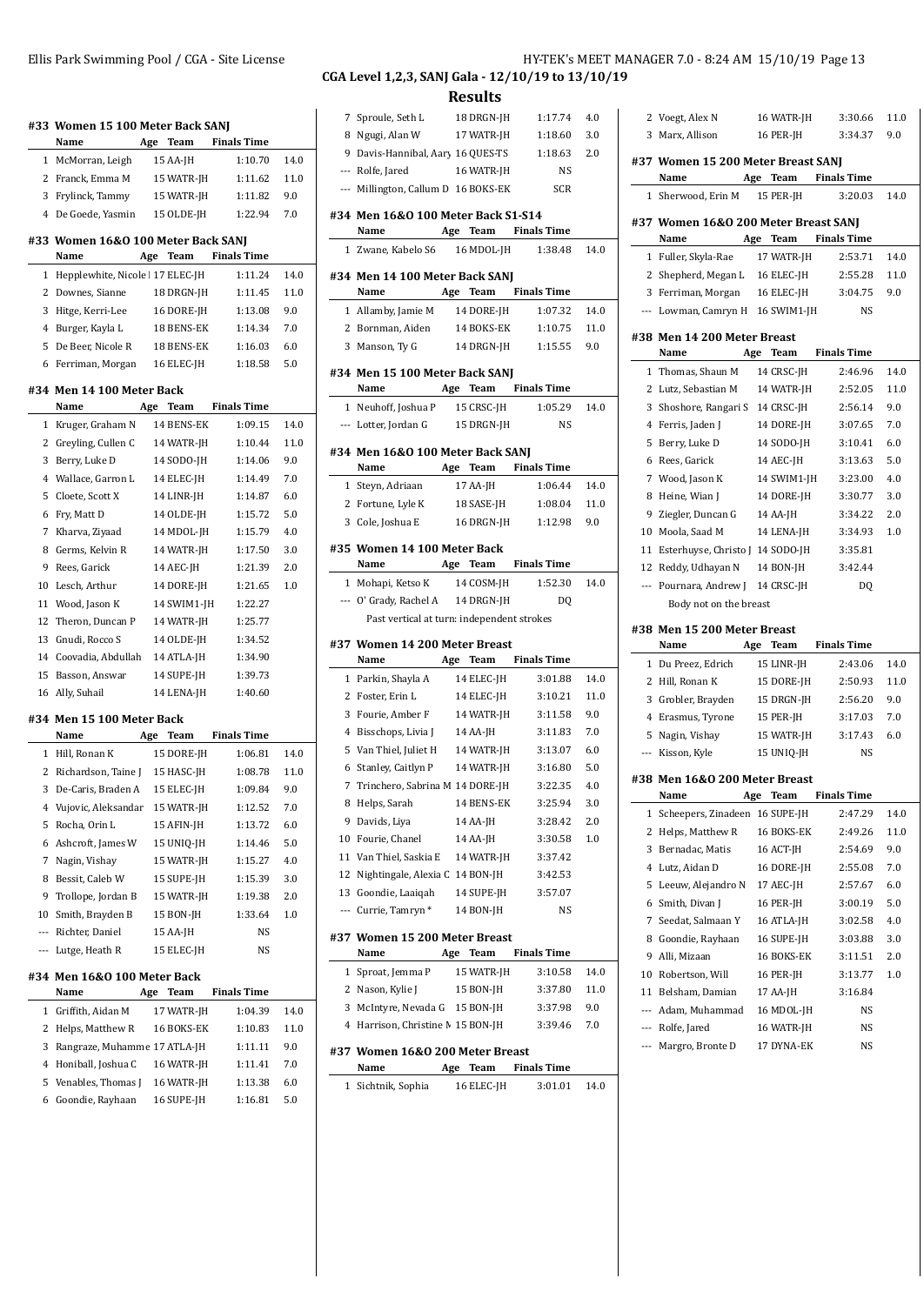|              | #38 Men 14 200 Meter Breast SANJ<br>Name   | Age Team    | <b>Finals Time</b>   |      |
|--------------|--------------------------------------------|-------------|----------------------|------|
|              | 1 de Gouveia, Matthew 14 PER-JH            |             | 2:59.21              | 14.0 |
|              |                                            |             |                      |      |
|              | #38 Men 16&0 200 Meter Breast SANJ<br>Name |             | Age Team Finals Time |      |
| $\mathbf{1}$ | Crawford, Brenden G 23 DRGN-JH             |             | 2:28.95              | 14.0 |
| 2            |                                            | 16 BOKS-EK  | 2:31.12              | 11.0 |
| 3            | Staines, Jaiden<br>Nel, Josh               | 18 DRGN-JH  | 2:37.34              | 9.0  |
| 4            | Hanlon, Luke H                             | 16 WATR-JH  | 2:37.66              | 7.0  |
| 5            | Walker, Sebastian L                        | 18 WATR-IH  | 2:38.88              | 6.0  |
| 6            |                                            | 17 WATR-JH  | 2:45.00              | 5.0  |
|              | Buffel, Tyler J                            |             |                      |      |
|              | 7 Cole, Joshua E                           | 16 DRGN-JH  | 2:49.76              | 4.0  |
|              | #39 Women 14 50 Meter Free                 |             |                      |      |
|              | Name<br>Age                                | Team        | <b>Finals Time</b>   |      |
| 1            | Kruger, Olivia J                           | 14 ELEC-JH  | 29.99                | 14.0 |
| 2            | Peacock, Emma J                            | 14 WATR-JH  | 30.08                | 11.0 |
| 3            | Bisschops, Livia J                         | 14 AA-JH    | 30.57                | 9.0  |
| 4            | Sheppard, Kristina A 14 DORE-JH            |             | 30.85                | 7.0  |
| 5            | Van Thiel, Juliet H                        | 14 WATR-JH  | 31.43                | 6.0  |
| 6            | Butler, Cameron                            | 14 SUPE-JH  | 32.27                | 5.0  |
| 7            | Foster. Erin L                             | 14 ELEC-JH  | 32.39                | 4.0  |
| 8            | Lehloka, Palesa N                          | 14 HASC-JH  | 32.79                | 3.0  |
| 9            | James, Madyson                             | 14 ELEC-JH  | 33.28                | 2.0  |
| 10           | Fourie, Amber F                            | 14 WATR-JH  | 33.32                | 1.0  |
| 11           | Geyer, Annie R                             | 14 ELEC-JH  | 33.49                |      |
| 12           | Stanley, Caitlyn P                         | 14 WATR-JH  | 33.70                |      |
| 13           | Lazarou, Jessica M                         | 14 BON-JH   | 33.99                |      |
|              | 14 Van Thiel, Saskia E                     | 14 WATR-JH  | 34.14                |      |
| 15           | Le Roux, Robynne                           | 14 WATR-JH  | 34.52                |      |
| 16           | Ngqawana, Zimasa                           | 14 UNIQ-JH  | 34.65                |      |
|              | 17 Louw, Leticia                           | 14 SUPE-JH  | 34.94                |      |
| 18           | Davids, Liya                               | 14 AA-JH    | 35.06                |      |
| 19           | Swanepoel, Hayley J                        | 14 PER-JH   | 37.36                |      |
| 20           | Laher, Aaliyah M                           | 14 ATLA-JH  | 40.02                |      |
|              | --- Currie, Tamryn *                       | 14 BON-JH   | NS                   |      |
| $---$        | Trinchero, Sabrina M 14 DORE-JH            |             | NS                   |      |
|              | #39 Women 15 50 Meter Free                 |             |                      |      |
|              | Name<br>Age                                | Team        | <b>Finals Time</b>   |      |
| 1            | Egner, Maxine                              | 15 DMSS     | 28.94                | 14.0 |
| 2            | Gomes, Izabella A                          | 15 WATR-JH  | 29.43                | 11.0 |
| 3            | Henegan, Ashley M                          | 15 HASC-JH  | 30.27                | 9.0  |
| 4            | Matthews, Tselane                          | 15 DMSS     | 30.56                | 7.0  |
| 5            | Salis, Paige S                             | 15 WATR-JH  | 31.01                | 6.0  |
| 6            | Theron, Kayleigh A                         | 15 WATR-JH  | 31.23                | 5.0  |
| 7            | Haslehurst, Erin                           | 15 UNIQ-JH  | 32.44                | 4.0  |
| 8            | Combrink, Joanne H                         | 15 WATR-JH  | 32.53                | 3.0  |
| 9            | Frankenfeld, Anna                          | 15 UNIO-JH  | 33.06                | 2.0  |
| 10           | Preston, Chloe L                           | 15 CRSC-JH  | 33.37                | 1.0  |
| 11           | Egner, Adina                               | 15 DMSS     | 33.69                |      |
| 12           | Sproat, Jemma P                            | 15 WATR-JH  | 34.15                |      |
| 13           | Govender, Keara Vani 15 ATLA-JH            |             | 34.19                |      |
| 14           | Reddy, Kiyara                              | 15 AEC-JH   | 34.40                |      |
| 15           | Hughes, Naya                               | 15 DMSS     | 34.95                |      |
|              | 16 Briggs Megan L                          | 15 JINIO-JH | 35 28                |      |

#### Ellis Park Swimming Pool / CGA - Site License **HY-TEK's MEET MANAGER 7.0** - 8:24 AM 15/10/19 Page 14 **CGA Level 1,2,3, SANJ Gala - 12/10/19 to 13/10/19**

|                | 18 Nason, Kylie J                                            | 15 BON-JH               |                    | 40.29          |      |
|----------------|--------------------------------------------------------------|-------------------------|--------------------|----------------|------|
|                | --- Reynders, Jenna C 15 BON-JH                              |                         |                    | NS             |      |
|                | #39 Women 16&0 50 Meter Free<br>Name                         | Age Team                | <b>Finals Time</b> |                |      |
|                | 1 Rademan, Chante                                            | 19 SASE-JH              |                    | 29.74          | 14.0 |
|                | 2 Humphries, Rachael 17 WATR-JH                              |                         |                    | 30.39          | 11.0 |
|                | 3 Lotter, Jamie A                                            |                         |                    |                | 9.0  |
| $\overline{4}$ |                                                              | 18 DRGN-JH              |                    | 30.47          | 7.0  |
| 5              | Sichtnik, Sophia                                             | 16 ELEC-JH              |                    | 30.90<br>30.93 | 6.0  |
|                | Wildman, Mia A                                               | 17 DRGN-JH              |                    | 31.39          | 5.0  |
| 6              | Heinrich, Melina                                             | 17 AA-JH                |                    |                |      |
| 7              | Steenekamp, Michell 16 AA-JH                                 |                         |                    | 32.68          | 4.0  |
| 8              | Kupfer, Marjean H 16 ELEC-JH                                 |                         |                    | 32.97          | 3.0  |
|                | 9 Voegt, Alex N                                              | 16 WATR-JH              |                    | 35.11          | 2.0  |
| 10             | Ngqawana, Qamar 17 UNIQ-JH                                   |                         |                    | 37.16          | 1.0  |
|                | 11 Mtshali, Siphesihle N 16 SOWE-JH                          |                         |                    | 37.85          |      |
|                | #39 Women 14 50 Meter Free SANJ<br>Name Age Team Finals Time |                         |                    |                |      |
|                | 1 Caldwell, Alexandra I 14 ACT-JH                            |                         |                    | 30.60          | 14.0 |
|                | --- Barrow, Isabelle F 14 SWIM1-JH                           |                         |                    | NS             |      |
|                | #39 Women 15 50 Meter Free SANJ                              |                         |                    |                |      |
|                | Name                                                         | Age Team Finals Time    |                    |                |      |
|                | 1 Franck, Emma M                                             | 15 WATR-JH              |                    | 29.31          | 14.0 |
|                | 2 Frylinck, Tammy 15 WATR-JH                                 |                         |                    | 29.62          | 11.0 |
|                | 3 Jacobs, Hannah P 15 DRGN-JH                                |                         |                    | 30.13          | 9.0  |
|                | #39 Women 16&0 50 Meter Free SANJ                            |                         |                    |                |      |
|                | Name                                                         | Age Team Finals Time    |                    |                |      |
|                | 1 Fuller, Skyla-Rae                                          | 17 WATR-JH              |                    | 28.56          | 14.0 |
|                | 2 Abrie, Tanya                                               | 23 WATR-JH              |                    | 28.87          | 11.0 |
| 3              | Grobler, Jessica                                             | 17 DRGN-JH              |                    | 28.89          | 9.0  |
| 4              | Hitge, Kerri-Lee                                             | 16 DORE-JH              |                    | 30.65          | 7.0  |
| 5              | Fryer, Kiara A                                               | 16 WATR-JH              |                    | 30.74          | 6.0  |
|                |                                                              |                         |                    |                | 5.0  |
| 6              | Hepplewhite, Nicole 17 ELEC-JH                               |                         |                    | 31.28          |      |
|                | 7 Downes, Sianne                                             | 18 DRGN-JH              |                    | 31.38          | 4.0  |
|                | --- Lowman, Camryn H 16 SWIM1-JH                             |                         |                    | NS             |      |
|                | #40 Men 14 50 Meter Free                                     |                         |                    |                |      |
|                | Name<br>Age                                                  | <b>Team</b> Finals Time |                    |                |      |
| $\mathbf{1}$   | Wallace, Garron L 14 ELEC-JH                                 |                         |                    | 28.02          | 14.0 |
| 2              | McCabe, Tyrone                                               | 14 WATR-JH              |                    | 28.79          | 11.0 |
| 3              | Yates, Christian M                                           | 14 ELEC-JH              |                    | 28.89          | 9.0  |
| 4              | Tshepe, Leruo T                                              | 14 WATR-JH              |                    | 29.24          | 7.0  |
| 5              | Ferris, Jaden J                                              | 14 DORE-JH              |                    | 29.54          | 6.0  |
| 6              | Theron, Duncan P                                             | 14 WATR-JH              |                    | 29.77          | 5.0  |
| 7              | Fry, Matt D                                                  | 14 OLDE-JH              |                    | 30.24          | 4.0  |
| 8              | Ziegler, Duncan G                                            | 14 AA-JH                |                    | 30.92          | 3.0  |
| 9              | Mngini, Bafana                                               | 14 SOWE-JH              |                    | 31.23          | 2.0  |
| 10             | Lesch, Arthur                                                | 14 DORE-JH              |                    | 32.96          | 1.0  |
| 11             | Reddy, Udhayan N                                             | 14 BON-JH               |                    | 33.05          |      |
| 12             | Heine, Wian J                                                | 14 DORE-JH              |                    | 33.32          |      |
| 13             | Moola, Saad M                                                | 14 LENA-JH              |                    | 33.33          |      |
| 14             | Basson, Answar                                               | 14 SUPE-JH              |                    | 34.49          |      |
| 15             | Chellew, Luke C                                              | 14 OLDE-JH              |                    | 34.95          |      |
| 16             | Ally, Suhail                                                 | 14 LENA-JH              |                    | 35.06          |      |
| 17             | Sibanda, Tevez L                                             | 14 SOWE-JH              |                    | 35.65          |      |

|              | 19 Coovadia, Abdullah 14 ATLA-JH    |            | 38.40                |      |
|--------------|-------------------------------------|------------|----------------------|------|
|              | 20 Ralekeke, Pokane P 14 SOWE-JH    |            | 40.54                |      |
|              | --- Germs, Kelvin R                 | 14 WATR-JH | <b>NS</b>            |      |
|              | #40 Men 15 50 Meter Free            |            |                      |      |
|              | Name<br>Age                         | Team       | <b>Finals Time</b>   |      |
| 1            | Richardson, Taine J                 | 15 HASC-JH | 27.51                | 14.0 |
|              | 2 van Niekerk, Dylan N 15 CRSC-JH   |            | 27.91                | 11.0 |
|              | 3 Ashcroft, James W                 | 15 UNIQ-JH | 28.13                | 9.0  |
|              | 4 Rocha, Orin L                     | 15 AFIN-JH | 28.48                | 7.0  |
|              | 5 Wootton, Nathan                   | 15 AA-JH   | 28.94                | 6.0  |
|              | 6 Bessit, Caleb W                   | 15 SUPE-JH | 29.07                | 5.0  |
| 7            | De-Caris, Braden A                  | 15 ELEC-JH | 29.58                | 4.0  |
|              | 8 Richter, Daniel                   | 15 AA-JH   | 29.96                | 3.0  |
|              | 9 Anders, Jordan T                  | 15 LINR-JH | 30.05                | 2.0  |
|              | 10 Kathrada, Muhamme 15 LENA-JH     |            | 30.99                | 1.0  |
| 11           | Setsha, Ayanda L                    | 15 SOWE-JH | 34.85                |      |
|              | 12 Smith, Brayden B                 | 15 BON-JH  | 36.65                |      |
|              | 13 Ntuli, Buhle                     | 15 SOWE-JH | 43.07                |      |
|              | --- Harcourt-Cooke, Adr. 15 SASE-JH |            | NS                   |      |
|              | --- Lutge, Heath R                  | 15 ELEC-JH | <b>NS</b>            |      |
|              |                                     |            |                      |      |
|              | #40 Men 16&0 50 Meter Free          |            |                      |      |
|              | Name<br>Age                         | Team       | <b>Finals Time</b>   |      |
|              | 1 Bowers, Matthew J                 | 24 HASC-JH | 24.64                | 14.0 |
|              | 2 Griffith, Aidan M                 | 17 WATR-JH | 25.57                | 11.0 |
|              | 3 Walsh, Patrick                    | 16 DMSS    | 26.93                | 9.0  |
|              | 4 Venables, Thomas J                | 16 WATR-JH | 26.96                | 7.0  |
| 5            | Coetzee, Dale                       | 16 AEC-JH  | 27.07                | 6.0  |
| 6            | Honiball, Joshua C                  | 16 WATR-JH | 27.24                | 5.0  |
| 7            | Lutz, Aidan D                       | 16 DORE-JH | 27.25                | 4.0  |
|              | 8 Moola, Uwais                      | 17 LENA-JH | 27.87                | 3.0  |
| 9            | Schoeman, Stefan J                  | 16 AA-JH   | 28.24                | 2.0  |
| 10           | Davis-Hannibal, Aary 16 QUES-TS     |            | 28.35                | 1.0  |
| 11           | Sproule, Seth L                     | 18 DRGN-JH | 28.64                |      |
| 12           | Harris, Ethyn J                     | 16 WATR-JH | 28.68                |      |
| 13           | Robertson, Will                     | 16 PER-JH  | 28.83                |      |
| 14           | Schlebusch, Damen                   | 19 AEC-JH  | 29.35                |      |
| 15           | Margro, Bronte D                    | 17 DYNA-EK | 29.56                |      |
|              | 16 Dibobo, Tshegofatso 19 SOWE-JH   |            | 29.71                |      |
|              | 17 Leeuw, Alejandro N 17 AEC-JH     |            | 30.51                |      |
|              | 18 Smith, Divan J                   | 16 PER-JH  | 31.14                |      |
|              | 19 Thakhuli, Sihle M                | 17 SOWE-JH | 34.22                |      |
|              | #40 Men 14 50 Meter Free S1-S14     |            |                      |      |
|              | Name<br>Age                         | Team       | <b>Finals Time</b>   |      |
|              | 1 Mosime, Kamo S S7 14 MDOL-JH      |            | 58.91                | 14.0 |
| $\mathbf{2}$ | Gininda, Thokozana : 14 MDOL-JH     |            | 1:14.78              | 11.0 |
|              |                                     |            |                      |      |
|              | #40 Men 15 50 Meter Free S1-S14     |            |                      |      |
|              | Name                                |            | Age Team Finals Time |      |
|              | 1 Qamarana, Amkele V 15 MDOL-JH     |            | 30.79                | 14.0 |
|              | 2 Mmakola, Kamogelo 15 MDOL-JH      |            | 1:07.43              | 11.0 |
|              | #40 Men 16&0 50 Meter Free S1-S14   |            |                      |      |
|              | Name                                | Age Team   | <b>Finals Time</b>   |      |
|              | 1 Zwane, Kabelo S6                  | 16 MDOL-JH | 37.26                | 14.0 |
|              | 2 Hoffman, Dewald S9 16 AEC-JH      |            | 46.32                | 11.0 |
|              | 3 Gardner, Elgin R S6 16 MDOL-JH    |            | 54.12                | 9.0  |
|              |                                     |            |                      |      |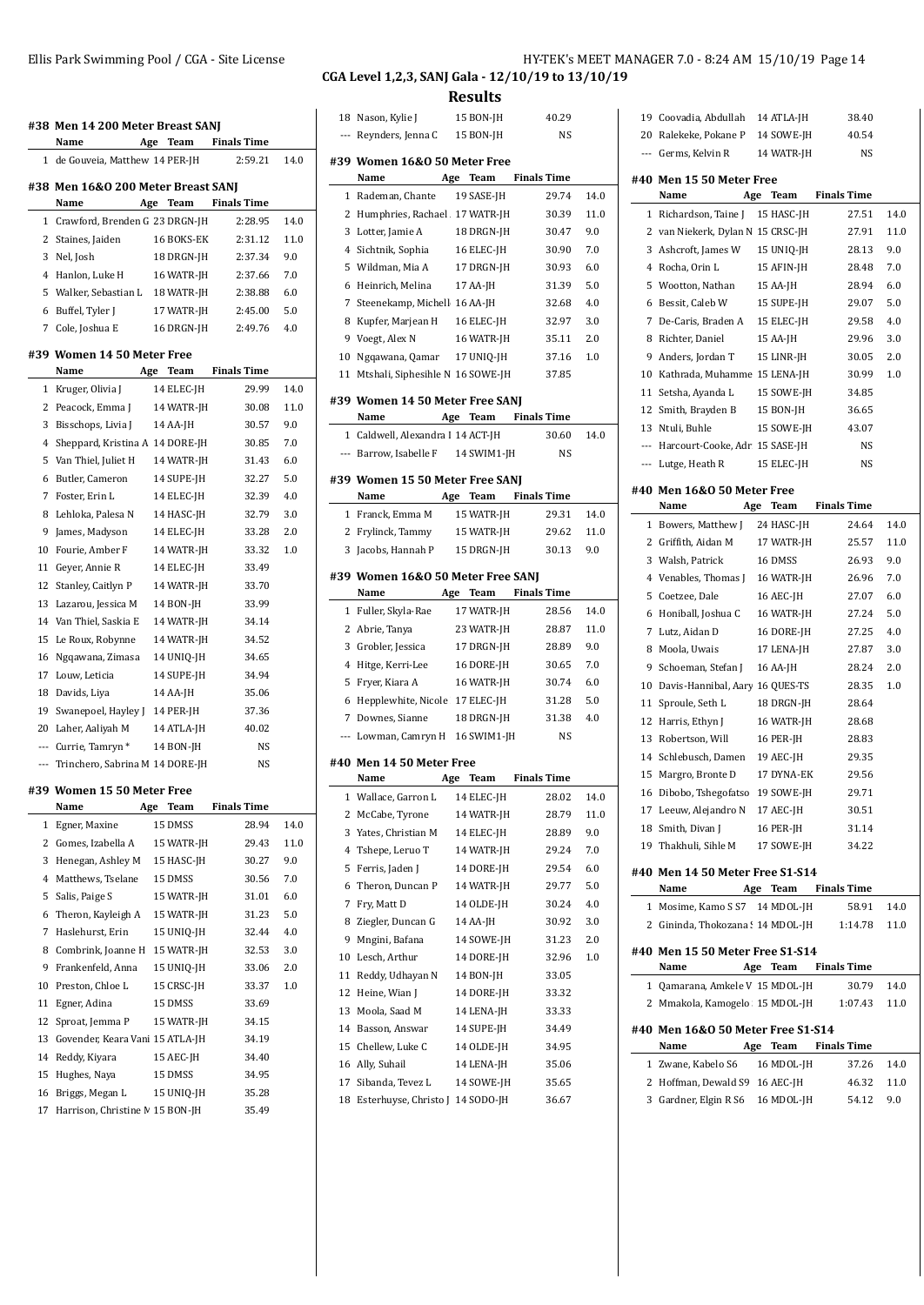| 4 Mutirikidi, Takuddzw 16 MDOL-JH     |            | 1:11.45              | 7.0  |
|---------------------------------------|------------|----------------------|------|
| --- Mabanga, Slindokuhl 20 MDOL-JH    |            | NS                   |      |
|                                       |            |                      |      |
| #40 Men 14 50 Meter Free SANJ<br>Name | Age Team   | <b>Finals Time</b>   |      |
| 1 Thompson, Cameron 14 CRSC-JH        |            | 25.62                | 14.0 |
| 2 Bornman, Aiden                      | 14 BOKS-EK | 26.48                | 11.0 |
| 3 Nogueira, Enzo                      | 14 WATR-JH | 26.50                | 9.0  |
| 4 Manson, Ty G                        | 14 DRGN-JH | 27.60                | 7.0  |
| 5 Allamby, Jamie M 14 DORE-JH         |            | 28.50                | 6.0  |
|                                       |            |                      |      |
| #40 Men 15 50 Meter Free SANJ<br>Name |            | Age Team Finals Time |      |
| 1 Caldwell, Adrian R                  | 15 ACT-JH  | 26.24                | 14.0 |
| 2 Johnson, Reece M 15 ELEC-JH         |            | 26.79                | 11.0 |
| 3 Sproule, Luke E                     | 15 DRGN-JH | 27.67                | 9.0  |
| 4 Neuhoff, Joshua P                   | 15 CRSC-JH | 28.04                | 7.0  |
| --- Lewis, Ethan E                    | 15 OLDE-JH | NS                   |      |
| --- Lotter, Jordan G                  | 15 DRGN-JH | NS                   |      |
|                                       |            |                      |      |
| #40 Men 16&0 50 Meter Free SANJ       |            |                      |      |
| <b>Name</b>                           |            | Age Team Finals Time |      |
| 1 Crawford, Brenden G 23 DRGN-JH      |            | 25.41                | 14.0 |
| 2 Deans, Michael B                    | 18 WATR-JH | 25.57                | 11.0 |
| 3 Bradshaw, Jordan D 18 WATR-JH       |            | 26.03                | 9.0  |
| 4 Hassim, Mikhi                       | 18 WATR-JH | 26.41                | 7.0  |
| 5 Steyn, Adriaan                      | 17 AA-JH   | 26.46                | 6.0  |
| 6 Staines, Jaiden                     | 16 BOKS-EK | 26.52                | 5.0  |
| 7 Bockel, Gareth D                    | 18 SASE-JH | 26.56                | 4.0  |
| 8 Fortune, Lyle K                     | 18 SASE-JH | 26.59                | 3.0  |
| 9 Hanlon, Luke H                      | 16 WATR-JH | 26.61                | 2.0  |
| 10 Petersen, Aiden                    | 17 WATR-JH | 26.78                | 1.0  |
| --- Vd Merwe, Rieghardt 17 WATR-JH    |            | NS                   |      |
| #41 Women 14 50 Meter Free            |            |                      |      |
| Name                                  | Age Team   | <b>Finals Time</b>   |      |
| 1 Moodley, Thea T                     | 14 ACT-JH  | 32.73                | 14.0 |
| 2 O' Grady, Rachel A 14 DRGN-JH       |            | 33.66                | 11.0 |
| 3 Mohapi, Ketso K                     | 14 COSM-JH | 44.80                | 9.0  |
| 4 Metsing, Ayanda 14 SOWE-JH          |            | 53.08                | 7.0  |
| #41 Women 16&0 50 Meter Free          |            |                      |      |
| Name Age Team Finals Time             |            |                      |      |
| 1 Moon, Anastacia R 16 SOWE-JH        |            | 59.86                | 14.0 |
| #42 Men 14 50 Meter Free              |            |                      |      |
| Name Age Team Finals Time             |            |                      |      |
| 1 Ndhlovu, Teboho 14 SOWE-JH          |            | 38.07                | 14.0 |
| 2 Mokone, Simphiwe T 14 SOWE-JH       |            | 38.28                | 11.0 |
| 3 Coto, Mosa                          | 14 SOWE-JH | 40.39                | 9.0  |
| #42 Men 15 50 Meter Free              |            |                      |      |
| Name Age Team Finals Time             |            |                      |      |
| 1 Ndlovu, Tshepang 15 SOWE-JH         |            | 35.50                | 14.0 |
| 2 Mente, Mbulelo 15 SOWE-JH 36.44     |            |                      | 11.0 |

#### Ellis Park Swimming Pool / CGA - Site License **HY-TEK's MEET MANAGER 7.0** - 8:24 AM 15/10/19 Page 15 **CGA Level 1,2,3, SANJ Gala - 12/10/19 to 13/10/19**

|                          | #42 Men 16&0 50 Meter Free<br>Name       | Age | Team        | <b>Finals Time</b> |      |
|--------------------------|------------------------------------------|-----|-------------|--------------------|------|
|                          | --- Thakhuli, Sihle M                    |     | 17 SOWE-JH  | NS                 |      |
|                          |                                          |     |             |                    |      |
|                          | #43 Women 10 200 Meter IM<br>Name        |     | Age Team    | <b>Finals Time</b> |      |
|                          | 1 O'Connor, Amy                          |     | 10 WATR-JH  | 3:07.08            | 14.0 |
|                          | 2 Maritz, Gizelle G                      |     | 10 LINR-JH  | 3:14.54            | 11.0 |
|                          | 3 Kruger, Lize-Marie 10 BLOT-MA          |     |             | 3:19.64            | 9.0  |
|                          | 4 Mostert, Zine N                        |     | 10 WATR-JH  | 3:53.47            | 7.0  |
|                          | #43 Women 11 200 Meter IM                |     |             |                    |      |
|                          | Name                                     | Age | Team        | <b>Finals Time</b> |      |
| 1                        | Morris, Grace                            |     | 11 ELEC-JH  | 2:56.93            | 14.0 |
|                          | 2 Leask, Keira C                         |     | 11 DORE-JH  | 2:58.82            | 11.0 |
| 3                        | Piguet, Christie E                       |     | 11 SWIM1-JH | 3:00.61            | 9.0  |
| 4                        | Sandilands, Hannah (11 DRGN-JH           |     |             | 3:06.78            | 7.0  |
| 5                        | Gledhill, Kiera D                        |     | 11 CRSC-JH  | 3:11.12            | 6.0  |
|                          | 6 Morar, Aarya                           |     | 11 ATLA-JH  | 3:20.42            | 5.0  |
|                          | 7 Doubell, Cassidey R 11 WATR-JH         |     |             | 3:26.80            | 4.0  |
|                          |                                          |     |             |                    |      |
|                          | #43 Women 12 200 Meter IM                |     |             | <b>Finals Time</b> |      |
| 1                        | Name<br>Desfontaines, Isabell 12 HASC-JH | Age | Team        | 2:49.67            | 14.0 |
|                          | 2 McCabe, Alexia                         |     | 12 WATR-JH  | 2:51.67            | 11.0 |
| 3                        | French, Sofia D                          |     | 12 DORE-JH  | 2:52.03            | 9.0  |
|                          |                                          |     |             | 2:52.77            |      |
|                          | 4 Clifford, Skyla T                      |     | 12 CRSC-JH  |                    | 7.0  |
| 5                        | Germs, Andrea E                          |     | 12 WATR-JH  | 2:54.63            | 6.0  |
| 6                        | Gray, Loghan A                           |     | 12 MDOL-JH  | 2:55.64            | 5.0  |
| 7                        | Fourie, Anri                             |     | 12 DORE-JH  | 3:01.41            | 4.0  |
| 8                        | Roos, Casey                              |     | 12 ELEC-JH  | 3:01.48            | 3.0  |
|                          | 9 Yates, Tamsin E                        |     | 12 DYNA-EK  | 3:03.16            | 2.0  |
| 10                       | Sproat, Ruby T                           |     | 12 WATR-JH  | 3:05.49            | 1.0  |
| 11                       | Blignaut, Taya                           |     | 12 WATR-JH  | 3:07.43            |      |
| 12                       | Fermoyle, Megan                          |     | 12 HASC-JH  | 3:07.68<br>3:13.26 |      |
|                          | 13 Van Staden, Yanka                     |     | 12 TUKS-TS  |                    |      |
|                          | 14 Quinn, Josie J                        |     | 12 MDOL-JH  | 3:14.43            |      |
| 15                       | Mitchell, Gabi L                         |     | 12 CRSC-JH  | 3:15.57            |      |
| 16                       | Maritz, Jolaine M                        |     | 12 LINR-JH  | 3:18.94            |      |
| $\overline{\phantom{a}}$ | Jackson, Christine D                     |     | 12 ELEC-JH  | <b>NS</b>          |      |
| #43                      | Women 13 200 Meter IM<br>Name            | Age | Team        | <b>Finals Time</b> |      |
| 1                        | Lotter, Callan M                         |     | 13 WATR-JH  | 2:46.66            | 14.0 |
| 2                        | Greyling, Alexia                         |     | 13 BOKS-EK  | 2:47.78            | 11.0 |
| 3                        | Cloete, Kiera V                          |     | 13 HASC-JH  | 2:49.57            | 9.0  |
| 4                        | McHarg, Hayley S                         |     | 13 WATR-JH  | 2:57.23            | 7.0  |
| 5                        | Van Schalkwyk, Corn 13 AA-JH             |     |             | 2:57.62            | 6.0  |
| 6                        |                                          |     | 13 LINR-JH  | 2:59.05            | 5.0  |
|                          | Guymer, Rachel O                         |     | 13 TUKS-TS  |                    |      |
| 7                        | Zigiriadis, Eleni                        |     |             | 2:59.89            | 4.0  |
| 8                        | Allamby, Kelly N<br>Greyling, Annette    |     | 13 DORE-JH  | 3:07.76<br>3:10.33 | 3.0  |
| 9                        |                                          |     | 13 CRSC-JH  |                    | 2.0  |
| 10                       | Jacobie, Zodea                           |     | 13 SUPE-JH  | 3:10.95            | 1.0  |
| 11                       | Nel, Shanae A                            |     | 13 LINR-JH  | 3:18.95            |      |
| 12                       | Kukkuk, Sadie S                          |     | 13 DORE-JH  | 3:20.50            |      |
| $\overline{\phantom{a}}$ | Mutie, Mutinda                           |     | 13 DMSS     | NS                 |      |
| $\overline{\phantom{a}}$ | Rangraze, Aliyyah                        |     | 13 ATLA-JH  | NS                 |      |
| ---                      | Mortimer, Shianne S                      |     | 13 CRSC-JH  | SCR                |      |

|              | #43 Women 14 200 Meter IM<br>Name        |     | Age Team   | <b>Finals Time</b> |      |
|--------------|------------------------------------------|-----|------------|--------------------|------|
| $\mathbf{1}$ | Dal Medico, Michaela 14 SODO-JH          |     |            | 2:34.49            | 14.0 |
|              | 2 Baigrie, Stephanie S                   |     | 14 PER-JH  | 2:48.21            | 11.0 |
|              | 3 Parkin, Shayla A                       |     | 14 ELEC-JH | 2:49.46            | 9.0  |
|              | 4 Fourie, Chanel                         |     | 14 AA-JH   | 2:50.49            | 7.0  |
|              | 5 Cronje, Megan                          |     | 14 WATR-JH | 2:53.91            | 6.0  |
|              | 6 Bisschops, Livia J                     |     | 14 AA-JH   | 2:54.71            | 5.0  |
|              | 7 Peacock, Emma J                        |     | 14 WATR-JH | 2:55.67            | 4.0  |
|              | 8 Thelejane, Tumelo                      |     | 14 OLDE-JH | 2:55.88            | 3.0  |
|              | 9 Moll, Simone                           |     | 14 DYNA-EK | 2:58.73            | 2.0  |
|              | 10 Fourie, Amber F                       |     | 14 WATR-JH | 3:03.55            | 1.0  |
|              | 11 Yates, Donna A                        |     | 14 DYNA-EK | 3:03.84            |      |
|              | 12 Sheppard, Kristina A 14 DORE-JH       |     |            | 3:06.15            |      |
|              | --- Ismail, Amani                        |     | 14 ATLA-JH | <b>NS</b>          |      |
|              | #43 Women 15 200 Meter IM                |     |            |                    |      |
|              | Name                                     |     | Age Team   | <b>Finals Time</b> |      |
|              | 1 Buffel, Jordyn C                       |     | 15 WATR-JH | 2:49.35            | 14.0 |
|              | 2 Oellermann, Kiara E 15 CRSC-JH         |     |            | 2:50.32            | 11.0 |
|              | 3 Landman, Bianca                        |     | 15 AA-JH   | 2:51.69            | 9.0  |
|              | 4 Krzychylkiewicz, Cas 15 ELEC-JH        |     |            | 2:52.08            | 7.0  |
|              |                                          |     |            |                    |      |
|              | #43 Women 16&0 200 Meter IM<br>Name      | Age | Team       | <b>Finals Time</b> |      |
|              | 1 Van Wyk, Jayme                         |     | 16 WATR-JH | 2:39.07            | 14.0 |
|              | 2 Panzera, Tyla D                        |     | 18 WATR-JH | 2:43.19            | 11.0 |
|              | 3 Sichtnik, Sophia                       |     | 16 ELEC-JH | 2:46.62            | 9.0  |
|              | 4 Claase, Kerri-Lyn                      |     | 16 DYNA-EK | 2:48.82            | 7.0  |
|              | 5 Watts, Caitlin-Leigh                   |     | 16 CRSC-JH | 2:49.80            | 6.0  |
|              | 6 Rademan, Chante                        |     | 19 SASE-JH | 2:54.78            | 5.0  |
|              | 7 Humphries, Rachael . 17 WATR-JH        |     |            | 2:58.69            | 4.0  |
|              | 8 Ashton, Tayla                          |     | 16 H2O-EK  | 2:59.55            | 3.0  |
|              | 9 Dean, Hannah E                         |     | 16 AA-JH   | 3:06.02            | 2.0  |
|              | #43 Women 12 200 Meter IM SANJ           |     |            |                    |      |
|              | Name                                     | Age | Team       | <b>Finals Time</b> |      |
|              | 1 Mladenov, Gabriela                     |     | 12 WATR-JH | 2:45.26            | 14.0 |
|              | 2 Lin, Cleo                              |     | 12 WATR-JH | 2:51.47            | 11.0 |
|              | #43 Women 13 200 Meter IM SANJ<br>Name   | Age | Team       | Finals Time        |      |
| 1            | Lowman, Samantha I 13 SWIM1-JH           |     |            | 2:37.34            | 14.0 |
|              | #43 Women 15 200 Meter IM SANJ<br>Name   | Age | Team       | <b>Finals Time</b> |      |
| 1            | McMorran, Leigh                          |     | 15 AA-JH   | 2:28.64            | 14.0 |
|              | 2 Jacobs, Hannah P                       |     | 15 DRGN-JH | 2:35.60            | 11.0 |
|              | 3 Franck, Emma M                         |     | 15 WATR-JH | 2:41.66            | 9.0  |
|              | 4 Sherwood, Erin M                       |     | 15 PER-JH  | 2:54.20            | 7.0  |
|              | #43 Women 16&0 200 Meter IM SANJ<br>Name |     | Age Team   | <b>Finals Time</b> |      |
| 1            | Shepherd, Megan L                        |     | 16 ELEC-JH | 2:36.78            | 14.0 |
|              | 2 Downes, Sianne                         |     | 18 DRGN-JH | 2:41.48            | 11.0 |
|              | 3 Hepplewhite, Nicole 17 ELEC-JH         |     |            | 2:44.02            | 9.0  |
|              |                                          |     |            |                    |      |
|              | 4 Van Thiel, Alexa N                     |     | 16 WATR-JH | 2:50.10            | 7.0  |
| 5            | Madden, Nina C                           |     | 16 CRSC-JH | 2:52.32            | 6.0  |
| 6            | Neale, Ruth M                            |     | 17 CRSC-JH | 2:53.01            | 5.0  |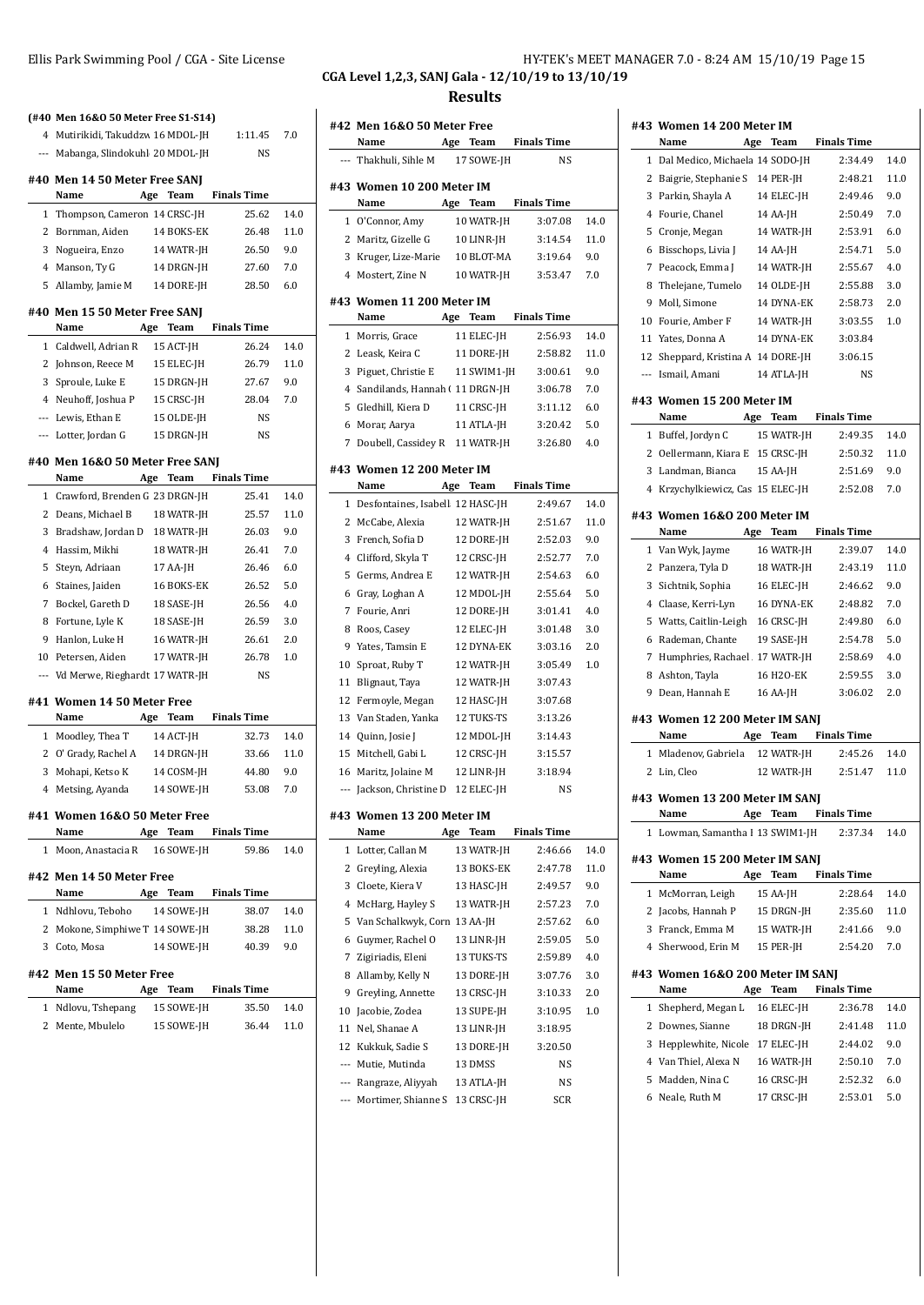|    | (#43 Women 16&0 200 Meter IM SANJ)                                 |                                    |                    |      |
|----|--------------------------------------------------------------------|------------------------------------|--------------------|------|
|    | ---   Fryer, Kiara A                                               | 16 WATR-JH                         | <b>NS</b>          |      |
|    | #44 Men 10 200 Meter IM                                            |                                    |                    |      |
|    | Name<br>1 McCabe, Michael                                          | Age Team Finals Time<br>10 WATR-JH | 3:15.65            | 14.0 |
|    | 2 Feinberg, Ethan                                                  | 10 HASC-JH                         | 3:19.54            | 11.0 |
|    |                                                                    |                                    |                    |      |
|    | #44 Men 11 200 Meter IM<br>Name                                    | Age Team Finals Time               |                    |      |
|    | 1 Yates, Alexander J                                               | 11 ELEC-JH                         | 2:56.01            | 14.0 |
|    | 2 Domiter, Claudio J 11 BOKS-EK                                    |                                    | 2:59.04            | 11.0 |
| 3  | Niemand, Zaine                                                     | 11 WATR-JH                         | 3:00.61            | 9.0  |
|    | 4 Rolfe, Kayden J                                                  | 11 WATR-JH                         | 3:02.76            | 7.0  |
| 5  | Breedt, Erik F                                                     | 11 DORE-JH                         | 3:06.94            | 6.0  |
|    | 6 Vlok, Reubenne W                                                 | 11 LINR-JH                         | 3:09.22            | 5.0  |
| 7  | Keylock, Logan R                                                   | 11 BOKS-EK                         | 3:10.25            | 4.0  |
| 8  | Barbas, Orestis M                                                  | 11 DRGN-JH                         | 3:10.30            | 3.0  |
| 9  | Kourie, Cameron                                                    | 11 WATR-JH                         | 3:10.72            | 2.0  |
|    | 10 Thomas, Christian M 11 ELEC-JH                                  |                                    | 3:19.64            | 1.0  |
|    | 11 Wolpert, Cameron A 11 ELEC-JH                                   |                                    | 3:20.05            |      |
|    | #44 Men 12 200 Meter IM                                            |                                    |                    |      |
|    | Name                                                               | Age Team Finals Time               |                    |      |
| 1  | Sichtnik, Daniel                                                   | 12 ELEC-JH                         | 2:48.86            | 14.0 |
|    | 2 Lala, Soham                                                      | 12 ATLA-JH                         | 3:02.35            | 11.0 |
| 3  | Searle, Cyan C                                                     | 12 CRSC-JH                         | 3:04.38            | 9.0  |
| 4  | Jacobs, Kei-Tumelo S 12 DRGN-JH                                    |                                    | 3:05.61            | 7.0  |
| 5  | Jervis, Robbie M                                                   | 12 DORE-JH                         | 3:14.05            | 6.0  |
|    | --- Meyer, Ricchard                                                | 12 BOKS-EK                         | <b>NS</b>          |      |
|    |                                                                    |                                    |                    |      |
|    | #44 Men 13 200 Meter IM                                            |                                    |                    |      |
|    | Name                                                               | Age Team Finals Time               |                    |      |
|    | 1 Arwidi, Anton A                                                  | 13 ACT-JH                          | 2:38.36            | 14.0 |
|    | 2 Hinckley, Oliver D                                               | 13 DYNA-EK                         | 2:50.07            | 11.0 |
| 3  | Rolfe, Kieran J                                                    | 13 WATR-JH                         | 2:53.08            | 9.0  |
|    | 4 Nunes, Alexander S                                               | 13 JSA-JH                          | 2:55.50<br>2:57.91 | 7.0  |
| 5  | Fortune, Cole Q                                                    | 13 SASE-JH                         | 3:02.05            | 6.0  |
|    | 6 Morar, Abhay                                                     | 13 ATLA-JH                         |                    | 5.0  |
|    | --- Mokobi, Kgotla                                                 | 13 DMSS                            | D <sub>0</sub>     |      |
|    | Alternating movement of legs or feet - fly<br>--- Welton, Jensen A | 13 HASC-JH                         | NS                 |      |
|    | ---   Wilkie, Thomas R                                             | 13 DYNA-EK                         | NS                 |      |
|    |                                                                    |                                    |                    |      |
|    | #44 Men 14 200 Meter IM                                            |                                    |                    |      |
|    | Name                                                               | Team<br>Age                        | <b>Finals Time</b> |      |
| 1  | Greyling, Cullen C                                                 | 14 WATR-JH                         | 2:34.00            | 14.0 |
| 2  | Shoshore, Rangari S                                                | 14 CRSC-JH                         | 2:39.43            | 11.0 |
| 3  | Yates, Christian M                                                 | 14 ELEC-JH                         | 2:39.68            | 9.0  |
| 4  | De Jager, Eben                                                     | 14 CRSC-JH                         | 2:40.09            | 7.0  |
| 5  | Thomas, Shaun M                                                    | 14 CRSC-JH                         | 2:42.38            | 6.0  |
| 6  | Oellermann, Kai D                                                  | 14 CRSC-JH                         | 2:44.12            | 5.0  |
| 7  | Lutz, Sebastian M                                                  | 14 WATR-JH                         | 2:44.62            | 4.0  |
| 8  | Tshepe, Leruo T                                                    | 14 WATR-JH                         | 2:44.81            | 3.0  |
| 9  | Germs, Kelvin R                                                    | 14 WATR-JH                         | 2:45.84            | 2.0  |
| 10 | Ferris, Jaden J                                                    | 14 DORE-JH                         | 2:49.47            | 1.0  |
| 11 | Pournara, Andrew J                                                 | 14 CRSC-JH                         | 2:50.23            |      |
| 12 | Wood, Jason K                                                      | 14 SWIM1-JH                        | 2:53.87            |      |

#### Ellis Park Swimming Pool / CGA - Site License **HY-TEK's MEET MANAGER 7.0** - 8:24 AM 15/10/19 Page 16 **CGA Level 1,2,3, SANJ Gala - 12/10/19 to 13/10/19**

**Results**

|              | Holland, Cullen W                                    |     | 14 CRSC-JH | SCR                     |      |
|--------------|------------------------------------------------------|-----|------------|-------------------------|------|
|              | #44 Men 15 200 Meter IM                              |     |            |                         |      |
|              | Name                                                 |     | Age Team   | <b>Finals Time</b>      |      |
| 1            | Du Preez, Edrich                                     |     | 15 LINR-JH | 2:29.73                 | 14.0 |
| 2            | Hill, Ronan K                                        |     | 15 DORE-JH | 2:33.09                 | 11.0 |
| 3            | Sepetu, Isam A                                       |     | 15 WATR-JH | 2:34.06                 | 9.0  |
| 4            | Trollope, Jordan B                                   |     | 15 WATR-JH | 2:35.33                 | 7.0  |
| 5            | Haseli, Christopher J 15 AFIN-JH                     |     |            | 2:38.61                 | 6.0  |
| 6            | Vujovic, Aleksandar 15 WATR-JH                       |     |            | 2:40.42                 | 5.0  |
| 7            | Sistenich, Dylan                                     |     | 15 AA-JH   | 2:40.61                 | 4.0  |
| 8            | Harcourt-Cooke, Adr 15 SASE-JH                       |     |            | 2:43.19                 | 3.0  |
|              | 9 Adam, Yusuf                                        |     | 15 ATLA-JH | 2:43.70                 | 2.0  |
|              | 10 Ashcroft, James W 15 UNIQ-JH                      |     |            | 2:49.56                 | 1.0  |
|              | 11 van Niekerk, Dylan N 15 CRSC-JH                   |     |            | 2:56.21                 |      |
|              |                                                      |     |            |                         |      |
|              | #44 Men 16&0 200 Meter IM                            |     |            |                         |      |
|              | Name                                                 |     | Age Team   | Finals Time             |      |
|              | 1 Le Roux, Armandt                                   |     | 17 CRSC-JH | 2:28.90                 | 14.0 |
| 2            | Sinclair, Mitchel D                                  |     | 20 DRGN-JH | 2:30.57                 | 11.0 |
| 3            | Helps, Matthew R 16 BOKS-EK                          |     |            | 2:31.08                 | 9.0  |
| 4            | Buissinne, Dieter A 16 HASC-JH                       |     |            | 2:32.14                 | 7.0  |
| 5            | Roos, Kellin                                         |     | 16 ELEC-JH | 2:36.33                 | 6.0  |
| 6            | Venables, Thomas J 16 WATR-JH                        |     |            | 2:36.70                 | 5.0  |
| 7            | Adam, Isa                                            |     | 18 ATLA-JH | 2:39.38                 | 4.0  |
| 8            | Ngugi, Alan W                                        |     | 17 WATR-JH | 2:42.47                 | 3.0  |
| 9            | Hipper, Matthias P                                   |     | 16 ELEC-JH | 2:43.11                 | 2.0  |
|              | 10 Goondie, Rayhaan                                  |     | 16 SUPE-JH | 2:43.89                 | 1.0  |
|              | 11 Coetzee, Dale                                     |     | 16 AEC-JH  | 2:44.05                 |      |
|              | 12 Leeuw, Alejandro N                                |     | 17 AEC-JH  | 2:51.53                 |      |
|              | 13 Dibobo, Tshegofatso 19 SOWE-JH                    |     |            | 3:09.25                 |      |
|              |                                                      |     |            |                         |      |
|              | #44 Men 15 200 Meter IM SM1-SM14                     |     |            |                         |      |
|              | Name                                                 | Age |            | Team Finals Time        |      |
| $\mathbf{1}$ | Qamarana, Amkele V 15 MDOL-JH                        |     |            | 3:02.10                 | 14.0 |
|              | #44 Men 16&0 200 Meter IM SM1-SM14                   |     |            |                         |      |
|              | Name                                                 | Age |            | <b>Team</b> Finals Time |      |
|              | Mabanga, Slindokuhl 20 MDOL-JH                       |     |            | NS                      |      |
|              |                                                      |     |            |                         |      |
|              | #44 Men 12 200 Meter IM SANJ<br>Name                 | Age | Team       | <b>Finals Time</b>      |      |
|              |                                                      |     |            | 2:45.86                 |      |
| 1            | De Waldon-Holmes, 1 12 BOKS-EK<br>Billings, Daniel R |     |            |                         | 14.0 |
| 2            |                                                      |     | 12 WATR-JH | 2:46.49                 | 11.0 |
| 3            | Mitchell, Connor T                                   |     | 12 WATR-JH | 2:47.24                 | 9.0  |
| 4            | Seedat, Uthmaan Y                                    |     | 12 ATLA-JH | 2:49.85                 | 7.0  |
| 5            | Ramsay, Shane J                                      |     | 12 BOKS-EK | 2:52.25                 | 6.0  |
|              | #44 Men 13 200 Meter IM SANJ                         |     |            |                         |      |
|              | Name                                                 |     | Age Team   | <b>Finals Time</b>      |      |
| 1            | Caldwell, Matt D                                     |     | 13 DRGN-JH | 2:32.61                 | 14.0 |
| 2            | Torricelli, Gianluca F 13 WATR-JH                    |     |            | 2:34.93                 | 11.0 |
| 3            | O'Connor, Matt                                       |     | 13 WATR-JH | 2:42.02                 | 9.0  |
| 4            | Mhlanga, Bjorn N                                     |     | 13 WATR-JH | 2:43.13                 | 7.0  |
| 5            | Mostert, Adriaan G                                   |     | 13 WATR-JH | 2:45.42                 | 6.0  |
| 6            | Wiggett, Dawid                                       |     |            |                         | 5.0  |
|              |                                                      |     | 13 LINR-JH | 2:46.33                 |      |
| 7            | Phillips, Haytham                                    |     | 13 ELEC-JH | 2:50.67                 | 4.0  |
|              |                                                      |     |            |                         |      |

|   | #44 Men 14 200 Meter IM SANJ<br>Name | Age Team    | <b>Finals Time</b> |      |
|---|--------------------------------------|-------------|--------------------|------|
|   | 1 Keylock, Kian C                    | 14 BOKS-EK  | 2:17.73            | 14.0 |
|   | 2 Nogueira, Enzo                     | 14 WATR-JH  | 2:23.65            | 11.0 |
|   | 3 Eaton, Jarden D                    | 14 CRSC-JH  | 2:27.53            | 9.0  |
|   | 4 de Gouveia, Matthew 14 PER-JH      |             | 2:29.31            | 7.0  |
|   | 5 Manson, Ty G                       | 14 DRGN-JH  | 2:32.61            | 6.0  |
|   | 6 Allamby, Jamie M                   | 14 DORE-JH  | 2:32.85            | 5.0  |
|   | 7 Bornman, Aiden                     | 14 BOKS-EK  | 2:34.62            | 4.0  |
|   | 8 Lourens, Ethan                     | 14 ELIT-JH  | 2:46.94            | 3.0  |
|   | #44 Men 15 200 Meter IM SANJ         |             |                    |      |
|   | Name                                 | Age Team    | <b>Finals Time</b> |      |
|   | 1 Johnson, Reece M                   | 15 ELEC-JH  | 2:22.45            | 14.0 |
|   | 2 Sproule, Luke E                    | 15 DRGN-JH  | 2:29.86            | 11.0 |
|   | --- Lewis, Ethan E                   | 15 OLDE-JH  | NS                 |      |
|   | #44 Men 16&0 200 Meter IM SANJ       |             |                    |      |
|   | Name                                 | Age<br>Team | <b>Finals Time</b> |      |
|   | 1 Deans. Michael B                   | 18 WATR-JH  | 2:15.80            | 14.0 |
|   | 2 Staines, Jaiden                    | 16 BOKS-EK  | 2:21.65            | 11.0 |
|   | 3 Shepherd, Rogan R                  | 18 ELEC-JH  | 2:21.79            | 9.0  |
|   | 4 Walker, Sebastian L                | 18 WATR-JH  | 2:22.31            | 7.0  |
|   | 5 Hanlon, Luke H                     | 16 WATR-JH  | 2:23.38            | 6.0  |
|   | 6 Steyn, Adriaan                     | 17 AA-JH    | 2:24.89            | 5.0  |
|   | 7 Essof, Taahir M                    | 18 ATLA-JH  | 2:25.71            | 4.0  |
|   | 8 Nel, Josh                          | 18 DRGN-JH  | 2:26.76            | 3.0  |
|   | 9 Cole, Joshua E                     | 16 DRGN-JH  | 2:27.48            | 2.0  |
|   | 10 Hassim, Mikhi                     | 18 WATR-JH  | 2:27.57            | 1.0  |
|   | 11 Vd Merwe, Rieghardt 17 WATR-JH    |             | 2:28.79            |      |
|   | 12 Buffel, Tyler J                   | 17 WATR-JH  | 2:34.44            |      |
|   | 13 Bockel, Gareth D                  | 18 SASE-JH  | 2:42.54            |      |
|   | #45 Women 10 100 Meter Free          |             |                    |      |
|   | Name                                 | Team<br>Age | <b>Finals Time</b> |      |
|   | 1 Kruger, Lize-Marie                 | 10 BLOT-MA  | 1:17.11            | 14.0 |
|   | 2 O'Connor, Amy                      | 10 WATR-JH  | 1:20.53            | 11.0 |
|   | 3 Mostert, Zine N                    | 10 WATR-JH  | 1:26.33            | 9.0  |
|   | 4 Matola, Layla                      | 10 UNIQ-JH  | 1:46.57            | 7.0  |
|   | --- Moleme, Olesego O                | 10 UNIO-JH  | NS                 |      |
|   | #45 Women 11 100 Meter Free<br>Name  | Age<br>Team | <b>Finals Time</b> |      |
| 1 | Morris, Grace                        | 11 ELEC-JH  | 1:11.67            | 14.0 |
|   | 2 Neuhoff, Madison M 11 CRSC-JH      |             | 1:12.98            | 11.0 |
|   | 3 Smith, Hannah L                    | 11 WATR-JH  | 1:15.65            | 9.0  |
|   | 4 Sandilands, Hannah (11 DRGN-JH     |             | 1:15.80            | 7.0  |
|   | 5 Stacev. Ella                       | 11 AA-JH    | 1:16.10            | 6.0  |
|   | 6 Gledhill, Kiera D                  | 11 CRSC-JH  | 1:17.25            | 5.0  |
|   | 7 Jones, Zeeva                       | 11 UNIQ-JH  | 1:19.16            | 4.0  |
|   | 8 Morar, Aarya                       | 11 ATLA-JH  | 1:23.68            | 3.0  |
|   | 9 Magava, Samantha A 11 UNIQ-JH      |             | 1:28.39            | 2.0  |
|   |                                      |             |                    |      |
|   | #45 Women 12 100 Meter Free          |             |                    |      |
|   | Name                                 | Age<br>Team | <b>Finals Time</b> |      |
| 1 | Sinclair, Cassidy L                  | 12 DRGN-JH  | 1:08.29            | 14.0 |
|   | 2 Maske, Marie E                     | 12 DRGN-JH  | 1:08.50            | 11.0 |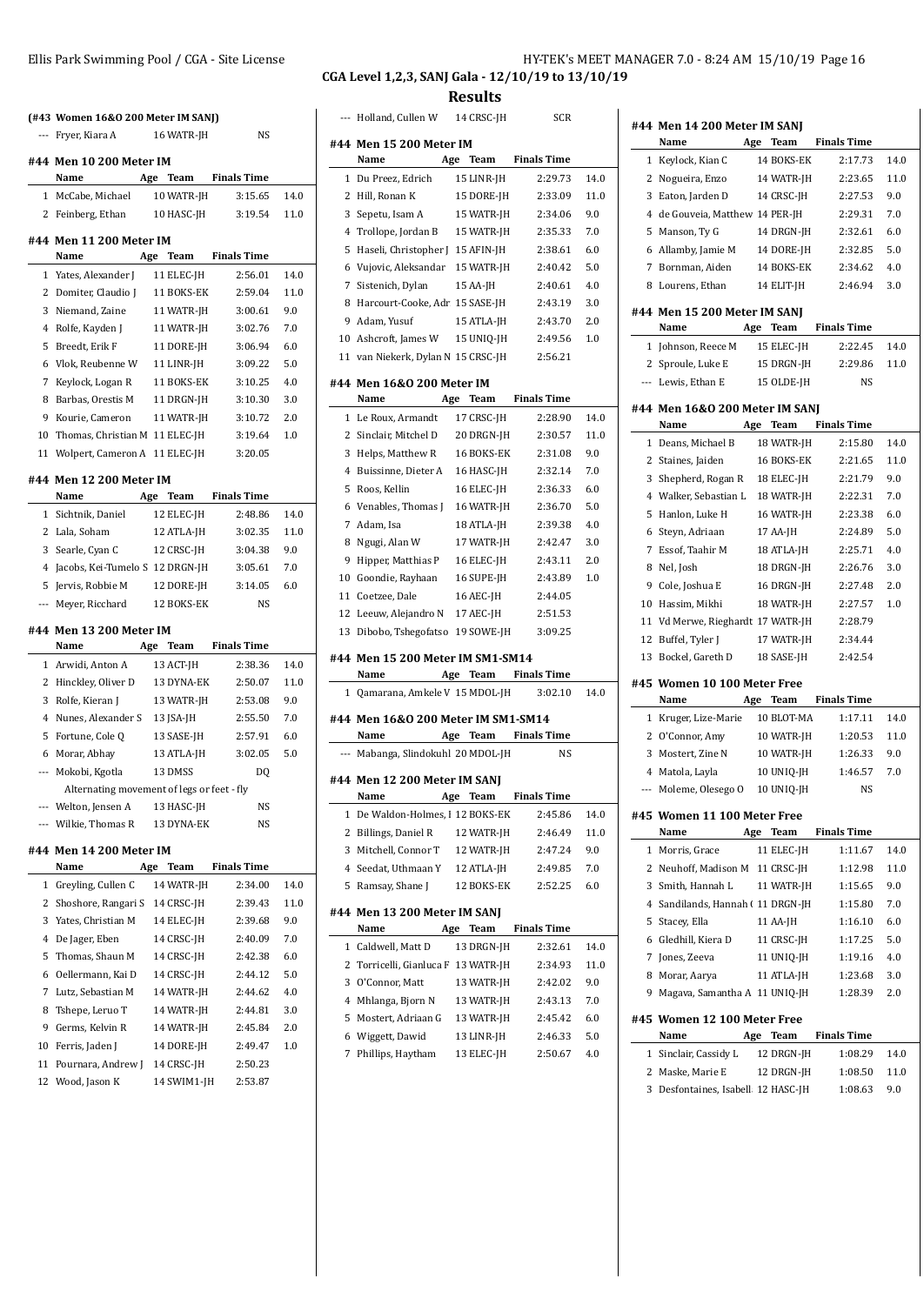|    | (#45 Women 12 100 Meter Free)           |                          |                    |              |
|----|-----------------------------------------|--------------------------|--------------------|--------------|
|    | 4 Clifford, Skyla T                     | 12 CRSC-JH               | 1:10.02            | 7.0          |
|    | 5 Fourie, Anri                          | 12 DORE-JH               | 1:11.60            | 6.0          |
|    | 6 Van Staden, Yanka                     | 12 TUKS-TS               | 1:14.60            | 5.0          |
|    | 7 Mitchell, Gabi L                      | 12 CRSC-JH               | 1:16.73            | 4.0          |
|    | 8 Erasmus, Annika K                     | 12 AA-JH                 | 1:17.82            | 3.0          |
|    | 9 Vogelzang, Kristin T                  | 12 DRGN-JH               | 1:17.93            | 2.0          |
|    | --- Jackson, Christine D                | 12 ELEC-JH               | NS                 |              |
|    | --- Fermoyle, Megan                     | 12 HASC-JH               | <b>NS</b>          |              |
|    | #45 Women 13 100 Meter Free<br>Name     | Age Team                 | <b>Finals Time</b> |              |
|    | 1 Wessels, Christine                    | 13 HASC-JH               | 1:03.00            | 14.0         |
|    | 2 Greyling, Alexia                      | 13 BOKS-EK               | 1:06.26            | 11.0         |
|    | 3 Ditlhogo, Amaru                       | 13 DMSS                  | 1:08.95            | 9.0          |
|    | 4 Allamby, Kelly N                      | 13 DORE-JH               | 1:12.29            | 7.0          |
|    | 5 Tobias, Phillipa H                    | 13 CRSC-JH               | 1:15.54            | 6.0          |
|    | 6 Kukkuk, Sadie S                       | 13 DORE-JH               | 1:19.72            | 5.0          |
|    | --- Rangraze, Aliyyah                   | 13 ATLA-JH               | <b>NS</b>          |              |
|    | #45 Women 14 100 Meter Free             |                          |                    |              |
|    | Name                                    | Age Team                 | <b>Finals Time</b> |              |
|    | 1 Kruger, Olivia J                      | 14 ELEC-JH               | 1:04.41            | 14.0         |
|    | 2 Baigrie, Stephanie S                  | 14 PER-JH                | 1:06.04            | 11.0         |
|    | 3 Fourie, Chanel                        | 14 AA-JH                 | 1:06.43            | 9.0          |
|    | 4 Peacock, Emma J                       | 14 WATR-JH               | 1:06.45            | 7.0          |
| 5  | Ismail, Amani                           | 14 ATLA-JH               | 1:06.48            | 6.0          |
|    | 6 Parkin, Shayla A                      | 14 ELEC-JH               | 1:07.74            | 5.0          |
| 7  | Sheppard, Kristina A 14 DORE-JH         |                          | 1:07.98            | 4.0          |
|    | 8 Bisschops, Livia J                    | 14 AA-JH                 | 1:08.17            | 3.0          |
|    | 9 Van Thiel, Juliet H                   | 14 WATR-JH               | 1:10.21            | 2.0          |
|    | 10 Moll, Simone                         | 14 DYNA-EK               | 1:11.81            | 1.0          |
| 11 | Fourie, Amber F                         | 14 WATR-JH               | 1:11.84            |              |
|    | 12 Thelejane, Tumelo                    | 14 OLDE-JH               | 1:12.54            |              |
|    | 13 Moodley, Thea T                      | 14 ACT-JH                | 1:14.91            |              |
|    | 14 Ngqawana, Zimasa                     | 14 UNIQ-JH               | 1:18.64            |              |
|    | #45 Women 15 100 Meter Free             |                          |                    |              |
|    | Name<br>Age                             | Team                     | <b>Finals Time</b> |              |
| 1  | Egner, Maxine                           | 15 DMSS                  | 1:02.26            | 14.0         |
|    | 2 Gomes, Izabella A                     | 15 WATR-JH               | 1:05.06            | 11.0         |
| 3  | Henegan, Ashley M                       | 15 HASC-JH               | 1:05.30            | 9.0          |
|    | 4 Matthews, Tselane                     | 15 DMSS                  | 1:05.33            | 7.0          |
|    | 5 Oellermann, Kiara E                   | 15 CRSC-JH               | 1:05.79            | 6.0          |
|    | Haslehurst, Erin                        | 15 UNIQ-JH               | 1:08.36            | 5.0          |
| 6  |                                         |                          | 1:08.94            | 4.0          |
|    | 7 Theron, Kayleigh A                    | 15 WATR-JH               |                    | 3.0          |
| 8  | Dal Medico, Daniella                    | 15 SODO-JH               | 1:08.97            |              |
| 9  | Frankenfeld, Anna                       | 15 UNIO-JH               | 1:10.47            | 2.0          |
| 10 | Krzychylkiewicz, Cas 15 ELEC-JH         |                          | 1:11.47            | 1.0          |
|    | 11 Briggs, Megan L                      | 15 UNIQ-JH               | 1:16.84            |              |
|    | --- Salis, Paige S                      | 15 WATR-JH               | NS                 |              |
|    | --- Fischer, Megan                      | 15 MDOL-JH               | NS                 |              |
|    | #45 Women 16&0 100 Meter Free           |                          |                    |              |
|    | Name<br>Age                             | Team                     | <b>Finals Time</b> |              |
|    | 1 Van Wyk, Jayme<br>2 Kupfer, Marjean H | 16 WATR-JH<br>16 ELEC-JH | 1:05.07<br>1:05.54 | 14.0<br>11.0 |

## Panzera, Tyla D 18 WATR-JH 1:07.08 7.0 Rademan, Chante 19 SASE-JH 1:07.15 6.0 Marx, Allison 16 PER-JH 1:10.73 5.0 Ngqawana, Qamar 17 UNIQ-JH 1:23.60 4.0 --- Lotter, Jamie A 18 DRGN-JH DQ False start --- Richardson, Shania C 19 HASC-JH SCR **#45 Women 12 100 Meter Free SANJ Name Age Team Finals Time** --- Baker, Jessica 12 LINR-JH NS **#45 Women 14 100 Meter Free SANJ Name Age Team Finals Time** Barrow, Isabelle F 14 SWIM1-JH 1:05.80 14.0 **#45 Women 15 100 Meter Free SANJ Name Age Team Finals Time** Franck, Emma M 15 WATR-JH 1:01.60 14.0 Frylinck, Tammy 15 WATR-JH 1:04.30 11.0 Jacobs, Hannah P 15 DRGN-JH 1:07.77 9.0 Sherwood, Erin M 15 PER-JH 1:09.51 7.0 **#45 Women 16&O 100 Meter Free SANJ Name Age Team Finals Time** Abrie, Tanya 23 WATR-JH 1:01.23 14.0 Fryer, Kiara A 16 WATR-JH 1:07.96 11.0 3 Van Thiel, Alexa N 16 WATR-JH 1:08.63 9.0 Neale, Ruth M 17 CRSC-JH 1:08.80 7.0 --- Lowman, Camryn H 16 SWIM1-JH NS **#46 Men 9&U 100 Meter Free Name Age Team Finals Time** Magava, Nathan N 9 UNIQ-JH 1:38.56 14.0 **#46 Men 10 100 Meter Free Name Age Team Finals Time** Van Rooyen, Marius 10 TUKS-TS 1:16.78 14.0 2 Erasmus, Joshua M 10 CRSC-JH 1:19.90 11.0 **#46 Men 11 100 Meter Free Name Age Team Finals Time** Niemand, Zaine 11 WATR-JH 1:13.88 14.0 2 Mladovan, Jordan C 11 AEC-JH 1:13.92 11.0 3 Swanepoel, Wade W 11 LINR-JH 1:14.25 9.0 Yates, Alexander J 11 ELEC-JH 1:14.70 7.0 Keylock, Logan R 11 BOKS-EK 1:15.04 6.0 6 Mc Jannet, Connor A 11 WATR-JH 1:18.37 5.0 7 Wolpert, Cameron A 11 ELEC-JH 1:18.46 4.0 8 Thomas, Christian M 11 ELEC-JH 1:19.17 3.0 9 Breedt, Erik F 11 DORE-JH 1:20.25 2.0 Barbas, Orestis M 11 DRGN-JH 1:22.37 1.0 11 Wessels, Guy T 11 HASC-JH 1:24.59 12 Wessels, Roan B 11 HASC-JH 1:28.72 **#46 Men 12 100 Meter Free Name Age Team Finals Time** Fry, Nicholas G 12 WATR-JH 1:10.34 14.0 Jacobs, Kei-Tumelo S 12 DRGN-JH 1:11.12 11.0 Searle, Cyan C 12 CRSC-JH 1:12.35 9.0

Ellis Park Swimming Pool / CGA - Site License **HEET MANAGER 7.0 - 8:24 AM 15/10/19** Page 17 **CGA Level 1,2,3, SANJ Gala - 12/10/19 to 13/10/19**

> Millington, Calder B 12 BOKS-EK 1:13.22 7.0 5 De Beer, Chris J 12 WATR-JH 1:15.25 6.0

| 6                             | Lala, Soham                                     | 12 ATLA-JH  | 1:15.97            | 5.0  |
|-------------------------------|-------------------------------------------------|-------------|--------------------|------|
| 7                             | Jervis, Robbie M                                | 12 DORE-JH  | 1:16.98            | 4.0  |
| 8                             | Mncube, Mcebiseni                               | 12 MDOL-JH  | 2:08.92            | 3.0  |
| ---                           | Meyer, Ricchard                                 | 12 BOKS-EK  | NS                 |      |
|                               |                                                 |             |                    |      |
|                               | #46 Men 13 100 Meter Free                       |             |                    |      |
|                               | Name<br>Age                                     | Team        | <b>Finals Time</b> |      |
| 1                             | Arwidi, Anton A                                 | 13 ACT-JH   | 1:03.79            | 14.0 |
| 2                             | Jansen, Stephan J                               | 13 BOKS-EK  | 1:05.33            | 11.0 |
| 3                             | Mokobi, Kgotla                                  | 13 DMSS     | 1:06.21            | 9.0  |
| 4                             | Feinberg, Shane                                 | 13 HASC-JH  | 1:06.89            | 7.0  |
| 5                             | Stacey, Jed                                     | 13 AA-JH    | 1:07.16            | 6.0  |
| 6                             | Fortune, Cole Q                                 | 13 SASE-JH  | 1:07.34            | 5.0  |
| 7                             | Morar, Abhay                                    | 13 ATLA-JH  | 1:08.19            | 4.0  |
| 8                             | Nunes, Alexander S                              | 13 JSA-JH   | 1:09.79            | 3.0  |
| 9                             | Ndegwa, Kwame                                   | 13 ELEC-JH  | 1:10.34            | 2.0  |
| ---                           | Wilkie, Thomas R                                | 13 DYNA-EK  | NS                 |      |
|                               | --- Welton, Jensen A                            | 13 HASC-JH  | <b>NS</b>          |      |
|                               | #46 Men 14 100 Meter Free                       |             |                    |      |
|                               | Name                                            | Age<br>Team | <b>Finals Time</b> |      |
| 1                             | De Jager, Eben                                  | 14 CRSC-JH  | 1:02.72            | 14.0 |
| 2                             | McCabe, Tyrone                                  | 14 WATR-JH  | 1:03.18            | 11.0 |
| 3                             | Oellermann, Kai D                               | 14 CRSC-JH  | 1:03.50            | 9.0  |
| 4                             | Berry, Luke D                                   | 14 SODO-JH  | 1:04.59            | 7.0  |
| 5                             | Greyling, Cullen C                              | 14 WATR-JH  | 1:05.16            | 6.0  |
| 6                             | Ferris, Jaden J                                 | 14 DORE-JH  | 1:06.11            | 5.0  |
| 7                             | Kharva, Ziyaad                                  | 14 MDOL-JH  | 1:07.13            | 4.0  |
| 8                             | Wood, Jason K                                   | 14 SWIM1-JH | 1:08.72            | 3.0  |
| 9                             | Pournara, Andrew J                              | 14 CRSC-JH  | 1:08.99            | 2.0  |
| ---                           | Holland, Cullen W                               | 14 CRSC-JH  | <b>SCR</b>         |      |
|                               |                                                 |             |                    |      |
|                               | #46 Men 15 100 Meter Free<br>Name<br>Age        | Team        | <b>Finals Time</b> |      |
| 1                             | Vujovic, Aleksandar                             | 15 WATR-JH  | 1:01.08            | 14.0 |
| 2                             | Trollope, Jordan B                              | 15 WATR-JH  | 1:01.14            | 11.0 |
| 3                             | Botes, Johandre A                               | 15 TUKS-TS  | 1:01.69            | 9.0  |
| 4                             | van Niekerk, Dylan N 15 CRSC-JH                 |             | 1:03.16            | 7.0  |
| 5                             | Adam, Yusuf                                     | 15 ATLA-JH  | 1:04.00            | 6.0  |
| 6                             | Ashcroft, James W                               | 15 UNIQ-JH  | 1:04.33            | 5.0  |
| 7                             | Sepetu, Isam A                                  | 15 WATR-JH  | 1:04.38            | 4.0  |
|                               |                                                 |             |                    | 3.0  |
| 8<br>$\overline{\phantom{a}}$ | Harcourt-Cooke, Adr. 15 SASE-JH<br>Kisson, Kyle | 15 UNIQ-JH  | 1:06.88<br>NS      |      |
|                               |                                                 |             |                    |      |
|                               | #46 Men 16&0 100 Meter Free                     |             |                    |      |
|                               | Name                                            | Age<br>Team | <b>Finals Time</b> |      |
| 1                             | Griffith, Aidan M                               | 17 WATR-JH  | 55.75              | 14.0 |
| 2                             | Scheepers, Zinadeen 16 SUPE-JH                  |             | 56.53              | 11.0 |
| 3                             | Walsh, Patrick                                  | 16 DMSS     | 58.62              | 9.0  |
| 4                             | Le Roux, Armandt                                | 17 CRSC-JH  | 58.65              | 7.0  |
| 5                             | Venables, Thomas J                              | 16 WATR-JH  | 59.57              | 6.0  |
| 6                             | Hipper, Matthias P                              | 16 ELEC-JH  | 59.96              | 5.0  |
| 7                             | Sproule, Seth L                                 | 18 DRGN-JH  | 1:00.11            | 4.0  |
| 8                             | Nicklin, Justin A                               | 29 JSA-JH   | 1:00.24            | 3.0  |
| 9                             | Bernadac, Matis                                 | 16 ACT-JH   | 1:00.87            | 2.0  |
| 10                            | Schoeman, Stefan J                              | 16 AA-JH    | 1:02.20            | 1.0  |
| 11                            | Ngugi, Alan W                                   | 17 WATR-JH  | 1:02.91            |      |
|                               |                                                 |             |                    |      |
|                               |                                                 |             |                    |      |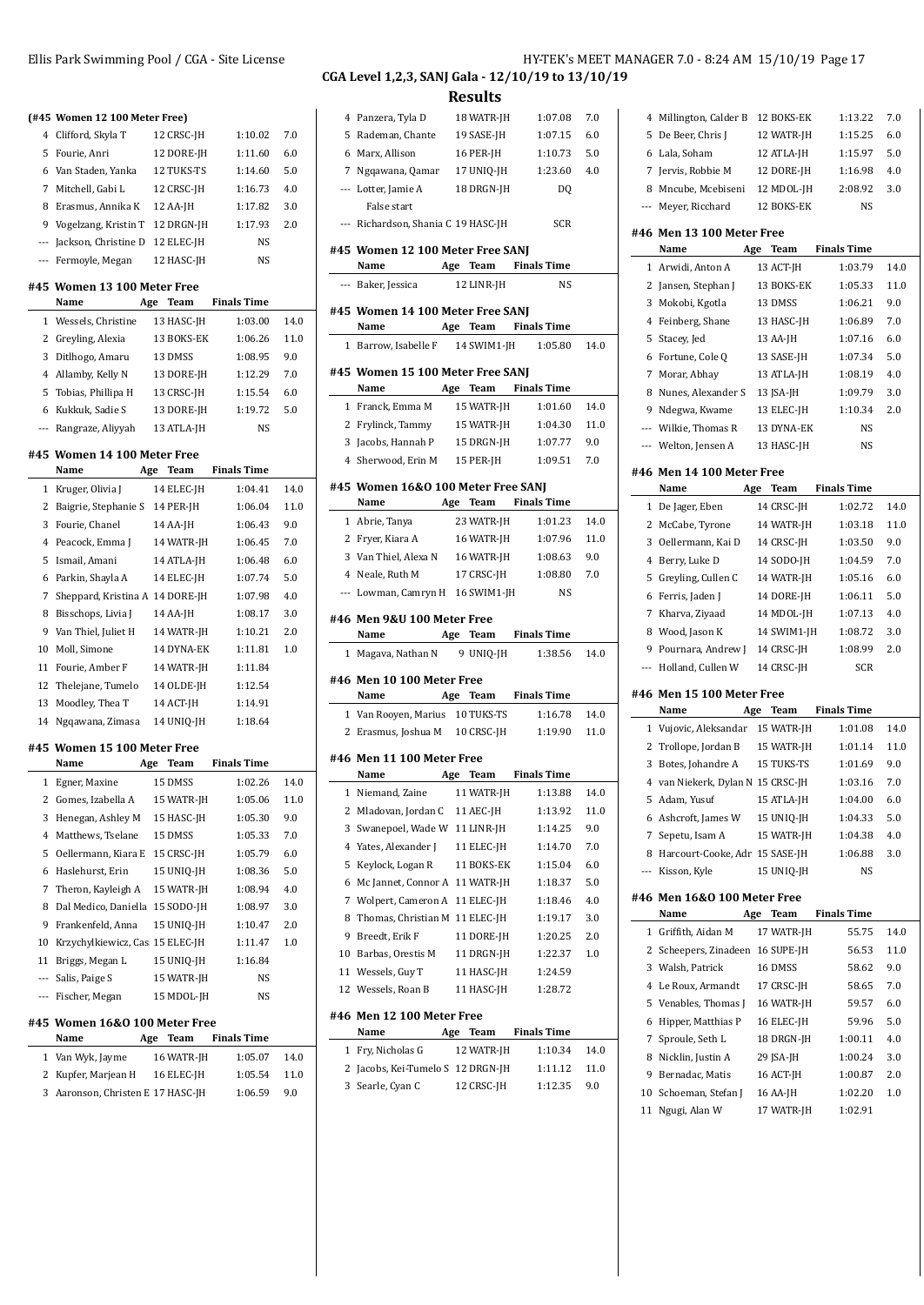| Ellis Park Swimming Pool / CGA - Site License | HY-TEK's MEET MANAGER 7.0 - 8:24 AM 15/10/19 Page 18 |
|-----------------------------------------------|------------------------------------------------------|
|                                               | CGA Level 1,2,3, SANJ Gala - 12/10/19 to 13/10/19    |
|                                               | $D_{\alpha\alpha}$ . $L_{\alpha}$                    |

**Results**

|                          | (#46 Men 16&0 100 Meter Free)              |            |                    |                |                                          |             |                    |      |
|--------------------------|--------------------------------------------|------------|--------------------|----------------|------------------------------------------|-------------|--------------------|------|
|                          | 12 Roos, Kellin                            | 16 ELEC-JH | 1:03.44            |                | #46 Men 16&0 100 Meter Free SANJ<br>Name |             |                    |      |
|                          | 13 Goondie, Rayhaan                        | 16 SUPE-JH | 1:04.07            |                |                                          | Age Team    | <b>Finals Time</b> |      |
|                          | 14 Rangraze, Muhamme 17 ATLA-JH            |            | 1:04.14            |                | 1 Essof, Taahir M                        | 18 ATLA-JH  | 54.41              | 14.0 |
|                          | 15 Bone, Mitchell L                        | 16 HASC-JH | 1:04.55            |                | 2 Petersen, Aiden                        | 17 WATR-JH  | 57.82              | 11.0 |
|                          | 16 Harris, Ethyn J                         | 16 WATR-JH | 1:05.14            |                | 3 Walker, Sebastian L                    | 18 WATR-JH  | 57.90              | 9.0  |
|                          | 17 Schlebusch, Damen                       | 19 AEC-JH  | 1:05.84            | 4              | Mashao, Refiloe M                        | 18 DRGN-JH  | 58.33              | 7.0  |
|                          | 18 Dibobo, Tshegofatso 19 SOWE-JH          |            | 1:13.41            |                | 5 Bockel, Gareth D                       | 18 SASE-JH  | 58.74              | 6.0  |
|                          | --- Adam. Isa                              | 18 ATLA-JH | NS                 | $\overline{a}$ | Hanlon, Luke H                           | 16 WATR-JH  | NS                 |      |
|                          |                                            |            |                    |                | Hassim, Mikhi                            | 18 WATR-JH  | NS                 |      |
|                          | #46 Men 13 100 Meter Free S1-S14<br>Name   | Team       | <b>Finals Time</b> |                | Bradshaw, Jordan D                       | 18 WATR-JH  | NS                 |      |
|                          | Age<br>1 Adams, Moeketsi S5 13 MDOL-JH     |            |                    |                | #47 Women 13 200 Meter Fly               |             |                    |      |
|                          |                                            |            | 2:27.01            | 14.0           | Name                                     | Age Team    | <b>Finals Time</b> |      |
|                          | #46 Men 14 100 Meter Free S1-S14           |            |                    |                | --- Mutie, Mutinda                       | 13 DMSS     | SCR                |      |
|                          | Name                                       | Age Team   | <b>Finals Time</b> |                | #47 Women 14 200 Meter Fly SANJ          |             |                    |      |
|                          | 1 Mosime, Kamo S S7 14 MDOL-JH             |            | 2:14.56            | 14.0           | Name                                     | Age Team    | <b>Finals Time</b> |      |
|                          | 2 Gininda, Thokozana ! 14 MDOL-JH          |            | 2:37.97            | 11.0           | 1 Caldwell, Alexandra I 14 ACT-JH        |             | 2:48.99            | 14.0 |
|                          | #46 Men 15 100 Meter Free S1-S14           |            |                    |                |                                          |             |                    |      |
|                          | Name                                       | Age Team   | <b>Finals Time</b> |                | #47 Women 15 200 Meter Fly SANJ          |             |                    |      |
|                          | 1 Qamarana, Amkele V 15 MDOL-JH            |            | 1:08.60            | 14.0           | Name                                     | Age Team    | <b>Finals Time</b> |      |
|                          | 2 Mmakola, Kamogelo 15 MDOL-JH             |            | 2:26.98            | 11.0           | 1 McMorran, Leigh                        | 15 AA-JH    | 2:28.12            | 14.0 |
|                          |                                            |            |                    |                | --- Ferreira, Q-Rise                     | 15 TUKS-TS  | <b>SCR</b>         |      |
|                          | #46 Men 16&0 100 Meter Free S1-S14<br>Name | Age Team   | <b>Finals Time</b> |                | #48 Men 15 200 Meter Fly                 |             |                    |      |
|                          | 1 Gardner, Elgin R S6 16 MDOL-JH           |            | 2:08.02            | 14.0           | Name                                     | Age Team    | <b>Finals Time</b> |      |
| $\hspace{0.05cm} \cdots$ | Mabanga, Slindokuhl 20 MDOL-JH             |            | <b>NS</b>          |                | 1 Alpers, Tristan                        | 15 LINR-JH  | 2:42.59            | 14.0 |
|                          |                                            |            |                    |                | #48 Men 13 200 Meter Fly SANJ            |             |                    |      |
|                          | #46 Men 12 100 Meter Free SANJ             |            |                    |                | Name                                     | Age Team    | <b>Finals Time</b> |      |
|                          | Name                                       | Age Team   | <b>Finals Time</b> |                | 1 Malan, Jason M                         | 13 ELEC-JH  | 2:46.15            | 14.0 |
|                          | 1 Billings, Daniel R                       | 12 WATR-JH | 1:05.56            | 14.0           |                                          |             |                    |      |
|                          | 2 Seedat, Uthmaan Y                        | 12 ATLA-JH | 1:07.41            | 11.0           | #48 Men 14 200 Meter Fly SANJ            |             | <b>Finals Time</b> |      |
|                          | 3 Mitchell, Connor T                       | 12 WATR-JH | 1:07.63            | 9.0            | Name                                     | Age Team    |                    |      |
|                          | 4 Ramsay, Shane J                          | 12 BOKS-EK | 1:14.08            | 7.0            | --- Eaton, Jarden D                      | 14 CRSC-JH  | DQ                 |      |
|                          | #46 Men 13 100 Meter Free SANJ             |            |                    |                | #48 Men 15 200 Meter Fly SANJ            |             |                    |      |
|                          | Name                                       | Age Team   | <b>Finals Time</b> |                | Name                                     | Age Team    | <b>Finals Time</b> |      |
|                          | 1 Caldwell, Matt D                         | 13 DRGN-JH | 1:00.12            | 14.0           | --- Lewis, Ethan E                       | 15 OLDE-JH  | NS                 |      |
|                          | 2 Mhlanga, Bjorn N                         | 13 WATR-JH | 1:00.14            | 11.0           | #49 Women 16&0 200 Meter Fly SANJ        |             |                    |      |
|                          | 3 Torricelli, Gianluca F 13 WATR-JH        |            | 1:03.89            | 9.0            | Name                                     | Age Team    | <b>Finals Time</b> |      |
|                          | 4 O'Connor, Matt                           | 13 WATR-JH | 1:07.15            | 7.0            | --- Rolfe, Jordan-Jenna 18 WATR-JH       |             | SCR                |      |
|                          | #46 Men 14 100 Meter Free SANJ             |            |                    |                |                                          |             |                    |      |
|                          | Name                                       | Age Team   | <b>Finals Time</b> |                | #50 Men 16&0 200 Meter Fly SANJ          |             |                    |      |
|                          | 1 Thompson, Cameron 14 CRSC-JH             |            | 55.89              | 14.0           | Name                                     | Age Team    | <b>Finals Time</b> |      |
|                          | 2 Keylock, Kian C                          | 14 BOKS-EK | 57.77              | 11.0           | 1 Shepherd, Rogan R                      | 18 ELEC-JH  | 2:13.88            | 14.0 |
|                          | 3 Nogueira, Enzo                           | 14 WATR-JH | 58.39              | 9.0            | 2 Woodhead, Thomas I 17 PER-JH           |             | 2:30.22            | 11.0 |
|                          | 4 Manson, Ty G                             | 14 DRGN-JH | 58.40              | 7.0            | #51 Women 10 50 Meter Back               |             |                    |      |
|                          | 5 Eaton, Jarden D                          | 14 CRSC-JH | 59.62              | 6.0            | Name                                     | Age Team    | <b>Finals Time</b> |      |
|                          | 6 Allamby, Jamie M                         | 14 DORE-JH | 1:01.48            | 5.0            | 1 Mostert, Zine N                        | 10 WATR-JH  | 49.83              | 14.0 |
|                          |                                            |            |                    |                | 2 Matola, Layla                          | 10 UNIQ-JH  | 54.37              | 11.0 |
|                          | #46 Men 15 100 Meter Free SANJ             |            |                    |                | --- Moleme, Olesego O                    | 10 UNIQ-JH  | NS                 |      |
|                          | Name                                       | Age Team   | <b>Finals Time</b> |                | #51 Women 11 50 Meter Back               |             |                    |      |
|                          | 1 Caldwell, Adrian R                       | 15 ACT-JH  | 55.85              | 14.0           | Name                                     | Age Team    | <b>Finals Time</b> |      |
|                          | 2 Johnson, Reece M                         | 15 ELEC-JH | 56.92              | 11.0           | 1 Piguet, Christie E                     | 11 SWIM1-JH | 37.31              | 14.0 |
|                          | 3 Lotter, Jordan G                         | 15 DRGN-JH | 59.31              | 9.0            | 2 Neuhoff, Madison M 11 CRSC-JH          |             | 39.82              | 11.0 |
|                          | 4 Neuhoff, Joshua P                        | 15 CRSC-JH | 1:00.25            | 7.0            | 3 Morar, Aarya                           | 11 ATLA-JH  | 40.55              | 9.0  |
|                          |                                            |            |                    |                |                                          |             |                    |      |

|                | 4 Smith, Hannah L                                      |     | 11 WATR-JH               | 41.11              | 7.0  |
|----------------|--------------------------------------------------------|-----|--------------------------|--------------------|------|
|                | #51 Women 12 50 Meter Back                             |     |                          | <b>Finals Time</b> |      |
| 1              | Name                                                   | Age | Team                     | 35.06              | 14.0 |
|                | Maske, Marie E<br>2 Germs, Andrea E                    |     | 12 DRGN-JH<br>12 WATR-JH | 35.90              | 11.0 |
| 3              | McCabe, Alexia                                         |     |                          |                    | 9.0  |
|                |                                                        |     | 12 WATR-JH               | 36.41              |      |
|                | 4 Yates, Tamsin E                                      |     | 12 DYNA-EK               | 37.51              | 7.0  |
| 5              | Clifford, Skyla T                                      |     | 12 CRSC-JH               | 37.82              | 6.0  |
|                | 6 Van Staden, Yanka                                    |     | 12 TUKS-TS               | 39.37              | 5.0  |
| 7              | Sproat, Ruby T                                         |     | 12 WATR-JH               | 40.40              | 4.0  |
|                | 8 Blignaut, Taya                                       |     | 12 WATR-JH               | 41.25              | 3.0  |
| 9              | Vogelzang, Kristin T 12 DRGN-JH                        |     |                          | 41.50              | 2.0  |
| 10             | Mitchell, Gabi L                                       |     | 12 CRSC-JH               | 42.09              | 1.0  |
| $---$          | Jackson, Christine D 12 ELEC-JH                        |     |                          | <b>NS</b>          |      |
|                | #51 Women 13 50 Meter Back<br>Name                     | Age | Team                     | <b>Finals Time</b> |      |
|                | 1 Lotter, Callan M                                     |     | 13 WATR-JH               | 34.38              | 14.0 |
|                | 2 Guymer, Rachel O                                     |     | 13 LINR-JH               | 37.30              | 11.0 |
| 3              | Nel, Shanae A                                          |     | 13 LINR-JH               | 37.62              | 9.0  |
|                | 4 McHarg, Hayley S                                     |     | 13 WATR-JH               | 38.27              | 7.0  |
| 5              | Kukkuk, Sadie S                                        |     | 13 DORE-JH               | 38.34              | 6.0  |
|                | 6 Greyling, Annette                                    |     | 13 CRSC-JH               | 39.01              | 5.0  |
| 7              | Jacobie, Zodea                                         |     | 13 SUPE-JH               | 40.65              | 4.0  |
| 8              | Allamby, Kelly N                                       |     | 13 DORE-JH               | 41.02              | 3.0  |
|                |                                                        |     |                          |                    |      |
|                | #51 Women 14 50 Meter Back                             |     |                          |                    |      |
|                | Name                                                   |     | Age Team                 | <b>Finals Time</b> |      |
|                | 1 Kruger, Olivia J                                     |     | 14 ELEC-JH               | 34.73              | 14.0 |
| $\overline{2}$ | Peacock, Emma J                                        |     | 14 WATR-JH               | 35.75              | 11.0 |
|                | 3 Yates, Donna A                                       |     | 14 DYNA-EK               | 35.77              | 9.0  |
|                | 4 Fourie, Chanel                                       |     | 14 AA-JH                 | 36.45              | 7.0  |
| 5              | Sheppard, Kristina A 14 DORE-JH                        |     |                          | 38.57              | 6.0  |
|                | 6 Moodley, Thea T                                      |     | 14 ACT-JH                | 41.54              | 5.0  |
|                | #51 Women 15 50 Meter Back                             |     |                          |                    |      |
|                | Name                                                   | Age | <b>Team</b>              | <b>Finals Time</b> |      |
|                | 1 Henegan, Ashley M                                    |     | 15 HASC-JH               | 33.59              | 14.0 |
| 2              | Matthews, Tselane                                      |     | 15 DMSS                  | 35.06              | 11.0 |
| 3              | Theron, Kayleigh A                                     |     | 15 WATR-JH               | 35.55              | 9.0  |
|                | 4 Gomes, Izabella A                                    |     | 15 WATR-JH               | 35.71              | 7.0  |
|                | 5 Frankenfeld, Anna                                    |     | 15 UNIO-JH               | 36.23              | 6.0  |
|                | --- Salis, Paige S                                     |     | 15 WATR-JH               | NS                 |      |
|                | #51 Women 16&0 50 Meter Back<br>Name                   |     | Age Team                 | <b>Finals Time</b> |      |
| 1              | Kupfer, Marjean H                                      |     | 16 ELEC-JH               | 35.45              | 14.0 |
|                |                                                        |     |                          |                    | 11.0 |
| 2<br>3         | Marx, Allison<br>Humphries, Rachael . 17 WATR-JH       |     | 16 PER-JH                | 35.61<br>35.86     | 9.0  |
|                |                                                        |     |                          |                    |      |
|                | 4 Van Wyk, Jayme                                       |     | 16 WATR-JH               | 36.09              | 7.0  |
| 5              | Lotter, Jamie A<br>--- Richardson, Shania C 19 HASC-JH |     | 18 DRGN-JH               | 38.62<br>SCR       | 6.0  |
|                | #51 Women 12 50 Meter Back SANJ                        |     |                          |                    |      |
|                | Name                                                   |     | Age Team                 | <b>Finals Time</b> |      |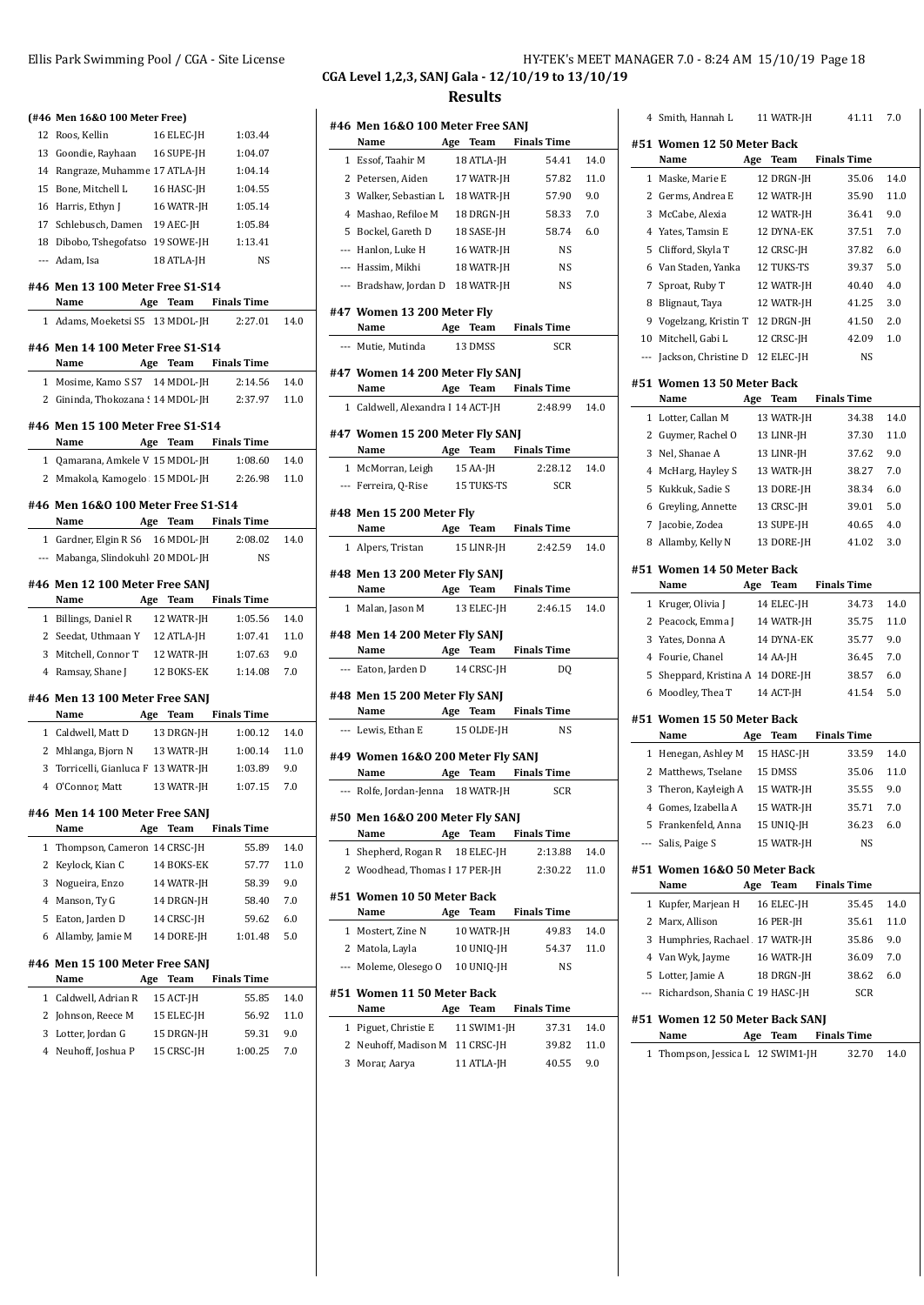|   | #51 Women 14 50 Meter Back SANJ<br>Name Age Team Finals Time      |                      |                |            |
|---|-------------------------------------------------------------------|----------------------|----------------|------------|
|   | 1 Barrow, Isabelle F 14 SWIM1-JH                                  |                      | 33.83          | 14.0       |
|   | #51 Women 15 50 Meter Back SANJ                                   |                      |                |            |
|   | Name                                                              | Age Team Finals Time |                | 14.0       |
|   | 1 Frylinck, Tammy 15 WATR-JH                                      |                      | 33.36          |            |
|   | #51 Women 16&0 50 Meter Back SANJ<br>Name Age Team Finals Time    |                      |                |            |
| 1 | Hitge, Kerri-Lee                                                  | 16 DORE-JH           | 33.50          | 14.0       |
|   | 2 Hepplewhite, Nicole 17 ELEC-JH                                  |                      | 33.90          | 11.0       |
| 3 | Downes, Sianne                                                    | 18 DRGN-JH           | 34.31          | 9.0        |
|   | 4 Shepherd, Megan L 16 ELEC-JH                                    |                      | 34.68          | 7.0        |
|   | --- Van Thiel, Alexa N 16 WATR-JH                                 |                      | NS             |            |
|   | --- Grobler, Jessica 17 DRGN-JH                                   |                      | <b>SCR</b>     |            |
|   | #52 Men 10 50 Meter Back<br>Name                                  | Age Team Finals Time |                |            |
|   | 1 Van Rooyen, Marius 10 TUKS-TS                                   |                      | 41.36          | 14.0       |
|   | 2 Feinberg, Ethan 10 HASC-JH                                      |                      | 45.17          | 11.0       |
|   |                                                                   |                      |                |            |
|   | #52 Men 11 50 Meter Back                                          |                      |                |            |
|   | Name                                                              | Age Team Finals Time | 38.47          |            |
|   | 1 Rolfe, Kayden J<br>2 Keylock, Logan R 11 BOKS-EK                | 11 WATR-JH           |                | 14.0       |
|   |                                                                   |                      | 39.17          | 11.0       |
| 3 | Kourie, Cameron 11 WATR-JH<br>4 Breedt, Erik F                    |                      | 39.52          | 9.0<br>7.0 |
| 5 |                                                                   | 11 DORE-JH           | 40.71          | 6.0        |
|   | Barbas, Orestis M 11 DRGN-JH                                      |                      | 42.67<br>46.81 | 5.0        |
|   | 6 Wessels, Guy T 11 HASC-JH<br>--- Thomas, Christian M 11 ELEC-JH |                      | NS             |            |
|   | #52 Men 12 50 Meter Back                                          |                      |                |            |
|   | Name                                                              | Age Team Finals Time |                |            |
|   | 1 Strydom, Cristopher 12 DYNA-EK                                  |                      | 31.73          | 14.0       |
|   | 2 Fry, Nicholas G 12 WATR-JH                                      |                      | 34.98          | 11.0       |
| 3 | Jervis, Robbie M 12 DORE-JH                                       |                      | 36.14          | 9.0        |
|   | 4 De Beer, Chris J 12 WATR-JH                                     |                      | 37.74          | 7.0        |
| 5 | Mncube, Mcebiseni 12 MDOL-JH 1:04.41                              |                      |                | 6.0        |
|   | #52 Men 13 50 Meter Back                                          |                      |                |            |
|   | Name                                                              | Age Team Finals Time |                |            |
|   | 1 Fortune, Cole Q                                                 | 13 SASE-JH           | 35.15          | 14.0       |
|   | 2 Jorge, Kiano                                                    | 13 AEC-JH            | 36.95          | 11.0       |
|   | 3 Morar, Abhay                                                    | 13 ATLA-JH           | 37.24          | 9.0        |
|   | 4 Ndegwa, Kwame 13 ELEC-JH<br>--- Wilkie, Thomas R 13 DYNA-EK     |                      | 41.06          | 7.0        |
|   |                                                                   |                      | NS             |            |
|   | #52 Men 14 50 Meter Back<br>Name                                  | Age Team Finals Time |                |            |
|   | 1 Cloete, Scott X                                                 | 14 LINR-JH           | 33.56          | 14.0       |
|   | 2 Germs, Kelvin R                                                 | 14 WATR-JH           | 34.45          | 11.0       |
|   | 3 Kharva, Ziyaad                                                  | 14 MDOL-JH           | 34.92          | 9.0        |
|   | 4 McCabe, Tyrone 14 WATR-JH                                       |                      | 36.85          | 7.0        |
|   | #52 Men 15 50 Meter Back                                          |                      |                |            |
|   | Name                                                              | Age Team Finals Time |                |            |
|   | 1 Hill, Ronan K                                                   | 15 DORE-JH           | 31.15          | 14.0       |
|   | 2 Richardson, Taine J 15 HASC-JH                                  |                      | 31.71          | 11.0       |
|   |                                                                   |                      |                |            |

# **CGA Level 1,2,3, SANJ Gala - 12/10/19 to 13/10/19**

**Results**

|   | 3 Sepetu, Isam A 15 WATR-JH                          |            | 32.93                | 9.0  |
|---|------------------------------------------------------|------------|----------------------|------|
|   | 4 Haseli, Christopher J 15 AFIN-JH                   |            | 36.40                | 7.0  |
|   | #52 Men 16&0 50 Meter Back                           |            |                      |      |
|   | Name                                                 |            | Age Team Finals Time |      |
|   | 1 Griffith, Aidan M 17 WATR-JH                       |            | 29.93                | 14.0 |
|   | 2 Le Roux, Armandt 17 CRSC-JH                        |            | 32.04                | 11.0 |
| 3 | Rangraze, Muhamme 17 ATLA-JH                         |            | 33.34                | 9.0  |
|   | 4 Coetzee, Dale                                      | 16 AEC-JH  | 33.50                | 7.0  |
| 5 | Hipper, Matthias P 16 ELEC-JH                        |            | 34.07                | 6.0  |
|   | 6 Goondie, Rayhaan 16 SUPE-JH                        |            | 34.94                | 5.0  |
|   | 7 Schlebusch, Damen 19 AEC-JH                        |            | 38.48                | 4.0  |
|   | 8 Dibobo, Tshegofatso 19 SOWE-JH 40.20               |            |                      | 3.0  |
|   | #52 Men 13 50 Meter Back S1-S14                      |            |                      |      |
|   | Name Age Team Finals Time                            |            |                      |      |
|   | 1 Adams, Moeketsi S5 13 MDOL-JH 1:08.12              |            |                      | 14.0 |
|   |                                                      |            |                      |      |
|   | #52 Men 14 50 Meter Back S1-S14                      |            |                      |      |
|   | Name Age Team Finals Time                            |            |                      |      |
|   | 1 Mosime, Kamo S S7 14 MDOL-JH 1:14.29               |            |                      | 14.0 |
|   | 2 Gininda, Thokozana! 14 MDOL-JH 1:19.65             |            |                      | 11.0 |
|   | #52 Men 15 50 Meter Back S1-S14                      |            |                      |      |
|   | Name Mage Team Finals Time                           |            |                      |      |
|   | 1 Qamarana, Amkele V 15 MDOL-JH                      |            | 37.96                | 14.0 |
|   | 2 Mmakola, Kamogelo 15 MDOL-JH 1:27.29               |            |                      | 11.0 |
|   | #52 Men 16&0 50 Meter Back S1-S14                    |            |                      |      |
|   | Name Age Team Finals Time                            |            |                      |      |
|   |                                                      |            |                      |      |
|   |                                                      |            | 41.06                | 14.0 |
|   | 1 Zwane, Kabelo S6 16 MDOL-JH                        |            |                      | 11.0 |
|   | 2 Gardner, Elgin R S6 16 MDOL-JH 1:07.72             |            |                      |      |
|   | #52 Men 13 50 Meter Back SANJ                        |            |                      |      |
|   | Name Age Team Finals Time                            |            |                      |      |
|   | 1 Mostert, Adriaan G 13 WATR-JH                      |            | 34.75                | 14.0 |
|   | #52 Men 14 50 Meter Back SANJ                        |            |                      |      |
|   | Name                                                 |            | Age Team Finals Time |      |
|   | 1 Thompson, Cameron 14 CRSC-JH                       |            | 31.28                | 14.0 |
|   | 2 Bornman, Aiden 14 BOKS-EK                          |            | 32.83                | 11.0 |
|   | #52 Men 15 50 Meter Back SANJ                        |            |                      |      |
|   | Name                                                 |            | Age Team Finals Time |      |
|   |                                                      |            | 30.69                | 14.0 |
|   | 1 Neuhoff, Joshua P 15 CRSC-JH<br>2 Lotter, Jordan G | 15 DRGN-JH | 31.59                | 11.0 |
|   |                                                      |            |                      |      |
|   | #52 Men 16&0 50 Meter Back SANJ                      |            |                      |      |
|   | Name Age Team Finals Time                            |            |                      |      |
|   | --- Bradshaw, Jordan D 18 WATR-JH                    |            | NS                   |      |
|   | #53 Women 11 400 Meter Free                          |            |                      |      |
|   | Name                                                 |            | Age Team Finals Time |      |
|   | 1 Walker, Danielle                                   | 11 CRSC-JH | 5:40.11              | 14.0 |
|   | --- Doubell, Cassidey R 11 WATR-JH                   |            | NS                   |      |
|   | #53 Women 12 400 Meter Free                          |            |                      |      |
|   | Name                                                 |            | Age Team Finals Time |      |
|   | 1 Sinclair, Cassidy L 12 DRGN-JH                     |            | 5:19.71              | 14.0 |
|   | 2 Fourie, Anri                                       |            | 12 DORE-JH 5:47.50   | 11.0 |

|              | #53 Women 13 400 Meter Free<br>Name                  |            | Age Team Finals Time |             |
|--------------|------------------------------------------------------|------------|----------------------|-------------|
|              |                                                      |            | 5:02.02              | 14.0        |
|              | 1 Wessels, Christine 13 HASC-JH<br>2 Ditlhogo, Amaru | 13 DMSS    | 5:16.53              | 11.0        |
|              | 3 Van Schalkwyk, Corn 13 AA-JH                       |            | 5:28.19              | 9.0         |
|              | 4 Pillay, Sohini                                     | 13 ELEC-IH | 5:42.08              | 7.0         |
|              | 5 Tobias, Phillipa H 13 CRSC-JH                      |            |                      | 6.0         |
|              | 6 Allamby, Kelly N 13 DORE-JH                        |            | 5:48.19<br>5:53.89   | 5.0         |
|              |                                                      |            |                      |             |
|              | #53 Women 14 400 Meter Free<br>Name                  |            | Age Team Finals Time |             |
|              | 1 Baigrie, Stephanie S 14 PER-JH 5:28.22             |            |                      | 14.0        |
|              | --- Parkin, Shayla A 14 ELEC-JH                      |            | N <sub>S</sub>       |             |
|              | #53 Women 15 400 Meter Free                          |            |                      |             |
|              | Name Age Team Finals Time                            |            |                      |             |
|              | 1 Egner, Maxine                                      | 15 DMSS    | 5:06.51              | 14.0        |
|              | 2 Oellermann, Kiara E 15 CRSC-JH                     |            | 5:13.45              | 11.0        |
|              | 3 Landman, Bianca 15 AA-JH                           |            | 5:21.03              | 9.0         |
|              | --- Dal Medico, Daniella 15 SODO-JH                  |            | NS                   |             |
|              | #53 Women 16&0 400 Meter Free                        |            |                      |             |
|              | Name 5 Age Team Finals Time                          |            |                      |             |
|              | 1 Aaronson, Christen E 17 HASC-JH                    |            | 5:04.87              | 14.0        |
|              | 2 Dean, Hannah E 16 AA-JH                            |            | 5:26.37              | 11.0        |
|              | #53 Women 12 400 Meter Free SANJ                     |            |                      |             |
|              | Name                                                 |            | Age Team Finals Time |             |
|              | --- Baker, Jessica 12 LINR-JH                        |            | <b>NS</b>            |             |
|              | #53 Women 13 400 Meter Free SANJ                     |            |                      |             |
|              | Name                                                 |            | Age Team Finals Time |             |
|              | 1 Lowman, Samantha I 13 SWIM1-JH 4:57.61             |            |                      | 14.0        |
|              | #53 Women 14 400 Meter Free SANJ                     |            |                      |             |
|              | Name                                                 |            | Age Team Finals Time |             |
|              | 1 Caldwell, Alexandra I 14 ACT-JH                    |            | 5:09.21              | 14.0        |
|              |                                                      |            |                      |             |
|              | #54 Men 11 400 Meter Free<br>Name                    |            | Age Team Finals Time |             |
|              | 1 Domiter, Claudio J 11 BOKS-EK                      |            | 5:33.40              | 14.0        |
|              |                                                      |            |                      |             |
|              |                                                      |            |                      |             |
|              | 2 Mladovan, Jordan C 11 AEC-JH                       |            | 5:46.30              | 11.0        |
|              | #54 Men 12 400 Meter Free                            |            |                      |             |
|              | Name                                                 |            | Age Team Finals Time |             |
| $\mathbf{1}$ | Millington, Calder B 12 BOKS-EK                      |            | 5:49.58              | 14.0        |
|              | #54 Men 13 400 Meter Free                            |            |                      |             |
|              | Name                                                 | Age Team   | <b>Finals Time</b>   |             |
| 1            | Arwidi, Anton A                                      | 13 ACT-JH  | 5:06.29              | 14.0        |
|              | 2 Feinberg, Shane                                    | 13 HASC-JH | 5:11.32              | 11.0        |
|              | 3 Swanepoel, Declan                                  | 13 LINR-JH | 5:25.85              | 9.0         |
|              | 4 Jorge, Kiano                                       | 13 AEC-JH  | 6:02.55              | 7.0         |
|              | #54 Men 14 400 Meter Free                            |            |                      |             |
|              | Name                                                 | Age Team   | <b>Finals Time</b>   |             |
|              | 1 De Jager, Eben                                     | 14 CRSC-JH | 4:58.99              | 14.0        |
|              | 2 Pournara, Andrew J 14 CRSC-JH<br>3 Kharva, Ziyaad  | 14 MDOL-JH | 5:18.09<br>5:19.12   | 11.0<br>9.0 |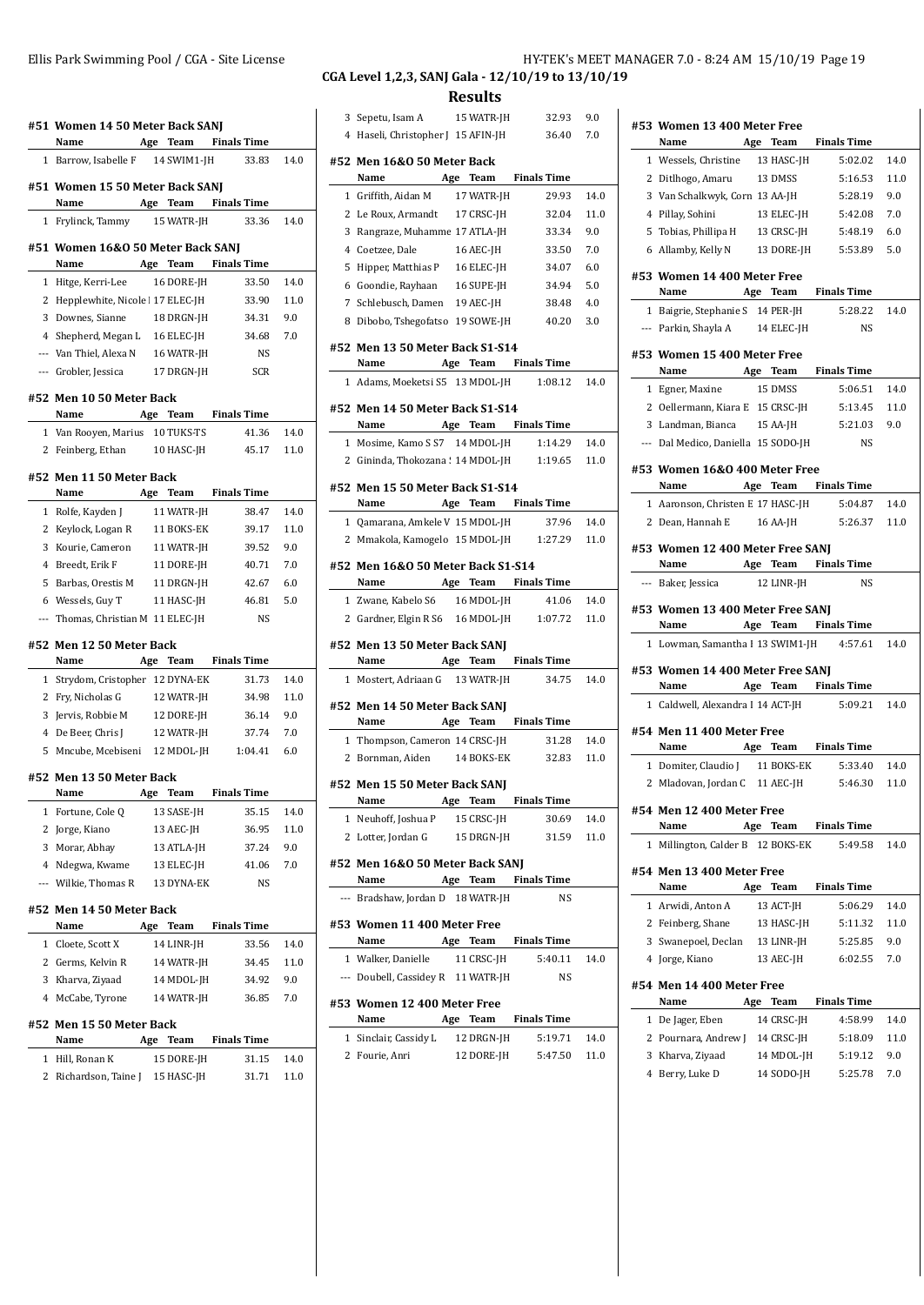| Ellis Park Swimming Pool / CGA - Site License | HY-TEK's MEET MANAGER 7.0 - 8:24 AM 15/10/19 Page 20 |
|-----------------------------------------------|------------------------------------------------------|
|                                               | CGA Level 1,2,3, SANJ Gala - 12/10/19 to 13/10/19    |
|                                               | <b>Results</b>                                       |

**#56 Men 11 100 Meter Breast**

**#54 Men 15 400 Meter Free Name Age Team Finals Time** 1 Botes, Johandre A 15 TUKS-TS 4:41.93 14.0 2 Alpers, Tristan 15 LINR-JH 4:47.36 11.0 3 Sistenich, Dylan 15 AA-JH 4:57.88 9.0 **#54 Men 16&O 400 Meter Free Name Age Team Finals Time** 1 Walsh, Patrick 16 DMSS 4:48.09 14.0 2 Sproule, Seth L 18 DRGN-JH 4:59.10 11.0 --- Buissinne, Dieter A 16 HASC-JH NS **#54 Men 12 400 Meter Free SANJ Name Age Team Finals Time** 1 De Waldon-Holmes, I 12 BOKS-EK 5:28.42 14.0 **#54 Men 13 400 Meter Free SANJ Name Age Team Finals Time** 1 Wiggett, Dawid 13 LINR-JH 5:05.46 14.0 2 Malan, Jason M 13 ELEC-JH 5:10.13 11.0 **#54 Men 14 400 Meter Free SANJ Name Age Team Finals Time** 1 Eaton, Jarden D 14 CRSC-JH 4:46.77 14.0 2 de Gouveia, Matthew 14 PER-JH 5:02.82 11.0 3 Lourens, Ethan 14 ELIT-JH 5:17.30 9.0 **#54 Men 15 400 Meter Free SANJ Name Age Team Finals Time** 1 Caldwell, Adrian R 15 ACT-JH 4:29.57 14.0 2 Sproule, Luke E 15 DRGN-JH 4:32.71 11.0 **#54 Men 16&O 400 Meter Free SANJ Name Age Team Finals Time** 1 Petersen, Aiden 17 WATR-JH 4:33.31 14.0 **#55 Women 10 100 Meter Breast Name Age Team Finals Time** 1 Mostert, Zine N 10 WATR-JH 1:36.42 14.0 2 Kruger, Lize-Marie 10 BLOT-MA 1:38.08 11.0 **#55 Women 11 100 Meter Breast Name Age Team Finals Time** 1 Piguet, Christie E 11 SWIM1-JH 1:28.45 14.0 2 Walker, Danielle 11 CRSC-JH 1:38.01 11.0 3 Magava, Samantha A 11 UNIQ-JH 1:57.62 9.0 --- Brady, Kirstin A 11 MDOL-JH NS **#55 Women 12 100 Meter Breast Name Age Team Finals Time** 1 Sproat, Ruby T 12 WATR-JH 1:28.69 14.0 2 French, Sofia D 12 DORE-JH 1:29.66 11.0 3 Vogelzang, Kristin T 12 DRGN-JH 1:33.41 9.0 4 Clifford, Skyla T 12 CRSC-JH 1:33.88 7.0 5 Fermoyle, Megan 12 HASC-JH 1:34.49 6.0 6 Blignaut, Taya 12 WATR-JH 1:34.77 5.0 7 Yates, Tamsin E 12 DYNA-EK 1:36.69 4.0 8 Quinn, Josie J 12 MDOL-JH 1:37.03 3.0 9 Fourie, Anri 12 DORE-JH 1:38.50 2.0 10 Mitchell, Gabi L 12 CRSC-JH 1:44.87 1.0

|              | #55 Women 13 100 Meter Breast<br>Name      | Age | Team              | <b>Finals Time</b>   |      |
|--------------|--------------------------------------------|-----|-------------------|----------------------|------|
|              | 1 Cloete, Kiera V                          |     | 13 HASC-JH        | 1:20.52              | 14.0 |
|              | 2 Vermeulen, Jasmin J 13 DRGN-JH           |     |                   | 1:20.58              | 11.0 |
|              | 3 Greyling, Alexia                         |     | 13 BOKS-EK        | 1:25.02              | 9.0  |
|              | 4 Greyling, Annette                        |     | 13 CRSC-JH        | 1:30.83              | 7.0  |
| 5            | Jacobie, Zodea                             |     | 13 SUPE-JH        | 1:33.76              | 6.0  |
| 6            | Ditlhogo, Amaru                            |     | 13 DMSS           | 1:35.25              | 5.0  |
|              | --- Rangraze, Aliyyah                      |     | 13 ATLA-JH        | <b>NS</b>            |      |
|              |                                            |     |                   |                      |      |
|              | #55 Women 14 100 Meter Breast<br>Name      |     | Age Team          | <b>Finals Time</b>   |      |
|              | 1 Cronje, Megan                            |     | 14 WATR-JH        | 1:20.17              | 14.0 |
|              | 2 Parkin, Shayla A                         |     | 14 ELEC-JH        | 1:24.61              | 11.0 |
|              | 3 Bisschops, Livia J                       |     | 14 AA-JH          | 1:26.73              | 9.0  |
|              | 4 Fourie, Amber F                          |     | 14 WATR-JH        | 1:27.15              | 7.0  |
|              | 5 Van Thiel, Juliet H                      |     | 14 WATR-JH        | 1:27.79              | 6.0  |
| 6            | Yates, Donna A                             |     | 14 DYNA-EK        | 1:37.09              | 5.0  |
|              | 7 Fourie, Chanel                           |     | 14 AA-JH          | 1:39.84              | 4.0  |
| 8            | Nggawana, Zimasa                           |     | 14 UNIQ-JH        | 1:42.25              | 3.0  |
|              | #55 Women 15 100 Meter Breast              |     |                   |                      |      |
|              | Name                                       | Age | Team              | <b>Finals Time</b>   |      |
|              | 1 Vorster, Sage L                          |     | 15 TUKS-TS        | 1:24.24              | 14.0 |
| 2            | Buffel, Jordyn C                           |     | 15 WATR-JH        | 1:27.37              | 11.0 |
|              |                                            |     |                   |                      |      |
|              | #55 Women 16&0 100 Meter Breast<br>Name    |     | Age Team          | <b>Finals Time</b>   |      |
|              | 1 Van Wyk, Jayme                           |     | 16 WATR-JH        | 1:20.31              | 14.0 |
|              | 2 Sichtnik, Sophia                         |     | 16 ELEC-JH        | 1:21.89              | 11.0 |
|              | 3 Watts, Caitlin-Leigh 16 CRSC-JH          |     |                   | 1:23.42              | 9.0  |
| 4            | Ashton, Tayla                              |     | 16 H2O-EK         | 1:23.57              | 7.0  |
| 5            | Marx, Allison                              |     | 16 PER-JH         | 1:39.50              | 6.0  |
|              |                                            |     |                   |                      |      |
|              | #55 Women 14 100 Meter Breast SANJ         |     |                   |                      |      |
|              | Name                                       |     | Age Team          | <b>Finals Time</b>   |      |
| 1            | Barrow, Isabelle F                         |     | 14 SWIM1-JH       | 1:21.29              | 14.0 |
|              | #55 Women 15 100 Meter Breast SANJ<br>Name | Age | Team              | <b>Finals Time</b>   |      |
|              | 1 De Goede, Yasmin 15 OLDE-JH              |     |                   | 1:21.48              | 14.0 |
|              | 2 Jacobs, Hannah P                         |     | 15 DRGN-JH        | 1:23.44              | 11.0 |
|              | 3 Sherwood, Erin M                         |     | 15 PER-JH         | 1:31.94              | 9.0  |
|              | --- Ferreira, Q-Rise                       |     | <b>15 TUKS-TS</b> | NS                   |      |
|              |                                            |     |                   |                      |      |
|              | #55 Women 16&0 100 Meter Breast SANJ       |     |                   |                      |      |
|              | <b>Name</b>                                |     |                   | Age Team Finals Time |      |
|              | 1 Shepherd, Megan L                        |     | 16 ELEC-JH        | 1:20.08              | 14.0 |
|              | 2 Fryer, Kiara A                           |     | 16 WATR-JH        | 1:21.18              | 11.0 |
|              | 3 Ferriman, Morgan 16 ELEC-JH              |     |                   | 1:23.85              | 9.0  |
|              | --- Lowman, Camryn H 16 SWIM1-JH           |     |                   | NS                   |      |
|              | #56 Men 9&U 100 Meter Breast               |     |                   |                      |      |
|              | Name                                       |     | Age Team          | <b>Finals Time</b>   |      |
|              | 1 Magava, Nathan N                         |     | 9 UNIQ-JH         | 1:54.68              | 14.0 |
|              | #56 Men 10 100 Meter Breast                |     |                   |                      |      |
|              | Name                                       |     | Age Team          | <b>Finals Time</b>   |      |
| $\mathbf{1}$ | McCabe, Michael                            |     | 10 WATR-JH        | 1:39.74              | 14.0 |
|              |                                            |     |                   |                      |      |

|    | Name                                                  |     | Age Team     | Finals Time        |      |
|----|-------------------------------------------------------|-----|--------------|--------------------|------|
|    | 1 Niemand, Zaine                                      |     | 11 WATR-JH   | 1:28.45            | 14.0 |
|    | 2 Barbas, Orestis M 11 DRGN-JH                        |     |              | 1:39.29            | 11.0 |
|    | 3 Wessels, Roan B                                     |     | 11 HASC-JH   | 1:40.00            | 9.0  |
|    | 4 Mc Jannet, Connor A 11 WATR-JH                      |     |              | 1:40.19            | 7.0  |
|    |                                                       |     |              |                    |      |
|    | #56 Men 12 100 Meter Breast<br>Name                   |     | Age Team     | <b>Finals Time</b> |      |
|    | 1 Sichtnik, Daniel                                    |     | 12 ELEC-JH   | 1:29.25            | 14.0 |
|    | 2 Jacobs, Kei-Tumelo S 12 DRGN-JH                     |     |              | 1:40.10            | 11.0 |
|    | --- Meyer, Ricchard                                   |     | 12 BOKS-EK   | NS                 |      |
|    |                                                       |     |              |                    |      |
|    | #56 Men 13 100 Meter Breast                           |     |              |                    |      |
|    | Name                                                  |     | Age Team     | <b>Finals Time</b> |      |
|    | 1 Mokobi, Kgotla                                      |     | 13 DMSS      | 1:20.71            | 14.0 |
|    | 2 Rolfe, Kieran J                                     |     | 13 WATR-JH   | 1:22.82            | 11.0 |
|    | 3 Arwidi, Anton A                                     |     | 13 ACT-JH    | 1:22.97            | 9.0  |
|    | 4 Hinckley, Oliver D                                  |     | 13 DYNA-EK   | 1:26.77            | 7.0  |
|    | 5 Nunes, Alexander S                                  |     | 13 $ SA- H $ | 1:27.58            | 6.0  |
|    | --- Wilkie, Thomas R                                  |     | 13 DYNA-EK   | NS                 |      |
|    | #56 Men 14 100 Meter Breast                           |     |              |                    |      |
|    | Name                                                  |     | Age Team     | <b>Finals Time</b> |      |
|    | 1 Thomas, Shaun M 14 CRSC-JH                          |     |              | 1:15.14            | 14.0 |
|    | 2 Shoshore, Rangari S 14 CRSC-JH                      |     |              | 1:15.51            | 11.0 |
|    | 3 Lutz, Sebastian M 14 WATR-JH                        |     |              | 1:18.04            | 9.0  |
|    | 4 Cloete, Scott X                                     |     | 14 LINR-JH   | 1:20.29            | 7.0  |
|    | 5 Tshepe, Leruo T                                     |     | 14 WATR-JH   | 1:20.66            | 6.0  |
|    | 6 Pournara, Andrew J 14 CRSC-JH                       |     |              | 1:24.75            | 5.0  |
|    | 7 Ferris, Jaden J                                     |     | 14 DORE-JH   | 1:28.64            | 4.0  |
|    | 8 Wood, Jason K                                       |     | 14 SWIM1-JH  | 1:32.07            | 3.0  |
|    | --- Yates, Christian M                                |     | 14 ELEC-JH   | DQ                 |      |
|    | Leg Movements not simultaneous or in the same horizor |     |              |                    |      |
|    |                                                       |     |              |                    |      |
|    | #56 Men 15 100 Meter Breast<br>Name                   |     | Age Team     | <b>Finals Time</b> |      |
|    | 1 Haseli, Christopher J 15 AFIN-JH                    |     |              | 1:14.72            | 14.0 |
|    | 2 Du Preez, Edrich                                    |     | 15 LINR-JH   | 1:14.75            | 11.0 |
|    | 3 Hill, Ronan K                                       |     | 15 DORE-JH   | 1:18.10            | 9.0  |
|    | 4 Ashcroft, James W                                   |     | 15 UNIO-JH   | 1:25.97            | 7.0  |
|    | --- Kisson, Kyle                                      |     | 15 UNIO-JH   | NS                 |      |
|    |                                                       |     |              |                    |      |
|    | #56 Men 16&0 100 Meter Breast                         |     |              |                    |      |
|    | Name                                                  | Age | Team         | <b>Finals Time</b> |      |
| 1  | Nicklin, Justin A                                     |     | 29 JSA-JH    | 1:14.97            | 14.0 |
| 2  | Scheepers, Zinadeen 16 SUPE-JH                        |     |              | 1:15.67            | 11.0 |
|    | 3 Le Roux, Armandt                                    |     | 17 CRSC-JH   | 1:15.68            | 9.0  |
|    | 4 Bernadac, Matis                                     |     | 16 ACT-JH    | 1:16.85            | 7.0  |
|    | 5 Helps, Matthew R                                    |     | 16 BOKS-EK   | 1:17.42            | 6.0  |
|    | 6 Bone, Mitchell L                                    |     | 16 HASC-JH   | 1:18.24            | 5.0  |
|    | 7 Roos, Kellin                                        |     | 16 ELEC-JH   | 1:18.97            | 4.0  |
|    | 8 Leeuw, Alejandro N                                  |     | 17 AEC-JH    | 1:20.96            | 3.0  |
|    | 9 Harris, Ethyn J                                     |     | 16 WATR-JH   | 1:21.15            | 2.0  |
| 10 | Schoeman, Stefan J                                    |     | 16 AA-JH     | 1:22.62            | 1.0  |
| 11 | Rangraze, Muhamme 17 ATLA-JH                          |     |              | 1:23.62            |      |
|    |                                                       |     |              |                    |      |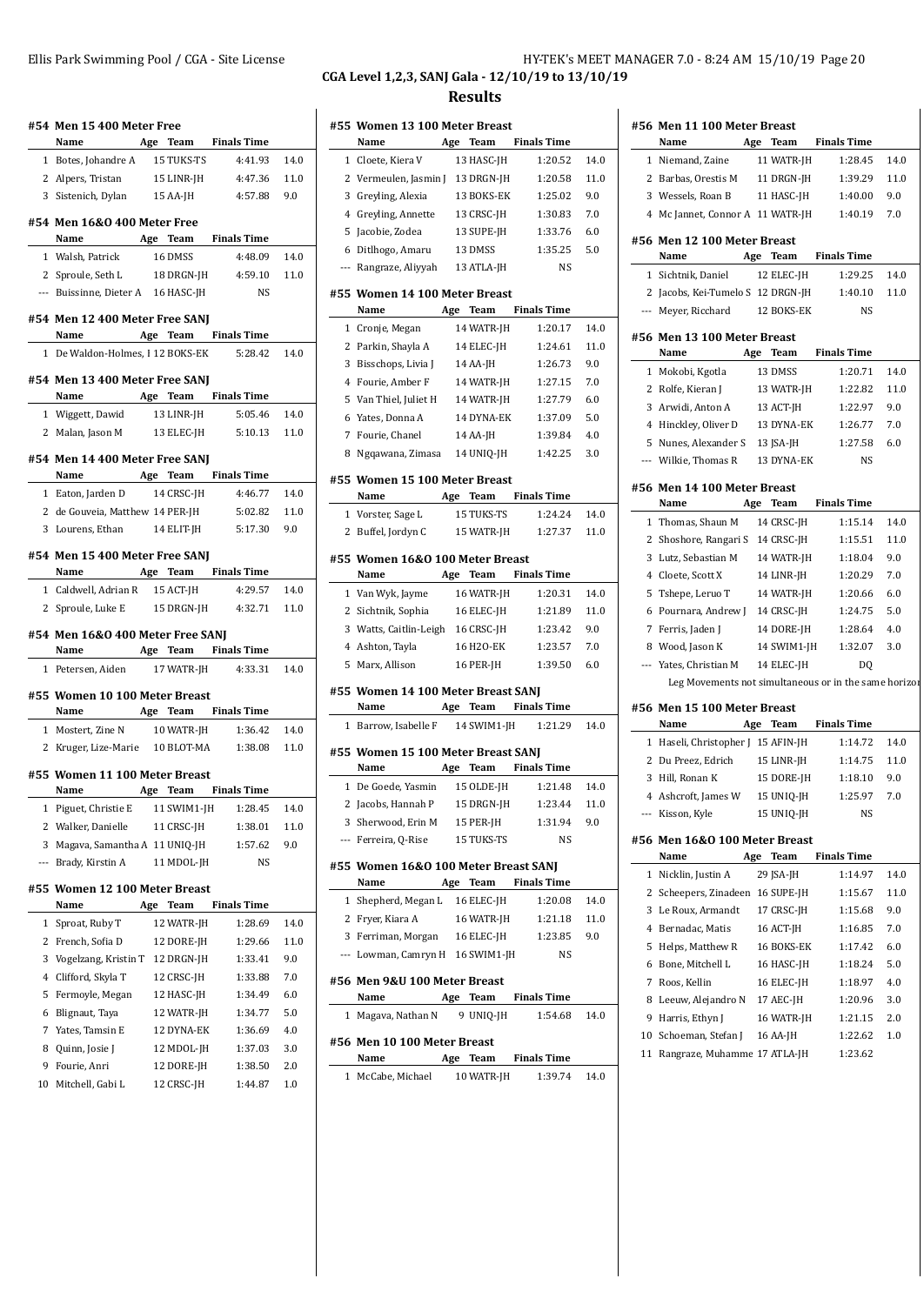|                     | #56 Men 14 100 Meter Breast SB1-SB14<br>Name Age Team Finals Time |     |             |                      |      |
|---------------------|-------------------------------------------------------------------|-----|-------------|----------------------|------|
|                     | 1 Mosime, Kamo S SB7 14 MDOL-JH 2:36.42                           |     |             |                      | 14.0 |
|                     | #56 Men 16&0 100 Meter Breast SB1-SB14                            |     |             |                      |      |
|                     | Name Age Team Finals Time                                         |     |             |                      |      |
|                     | 1 Zwane, Kabelo SB7 16 MDOL-JH 1:47.87                            |     |             |                      | 14.0 |
|                     | 2 Mutirikidi, Takuddzw 16 MDOL-JH 2:47.29                         |     |             |                      | 11.0 |
|                     | --- Mabanga, Slindokuhl 20 MDOL-JH                                |     |             | NS                   |      |
|                     | #56 Men 12 100 Meter Breast SANJ<br>Name Age Team Finals Time     |     |             |                      |      |
|                     | 1 Mitchell, Connor T 12 WATR-JH                                   |     |             | 1:19.84              | 14.0 |
|                     | 2 De Waldon-Holmes, I 12 BOKS-EK 1:25.93                          |     |             |                      | 11.0 |
|                     | --- Seedat, Uthmaan Y 12 ATLA-JH                                  |     |             | <b>NS</b>            |      |
|                     | #56 Men 13 100 Meter Breast SANJ                                  |     |             |                      |      |
|                     | Name                                                              |     |             | Age Team Finals Time |      |
|                     | 1 Phillips, Haytham 13 ELEC-JH                                    |     |             | 1:18.88              | 14.0 |
|                     | 2 Torricelli, Gianluca F 13 WATR-JH                               |     |             | 1:22.89              | 11.0 |
|                     | 3 Mostert, Adriaan G 13 WATR-JH                                   |     |             | 1:23.26              | 9.0  |
|                     |                                                                   |     |             |                      |      |
|                     | #56 Men 14 100 Meter Breast SANJ                                  |     |             |                      |      |
|                     | Name Age Team Finals Time                                         |     |             |                      |      |
|                     | 1 Keylock, Kian C 14 BOKS-EK 1:08.82                              |     |             |                      | 14.0 |
|                     | #56 Men 15 100 Meter Breast SANJ<br>Name Age Team Finals Time     |     |             |                      |      |
|                     | 1 Johnson, Reece M                                                |     | 15 ELEC-JH  | 1:18.10              | 14.0 |
|                     | --- Lewis, Ethan E                                                |     | 15 OLDE-JH  | <b>NS</b>            |      |
|                     | #56 Men 16&0 100 Meter Breast SANJ<br>Name                        |     |             | Age Team Finals Time |      |
|                     | 1 Deans, Michael B 18 WATR-JH                                     |     |             | 1:04.23              | 14.0 |
|                     | 2 Crawford, Brenden G 23 DRGN-JH                                  |     |             | 1:05.52              | 11.0 |
|                     | 3 Staines, Jaiden                                                 |     |             | 16 BOKS-EK 1:06.42   | 9.0  |
|                     | 4 Walker, Sebastian L 18 WATR-JH                                  |     |             | 1:09.62              | 7.0  |
| 5                   | Hanlon, Luke H                                                    |     | 16 WATR-JH  | 1:10.45              | 6.0  |
|                     | 6 Buffel, Tyler J                                                 |     | 17 WATR-JH  | 1:10.74              | 5.0  |
|                     | 7 Nel, Josh                                                       |     | 18 DRGN-IH  | 1:10.85              | 4.0  |
|                     | 8 Cole, Joshua E                                                  |     | 16 DRGN-IH  | 1:14.28              | 3.0  |
|                     | 9 Woodhead, Thomas I 17 PER-JH 1:26.80                            |     |             |                      | 2.0  |
|                     | #57 Women 10 200 Meter Back<br>Name                               | Age | Team        | <b>Finals Time</b>   |      |
|                     | 1 O'Connor, Amy                                                   |     | 10 WATR-JH  | 3:00.68              | 14.0 |
|                     |                                                                   |     |             |                      |      |
|                     | #57 Women 11 200 Meter Back<br>Name                               |     | Age Team    | <b>Finals Time</b>   |      |
|                     | 1 Leask, Keira C                                                  |     | 11 DORE-JH  | 2:50.17              | 14.0 |
| 2                   | Morris, Grace                                                     |     | 11 ELEC-JH  | 2:54.59              | 11.0 |
| 3                   | Neuhoff, Madison M 11 CRSC-JH                                     |     |             | 2:56.21              | 9.0  |
| $\overline{4}$      | Piguet, Christie E                                                |     | 11 SWIM1-JH | 2:58.14              | 7.0  |
| 5                   | Jones, Zeeva                                                      |     | 11 UNIQ-JH  | 3:14.24              | 6.0  |
|                     | 6 Morar, Aarya                                                    |     | 11 ATLA-JH  | 3:18.14              | 5.0  |
|                     | --- Sandilands, Hannah (11 DRGN-JH                                |     |             | DQ                   |      |
|                     | Past vertical at turn: non continuous turning action              |     |             |                      |      |
|                     | --- Brady, Kirstin A                                              |     | 11 MDOL-JH  | NS                   |      |
| $\qquad \qquad - -$ | Doubell, Cassidey R 11 WATR-JH                                    |     |             | NS                   |      |

## Ellis Park Swimming Pool / CGA - Site License HY-TEK's MEET MANAGER 7.0 - 8:24 AM 15/10/19 Page 21 **CGA Level 1,2,3, SANJ Gala - 12/10/19 to 13/10/19**

|     | #57 Women 12 200 Meter Back         |     |            |                      |      |
|-----|-------------------------------------|-----|------------|----------------------|------|
|     | Name                                | Age | Team       | <b>Finals Time</b>   |      |
| 1   | McCabe, Alexia                      |     | 12 WATR-JH | 2:48.28              | 14.0 |
| 2   | French, Sofia D                     |     | 12 DORE-JH | 2:51.99              | 11.0 |
| 3   | Germs, Andrea E                     |     | 12 WATR-JH | 2:55.99              | 9.0  |
| 4   | Gray, Loghan A                      |     | 12 MDOL-IH | 2:56.71              | 7.0  |
|     | #57 Women 13 200 Meter Back         |     |            |                      |      |
|     | Name                                | Age | Team       | <b>Finals Time</b>   |      |
| 1   | Lotter, Callan M                    |     | 13 WATR-JH | 2:41.96              | 14.0 |
| 2   | Tobias, Phillipa H                  |     | 13 CRSC-JH | 2:55.14              | 11.0 |
| 3   | Guymer, Rachel O                    |     | 13 LINR-JH | 2:55.22              | 9.0  |
| 4   | Nel, Shanae A                       |     | 13 LINR-JH | 2:57.14              | 7.0  |
| 5   | Kukkuk, Sadie S                     |     | 13 DORE-JH | 3:07.90              | 6.0  |
| --- | Mutie, Mutinda                      |     | 13 DMSS    | NS                   |      |
|     | #57 Women 14 200 Meter Back         |     |            |                      |      |
|     | Name                                | Age | Team       | <b>Finals Time</b>   |      |
| 1   | Ismail, Amani                       |     | 14 ATLA-JH | 2:47.52              | 14.0 |
| 2   | Kruger, Olivia J                    |     | 14 ELEC-JH | 2:49.86              | 11.0 |
|     | 3 Yates, Donna A                    |     | 14 DYNA-EK | 2:52.74              | 9.0  |
|     | #57 Women 15 200 Meter Back         |     |            |                      |      |
|     | Name                                | Age | Team       | <b>Finals Time</b>   |      |
| 1   | Matthews, Tselane                   |     | 15 DMSS    | 2:41.76              | 14.0 |
| 2   | Krzychylkiewicz, Cas 15 ELEC-JH     |     |            | 2:48.36              | 11.0 |
| 3   | Theron, Kayleigh A                  |     | 15 WATR-JH | 2:49.13              | 9.0  |
| 4   | Frankenfeld, Anna                   |     | 15 UNIQ-JH | 2:50.65              | 7.0  |
| 5   | Oellermann, Kiara E                 |     | 15 CRSC-JH | 2:51.35              | 6.0  |
| 6   | Briggs, Megan L                     |     | 15 UNIQ-JH | 2:53.97              | 5.0  |
| 7   | Haslehurst, Erin                    |     | 15 UNIQ-JH | 2:55.77              | 4.0  |
| 8   | Dal Medico, Daniella 15 SODO-JH     |     |            | 3:02.60              | 14.0 |
| --- | Salis, Paige S                      |     | 15 WATR-JH | NS                   |      |
|     | #57 Women 16&0 200 Meter Back       |     |            |                      |      |
|     | Name                                | Age | Team       | <b>Finals Time</b>   |      |
| 1   | Humphries, Rachael 17 WATR-JH       |     |            | 2:43.16              | 14.0 |
| 2   | Sichtnik, Sophia                    |     | 16 ELEC-JH | 2:46.34              | 11.0 |
| 3   | Kupfer, Marjean H                   |     | 16 ELEC-JH | 2:49.25              | 9.0  |
| 4   | Lotter, Jamie A                     |     | 18 DRGN-JH | 2:49.54              | 7.0  |
|     | #57 Women 12 200 Meter Back SANI    |     |            |                      |      |
|     | Name                                |     |            | Age Team Finals Time |      |
|     | 1 Lin, Cleo                         |     | 12 WATR-JH | 2:39.77              | 14.0 |
|     | --- Thompson, Jessica L 12 SWIM1-JH |     |            | NS                   |      |
|     | #57 Women 13 200 Meter Back SANJ    |     |            |                      |      |
|     | Name                                |     |            | Age Team Finals Time |      |
|     | 1 Lowman, Samantha I 13 SWIM1-JH    |     |            | 2:38.44              | 14.0 |
|     | #57 Women 15 200 Meter Back SANJ    |     |            |                      |      |
|     | Name                                |     | Age Team   | <b>Finals Time</b>   |      |
|     | 1 Franck, Emma M                    |     | 15 WATR-JH | 2:34.67              | 14.0 |
|     | 2 Frylinck, Tammy 15 WATR-JH        |     |            | 2:36.85              | 11.0 |
|     | #57 Women 16&0 200 Meter Back SANJ  |     |            |                      |      |
|     | Name                                |     |            | Age Team Finals Time |      |
|     | 1 Hepplewhite, Nicole 17 ELEC-JH    |     |            | 2:31.95              | 14.0 |
| 2   | Hitge, Kerri-Lee                    |     | 16 DORE-JH | 2:35.99              | 11.0 |
|     |                                     |     |            |                      |      |

|                          | 3 Downes, Sianne                                         |  | 18 DRGN-JH | 2:40.11              | 9.0  |  |  |
|--------------------------|----------------------------------------------------------|--|------------|----------------------|------|--|--|
|                          | 4 Ferriman, Morgan                                       |  | 16 ELEC-JH | 2:54.29              | 7.0  |  |  |
|                          | --- Van Thiel, Alexa N                                   |  | 16 WATR-JH | NS                   |      |  |  |
|                          | #58 Men 10 200 Meter Back                                |  |            |                      |      |  |  |
|                          | Name                                                     |  | Age Team   | <b>Finals Time</b>   |      |  |  |
|                          | 1 Van Rooyen, Marius                                     |  | 10 TUKS-TS | 3:04.43              | 14.0 |  |  |
|                          | 2 Erasmus, Joshua M 10 CRSC-JH                           |  |            | 3:07.53              | 11.0 |  |  |
|                          | 3 McCabe, Michael                                        |  | 10 WATR-JH | 3:13.11              | 9.0  |  |  |
|                          | 4 Feinberg, Ethan                                        |  | 10 HASC-JH | 3:14.88              | 7.0  |  |  |
|                          |                                                          |  |            |                      |      |  |  |
|                          | #58 Men 11 200 Meter Back                                |  |            |                      |      |  |  |
|                          | Name                                                     |  | Age Team   | <b>Finals Time</b>   |      |  |  |
|                          | 1 Rolfe, Kayden J                                        |  | 11 WATR-JH | 2:55.59              | 14.0 |  |  |
|                          | 2 Keylock, Logan R                                       |  | 11 BOKS-EK | 3:02.87              | 11.0 |  |  |
|                          | 3 Swanepoel, Wade W 11 LINR-JH                           |  |            | 3:06.67              | 9.0  |  |  |
|                          | 4 Breedt, Erik F                                         |  | 11 DORE-JH | 3:07.21              | 7.0  |  |  |
| $\overline{\phantom{a}}$ | Barbas, Orestis M                                        |  | 11 DRGN-JH | <b>NS</b>            |      |  |  |
|                          | #58 Men 12 200 Meter Back                                |  |            |                      |      |  |  |
|                          | Name                                                     |  | Age Team   | <b>Finals Time</b>   |      |  |  |
|                          | 1 Fry, Nicholas G                                        |  | 12 WATR-JH | 2:46.18              | 14.0 |  |  |
|                          | 2 Lala, Soham                                            |  | 12 ATLA-JH | 2:55.28              | 11.0 |  |  |
|                          | 3 De Beer, Chris J                                       |  | 12 WATR-JH | 2:56.30              | 9.0  |  |  |
|                          | 4 Millington, Calder B 12 BOKS-EK                        |  |            | 2:56.69              | 7.0  |  |  |
| $\overline{\phantom{a}}$ | Meyer, Ricchard                                          |  | 12 BOKS-EK | NS                   |      |  |  |
|                          |                                                          |  |            |                      |      |  |  |
|                          | #58 Men 13 200 Meter Back                                |  |            |                      |      |  |  |
|                          | Name                                                     |  | Age Team   | <b>Finals Time</b>   |      |  |  |
| 1                        | Arwidi, Anton A                                          |  | 13 ACT-JH  | 2:40.53              | 14.0 |  |  |
|                          | 2 Jansen, Stephan J                                      |  | 13 BOKS-EK | 2:46.52              | 11.0 |  |  |
|                          | 3 Feinberg, Shane                                        |  | 13 HASC-JH | 2:48.49              | 9.0  |  |  |
|                          | 4 Swanepoel, Declan                                      |  | 13 LINR-JH | 2:54.75              | 7.0  |  |  |
|                          | 5 Morar, Abhay                                           |  | 13 ATLA-JH | 3:00.89              | 6.0  |  |  |
|                          | --- Jorge, Kiano                                         |  | 13 AEC-JH  | NS                   |      |  |  |
|                          | --- Rolfe, Kieran J                                      |  | 13 WATR-JH | NS                   |      |  |  |
|                          | #58 Men 14 200 Meter Back                                |  |            |                      |      |  |  |
|                          | Name                                                     |  | Age Team   | <b>Finals Time</b>   |      |  |  |
|                          | 1 Greyling, Cullen C                                     |  | 14 WATR-JH | 2:28.05              | 14.0 |  |  |
|                          | 2 De Jager, Eben                                         |  | 14 CRSC-JH | 2:37.05              | 11.0 |  |  |
|                          | 3 Germs, Kelvin R                                        |  | 14 WATR-JH | 2:42.96              | 9.0  |  |  |
|                          | 4 Oellermann, Kai D                                      |  | 14 CRSC-JH | 2:43.57              | 7.0  |  |  |
|                          | --- Kharva, Ziyaad                                       |  | 14 MDOL-JH | NS                   |      |  |  |
|                          | --- Berry, Luke D                                        |  | 14 SODO-JH | NS                   |      |  |  |
|                          | #58 Men 15 200 Meter Back                                |  |            |                      |      |  |  |
|                          | Name                                                     |  |            | Age Team Finals Time |      |  |  |
|                          | 1 Richardson, Taine J 15 HASC-JH 2:26.12                 |  |            |                      | 14.0 |  |  |
|                          |                                                          |  |            |                      |      |  |  |
|                          | #58 Men 16&0 200 Meter Back<br>Name Age Team Finals Time |  |            |                      |      |  |  |
|                          |                                                          |  |            |                      |      |  |  |
|                          | 1 Griffith, Aidan M                                      |  | 17 WATR-JH | 2:19.72              | 14.0 |  |  |
|                          | 2 Helps, Matthew R 16 BOKS-EK                            |  |            | 2:38.10              | 11.0 |  |  |
|                          | #58 Men 12 200 Meter Back SANJ                           |  |            |                      |      |  |  |
|                          | Name                                                     |  | Age Team   | Finals Time          |      |  |  |
|                          | 1 Ramsay, Shane J                                        |  | 12 BOKS-EK | 2:46.63              | 14.0 |  |  |
|                          | 2 Billings, Daniel R 12 WATR-JH 2:57.36                  |  |            |                      | 11.0 |  |  |
|                          |                                                          |  |            |                      |      |  |  |
|                          |                                                          |  |            |                      |      |  |  |
|                          |                                                          |  |            |                      |      |  |  |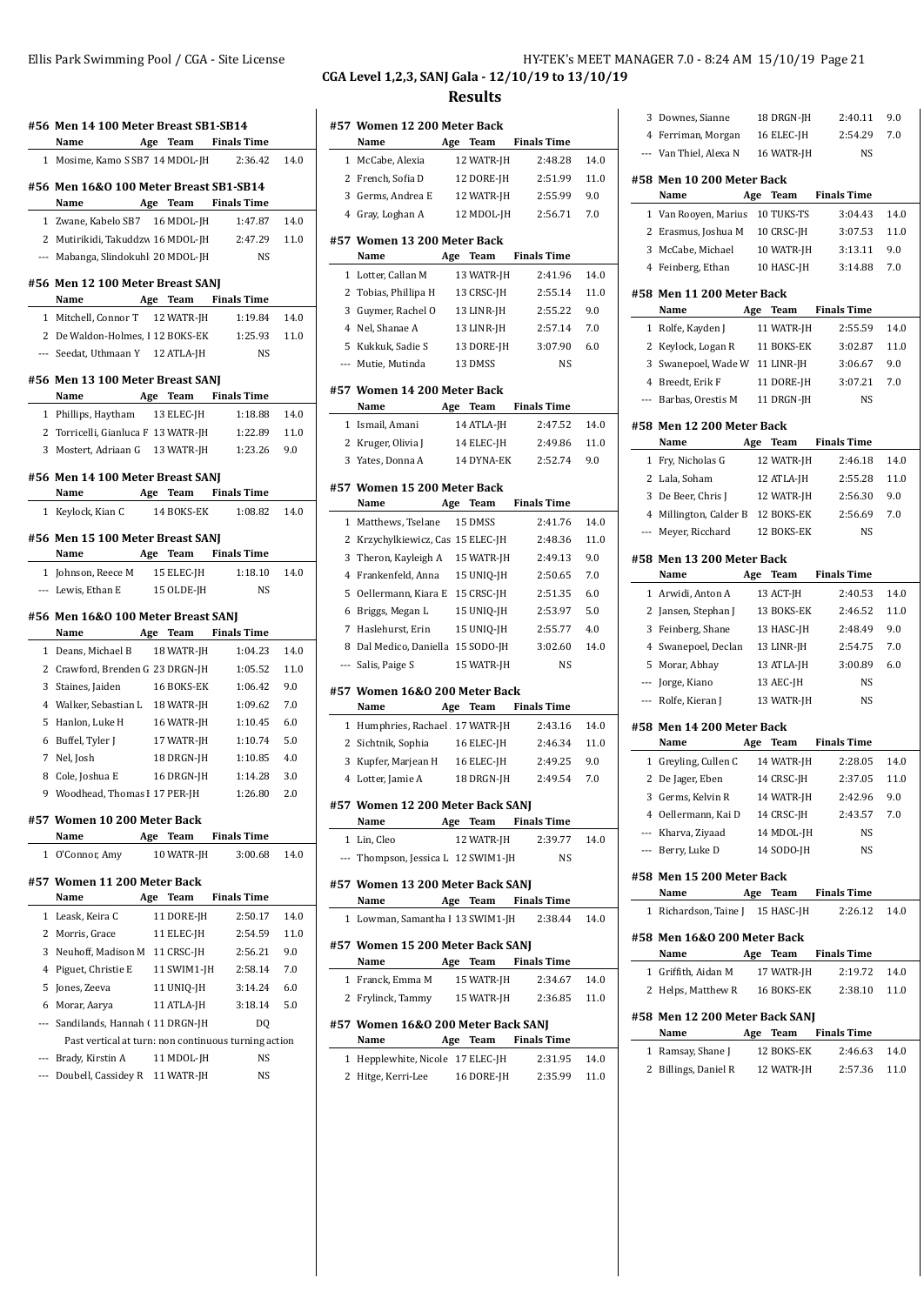| #58 Men 13 200 Meter Back SANJ                                            |                   |                      |         |
|---------------------------------------------------------------------------|-------------------|----------------------|---------|
| Name Age Team Finals Time                                                 |                   |                      |         |
| 1 Caldwell, Matt D                                                        | 13 DRGN-JH        | 2:31.15              | 14.0    |
| 2 O'Connor, Matt                                                          | 13 WATR-JH        | 2:32.66              | 11.0    |
| 3 Wiggett, Dawid                                                          | $13$ LINR-JH $\,$ | 2:44.12              | 9.0     |
| 4 Mostert, Adriaan G 13 WATR-JH                                           |                   | 2:46.37              | 7.0     |
| #58 Men 14 200 Meter Back SANJ<br>Name Age Team Finals Time               |                   |                      |         |
| 1 Allamby, Jamie M 14 DORE-JH 2:32.86                                     |                   |                      | 14.0    |
| 2 Bornman, Aiden 14 BOKS-EK                                               |                   | 2:34.25              | 11.0    |
| 3 Lourens, Ethan 14 ELIT-JH 2:51.82                                       |                   |                      | 9.0     |
| #58 Men 15 200 Meter Back SANJ                                            |                   |                      |         |
| Name Age Team Finals Time                                                 |                   |                      |         |
| 1 Neuhoff, Joshua P 15 CRSC-JH 2:23.93<br>--- Lotter, Jordan G 15 DRGN-JH |                   |                      | 14.0    |
|                                                                           |                   | NS                   |         |
| #58 Men 16&0 200 Meter Back SANJ<br>Name Age Team Finals Time             |                   |                      |         |
| --- Hassim, Mikhi                                                         | 18 WATR-JH        | <b>NS</b>            |         |
| #59 Women 11 50 Meter Fly<br>Name Age Team Finals Time                    |                   |                      |         |
| 1 Smith, Hannah L 11 WATR-JH                                              |                   | 36.61                | 14.0    |
| 2 Sandilands, Hannah (11 DRGN-JH                                          |                   | 37.46                | 11.0    |
| 3 Walker, Danielle 11 CRSC-JH                                             |                   | 38.93                | 9.0     |
| #59 Women 12 50 Meter Fly                                                 |                   |                      |         |
| Name                                                                      |                   | Age Team Finals Time |         |
| 1 Maske, Marie E                                                          | 12 DRGN-JH        | 33.37                | 14.0    |
| 2 McCabe, Alexia                                                          | 12 WATR-JH        | 35.34                | 11.0    |
| 3 Yates, Tamsin E                                                         | 12 DYNA-EK        | 35.98                | 9.0     |
| 4 Mitchell, Gabi L                                                        | 12 CRSC-JH        | 39.49                | 7.0     |
| #59 Women 13 50 Meter Fly<br>Name Age Team Finals Time                    |                   |                      |         |
| 1 Wessels, Christine 13 HASC-JH                                           |                   | 31.09                | 14.0    |
| 2 Cloete, Kiera V 13 HASC-JH                                              |                   | 34.45                | 11.0    |
| 3 Vermeulen, Jasmin J 13 DRGN-JH 34.90                                    |                   |                      | 9.0     |
| 4 McHarg, Hayley S 13 WATR-JH                                             |                   | 35.78                | 7.0     |
| 5 Van Schalkwyk, Corn 13 AA-JH                                            |                   | 36.38                | $6.0\,$ |
| #59 Women 14 50 Meter Fly<br>Name                                         | Age Team          | <b>Finals Time</b>   |         |
| 1 Peacock, Emma J                                                         | 14 WATR-JH        | 31.23                | 14.0    |
| 2 Dal Medico, Michaela 14 SODO-JH                                         |                   | 31.94                | 11.0    |
| 3 Moodley, Thea T                                                         | 14 ACT-JH         | 34.35                | 9.0     |
| 4 Van Thiel, Juliet H                                                     | 14 WATR-JH        | 34.42                | 7.0     |
| #59 Women 15 50 Meter Fly<br>Name $\qquad$                                | Age Team          | <b>Finals Time</b>   |         |
| 1 Egner, Maxine                                                           | 15 DMSS           | 31.27                | 14.0    |
| 2 Gomes, Izabella A                                                       | 15 WATR-JH        | 31.84                | 11.0    |
| 3 Buffel, Jordyn C                                                        | 15 WATR-JH        | 33.51                | 9.0     |
| 4 Oellermann, Kiara E 15 CRSC-JH                                          |                   | 37.80                | 7.0     |
| #59 Women 16&0 50 Meter Fly<br>Name                                       | Age Team          | <b>Finals Time</b>   |         |
| 1 Rademan, Chante                                                         | 19 SASE-JH        | 31.52                | 14.0    |

#### Ellis Park Swimming Pool / CGA - Site License HY-TEK's MEET MANAGER 7.0 - 8:24 AM 15/10/19 Page 22 **CGA Level 1,2,3, SANJ Gala - 12/10/19 to 13/10/19**

**Results**

|   |                                       |     | would                    |                               |              |
|---|---------------------------------------|-----|--------------------------|-------------------------------|--------------|
|   | 2 Van Wyk, Jayme                      |     | 16 WATR-JH               | 33.22                         | 11.0         |
|   | 3 Lotter, Jamie A                     |     | 18 DRGN-JH               | 33.63                         | 9.0          |
|   | #59 Women 12 50 Meter Fly SANJ        |     |                          |                               |              |
|   | Name                                  | Age |                          | <b>Team</b> Finals Time       |              |
| 1 | Thompson, Jessica L 12 SWIM1-JH       |     |                          | 31.51                         | 14.0         |
|   | 2 Mladenov, Gabriela 12 WATR-JH       |     |                          | 33.22                         | 11.0         |
|   | 3 Lin, Cleo                           |     | 12 WATR-JH               | 34.81                         | 9.0          |
|   | --- Baker, Jessica                    |     | 12 LINR-JH               | NS                            |              |
|   |                                       |     |                          |                               |              |
|   | #59 Women 14 50 Meter Fly SANJ        |     |                          |                               |              |
|   | Name                                  |     |                          | Age Team Finals Time<br>32.18 | 14.0         |
|   | 1 Barrow, Isabelle F                  |     | 14 SWIM1-JH              |                               |              |
|   | #59 Women 15 50 Meter Fly SANJ        |     |                          |                               |              |
|   | Name                                  |     | Age Team                 | <b>Finals Time</b>            |              |
|   | 1 Jacobs, Hannah P                    |     | 15 DRGN-JH               | 31.93                         | 14.0         |
|   | --- Ferreira, Q-Rise 15 TUKS-TS       |     |                          | <b>NS</b>                     |              |
|   | #59 Women 16&0 50 Meter Fly SANJ      |     |                          |                               |              |
|   | Name Age Team Finals Time             |     |                          |                               |              |
|   | 1 Abrie, Tanya                        |     | 23 WATR-JH               | 31.90                         | 14.0         |
|   | 2 Hitge, Kerri-Lee 16 DORE-JH         |     |                          | 32.25                         | 11.0         |
|   |                                       |     |                          |                               |              |
|   | #60 Men 10 50 Meter Fly<br>Name       |     |                          | Age Team Finals Time          |              |
|   | 1 McCabe, Michael                     |     | 10 WATR-JH               | 45.85                         | 14.0         |
|   | --- Van Rooyen, Marius 10 TUKS-TS     |     |                          | NS                            |              |
|   |                                       |     |                          |                               |              |
|   | #60 Men 11 50 Meter Fly               |     |                          |                               |              |
|   | Name                                  |     |                          | Age Team Finals Time          |              |
|   |                                       |     |                          |                               |              |
|   | 1 Yates, Alexander J                  |     | 11 ELEC-JH               | 34.54                         | 14.0         |
|   | 2 Domiter, Claudio J                  |     | 11 BOKS-EK               | 35.24                         | 11.0         |
| 3 | Keylock, Logan R                      |     | 11 BOKS-EK               | 36.38                         | 9.0          |
| 4 | Kourie, Cameron                       |     | 11 WATR-JH               | 36.97                         | 7.0          |
| 5 | Rolfe, Kayden J                       |     | 11 WATR-JH               | 38.46                         | 6.0          |
| 6 | Mladovan, Jordan C                    |     | 11 AEC-JH                | 41.15                         | 5.0          |
| 7 | Barbas, Orestis M                     |     | 11 DRGN-JH               | 41.61                         | 4.0          |
| 8 | Thomas, Christian M 11 ELEC-JH        |     |                          | 42.26                         | 3.0          |
|   | 9 Wessels, Guy T                      |     | 11 HASC-JH               | 44.13                         | 2.0          |
|   | 10 Wessels, Roan B                    |     | 11 HASC-JH               | 48.01                         | 1.0          |
|   |                                       |     |                          |                               |              |
|   | #60 Men 12 50 Meter Fly<br>Name       |     |                          | Age Team Finals Time          |              |
| 1 | Strydom, Cristopher 12 DYNA-EK        |     |                          | 29.28                         | 14.0         |
| 2 | Sichtnik, Daniel                      |     | 12 ELEC-JH               | 35.67                         | 11.0         |
|   | 3 Mncube, Mcebiseni 12 MDOL-JH        |     |                          | 1:01.05                       | 9.0          |
|   |                                       |     |                          |                               |              |
|   | #60 Men 13 50 Meter Fly               |     |                          |                               |              |
|   | Name                                  |     | Age Team                 | <b>Finals Time</b>            |              |
| 1 | Jansen, Stephan J                     |     | 13 BOKS-EK               | 34.03<br>37.20                | 14.0<br>11.0 |
|   | 2 Ndegwa, Kwame                       |     | 13 ELEC-JH               |                               |              |
|   | --- Wilkie, Thomas R                  |     | 13 DYNA-EK               | NS                            |              |
|   | #60 Men 14 50 Meter Fly               |     |                          |                               |              |
|   | Name                                  |     | Age Team                 | <b>Finals Time</b>            |              |
| 1 | Cloete, Scott X                       |     | 14 LINR-JH               | 30.41                         | 14.0         |
| 2 | Tshepe, Leruo T                       |     | 14 WATR-JH               | 31.06                         | 11.0         |
| 3 | McCabe, Tyrone<br>4 Oellermann, Kai D |     | 14 WATR-JH<br>14 CRSC-JH | 31.67<br>32.42                | 9.0<br>7.0   |

|              | 5 Thomas, Shaun M                                    |     | 14 CRSC-JH               | 33.67                | 6.0         |
|--------------|------------------------------------------------------|-----|--------------------------|----------------------|-------------|
|              | --- Lutz, Sebastian M 14 WATR-JH                     |     |                          | <b>NS</b>            |             |
|              | #60 Men 15 50 Meter Fly                              |     |                          |                      |             |
|              | Name                                                 |     | Age Team                 | <b>Finals Time</b>   |             |
|              | 1 Sistenich, Dylan                                   |     | 15 AA-JH                 | 29.06                | 14.0        |
|              | 2 Trollope, Jordan B                                 |     | 15 WATR-JH               | 31.47                | 11.0        |
|              | 3 Harcourt-Cooke, Adr. 15 SASE-JH                    |     |                          | 31.52                | 9.0         |
|              | 4 Sepetu, Isam A                                     |     | 15 WATR-JH               | 31.72                | 7.0         |
|              | #60 Men 16&0 50 Meter Fly                            |     |                          |                      |             |
|              | Name                                                 |     | Age Team                 | <b>Finals Time</b>   |             |
|              | 1 Bowers, Matthew J                                  |     | 24 HASC-JH               | 25.48                | 14.0        |
|              | 2 Scheepers, Zinadeen 16 SUPE-JH                     |     |                          | 28.01                | 11.0        |
|              | 3 Coetzee, Dale                                      |     | 16 AEC-JH                | 28.50                | 9.0         |
|              | 4 Walsh, Patrick                                     |     | 16 DMSS                  | 28.82                | 7.0<br>5.5  |
|              | *5 Ngugi, Alan W<br>*5 Venables, Thomas J 16 WATR-JH |     | 17 WATR-JH               | 29.90                | 5.5         |
|              |                                                      |     | 16 WATR-JH               | 29.90<br>30.73       | 4.0         |
|              | 7 Harris, Ethyn J<br>8 Hipper, Matthias P            |     | 16 ELEC-JH               | 30.78                | 3.0         |
|              | 9 Le Roux, Armandt                                   |     | 17 CRSC-JH               | 30.80                | 2.0         |
|              | 10 Roos, Kellin                                      |     | 16 ELEC-JH               | 32.00                | 1.0         |
|              | 11 Schlebusch, Damen 19 AEC-JH                       |     |                          | 32.08                |             |
|              | 12 Sproule, Seth L                                   |     | 18 DRGN-JH               | 32.09                |             |
|              | 13 Leeuw, Alejandro N                                |     | 17 AEC-JH                | 32.90                |             |
|              | --- Schoeman, Stefan J                               |     | 16 AA-JH                 | <b>SCR</b>           |             |
|              | #60 Men 13 50 Meter Fly S1-S14                       |     |                          |                      |             |
|              | Name                                                 |     |                          | Age Team Finals Time |             |
|              | 1 Adams, Moeketsi S5 13 MDOL-JH                      |     |                          | 1:02.09              | 14.0        |
|              | #60 Men 14 50 Meter Fly S1-S14                       |     |                          |                      |             |
|              | Name                                                 |     |                          | Age Team Finals Time |             |
|              | 1 Mosime, Kamo S S7 14 MDOL-JH                       |     |                          | 1:21.35              | 14.0        |
|              | #60 Men 15 50 Meter Fly S1-S14                       |     |                          |                      |             |
|              | Name                                                 |     |                          | Age Team Finals Time |             |
|              | 1 Qamarana, Amkele V 15 MDOL-JH                      |     |                          | 37.46                | 14.0        |
|              | 2 Mmakola, Kamogelo 15 MDOL-JH                       |     |                          | 1:16.31              | 11.0        |
|              | #60 Men 16&0 50 Meter Fly S1-S14<br>Name             | Age | Team                     | <b>Finals Time</b>   |             |
|              | 1 Zwane, Kabelo S6                                   |     | 16 MDOL-JH               | 37.11                | 14.0        |
|              | 2 Gardner, Elgin R S6                                |     | 16 MDOL-JH               | 1:17.01              | 11.0        |
|              | --- Mabanga, Slindokuhl 20 MDOL-JH                   |     |                          | NS                   |             |
|              | #60 Men 12 50 Meter Fly SANI                         |     |                          |                      |             |
|              | Name                                                 | Age | Team                     | <b>Finals Time</b>   |             |
| $\mathbf{1}$ | Ramsay, Shane J                                      |     | 12 BOKS-EK               | 38.37                | 14.0        |
|              | #60 Men 13 50 Meter Fly SANJ                         |     | Team                     | <b>Finals Time</b>   |             |
|              | Name<br>1 Malan, Jason M                             | Age | 13 ELEC-JH               | 30.64                | 14.0        |
|              |                                                      |     |                          |                      |             |
|              | 2 Mhlanga, Bjorn N<br>3 Phillips, Haytham            |     | 13 WATR-JH<br>13 ELEC-JH | 30.80<br>34.13       | 11.0<br>9.0 |
|              |                                                      |     |                          |                      |             |
|              |                                                      |     |                          |                      |             |
|              | #60 Men 14 50 Meter Fly SANJ                         |     |                          |                      |             |
|              | Name                                                 | Age | Team                     | <b>Finals Time</b>   |             |
|              | 1 Thompson, Cameron 14 CRSC-JH                       |     |                          | 28.07                | 14.0        |
| 2            | Nogueira, Enzo                                       |     | 14 WATR-JH               | 28.71                | 11.0        |